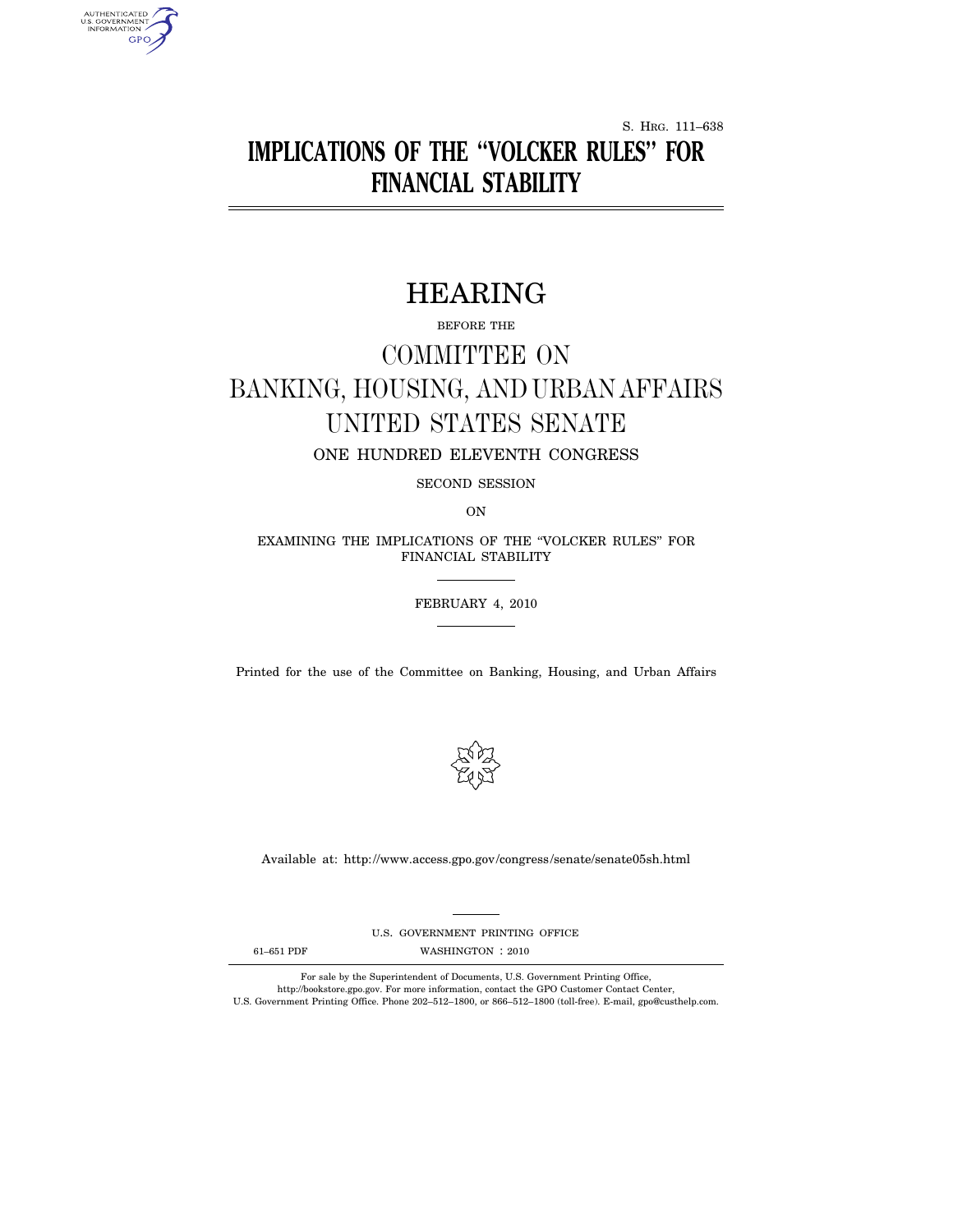# COMMITTEE ON BANKING, HOUSING, AND URBAN AFFAIRS

TIM JOHNSON, South Dakota JACK REED, Rhode Island CHARLES E. SCHUMER, New York EVAN BAYH, Indiana ROBERT MENENDEZ, New Jersey DANIEL K. AKAKA, Hawaii SHERROD BROWN, Ohio JON TESTER, Montana HERB KOHL, Wisconsin MARK R. WARNER, Virginia JEFF MERKLEY, Oregon MICHAEL F. BENNET, Colorado

CHRISTOPHER J. DODD, Connecticut, *Chairman*  RICHARD C. SHELBY, Alabama ROBERT F. BENNETT, Utah JIM BUNNING, Kentucky MIKE CRAPO, Idaho BOB CORKER, Tennessee JIM DEMINT, South Carolina DAVID VITTER, Louisiana MIKE JOHANNS, Nebraska KAY BAILEY HUTCHISON, Texas JUDD GREGG, New Hampshire

EDWARD SILVERMAN, *Staff Director*  WILLIAM D. DUHNKE, *Republican Staff Director* 

> MARC JARSULIC, *Chief Economist*  JOE HEPP, *Professional Staff Member*  AMY S. FRIEND, *Chief Counsel*  DREW COLBERT, *Legislative Assistant*

MARK OESTERLE, *Republican Chief Counsel*  HEATH P. TARBERT, *Republican Special Counsel*  JEFFREY M. WRASE, *Republican Chief Economist*  RHYSE NANCE, *Republican Professional Staff Member* 

> DAWN RATLIFF, *Chief Clerk*  DEVIN HARTLEY, *Hearing Clerk*  SHELVIN SIMMONS, *IT Director*  JIM CROWELL, *Editor*

> > (II)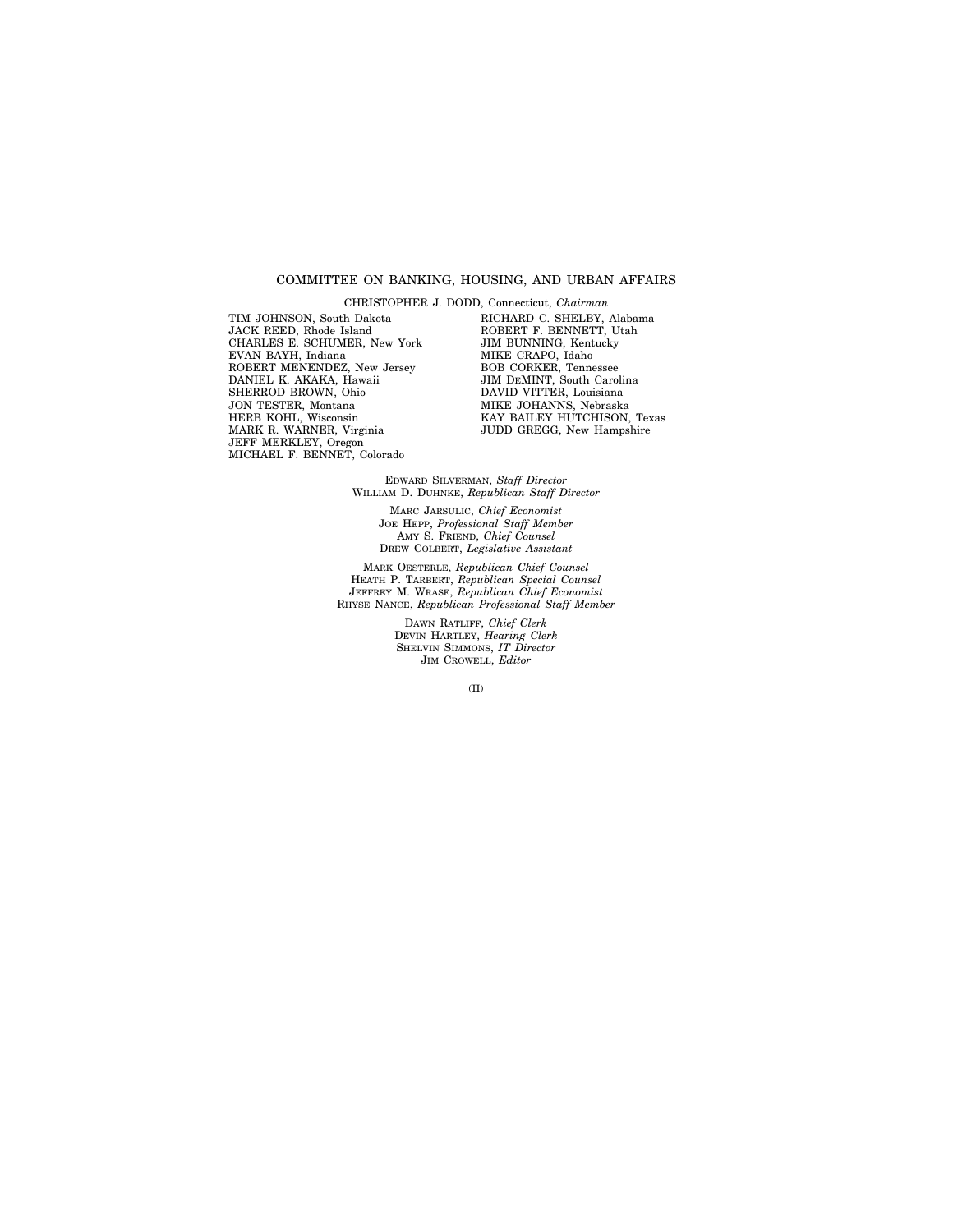# C O N T E N T S

# **TUESDAY, FEBRUARY 4, 2010**

|                                                                            | Page           |
|----------------------------------------------------------------------------|----------------|
| Opening statements, comments, or prepared statements of:<br>Senator Shelby | ı              |
|                                                                            | 39             |
| <b>WITNESSES</b>                                                           |                |
|                                                                            | $\overline{4}$ |
| Simon Johnson, Ronald A. Kurtz Professor of Entrepreneurship, Sloan School | 39             |
|                                                                            | 6              |
|                                                                            | 45             |
|                                                                            | $\overline{7}$ |
|                                                                            | 49             |
| Hal S. Scott, Nomura Professor of International Systems, Harvard Law       |                |
|                                                                            | 9              |
|                                                                            | 50             |
| Barry L. Zubrow, Executive Vice President and Chief Risk Officer, JPMorgan |                |
|                                                                            | 11             |
|                                                                            | 63             |

(III)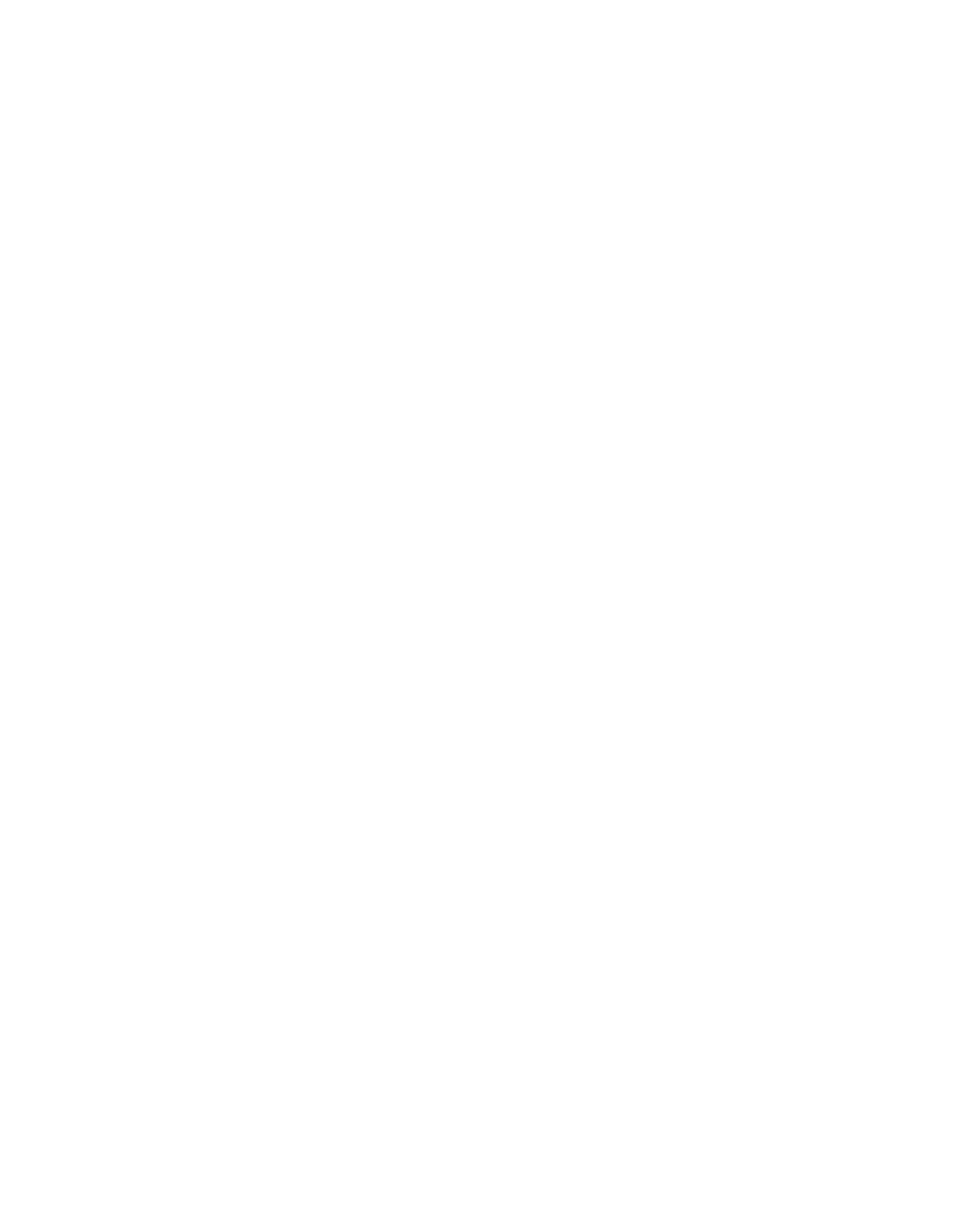# **IMPLICATIONS OF THE ''VOLCKER RULES'' FOR FINANCIAL STABILITY**

# **TUESDAY, FEBRUARY 4, 2010**

U.S. SENATE, COMMITTEE ON BANKING, HOUSING, AND URBAN AFFAIRS, *Washington, DC.* 

The Committee met at 10:39 p.m., in room SD–538, Dirksen Senate Office Building, Senator Christopher J. Dodd (Chairman of the Committee) presiding.

## **OPENING STATEMENT OF CHAIRMAN CHRISTOPHER J. DODD**

Chairman DODD. The Committee will come to order. Let me first of all apologize to my colleagues and our witnesses. I was just chatting with Senator Shelby. Our colleagues from North Carolina invited me to come by this morning and speak to the North Carolinian community bankers, and so—I can see all the heads nodding. I am going to be speaking to every community banking group here on this table, I guess, before long. But I spent a few extra minutes with them and I apologize for being a few minutes late.

Senator WARNER. You have some extra time now.

Chairman DODD. I am sorry, Senator?

Senator WARNER. You have some extra time on your hands.

Chairman DODD. Yes, extra time on my hands.

Senator JOHNSON. The South Dakota community-

Chairman DODD. South Dakota, that will be next.

Well, we are going to meet again this morning. As all of you know, we met last Tuesday, or this Tuesday, with Paul Volcker and Neal Wolin who testified about the so-called ''Volcker Rule'' and we welcome our witnesses here this morning, as well, many of whom I know well and some I am welcoming back to the Committee. Mr. Reed, it is good to see you again back before this Committee. It has been a long time and you are always welcomed here.

The "Implications of the 'Volcker Rules' for Financial Stability." And I am going to make a couple of brief opening comments, turn to Senator Shelby, and then we will turn to our witnesses, beginning with you, Gerry, at that end of the table, and then work down. I will ask you to be relatively brief, if you can, in your comments. I read, Gerry, your testimony—there is nothing brief about your testimony—last evening, another voluminous and——

Mr. CORRIGAN. I cannot resist.

Chairman DODD. I know. Everything is big at Goldman, you know.

[Laughter.]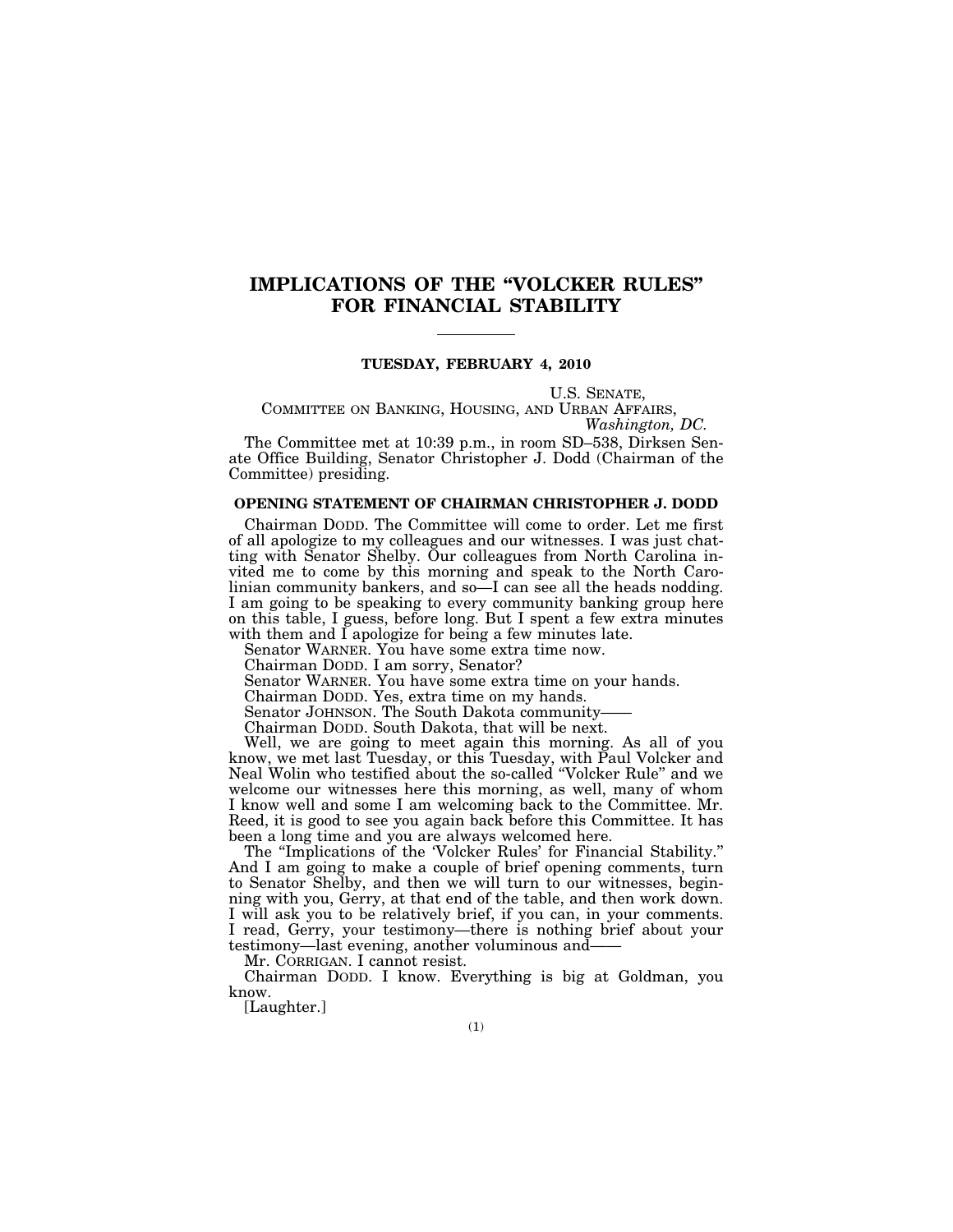Chairman DODD. So we are going to make sure it is included in the record, along with any other supporting documents and evidence that all of you would like to offer this morning, and then I will turn to my colleagues for some questions here.

We have some votes around 12:30, so we are going to try and move along if we can this morning, rather than bring you back again in the afternoon. I again thank all of you for being here.

As I said a moment ago, this is our second hearing this week on the Obama administration's proposal to crack down on excessive consolidation and risk taking within our financial system.

I would like to start by clarifying something that I said on Tuesday. Folks may have noticed I sounded a little frustrated, and they were correct in that observation. The fact is, I think all of us are to one degree or another frustrated with the present situation in our country and all anxious to see us get back on our feet and back on track again.

The issues that Senator Shelby and I and the Members of the Committee are grappling with are difficult, they are complicated, and they are terribly important. But as we have been debating them for months—in fact, some of these issues we have been debating for years in this institution as well as elsewhere. But nearly 2 years after the collapse of Bear Stearns, we still have not updated the laws governing our financial sector, leaving our fragile economy with the same vulnerabilities that led to the economic crisis in the first place. I think we are at a critical point and juncture at this particular hour.

Now, as my colleagues know, I laid out a discussion draft in November and Members of this Committee have been working together across the aisle to come up with a compromise, if we can, ever since, and I thank all of them. This has been a very difficult job, but they have spent countless hours on working on proposals here that we could present to our colleagues, and more importantly, to the country as to how we think we ought to fill in these gaps and move forward. We are now getting to the point where we need to sort of pull the trigger, in a sense, because hard-working American families can't wait much longer for a return to economic security and certainty.

If I have heard one word over and over and over again, it is the lack of certainty that is out there, and part of our job is to help clarify and provide some certainty as to where we are headed, and our hope is with our legislation to do that.

It is tough to take on another issue at this point. I made that point. There are wonderful ideas out there. There are a lot of things that we need to be talking about in the area of financial services. It was never my intention or, I believe, the intention of this Committee to solve every issue surrounding the financial services sector. We tried to focus on some critical ones that we think would make a fundamental difference, but never the assumption we could take on all the issues that people would like to raise in a moment like this.

And we need to not only talk about filling in the gaps of the problems that existed, but looking ahead, which is our responsibility. What can we do to set up an architecture that would minimize the kind of problems we saw occurring again. If not in this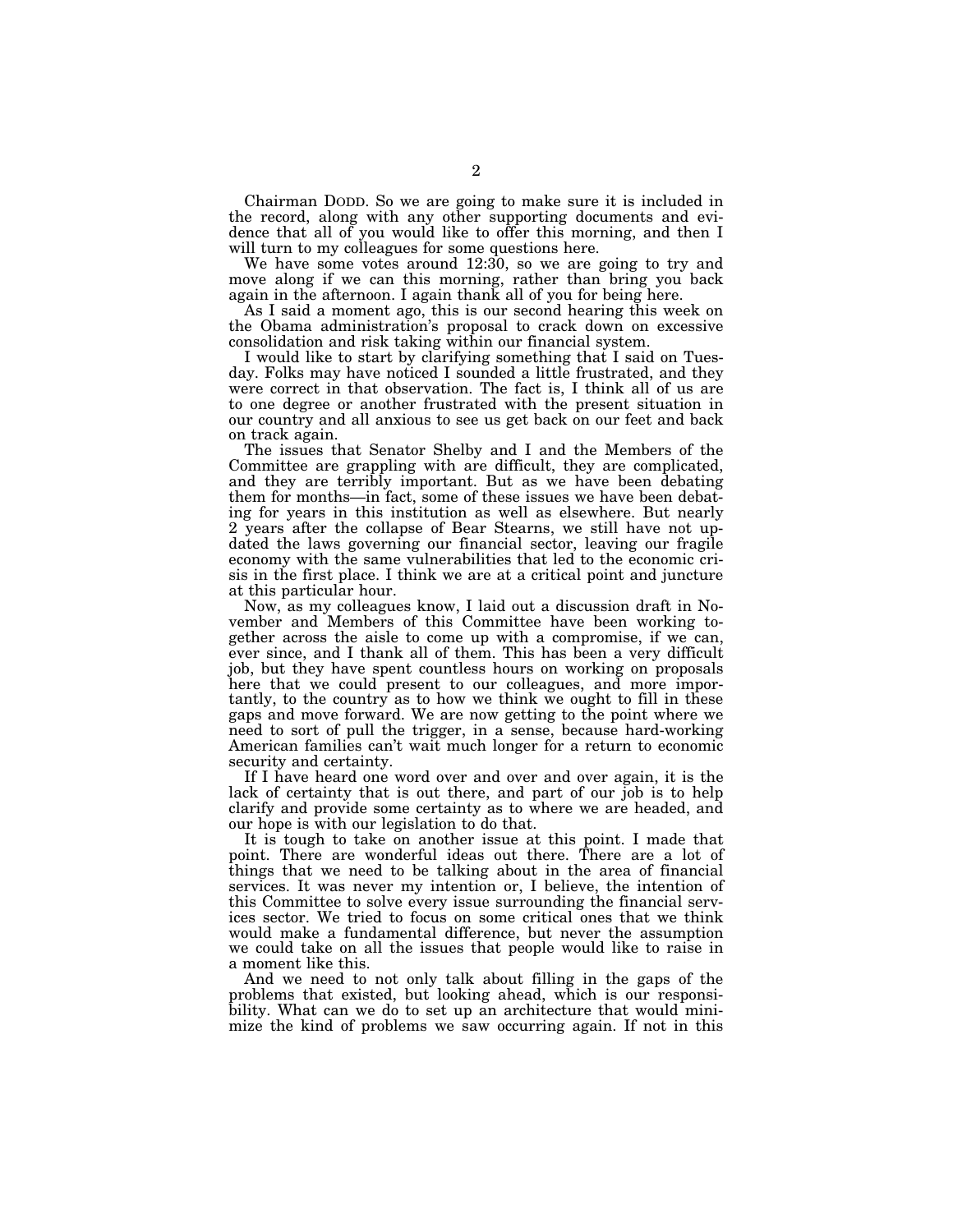particular environment or sector, where else could they emerge? And are we building the structural institutions that will minimize that from happening again beyond what we can imagine today, something 10 years, 20 years from now? And that is also part of our function and obligation, in my view, on this Committee.

But while the specific proposals announced by the Administration have come late in the game, they deserve our serious consideration, as well, and I believe the Administration is on the right track, but finding a way to implement these proposals is no easy feat, as well. These are complicated issues meant to address complicated problems that leave our Nation's economy at risk and we need to find a balance between giving them their due consideration and appreciating the urgency with which we need to act given what is at stake.

On Tuesday, we heard from Chairman Volcker and Treasury Secretary Wolin, and I appreciate the strong cases that they made for the Administration's proposals, as well as their thoughts on how we ought to move forward.

Today, we have before us a very impressive panel of experts from the industry and academia to discuss the possible consequences of these proposals. I look forward to hearing from each and every one of you. What is more, I understand that for our industry friends, this might be a little like walking into the lion's den. But our intention here is to probe these ideas and solicit your thoughts and background and experience as to how to move forward.

Let me just say, we did not embark on financial reform because we wanted to punish the industry. I certainly didn't, at all. We all want to create a system where business, large and small, can thrive, and that the users, the customers, the people who come through your doors, can have that confidence restored that our system is sound, it is safe, and they can rely on it, whether depositing their paycheck, buying a stock, an insurance policy, taking out a mortgage. It is the people not in this room today that want to know whether or not we get it and you get it, and we are going to create that structure that allows them then to have that sense of confidence and optimism that is the critical element for our economy recovery, in my view.

So I have heard the arguments again and the industry's refusal, and I am not going to single out our witnesses, but the refusal of large firms to work constructively with Congress on this effort. It borders on insulting to the American people who have lost so much in this crisis. And from where I am sitting, it looks like instead of investing in improvements that would secure their financial strength, too many people in the industry have decided to invest in an army of lobbyists whose only mission is to kill the common sense financial reforms that we are working so hard up here to try to achieve, and we have been working on for a number of months.

I have heard all the arguments for business as usual, but the American people have been through too much. Unemployment is still too high. The economy remains too vulnerable to support the *status quo.* That is unacceptable and we need to move forward.

So I am determined as ever to get this strong bill to the floor of the Senate in an appropriate amount of time to allow full consideration of us here on this Committee and then by our colleagues, and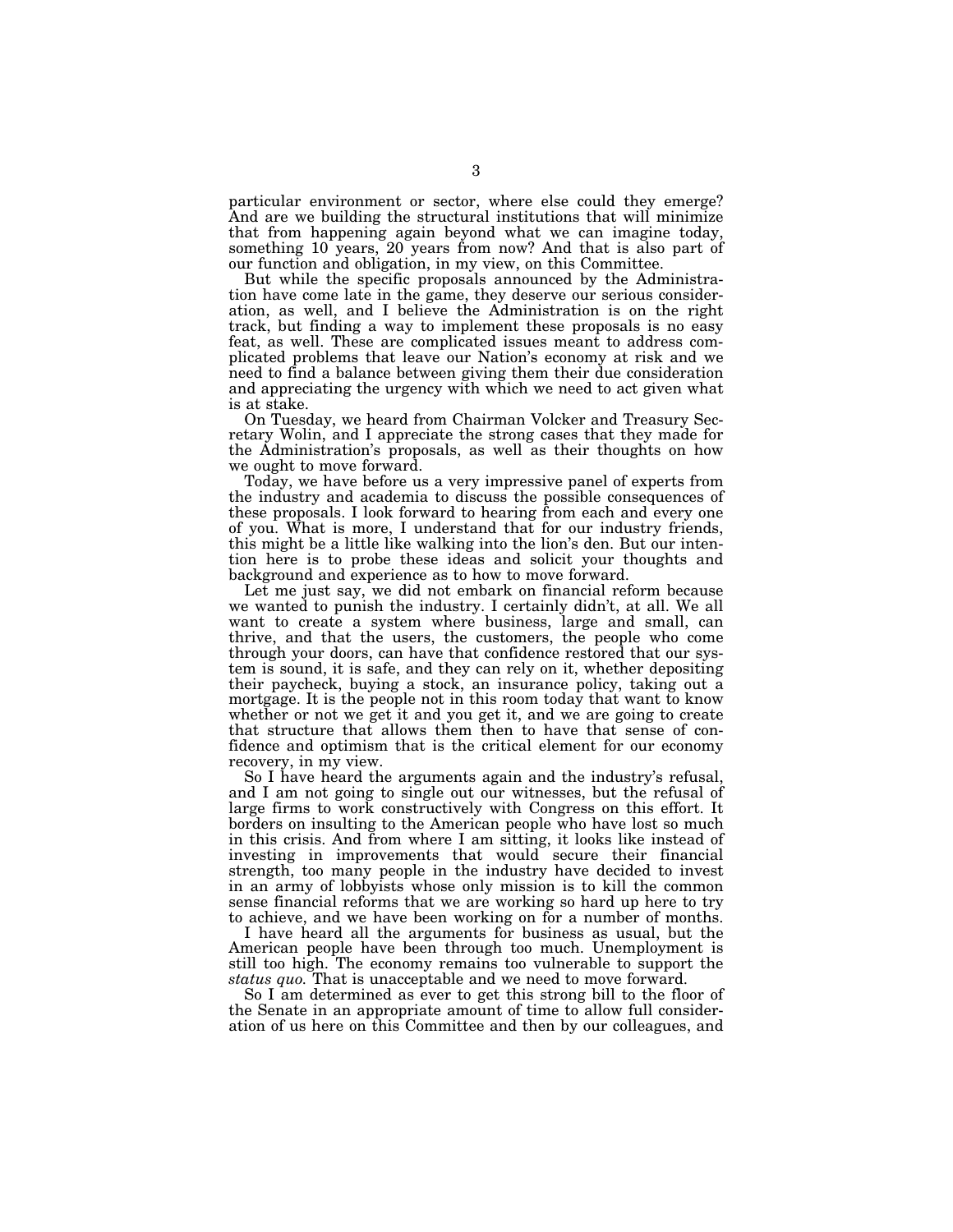then to work out our differences with the House and put a bill on the desk for his signature.

So with that, let me turn to Senator Shelby for any opening comments, and then we will turn to our witnesses.

Senator SHELBY. Mr. Chairman, I would just like to ask you to put my statement in the record so we can go on with the panel. Chairman DODD. Done. Consider it done.

Does anyone feel obligated to speak? Otherwise, the Corker Rule prevails.

Our first witness is Gerald Corrigan, Managing Director with Goldman Sachs. He has been there for a long time. Prior to that, he was the Vice Chairman of the Federal Open Market Committee. Mr. Corrigan is also a native of the town of Waterbury, Connecticut. We don't often get to say that about witnesses here, that they come from Connecticut. We are proud of Gerry. He earned his Bachelor's degree from Fairfield University in Connecticut, as well.

Simon Johnson is the Ronald A. Kurtz Professor of Entrepreneurship at MIG Sloan School of Management. He also serves as a Senior Fellow at the Peterson Institute for International Economics. Previously, Professor Johnson was the IMF's Chief Economist, from 2007 to 2008.

John Reed, I have already mentioned here, is the former Chairman of Citigroup. He was also Chairman of the New York Stock Exchange from 2003 to 2005. He currently serves on the MIT Leadership Center Advisory Council, and John, we welcome you back to the Committee.

Hal Scott is the Nomura Professor and Director of the Program of International Financial Systems at the Harvard Law School. Again, he has been before this Committee on numerous occasions in the past. He has taught there since 1975. Much of his work focuses on international financial issues. He is also the Director of the Nonprofit Committee on Capital Markets Regulation.

And Barry Zubrow, again, who we know well, is the Chief Risk Officer and Executive Vice President for JPMorgan Chase, and again, someone we are very familiar with on this Committee. Prior to that, he was the Chief Operating Officer of Goldman Sachs, where he has worked since 1979.

We thank all of you for being here this morning on relatively short notice, as well, to share your thoughts on this issue and related matters, and Gerry, we will begin with you.

# **STATEMENT OF E. GERALD CORRIGAN, MANAGING DIRECTOR, GOLDMAN, SACHS AND CO.**

Mr. CORRIGAN. Thank you very much, Mr. Chairman. I have again provided the Committee with a rather long statement which seeks to provide for you and your staffs some meaningful perspective on this financial reform process as a whole. And trust me, I am not going to go into the details of that, except to say that one key fact that we have to keep in mind throughout these deliberations is that the single most important proximate cause of the financial crisis was lending in all of its forms. I might just remind the Committee, probably not necessary, that based on my association with crises back in the 1980s and early 1990s, that was also true in those episodes, as well.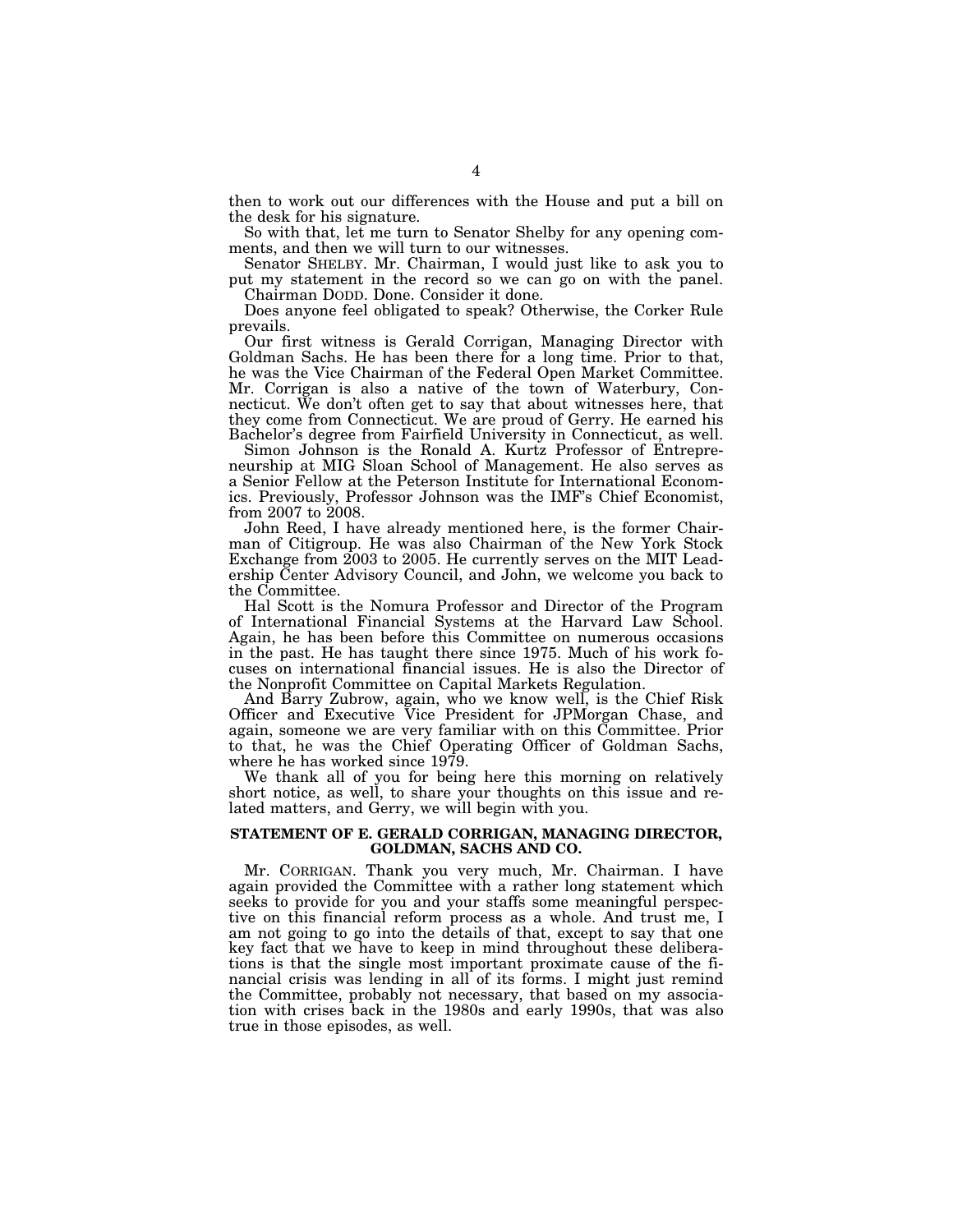My starting point for all of this, Mr. Chairman, is that I fully and enthusiastically agree that we have to put ''too big to fail'' behind us. My statement includes a summary of what I consider to be the financial reform agenda, the architecture, to use the word that you used, Mr. Chairman, and all I would say about that is that it is urgent that we move ahead with this. The execution will be very challenging. It is a package deal. If you fail on part of it, it will compromise other parts of it. And again, it is just a very, very difficult task.

I think as a matter of perspective, it is important to keep in mind that there are a rich framework for existing rules and regulations out there already that are being enhanced by the legislative process that I think deal quite effectively with some of the issues that were raised by Chairman Volcker. I certainly do think that well managed and well supervised large institutions play a necessary and constructive role.

Now, with regard to the Volcker plan itself, I would just make a couple of quick introductory remarks. First of all, there are many important definitional and details that yet need to be clarified, and in those circumstances, I have to say that it is not at all clear to me, at least at this stage, that the focus is on the issues that really were at the heart of the crisis itself. Certainly, we need greater clarification on that.

Much of the focus is on so-called ''proprietary trading,'' and that, too, is a very difficult subject to define. But what I can say, based on my own kind of common sense effort to define proprietary trading at Goldman Sachs, is that over the cycle, the net revenues associated with so-called ''proprietary trading'' are 10 percent or less of firmwide revenues at Goldman Sachs.

I also think that client-driven market making and hedging and risk management activities are, in my judgment, natural activities for well managed and well supervised banking groups. I think the outliers can be dealt with on a case-by-case basis, either with existing rules, much less with the enhanced rules that I am sure will flow out of the reform process.

I also included in my statement, Mr. Chairman, a discussion of the issues associated with resolution authority, and resolution authority is critical to dealing with the ''too big to fail'' problem. And I have spelled out certain principles and prerequisites that I think are absolutely essential if we are to make resolution authority work, and ultimately, that, together with the other parts of the agenda I have specified, is how we will find success in the future and a safer, sounder, and more efficient financial system, while at the same time putting ''too big to fail'' behind us.

I should also in closing, Mr. Chairman, say that, as I think you and others know, my respect and admiration for Chairman Volcker is unlimited. He is, in my judgment, one of the great, great figures of the past half-century or more. So it is not altogether the easiest thing in the world for me to take exception at least with some of the details that the Chairman has suggested. But I want to assure you and everyone else that I have more respect and more admiration for Paul Volcker than I do for any man or woman alive.

Thank you very much, Mr. Chairman.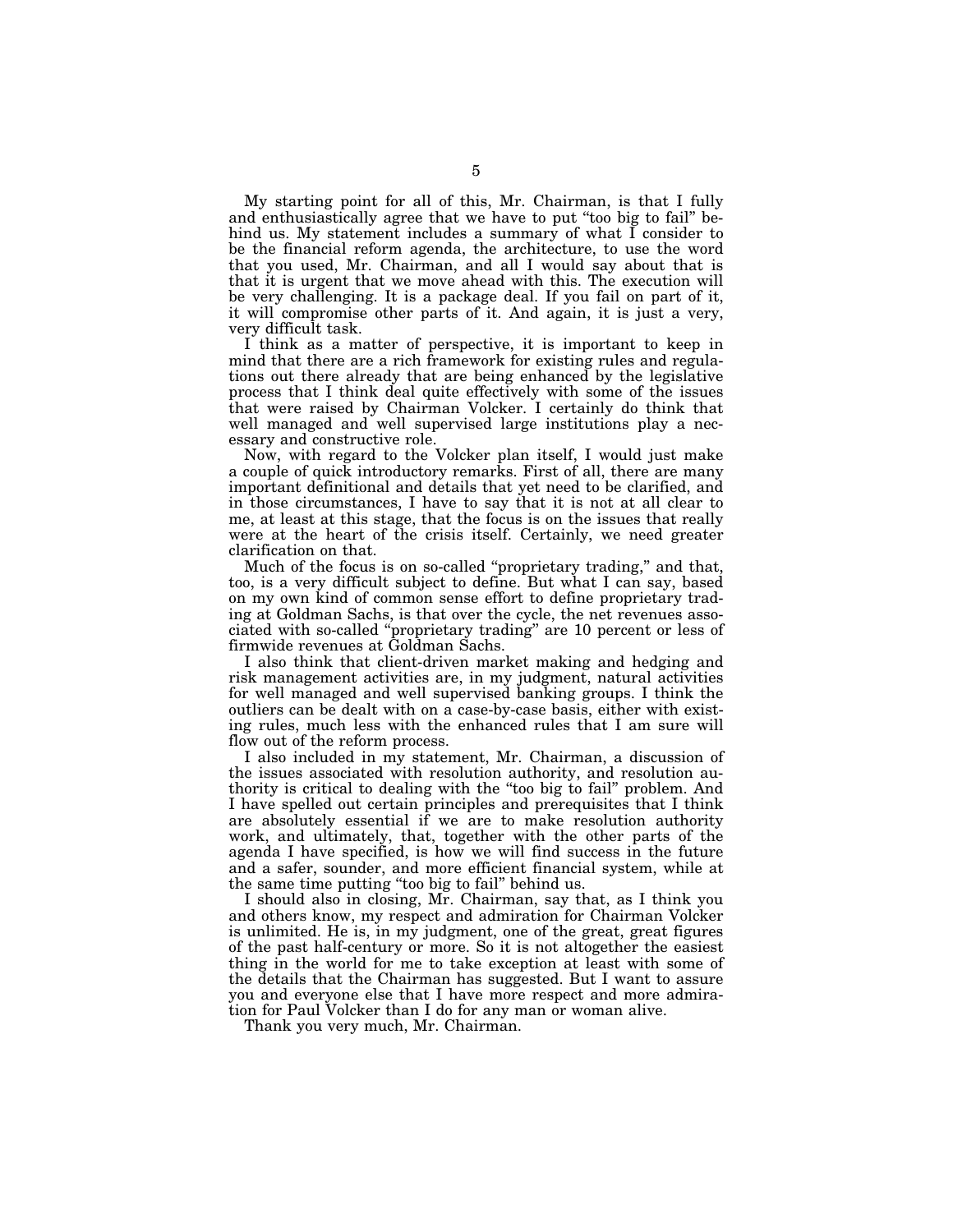Chairman DODD. Thank you very much, Gerry. I appreciate it very much.

Mr. Johnson.

# **STATEMENT OF SIMON JOHNSON, RONALD A. KURTZ PRO-FESSOR OF ENTREPRENEURSHIP, SLOAN SCHOOL OF MAN-AGEMENT, MASSACHUSETTS INSTITUTE OF TECHNOLOGY**

Mr. JOHNSON. Thank you, Senator. I strongly support the Volcker Rules, as everybody is starting to call them, in terms of the principles they put forward.

I think there are two main principles. The first is that we should redesign the size cap that does already exist for U.S. banks, the size cap from the 1994 Riegle-Neal Act. We should redesign it to reflect current realities. And second, we should address the issue that has arisen, in particular over the past few years, of U.S. Government backing for very large financial enterprises that have basically an unlimited ability to take risk around the world.

I do not, however, think that the exact formulation of the Volcker Rules as put forward is the right way to go. I think, actually, you should consider tightening the restrictions on the largest banks and reducing the size cap, and I would emphasize that our banks are now already much larger as a percent of the—our largest banks as a percent of the economy, a percent of total financial assets, than we have ever seen before in the United States.

Our largest six banks have assets worth over 60 percent of GDP. This reflects, in addition to what has happened in the financial crisis and the bailout and the rescue, it reflects the underlying concentration of these financial markets. So the big four banks now have more than half of the mortgage market in this country and two-thirds of the market for credit cards. This is unfair competition. Because these banks are too big to fail, they have lower funding costs, they are able to attract more capital, they make more money over the cycle, and they continue to get larger. And I do not think that we have seen the end of this.

If you look at the European situation today, for example, it is much worse than what we have in this country with regard to the size of the largest banks. Just as one example, the Royal Bank of Scotland peaked with total assets at 125 percent of U.K. GDP. That is a seriously troubled bank that is now the responsibility of the U.K. taxpayer. If we allow our biggest banks to continue to build on these unfair market advantages and the lower funding costs, we will head in the same direction.

I think I would suggest to you that you consider imposing a size cap on banks relative not to total normal assets or liabilities, which is the Volcker proposal, because that is not bubble-proof. If you have a massive increase in house prices, real estate prices, such as happened in Japan in the 1980s, you will have a big increase in the normal size of bank balance sheets. And when the bubble bursts, you are going to have a big problem. I think the size cap should be redefined as a percent of GDP.

And I think that while the science on bank size is, to be sure, incomplete and inexact, there is no evidence that I can find of any kind, and I have spent a lot of time talking to technical people from they financial sector and people at central banks, people in the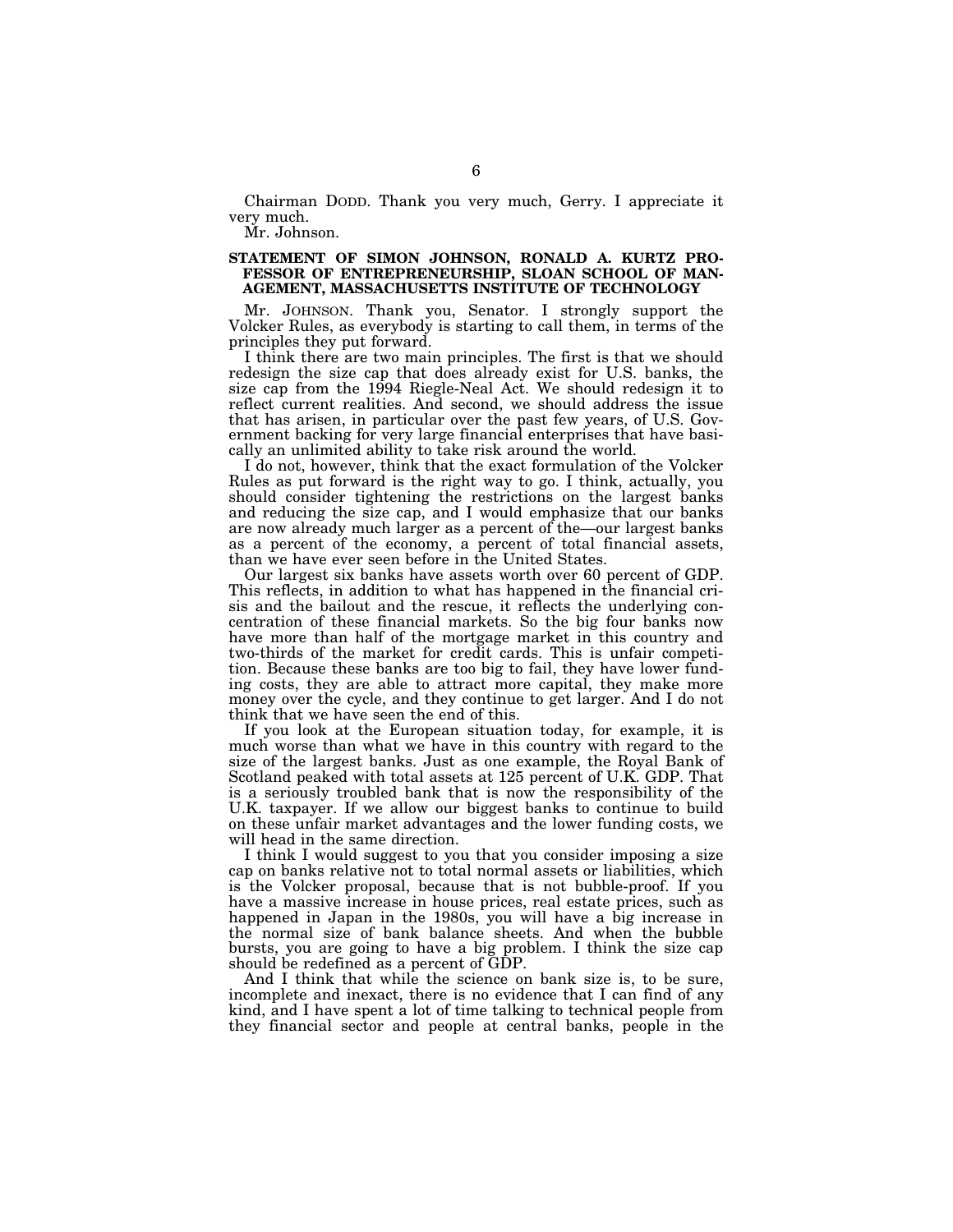banking system themselves have impressed various points on me. I cannot find anything—I put this in the written testimony—that supports the idea that societies such as ours should have banks with total assets larger than around \$100 billion in today's money.

Now, if you were to impose a size cap of, say, 3 or 5 percent of GDP, no bank can be larger than that size, that would return our biggest banks roughly to the position that they had in the early 1990s. Now, our financial system worked very well in the early 1990s. Goldman Sachs, as one example, was one of the world's top investment banks. I don't think anyone questioned the competitive sector. But since the early 1990s, we have developed a lot more system risk focused on the existence of these very big banks.

So, as Mr. Corrigan said, the essence of this crisis was lending, but it was lending that at the heart of it was based on the idea you could make nonrecourse loans to people who can walk away from their homes when the house value falls, leaving the bank with huge losses. How do people think this was a good idea? Why did they think that this would survive as a business model? Well, I think it was very much about the size of these banks and very much about the support they expected to receive when they are under duress.

So in conclusion, I think the Volcker principles are exactly right. I think they are long overdue. I think you should—I hope that you will take them up and develop them further. I think the degree of unfair market competition, the degree to which the community banks are disadvantaged by the current situation, because they have to pay a lot more money—they pay higher interest for funds, their cost of capital is higher—this is unfair. This dynamic will continue unless you put an effective cap on it. The biggest banks will become even larger and even more dangerous.

Thank you very much.

Chairman DODD. Thank you very much.

John, welcome again.

# **STATEMENT OF JOHN REED, RETIRED CHAIRMAN, CITIGROUP**

Mr. REED. Mr. Chairman, thank you very much for your kind welcome. Senator Shelby and everybody, I appreciate the opportunity to be with you. I had never anticipated as a retired citizen that I would find myself here, but I really am here to voice support for Mr. Volcker's suggestion, the Volcker Rule.

I do think that while details have to be worked out and so forth, I think that it is a good suggestion and one that is worthy of consideration by this Committee and the Congress in general.

I don't say this because I think the absence of that rule was central to the difficulties that we have just come through. I don't think that is the case. But I do say it from the point of view that if we were take a blank piece of paper and we were to say to ourselves, how can we design a financial system that would both serve the public and also be relatively safe and relatively unlikely to have a repeat of what we had, you would start out certainly with capital, which needs to be augmented.

You would certainly look at the structure of the regulatory framework, which I believe this Committee is doing. But I would argue that you would also look to maybe compartmentalize the in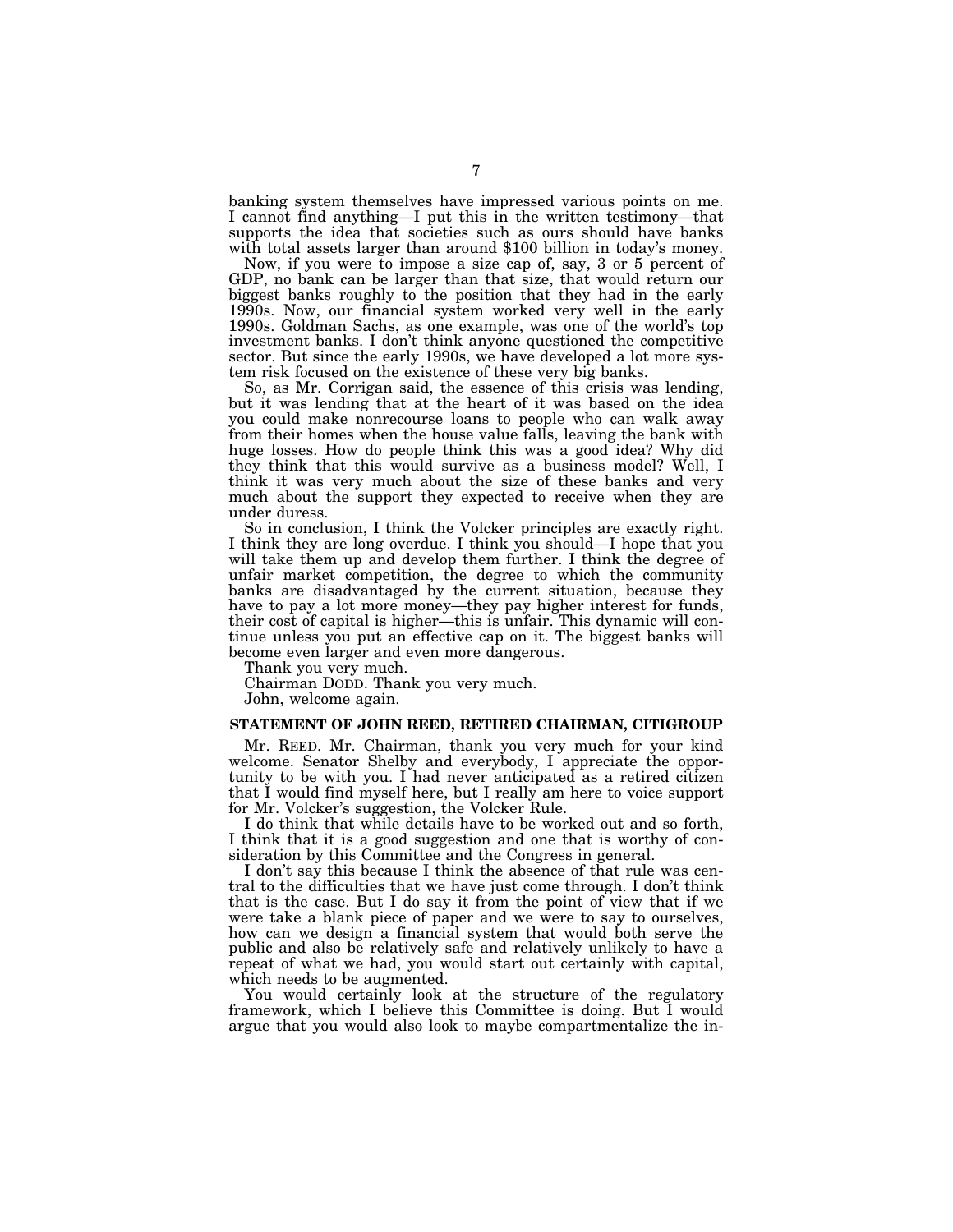dustry, not deny any function to the industry in general, but compartmentalize it so as to limit economic spillover.

But as somebody who has run a large company in this industry for a long time, because of the impact that it has on the culture and the makeup of the various firms, dealing with the capital markets, proprietary trading, proprietary investing, hedge fund market, so forth and so on, each of these bring with them their own culture. These are cultures that have to exist for the particular purpose, but they have their own particular characteristics and there is no question in my mind but these cultures have an impact on the institution within which they are embedded.

And if I were asked to design a system, I would not allow these kind of cultures and activities to be a part of large depository and traditional lending institutions. It is not that I feel these functions shouldn't exist. I would simply separate them from institutions that are the deposit takers and basically the traditional lenders for much of the economy. And I do this because I think the culture from the capital markets that rubs off has to do with risk taking. It certainly has to do with compensation, and it has to do with the nature of the human fabric of the various entities that we are talking about.

So I believe as a part of a comprehensive reform that Mr. Volcker's idea with regard to separation of some of these functions makes a lot of sense, not because I am concerned about the economics, but because I am concerned of the nature of the impact that these various activities have on the players and the financial markets.

With regard to size, I would differ a little bit with Professor Johnson. I think the antitrust laws are quite capable of dealing with size in the marketplace. The place where size is the problem has to do with the intra-industry transactions, the so-called "counterparty risk." This is where the "too big to fail" comes into play. It isn't the balance sheet of the bank that is the problem on ''too big to fail.'' It is the interconnectedness of one financial institution with virtually all other financial institutions. And so this is where I believe we must be concerned about size.

You could deal with size by having capital requirements that relate to the size of intra-industry activity, and obviously increasing capital as intra-industry activity goes up. You also, and this has been proposed and I think it is a good idea, can ask that certain instruments be traded through exchanges. This acts as a circuit breaker, the exchanges. It acts as a circuit breaker in the transmission of difficulties. And you could deal with size by simply putting limitations on counterparty risk, on the degree of leverage that can exist with regard to intra-industry trading.

So the issue of size, I think, is also relevant, and so I think the two keys to Mr. Volcker's suggestion, that of segregation of function within the industry and particularly the protection of the large deposit-taking institutions and the idea of being concerned about size, have merit and deserve the consideration of this Committee.

A final comment, if I could. I believe that one of the reasons that JPMorgan Chase did better than many others during this recent crisis is they did not have embedded in that institution a real money market activity, a trading house. JPMorgan Chase was the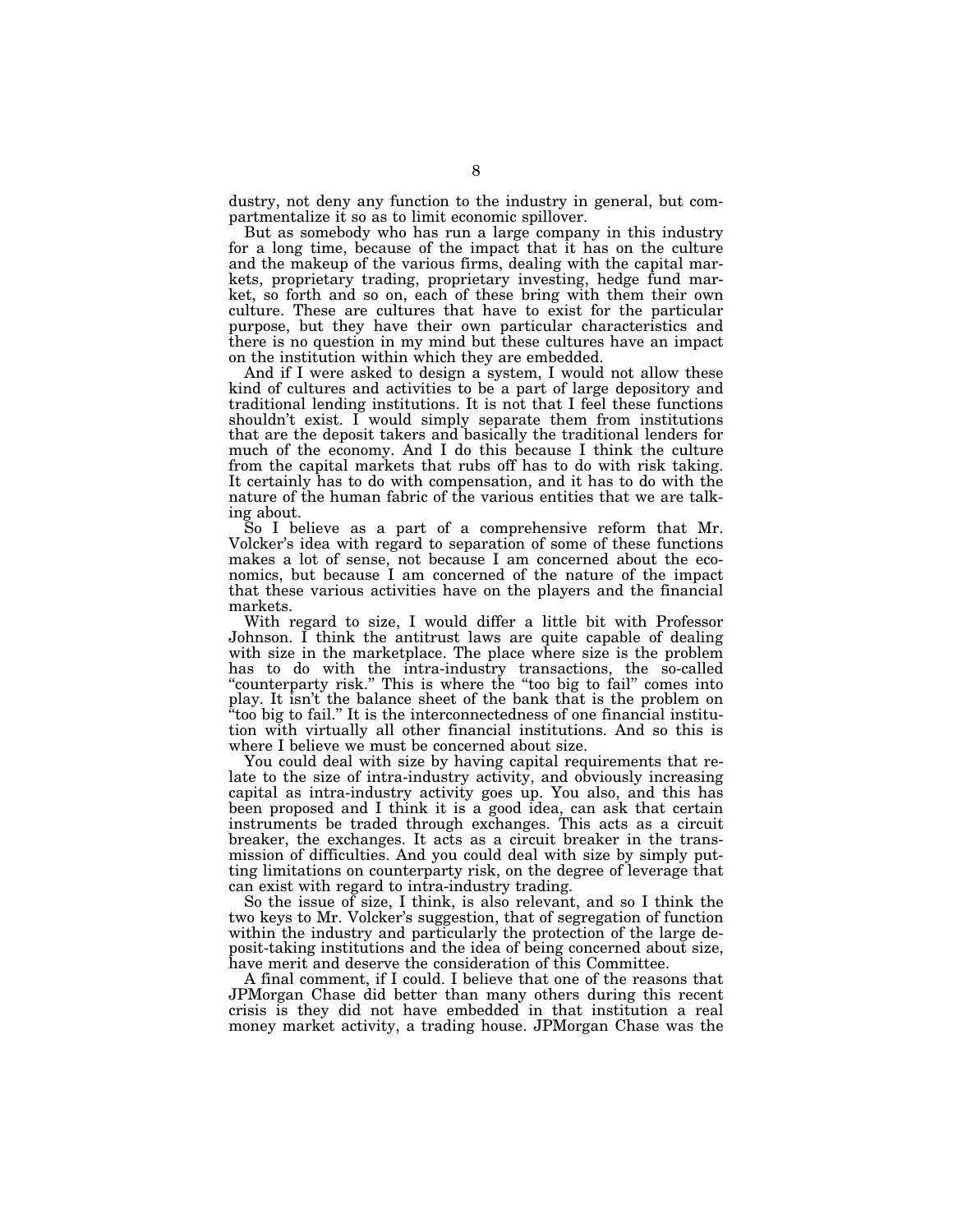amalgam of about five commercial banks, but none of them had a big investment banking trading activity in it, and the absence of that kind of function turned out in the crisis to give them a relative strengthened position.

Thank you, Mr. Chairman.

Chairman DODD. Thank you very, very much.

Mr. Scott, welcome back to the Committee.

# **STATEMENT OF HAL S. SCOTT, NOMURA PROFESSOR OF INTERNATIONAL SYSTEMS, HARVARD LAW SCHOOL**

Mr. SCOTT. Thank you. Thank you, Chairman Dodd, Ranking Member Shelby, and Members of the Committee for permitting me to testify before you today on the Volcker rules and related size limitations.

Chairman DODD. Mr. Scott, I am going to interrupt you for a minute if I can here. I rarely get a full quorum in the Committee, and we have got one here for at least a couple of minutes. We have some nominees that I am going to quickly try and take care of. I do not think they cause any controversy, but I will take a fair crack at it anyway.

[Whereupon, at 11:04 a.m., the Committee proceeded to other business and reconvened at 11:05 a.m.]

Chairman DODD. The Committee will now turn to Professor Scott. How was that for speed? If I can just get financial reform through.

[Laughter.]

Chairman DODD. I was going to slip it in. Smuggle it in.

Senator SHELBY. Maybe you can.

[Laughter.]

Mr. SCOTT. This Committee has been hard at work for several months on a broad range of issues of financial reform that are crucial to our Nation's future, including new resolution procedures to protect the taxpayers from loss, reduction of systemic risk through better capital requirements and central clearing for over-thecounter derivatives, and enhanced measures of consumer protection.

Less than 2 weeks ago, the Administration announced the socalled ''Volcker rules.'' Whatever one thinks of the merits of these new proposals, it is undeniable that they will take considerable time to develop and debate. Tuesday's hearing certainly underscored this point. These new proposals should not hold up action on the pressing fundamental issues much further down the track, and I encourage this Committee's continuing efforts to reach a bipartisan consensus on these issues.

The asserted objective of the new proposed rules is to limit systemic risk. In my judgment, they fail to do so. If the limits on proprietary trading only apply where banking organizations take positions ''unrelated to serving customers,'' they will have little impact. For example, with respect to Wells Fargo and Bank of America, such activity represents around 1 percent of revenues. While this has been estimated to be 10 percent of the revenues of Goldman Sachs, Goldman could easily avoid the requirements by divesting itself of its banking operations since deposit-taking constitutes only 5.19 percent of its liabilities.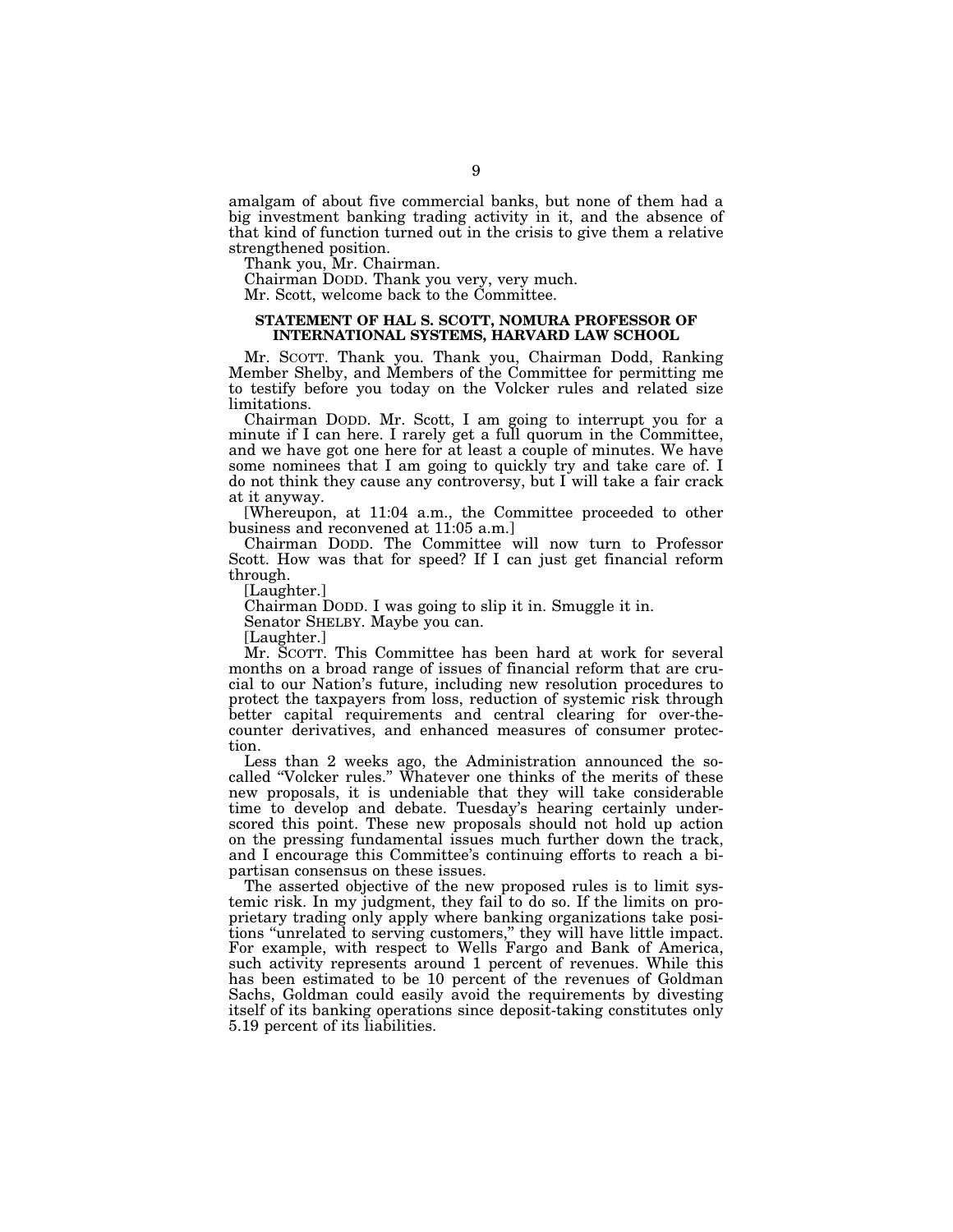The real source of systemic risk in the banking system, as demonstrated by this crisis, is old-fashioned lending. It was mortgage lending that was at the heart of the financial crisis.

I do not agree with Mr. Volcker that these traditional activities, by the way, are entitled to a safety net. Banks should not be bailed out, whatever the reason for their losses. Indeed, the focus should be, as it is in the pending legislation, to control risky activities of whatever kind.

The Volcker rules would also prohibit banks from investing in, or sponsoring, private equity including venture capital funds. This would have little impact on the large banks whose investment in private equity accounted for less than 2 percent of their balance sheets.

On the other hand, bank private equity investments are important to the private equity industry as a whole, accounting for \$115 billion or 12 percent of private equity investment. Depriving the industry of this important source of funds could impede our economic recovery.

Turning to the size limitation proposal, let me stress that this proposal does not purport to decrease the present size of any U.S. financial institution nor would it prevent any financial institution from increasing its size through internal growth. The proposal, as I understand it, would only limit the growth of nondeposit liabilities achieved through acquisition.

Accordingly, if banks or other financial institutions are too big to fail, this proposal will have no impact on them. Indeed, it even permits them to get bigger.

In thinking about size, our concern should be with the size of a bank or other financial institution's interconnected positions, not its total size, because it is the degree of interconnectedness that drives bailouts, and here I fully agree with what Mr. Reed said on this. I fail to see how market share of nondeposit liabilities could be a proxy for position size.

Let me briefly turn to the international context. Without international consensus, adopting these proposals will only harm the competitive position of U.S. financial institutions. These proposals have not been agreed to, even in principle, by the G-20 or major market competitors, unlike most of the other proposals that the House has considered and that are presently before your Committee. While major market leaders and international organizations have been polite in welcoming these proposals, they have not endorsed them.

In conclusion, do these proposals deserve further consideration and debate? Absolutely.

But are they central to reform? In my view, they are not, and I would stress the fact that they should not in any event hold up action on the complex matters already before your Committee.

Thank you.

Chairman DODD. Thank you very, very much.

Mr. Zubrow, welcome to the Committee again.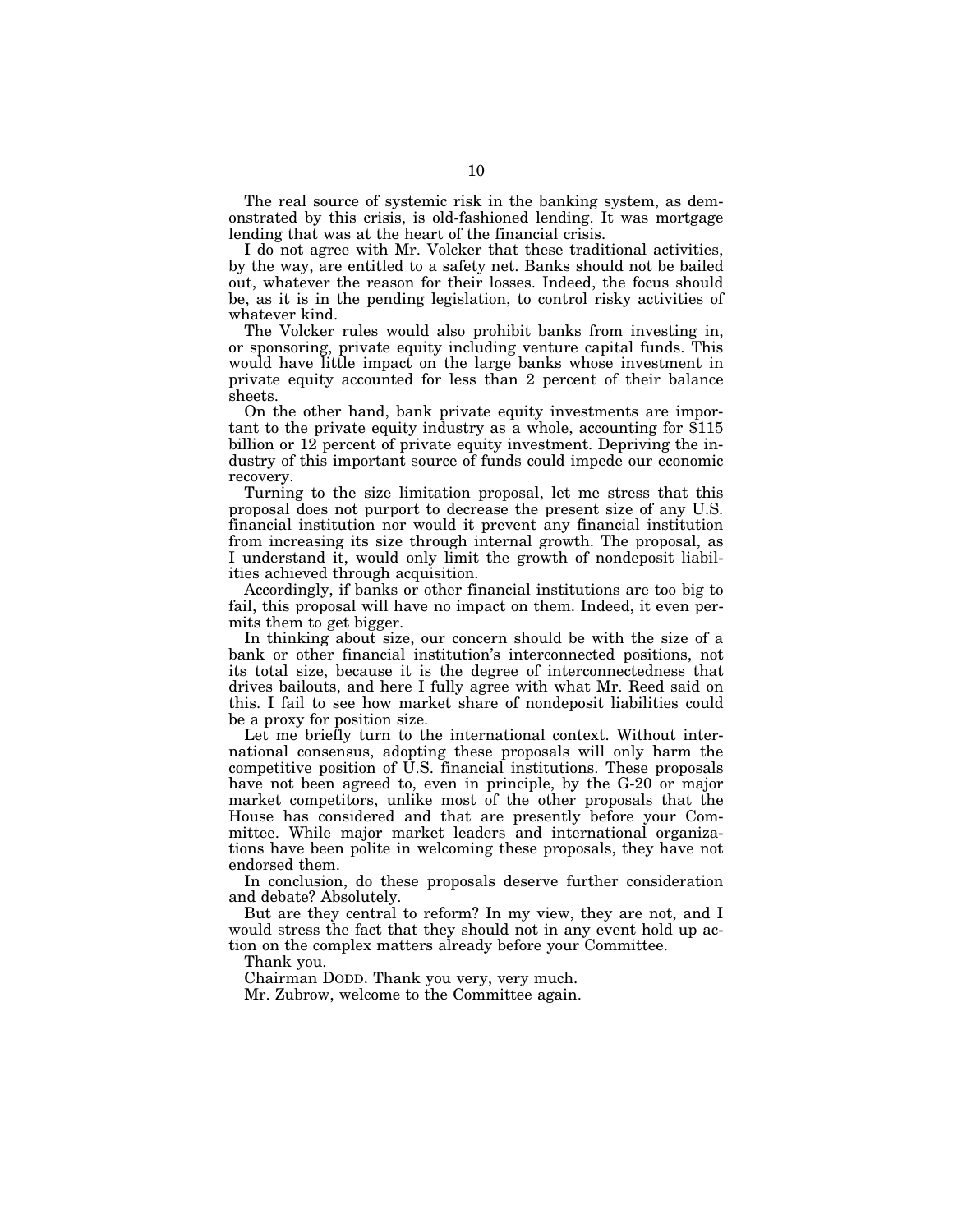# **STATEMENT OF BARRY L. ZUBROW, EXECUTIVE VICE PRESI-DENT AND CHIEF RISK OFFICER, JPMORGAN CHASE AND COMPANY**

Mr. ZUBROW. Thank you very much, Chairman Dodd, Ranking Member Shelby, Members of the Committee. Thank you for giving us the opportunity to appear this morning.

While the history of the financial crisis has yet to be written conclusively, we know enough about the causes to recognize that we need substantial regulatory reform. Our current framework was patched together over many decades. When it was tested, we saw its flaws all too clearly.

Mr. Chairman, I want to assure you and the other Members of the Committee that we strongly support your efforts to craft and pass meaningful regulatory legislation. In our view, the markets and the economy reflect continued uncertainty about the regulatory environment. However, the details matter a great deal, and a bill that creates further uncertainty or undermines the competitiveness of the U.S. financial sector will not serve our goal of a strong, stable economy.

At a minimum, we need a systemic regulator to monitor risk across our financial system. In addition, as we at JPMorgan Chase have stated repeatedly, no firm, including our own, should be too big to fail. Regulators need enhanced resolution authority to wind down failing firms, in a controlled way that does not put taxpayers' dollars at risk or the broader economy at risk.

Other aspects of the regulatory system also need to be strengthened, including consumer protection, capital standards and the oversight of OTC derivatives. But I emphasize systemic risk regulation and resolution authority because they provide a useful framework for consideration of the most recent proposals from the Administration.

Two weeks ago, the Administration proposed new restrictions on certain activities related to proprietary trading, hedge funds and private equity. The new proposals are a divergence from the hard work being done by legislators, central banks and regulators around the world to address the root causes of the financial crisis and to establish robust mechanisms to properly regulate systemically important financial institutions. While there may be valid reasons to examine these activities, there should be no misunderstanding. The activities the Administration proposes to restrict did not cause the financial crisis.

Further, regulators currently have the authority to ensure that these risks are adequately managed in the areas that the Administration proposes to restrict. We need to take the next logical step of extending these authorities to all systemically important firms regardless of their legal structure. If the last 2 years have taught us anything, it is that threats to our financial system can and do originate in nondepository institutions.

Thus, any new regulatory framework should reach all systemically important entities, including investment banks whether or not they have insured deposits. All systemically important institutions should be regulated to the same rigorous standards. If we leave some firms outside the scope of this regulation framework, we will be right back where we were before the crisis started. We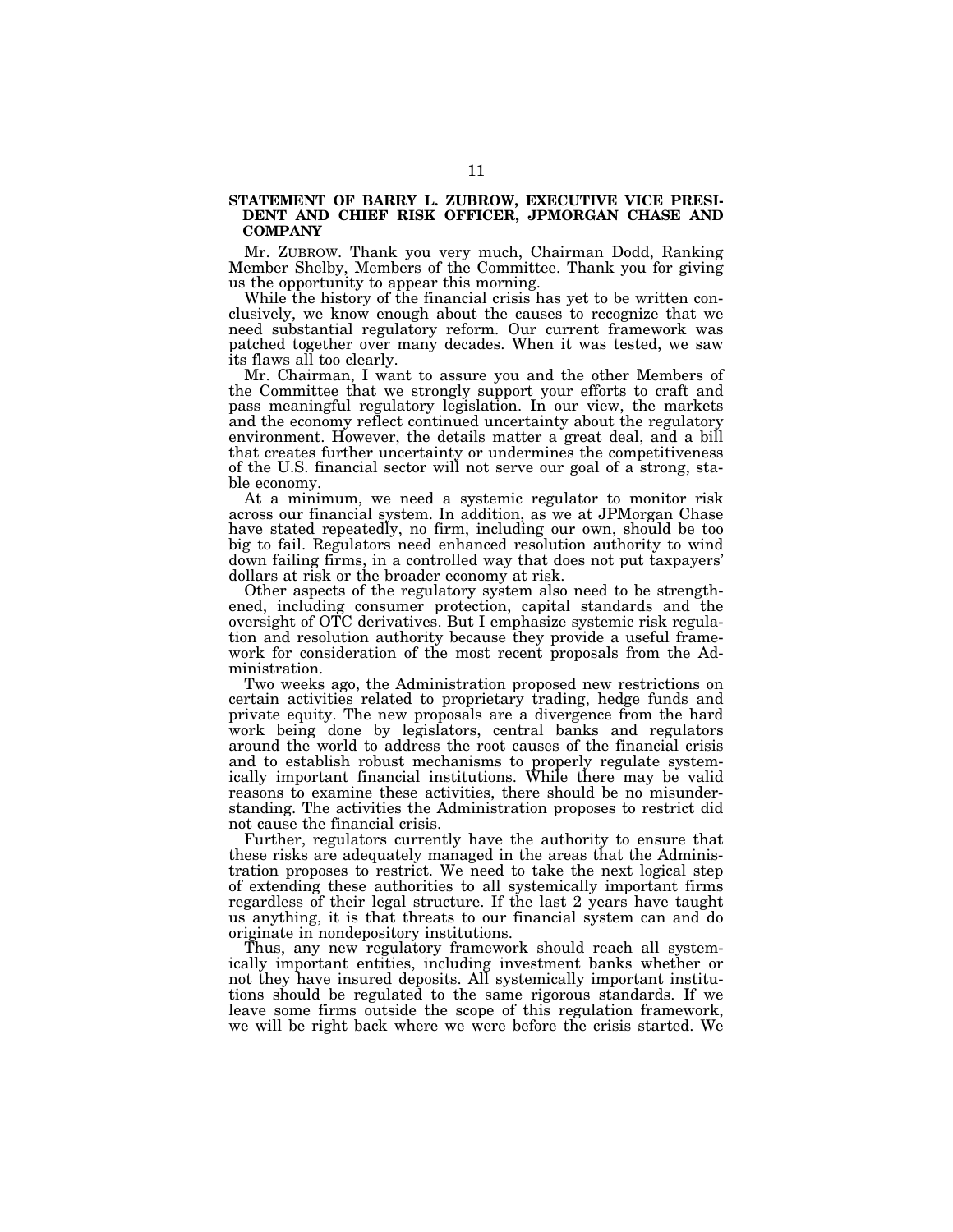cannot have two tiers of regulation for these systemically important, interconnected firms.

As I noted at the outset, it is also very important that we get the details right. Thus far, the Administration has offered few details on what is meant about proprietary trading. Any individual trade taken in isolation might appear to be proprietary trading, but in fact is part of a mosaic of serving clients and properly managing the firm's risks. If defined improperly, this proposal could reduce the safety and soundness of our banking institutions, raise the cost of capital formation and restrict the availability of credit for businesses, large and small, all with no commensurate benefit to reducing systemic risk.

Similarly, the Administration has yet to define what ownership or sponsorship of hedge funds and private equity activities means. Asset managers, including JPMorgan, serve a broad range of clients including individuals, universities and pensions, and need to offer these investors a broad range of investment opportunities across all types of asset classes. In each case, investments are designed to meet the needs of our clients. While we agree that the United States must show leadership in regulating financial firms, if we take an approach that is out of sync with other major countries, without any demonstrable risk reduction benefit, we will dramatically weaken our firms' ability to serve our clients in this Country.

The Administration also proposed certain limits on the size of financial firms. If you consider the institutions that failed during the crisis, some of the largest and most consequential failures were standalone investment banks, mortgage companies, thrifts and insurance companies, not the diversified financial firms that appear to be the target of the Administration's proposals. It is not AIG's or Bear Stearns's size that led to their problems, but rather the interconnection of those firms that required the Government to step in.

In fact, our capabilities, size and diversity were essential to both withstanding the impacts of the crisis and emerging as a stronger firm, but equally importantly putting us in a position to acquire Bear Stearns and Washington Mutual when the Government asked us to help.

An artificial cap on liabilities will likely have significant negative consequences. Banks' liabilities and capital support the asset growth of their lending activities. By artificially capping liabilities, banks may be incented to reduce the growth of assets or the size of their existing balance sheets, which in turn would restrict our ability to make loans to consumers, to businesses, as well as to invest in Government securities.

While numerical limits and strict rules may sound simple. There is great potential that they would undermine the goals of economic stability, growth and job creation. The better solution is modernization of our financial regulatory regime that gives regulators the authority and the resources needed to do the rigorous oversight involved in examining firms' balance sheets and lending practices.

Let me conclude by just noting that it is vital that you as policymakers and those like us, with a stake in our financial system, work together to overhaul regulation thoughtfully and well. While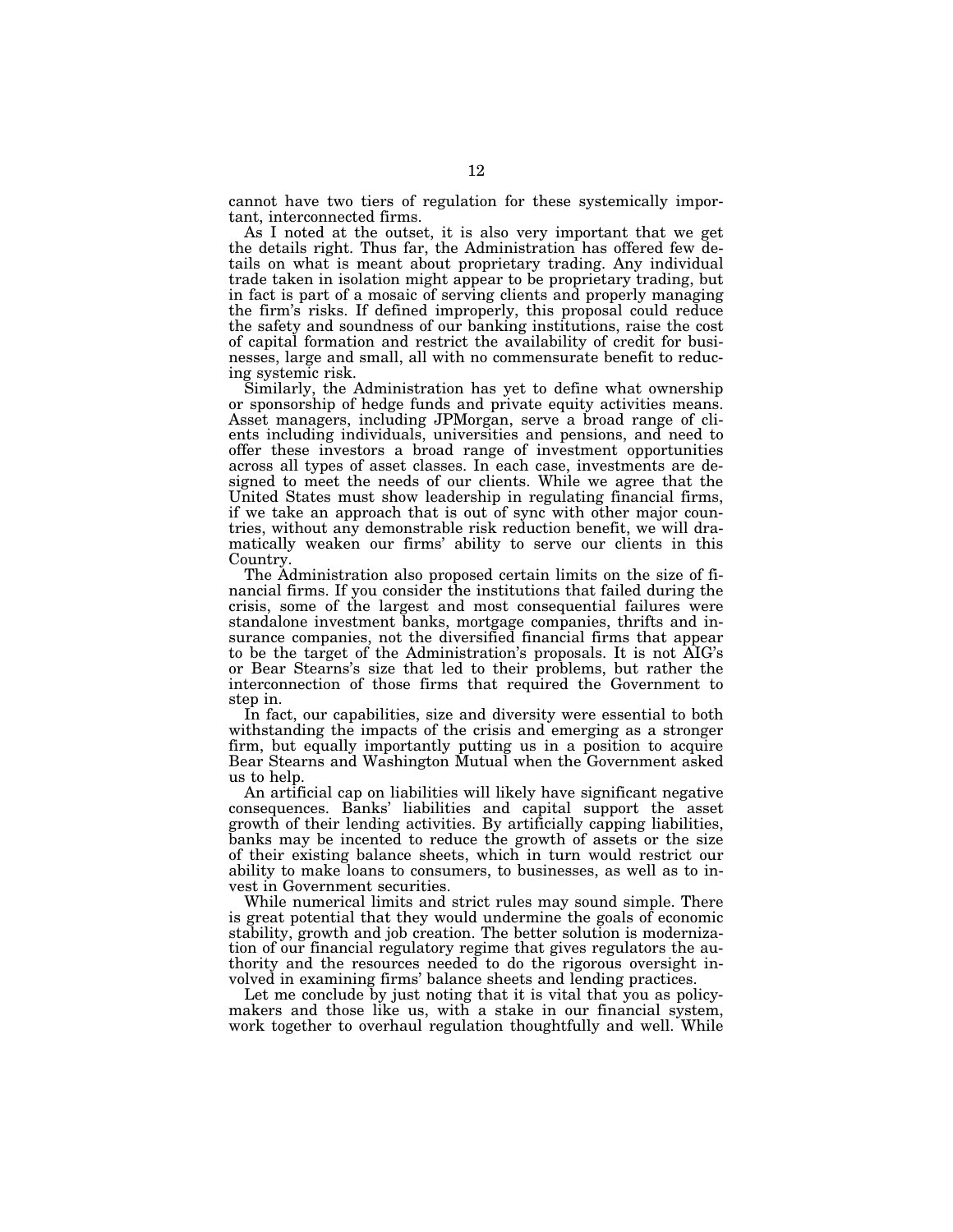the specific changes may seem arcane and technical, they are critical to the future of our economy. We look forward to working with the Committee to enact reforms that will position our financial industry and economy for sustained growth for decades to come.

Thank you and I look forward to your questions.

Chairman DODD. Thank you very, very much.

I will ask the clerk to put on, let's say, 6 minutes. So we will try and get through. We have a lot of good participation here this morning.

Let me begin on the issue and ask all of you briefly to comment on it. There are a lot of issues surrounding this proposal, and I am going to focus on the issue of the proprietary trading side. I think some of you made a pretty good case, and I find myself sympathetic to the notion of the size question, that this is very difficult. It is the interconnectedness that I think makes a lot of sense to me.

So, in my time, I want to focus on the other matter where there seems to be a little bit more of diversity of opinion, and the issue is the effective ability, in my view, to effectively draw that bright line between proprietary trading and these other activities.

I know there was some interest. Bob Diamond, who is the CEO of Barclays, reportedly made a speech in this recent matter at a gathering in Switzerland. Let me tell you the quote. He said, and I am quoting here. This is the report of the quote: ''It is very, very difficult to think that we can differentiate between the risk bank's stake and the normal course of business for their clients and customers and proprietary trading.''

Then another of his colleagues, apparently at the same setting, said the following: "I can find a way to say that virtually any trade we make is somehow related to serving one of our clients. They can go ahead and impose the rule on Friday, and I can assure you that by Monday we will find a way around it. Nothing will change unless the definition is ironclad.''

Now I do not know who said that at that meeting, but that was the report of the meeting. And I have said that yesterday as well, that before even the ink dries on a proposal here, there will be very bright, young people who will sit and figure out some way to do a dodge. Is that your conclusion?

Putting aside whether or not you agree whether we ought to do it or not, can we write such a thing here that would be ironclad, that would actually prohibit this kind of activities, and to such a degree?

John, why do you not go ahead?

Mr. REED. Mr. Chairman, I believe you can. If you run a bank, you know what you are doing. You have to have limits for the various activities in your trading floor. There is no question that people can cheat and break rules. It happens all the time. Regulators, on the other hand, can catch them.

If you say to a financial institution that proprietary trading is not an accepted practice, any well-managed financial institution knows how to run its business in such a way as not to be engaged in proprietary trading. And people who argue that you cannot find this out have not in fact run these institutions.

Chairman DODD. Mr. Johnson.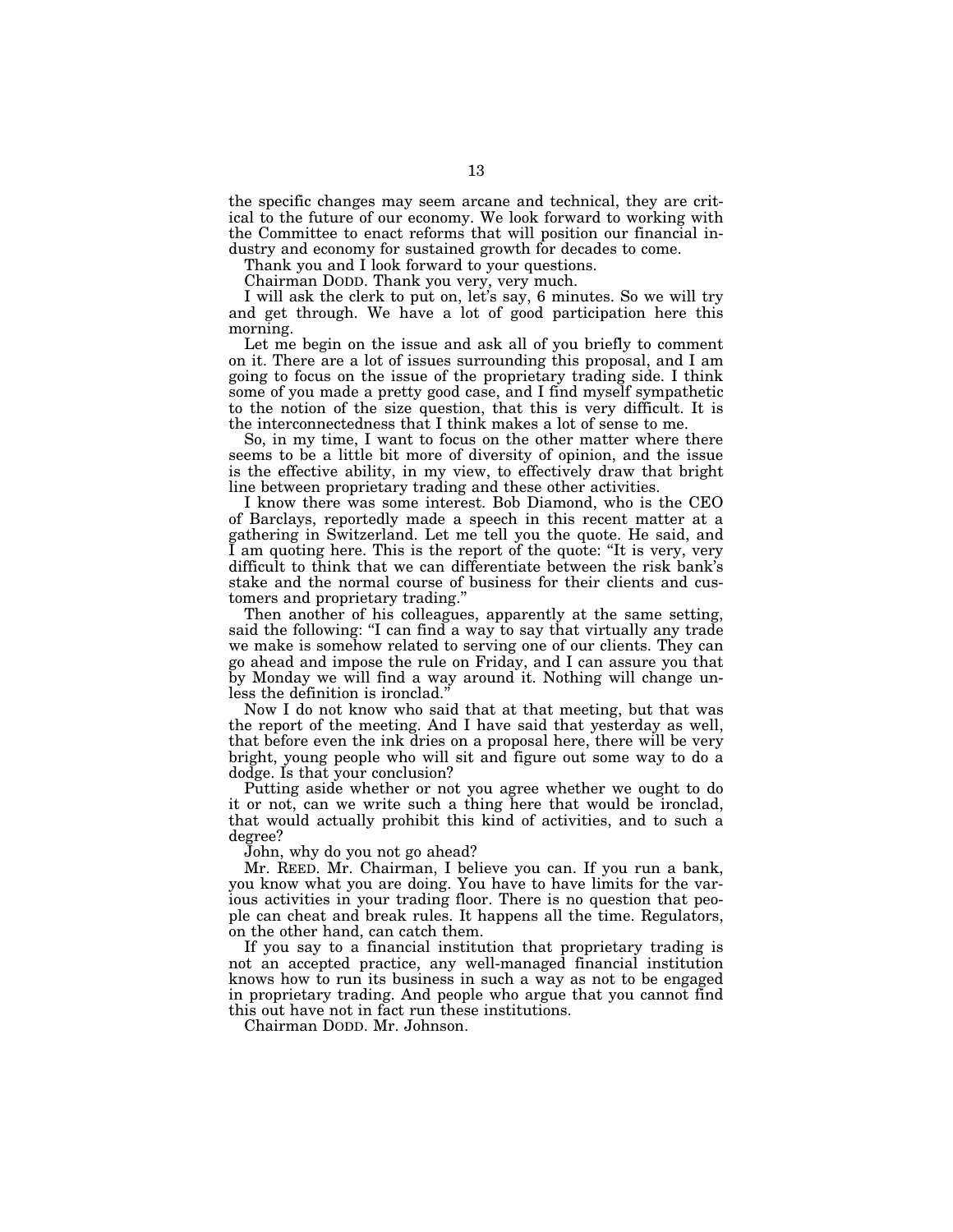Mr. JOHNSON. Senator, I tend to agree with you completely on this question. You can. Within the banks, if the executives decide to shut down proprietary trading, they can do it. Sandy Weil, if I am not mistaken, closed the proprietary desk of Solomon Smith Barney in 1998 because he did not like the positions and the losses that they had incurred.

But to come in from the outside and to say to legislators, or have regulators say, no more proprietary trading would I think lead to exactly the kind of evasion, evasive tactics you are talking about because there are many other ways to construct the same sort of risk return profile, which is what really they are going for with proprietary trading.

They will not call it proprietary trading. It can disbursed. It can be put in different ways. So I agree with John Reed, that if the management really wants to do this, they will do it.

But to impose it from the outside I think would be illusory at best and could lead to all kinds of dangerous distortions.

Chairman DODD. Gerry, in asking you to respond to the same question, tell us here what the impact would be on Goldman in terms of revenue and profits. Would it put a prohibition on hedge fund activity, private equity activity? As a practical matter, what happens at Goldman if we have an ironclad rule?

Mr. CORRIGAN. The answer is not as much as some people tend to think.

I think it is theoretically possible, Mr. Chairman, to construct a very tight regime for a very, very limited class of activities that you could call proprietary trading, where there is absolutely no interaction whatsoever between a group of proprietary traders and clients, and that activity is totally walled off within a given institution. But that would be a situation which I think would provide some liquidity to markets and price discovery, and that is fine.

But to take the Goldman Sachs situation, if you took the net revenues associated with the best I can do to imagine a sensible definition, for example, of proprietary trading and hedge funds and private equity funds, we are, in net revenue terms, talking about something over the cycle in the broad order of magnitude of 10 percent of firmwide net revenues.

Now I say over the cycle because in good years it could be a little higher, in bad years a little lower. But if you want a reference point, at least using Goldman Sachs as the example, that I think is as good as I can do right now since I do not know what the definitions that other people would have in mind when they talk about these alternative schemes.

Chairman DODD. Let me ask. Paul Volcker said he used, I believe it was Potter Stewart in his definition of pornography: You know it when you see it.

I am hesitant to go down this road, but nonetheless since he used Paul Volcker talk, which gets to the point in a sense that Professor Johnson and John Reed were making, that if it is the bank institution looking at it, and they know it when they see it, that is one thing. When the regulator is looking at it, you could end up with two different people with a very different analysis of whether or not something is pornography. So the lack of clarity and the lack of certainty seem to be affected.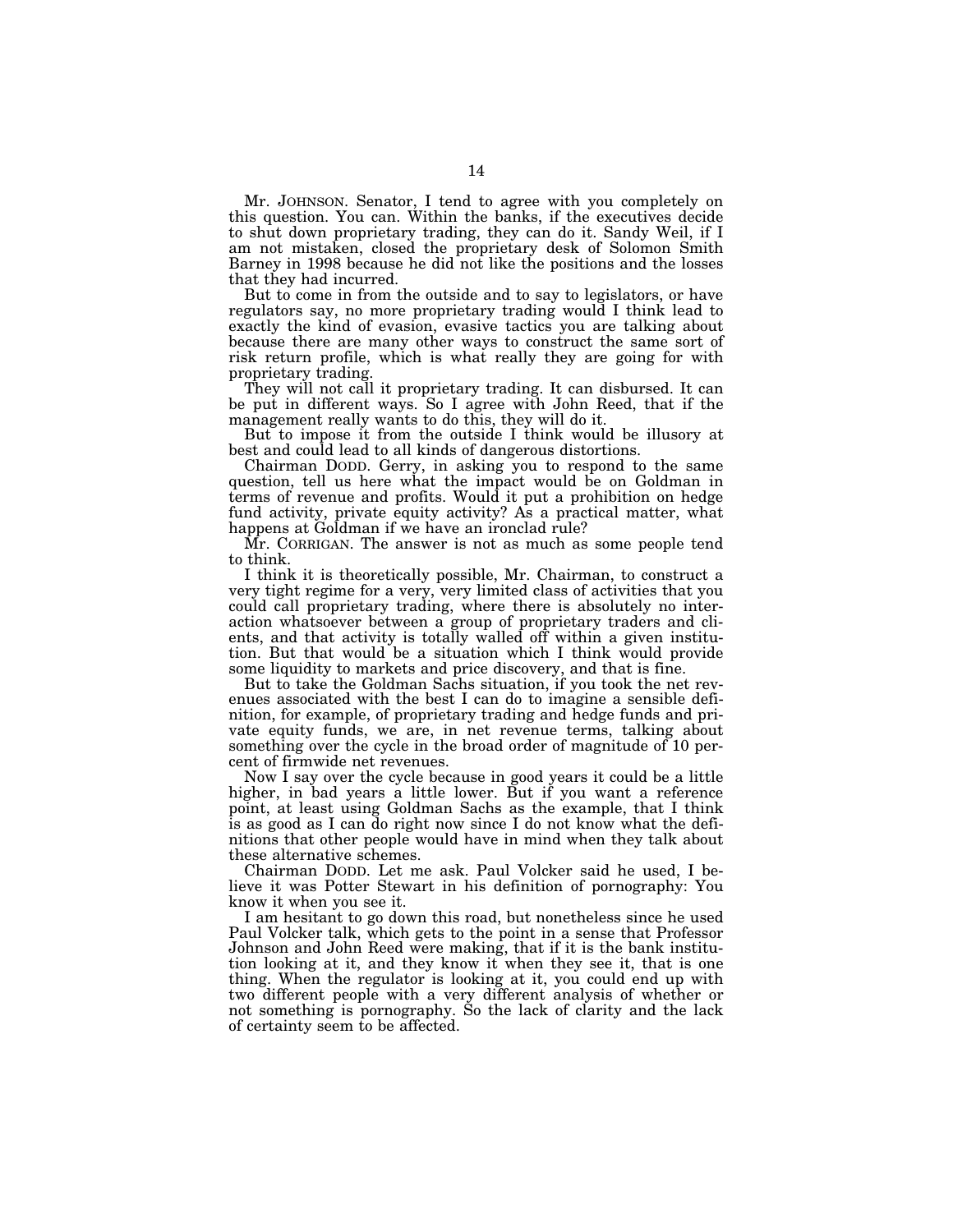So I have to look at this from the standpoint of not only the institution, what the effect is on the institution and the risk posed by it, but can you define it in a clear enough way so that a good regulator would be able to identify it and see it and respond do it. And that is really the prism I think through which we have to look at this—not to exclude how the institution looks at it, but more importantly I see it as how the regulator would look at it.

Do you agree with that? And, if so, then I pose the question again. Can you do this?

Mr. ZUBROW. Mr. Chairman-

Chairman DODD. And put it this way, I really do not like it. But could you do it?

Mr. ZUBROW. I do think it is also important to remember that Justice Potter Stewart's remark also went on to say, with respect to pornography, that this is not it. And I think Mr. Volcker is also having the difficulty in saying that it is a very simple definition and it is very easy to see, but he seems to be having difficulty coming up with what that pure definition should be.

I think that one of the significant issues that the Committee should is that proprietary trading not only means different things to different people, but in different contexts can mean different things. So, for instance, we obviously, in our regular market-making activities and client-facing activities, often take on positions from clients. We then need to hedge those risks. Now is that proprietary trading?

Those risks have been given to us. They came out of client market-making activities, but now they are the bank's risks. So, if we want to go out and hedge those risks prior to being able to flatten those positions, that obviously could be interpreted by some as a form of proprietary trading.

I would agree with Gerry's comment—if you take the extremely narrow definition and say that you put a group of traders in walled-off area, give them an amount of capital. That is not a business that we are in. That is not something that we find strategically attractive. Obviously, if we were to eliminate that type of activity, that would not have a particular impact on the firm.

Chairman DODD. Thank you.

I have gone over my time, and I apologize to my colleagues. Senator Shelby.

Senator SHELBY. Mr. Corrigan, under existing authorities today, regulators are able to ensure the safety and soundness of an institution. I think that underlies everything here.

Do you believe that regulators presently have the ability to restrict a firm's activities, including their proprietary trading, if they deem this not to be a safe and sound practice?

Mr. CORRIGAN. I do not think there is any question at all, Senator, that they have the authorities. That is a no-brainer.

One of the principles-

Senator SHELBY. If they have the authority, then it is a question of do they have the will to use their authority. Is that right?

Mr. CORRIGAN. That is precisely the point, Senator. One of the principles that I articulated in the statement that I gave you is that going forward the official community has to conduct its affairs in such a way that what we call prompt corrective action becomes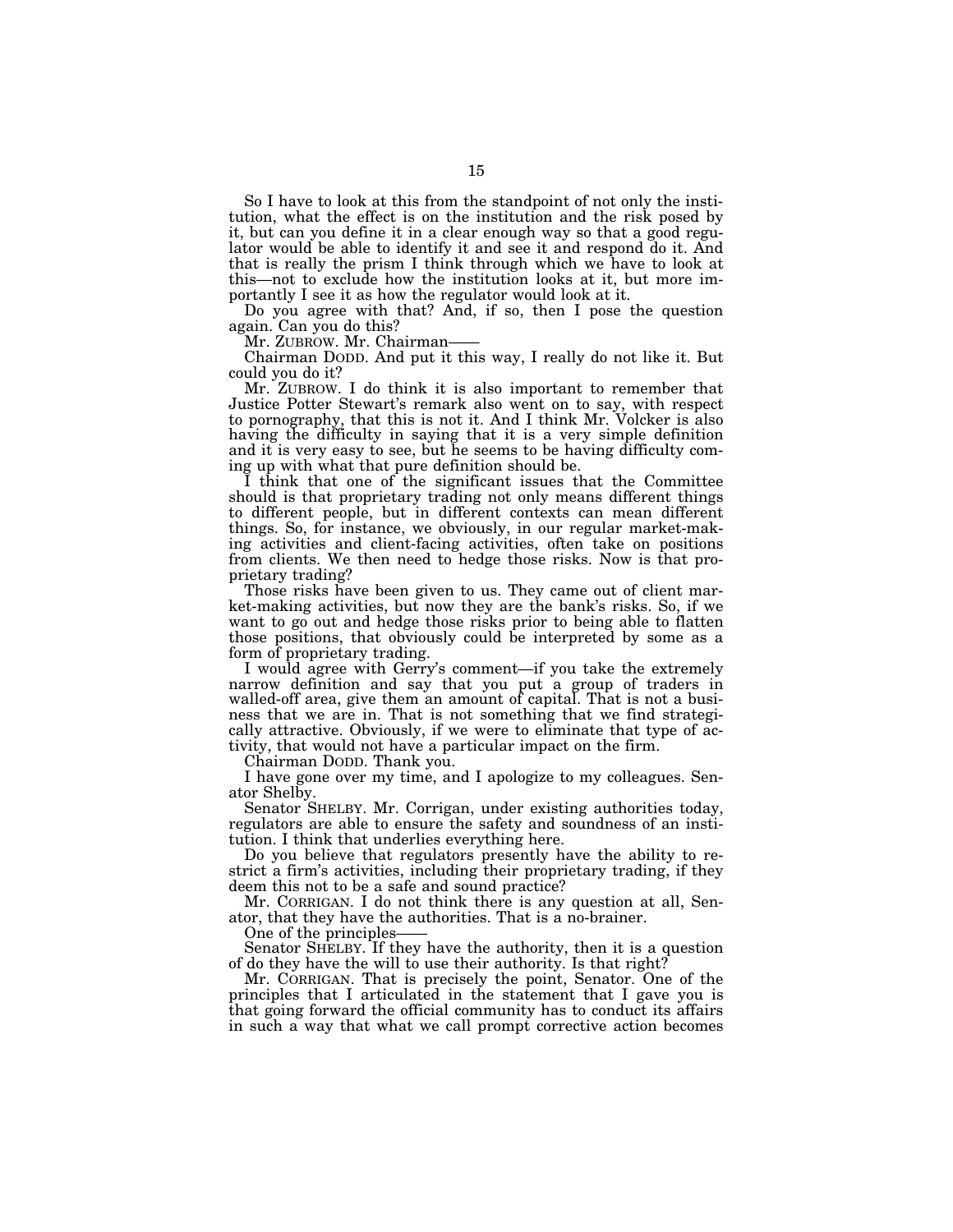a reality rather than a slogan, and that I think is one of the great challenges that we face in the context of this whole effort of regulatory reform. I do think there have been some cases in the past where this notion of prompt corrective action works, but I think in the future we need to make it work better.

Two elements, Senator, that go into that are a much, much more aggressive framework of stress testing. One of my favorite inventions that Mr. Zubrow knows about, reverse stress tests and extreme contingency analysis have to play a much bigger role in the future than they have in the past. If we can do that appropriately, which I think we can, I think that that is one of the absolute prerequisites for making resolution authority work.

Senator SHELBY. Speaking of that, Mr. Zubrow, Senator Corker and Senator Warner on this Committee have spent a lot of time on how do we find resolution authority here in our hopeful legislation, piece of legislation. If we basically all agree—and I hope we do that nothing is too big to fail, and if we have sound regulation, the power, that regulators have the tools to regulate and do their job, safety and soundness trumps.

What are a couple of things that you would suggest, and they may have covered already, these two Senators, in any resolution authority that would be deemed so important?

Mr. ZUBROW. Well, thank you very much, Senator for that question, and I agree with you. I think Senator Warner and Senator Corker are doing a terrific job leading the effort to really focus on what we mean by resolution authority.

Senator SHELBY. Absolutely.

Mr. ZUBROW. And I think that, first and foremost, it is very important that there be a clear regime in which firms can be allowed to fail. And part of that is obviously a recognition that when a firm gets into trouble, that they managements of those firms should be eliminated, the shareholders should be wiped out, and the creditors should be able to be dealt with through the existing regimes of the bankruptcy laws.

Senator SHELBY. Hopefully, the taxpayer will not have to step up, right?

Mr. ZUBROW. Absolutely. And if you eliminate the shareholders' equity, if you have the ability to eliminate unsecured debt to the extent that is needed, then obviously there should be more than enough resources in those circumstances, so that the taxpayers do not have to be involved in any way in a bailout of those firms.

I think it is also very important that large, complex firms be prepared with their regulators for that potential eventuality. We have already begun discussions with our lead regulator, the Fed, about how would we think about how a regulator would step in, in a resolution regime, because I think it is very important that the regulator as well as the firms themselves think about the various steps that might happen under that situation.

Senator SHELBY. Is it in your mind very, very important that any legislation dealing with resolution authority be unambiguous that nothing is too big to fail, and if it bellies up we are going to close it down?

Mr. ZUBROW. I think that it is absolutely critical that that be clear in the legislation.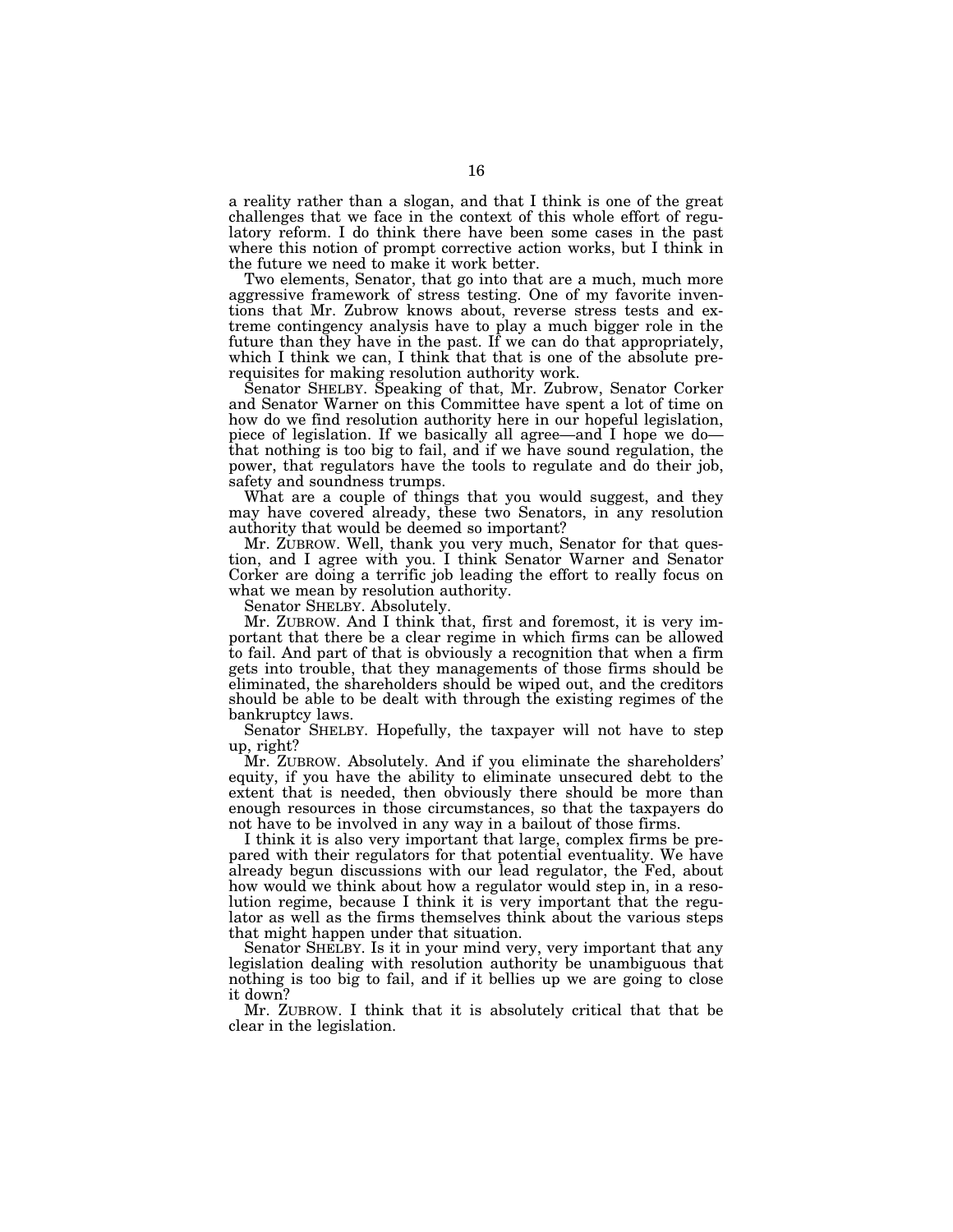Senator SHELBY. Professor Johnson, you have a comment?

Mr. JOHNSON. If I may, Senator, in the whole discussion of resolution authority, if I could just speak from the perspective of my previous job at the International Monetary Fund, that the hottest issue is the cross-border resolution. I think all the firms that are represented here and most of them sitting behind me are cross-border firms with massive, complicated international pressures. One thing we learned from the failure of Lehman is that regulators have just different statutory frameworks. There is a massive conflict over that.

And the only way around that, at least on an interim basis, is to have a conservatorship, which is not exactly failing. That is the Government putting in money into AIG type situation. Unless you have cross-border authority-

Senator SHELBY. That is what these two Senators I mentioned have in mind, but they can speak for themselves.

Mr. JOHNSON. My basic point from the perspective of the IMF, I would suggest, is that unless you have a cross-border resolution authority, which even the Europeans have struggled to establish within Europe, let alone U.S. to Europe, let alone U.S. to emerging markets, any resolution authority based just on the U.S. is not going to achieve the goals that you quite rightly are emphasizing.

Senator SHELBY. Professor Scott.

Mr. SCOTT. To come back to what the ''too big to fail'' problem is, I think it is the degree of interconnectedness. So what you have to ask yourself, in addressing your question, is: Will we have the insolvency of a large institution which we have to rescue because it is too interconnected to let it fail? That might not be affected by the size of the total institution. It is a function of its positions with other parties.

So, in answering the question, should a resolution authority not be permitted to bail out an institution, I think it would have to have a very high degree of confidence that you would not have a situation in which an institution failed that was highly interconnected because if you did not bail it out, then you risk a chain reaction of failures.

So I think it is really important to understand the degree of interconnectedness of our institutions, and I think we have done a woeful job at uncovering that and that a lot more attention needs to be focused on what these connections are. For instance, I think we thought when AIG was rescued that it had to do with their counterparty positions. But then we are told by some of their counterparties, one of whom is sitting at this table, that they were totally protected in the event of an AIG failure.

And I am not questioning that, but what I am questioning or asking is if you are going to design a resolution authority that says we will never rescue an institution, you have to have a high degree of confidence that you will never be in a position where these large connected positions could create a chain reaction of failures if you did not rescue the institution.

Senator SHELBY. Mr. Reed, do you believe that regulators lacked necessary authority and power to rein in reckless activities or do you think that regulators simply failed to use their available tools?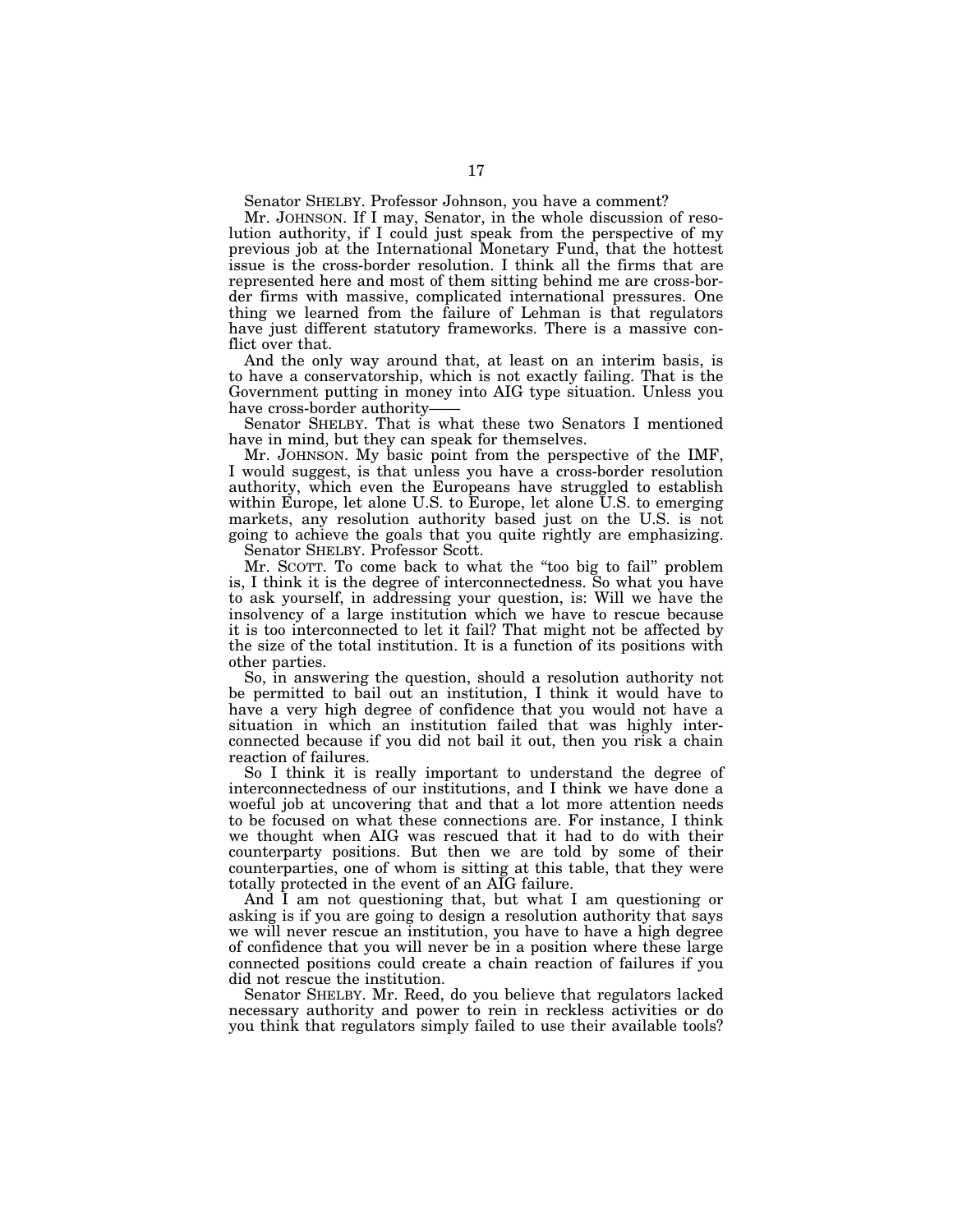And do you believe that regulators have been held accountable for their failure?

Mr. REED. Well, I agree with Gerry, the regulators clearly have the authority to rein in any practice. They have failed to do so for the human reason that they get captured and caught up with the current wisdom. It is very difficult to organize a structure that can systematically have a contrary view and divorce itself from current wisdom.

The regulators have the authority. It is rare indeed that the regulators have anticipated and stopped problems.

I do not think many people at all have been held accountable for what is going on. The regulators certainly have not been held accountable nor necessarily have the managements and boards of some of the financial institutions involved—so, in terms of who has been held accountable, not many.

Can we rely solely on regulation, I do not believe so. You certainly need regulation. You need the right regulation. And you need a strong regulatory structure, but it is not in itself, I believe, sufficient.

Senator SHELBY. You got to have good management.

Mr. REED. And that is why I like this compartmentalization.

Everybody is playing around with what is proprietary trading. That, with due respect, if you are running a company, you know if you are in the business or not. You do not hire the kind of people who want to be in that kind of business if you are not supposed to be in it.

I believe that the nature, the human makeup of an institution is extremely important, and that is why I tend to favor Mr. Volcker's thought on regulating some of these types of activities that bring in a different kind of culture to big depository institutions.

Senator SHELBY. Thank you, Mr. Chairman.

Chairman DODD. Thank you.

Senator Johnson.

Senator JOHNSON. Mr. Reed, would the Volcker Rules be difficult to implement? What challenges would it pose to the regulators?

Mr. REED. Senator, I don't think they would be difficult to implement and I don't think it would be a regulatory issue. I think it would be a management issue. In other words, if there were rules with regard to the nature of businesses that certain entities could be engaged in, you could count on most good management to try to follow those rules. Regulators might well debate with the management whether certain practices are, in fact, OK or not. But those kind of debates are quite healthy and the regulators, if they insist, have the authority to have their views hold.

When I was in the banking business, there were any number of activities that were not permitted of the banks that I was responsible for running at the time. We never had any problem knowing where the rules were and we didn't specialize in trying to get around the rules. The regulators are quite able to spot when a management is behaving differently than the rules call for and they certainly have the capacity to stop it. So I don't believe this is a real issue.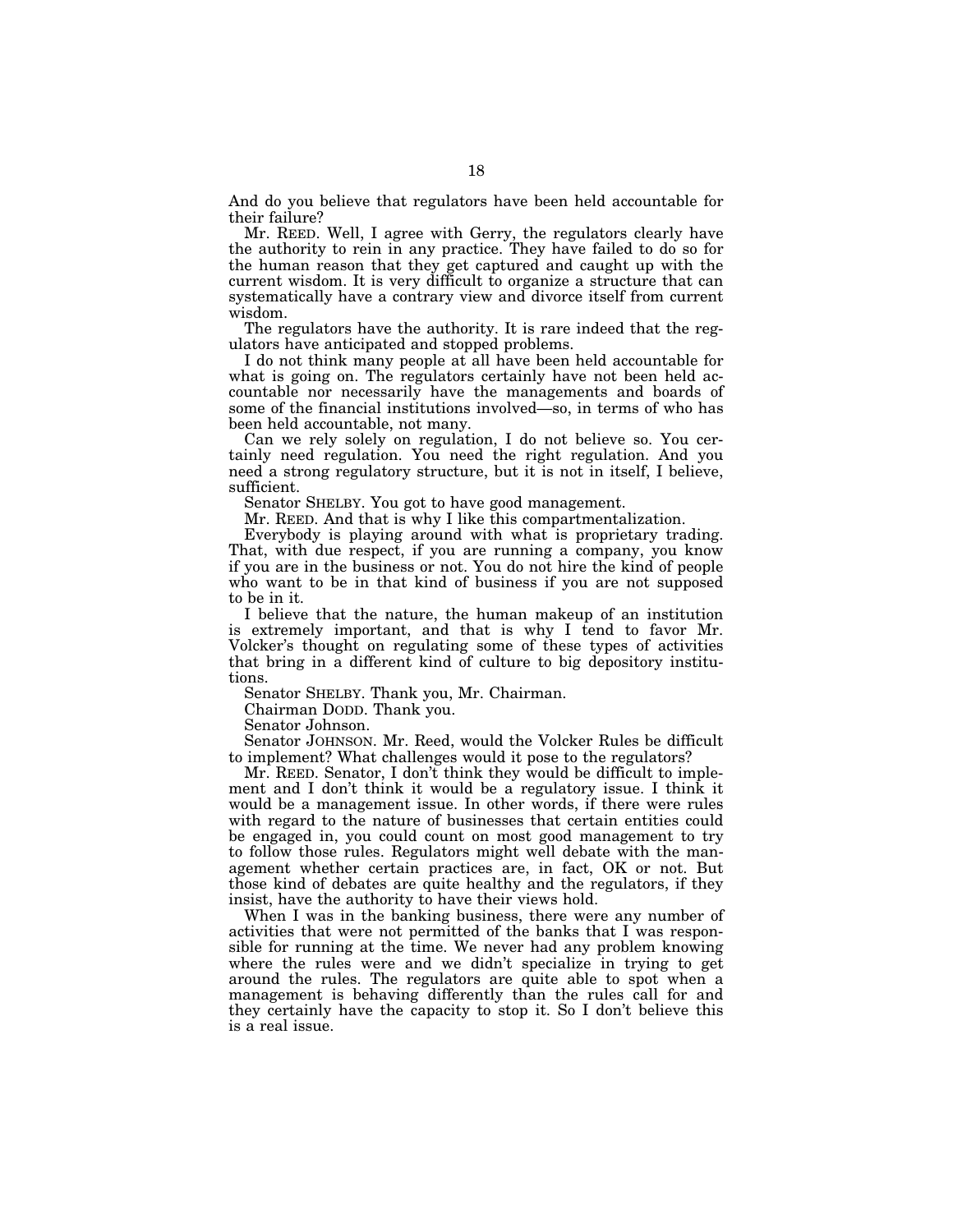Senator JOHNSON. Professor Scott, there are concerns that allowing commercial banks to engage in proprietary trading activities unrelated to serving customers creates unmanageable conflicts of interest. Can you provide some examples of these conflicts of interest in our marketplace?

Mr. SCOTT. Not in the actual marketplace, Senator, but I think I could talk about the hypothetical marketplace.

Senator JOHNSON. Yes.

Mr. SCOTT. And I could see a situation in which a customer's interest was adverse to the interest of a proprietary trader. The customer would have a position that the trader was taking the opposite side of. It could hurt the customer's position. Now, my understanding is, of course, that these activities are walled off and that the proprietary trading desk is totally separate from the people who would be dealing with the customers and that that really handles the situation.

I should say that commercial banking is full of potential conflicts. This is not the only conflict. And indeed, in the debate over Glass-Steagall, the emphasis was not on this. It was actually on underwriting, which nobody is attacking here, and the thought was that banks who took positions in underwriting, were potentially exposed to risk on underwriting, would not act in the interest of their customers and force them to buy something in order to protect the bank from risk. Again, we handled that situation by trying to isolate activities within the organization.

So I don't think—if you are really worried about conflicts, this is a much bigger issue, and I wouldn't start with proprietary trading if I were worried about it.

Senator JOHNSON. Mr. Zubrow, at Tuesday's hearing with Chairman Volcker and Secretary Wolin, there was much discussion about how to define proprietary trading. In your testimony, you echo those concerns. If you were trying to prevent or stop the riskiest types of proprietary trading activities at commercial banks, how would you define proprietary trading?

Mr. ZUBROW. Thank you, Senator. As I said, I think that it is very important to make sure that banks are able to continue to trade in ways that will allow them to hedge exposures that they take on. And so if I were to come up with a definition that was trying to wall off something that was pure proprietary trading, it would be utilizing the definition of taking a group of traders, putting them into a separate area, having the firm invest capital in that, and have that group not be engaged at all in any client or market making or other activities other than just trading of that particular capital.

I do think, as I said before, that it is very important that firms like ours have the ability to continue to manage the various risks that we take on in our client-facing businesses and to not allow some broad definition to be enacted that would limit our ability to properly manage those risks.

Senator JOHNSON. Professor Johnson, some preliminary analysis of the Volcker Rules contend that this proposal could have profound effects on the profits and business models of large U.S. financial firms, particularly those whose proprietary trading functions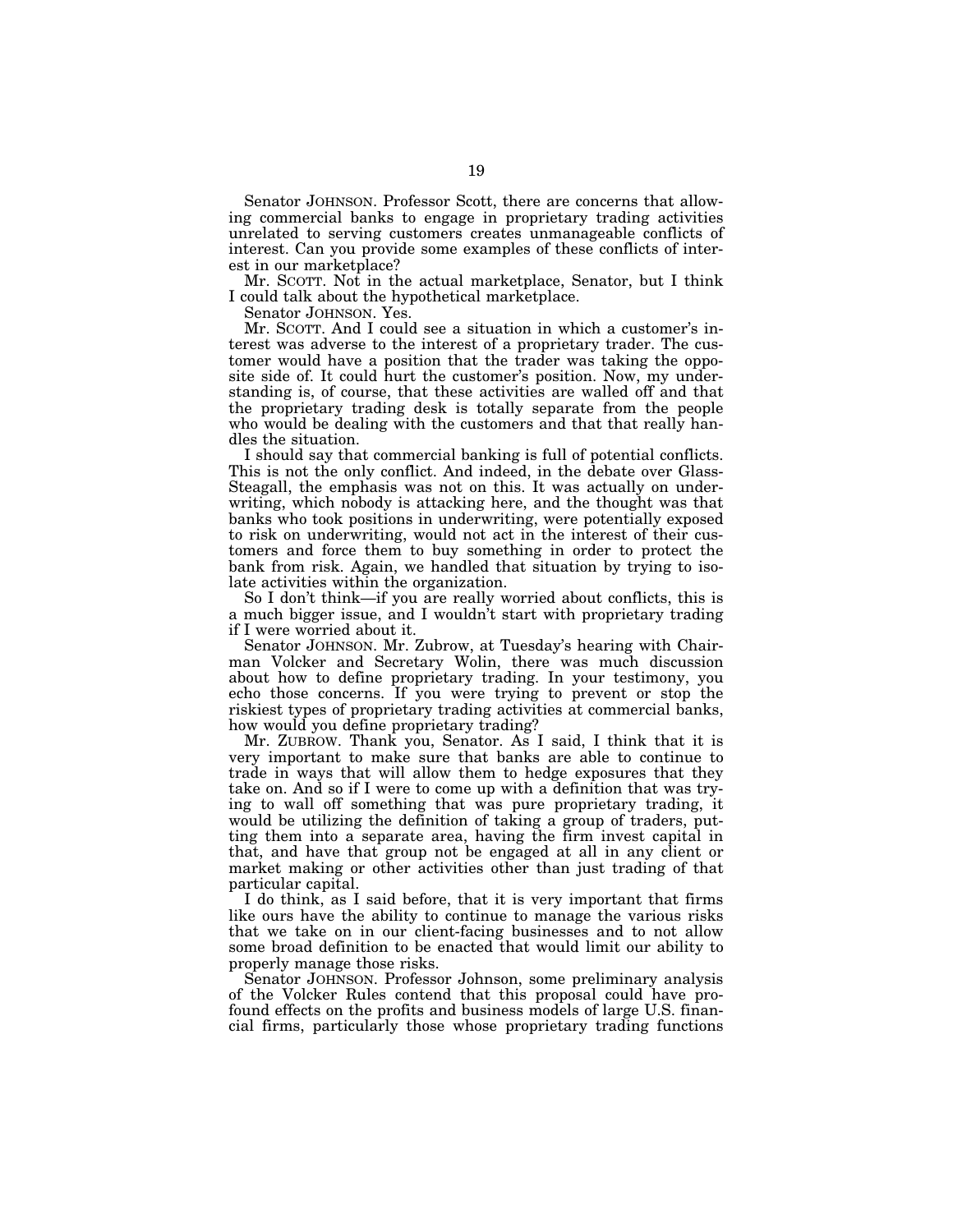are fully integrated into the firm's global business. Do you agree with this statement?

Mr. JOHNSON. Senator, the evidence that I have seen suggests it would have a relatively small impact on the profitability of these banks, with the possible exception of Goldman Sachs, as Mr. Corrigan emphasized. That 10 percent over the cycle of net revenues is probably an outlier for a bank holding company, and, of course, there is discussion about whether people who have bank licenses would be allowed to hand those licenses back and go off and become some independent structure not regulated by the Federal Reserve.

If that were to be the outcome of the Volcker Rule, if that were permitted by the rules that you draw up and how they are implemented, that would be a complete disaster, because you can't have a situation where banks are very big doing banking activities not subject to comprehensive, tough regulation, which is, I hope, what we will get out of the regulatory structure that you create. You can't just go off and take those massive risks and then when you face a collapse say, oh, I would like my banking license back. And Goldman Sachs, I think, got a one-time-only pass—I hope—when they were allowed to go to bank holding company in September 2009—2008.

Senator JOHNSON. My time has expired.

Chairman DODD. Senator Corker.

Senator CORKER. Mr. Chairman, thank you, and thank all of you for your testimony. I think the Volcker Rule is—I think the goal of it is one that all of us would like to achieve, and that is figuring out a way that institutions are not too big to fail. I think the abstract nature of it made it difficult.

I want to agree with our Ranking Member. I think there is a lot of regulation in place, if regulators will just do what they are supposed to do to keep much of what has happened from happening. And I do think there ends up being a capturing of those regulatory. They are embedded in your institutions. They get to know you. They are having coffee with you every day. They are going to lunch. And the next thing you know, things happen. So I hope we can figure out a way to keep that from happening in the future.

But Mr. Corrigan, I understand that in many ways, if the Volcker-like Rule was put in place, Goldman would be the Br'er Rabbit of this whole deal, that you drop your holding company situation and have less competition. I wonder if you might respond to that.

Mr. CORRIGAN. Well, first of all, it is not entirely clear to me that that would be the result, but let me come back to that in a minute.

Under the House bill, and I hope that under the Senate bill and the ultimate legislation, we would have a regime in which any systemically important institution would still be subject to consolidated supervision, presumably by the Fed.

Senator CORKER. Now, you are answering a question I didn't ask, so since it is my time, I am going to—so you can either go right to that question-

Mr. CORRIGAN. But that is the starting point for your question. Senator CORKER. OK.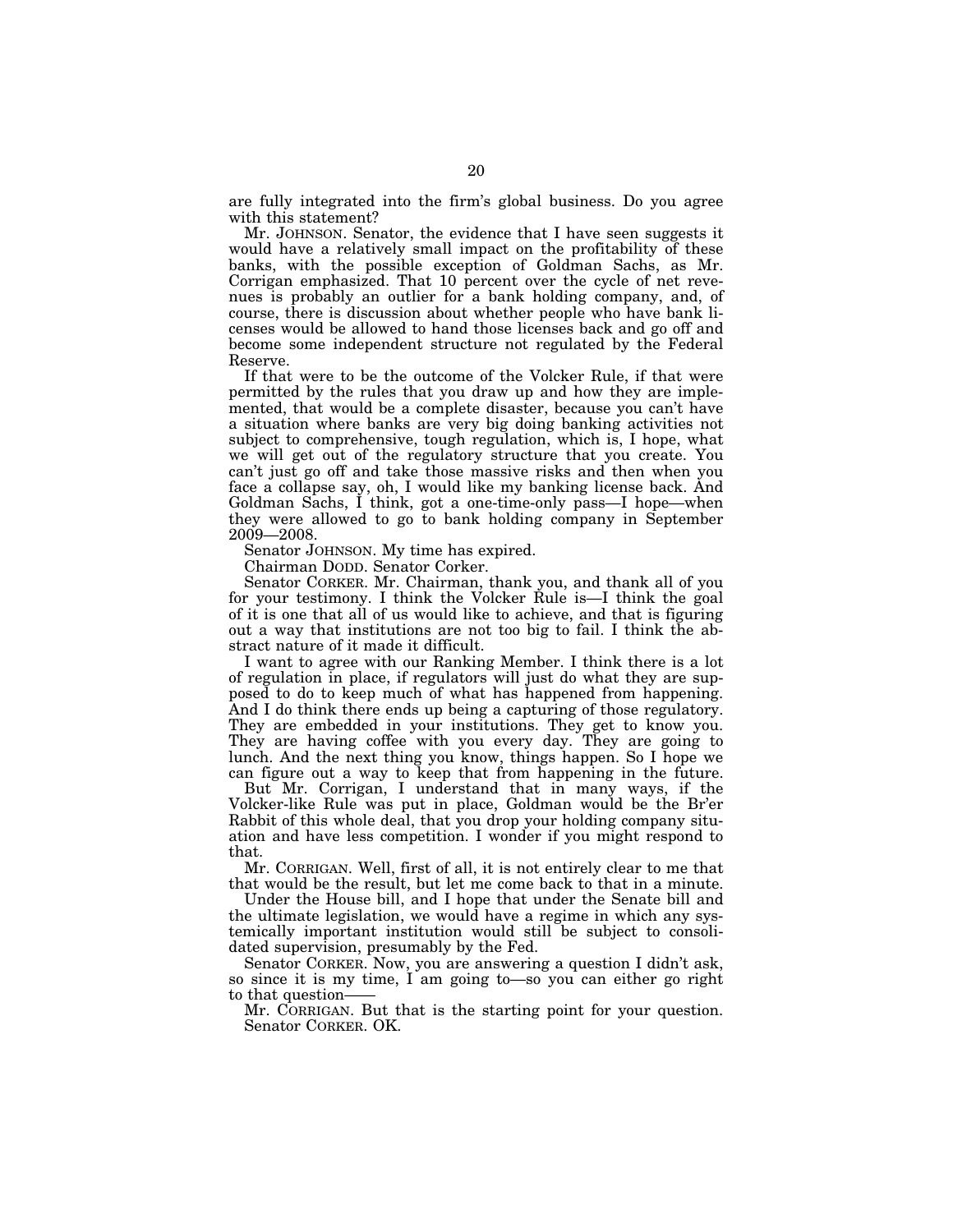Mr. CORRIGAN. So whether Goldman Sachs continued to be a bank holding company or not, it would still be subject to consolidated prudential supervision. I think that is the way it should be.

Senator CORKER. I was struck by your testimony regarding all institutions, that no institutions should be too big to fail, and then your solution was that if a company failed, they would go into temporary conservatorship. That is not much of a failure. So I am shocked by that and I wonder——

Mr. CORRIGAN. Well, let me-<br>Senator CORKER. ——I thi

-I think what we have all been talking about is that if you fail, you don't exist anymore and a temporary conservatorship is much like what we have just gone through.

Mr. CORRIGAN. Well, let me define terms a little bit better here, if I may. First of all, when I talk about temporary conservatorship, I have in mind that this feature of the process would exist only for a very short period of time, a matter of days or weeks. And I am not sure that conservatorship technically is the right legal word. But what I feel very strongly about is that we need to have a limited period of time after the institution in question has been taken over by the authorities—the shareholders are out, the managers are out, the board is out—we need a limited period of time to be able to put ourselves in a position where we can, in fact, execute a prompt, timely, orderly wind-down of an institution.

Senator CORKER. Or receivership.

Mr. CORRIGAN. That is correct.

Senator CORKER. Let me move on. I appreciate very much your testimony. I would say that even under the Volcker Rule, if you had consolidated supervision but didn't have a bank holding company status, you would not be under the Volcker Rule. So consolidated supervision is not what is relevant.

But let me move to Mr. Reed. I found your comments interesting, and certainly I respect each of you very, very much, as I do Mr. Volcker. But the comments about separating these, you were Chairman of Citigroup when all of this was put together. I think that is fascinating for all of us to know that you kind of put all this together and now are an advocate of separating, and I just wondered what you might share that you have learned since that time.

And I would add another question, since I may run out of time. A lot of people think that Citigroup is one of those organizations and I was watching the body language when we were talking about failure—that Citigroup is one of these companies, because of payment mechanisms that exist around the world with sovereign governments and others, that Citigroup cannot fail, OK, that they are so interconnected. And I think what all of us are seeking, even Chairman Volcker and others, is figuring out a way that regardless of the interconnectedness, there never will exist again in our country a financial institution that is too big to fail. We don't like that moral hazard. It goes against the American way.

And yet there are people who come in, I think, and believe that a Citigroup, I am sorry, they are so interconnected, they have payment systems, and I wonder if guys like you and others laugh at us when we say that we want to create a regime that absolutely ends forever in the American vocabulary that any company is too big to fail. I think that is the goal of many people on this Com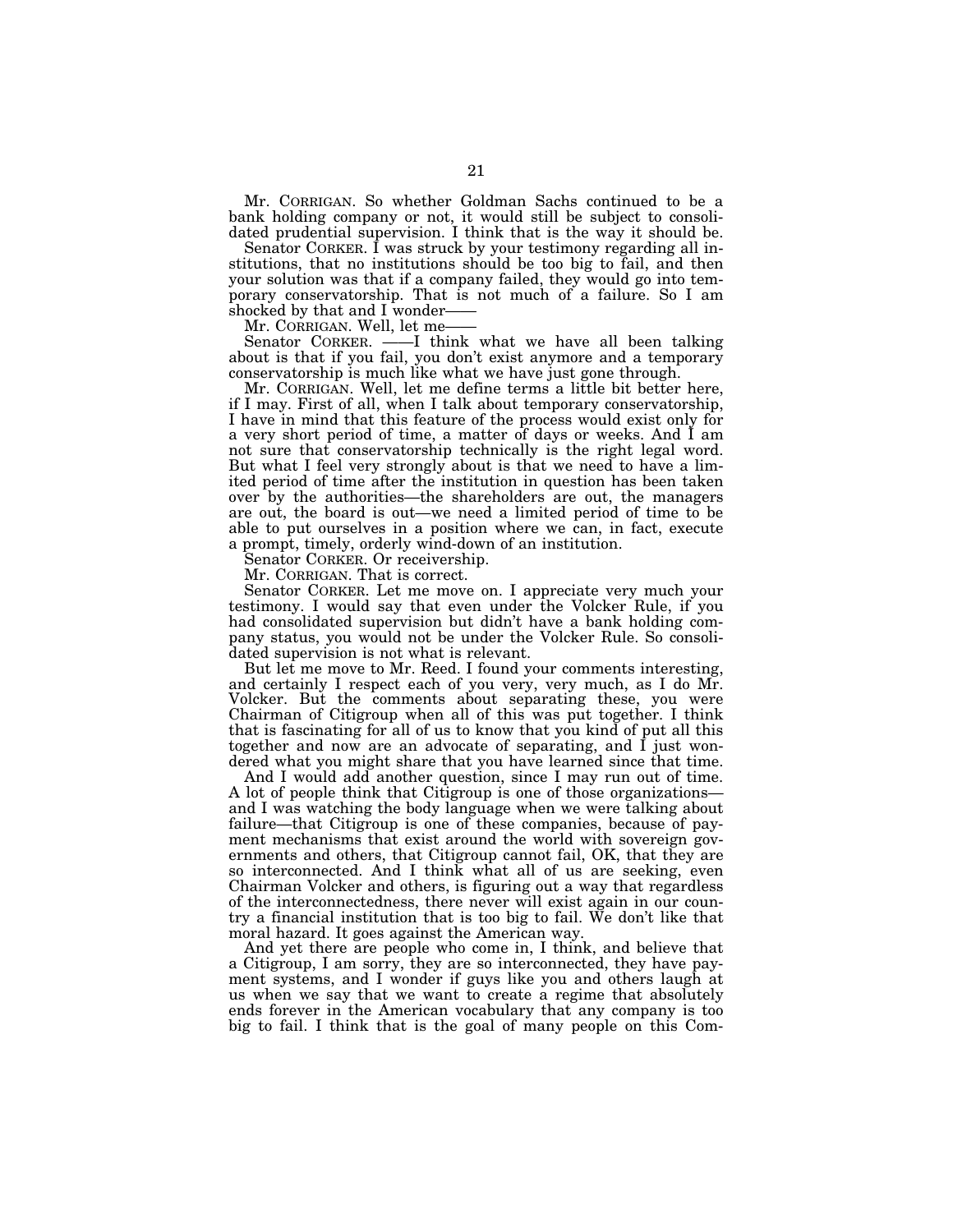mittee, maybe not everybody, but I think many people. And I ask everything I have just asked with respect. I do find it fascinating, your position.

And then, second, I wish you would respond to the issue of ''too big to fail.''

Mr. REED. Senator, I learned a lot. There is no question that when we put Travelers and Citi together, we created a monster, and most of the difficulties we have had have stemmed from the Salomon Brothers side. Salomon had just been recently acquired by Travelers, but this is why I am so sensitive to the cultural impact.

I am suggesting that it would be healthier for the system—it may not be healthier for Citi's stockholders, but I am retired. I am free to speak as an individual citizen-

Senator CORKER. It is kind of like a Senator who is not running again.

Mr. REED. That is right.

[Laughter.]

Mr. REED. So my honest belief, having experienced it and having lived with it for years, is that the system would be stronger if we could provide for some separation where major depositories are not major actors in the capital markets. And you will notice that as I made my comments about these cultures, I didn't talk only about proprietary trading and proprietary investing. I talk about this interface with the capital markets.

I believe that it is very difficult to manage these cultures. It is not impossible, but it is very difficult. They are hard to contain. They have big impacts on the risk taking sort of attitudes at the top of the company and the nature of the people who are working in the company. I think the system would be sounder if we had a couple major institutions that were a little pedestrian and that weren't occupied by all my colleagues from MIT who are pretty good at math.

So I have come to the conclusion, having lived it, that the system would be better if we allowed for some compartmentalization. And as I said in my testimony, as I said in my written remarks, I would look at compartmentalization of culture as much as of economic function because it is the people within the company.

So I have learned from my experience, and I think probably there wasn't a much more relevant experience around, and my conclusion is the system would be better. I am not speaking for the stockholders. The system would be better if we allowed for the type of separation that Mr. Volcker is talking about, and I think he probably comes at it from the same point of view. I saw him recently and he said, ''John, it is the first time you and I have ever agreed, isn't it,'' because we have had a number of issues where we didn't. But I think he saw it from the same point of view.

Too big to fail, Senator, I am totally on your side. We have to come up with a mechanism that, regardless of the particular interconnectedness—Gerry is correct, we may need time to get this organized, but you have to be able to let institutions fail and I think you have to wipe the stockholders out. I think you have to wipe the board and the management out. And we have to have that mechanism.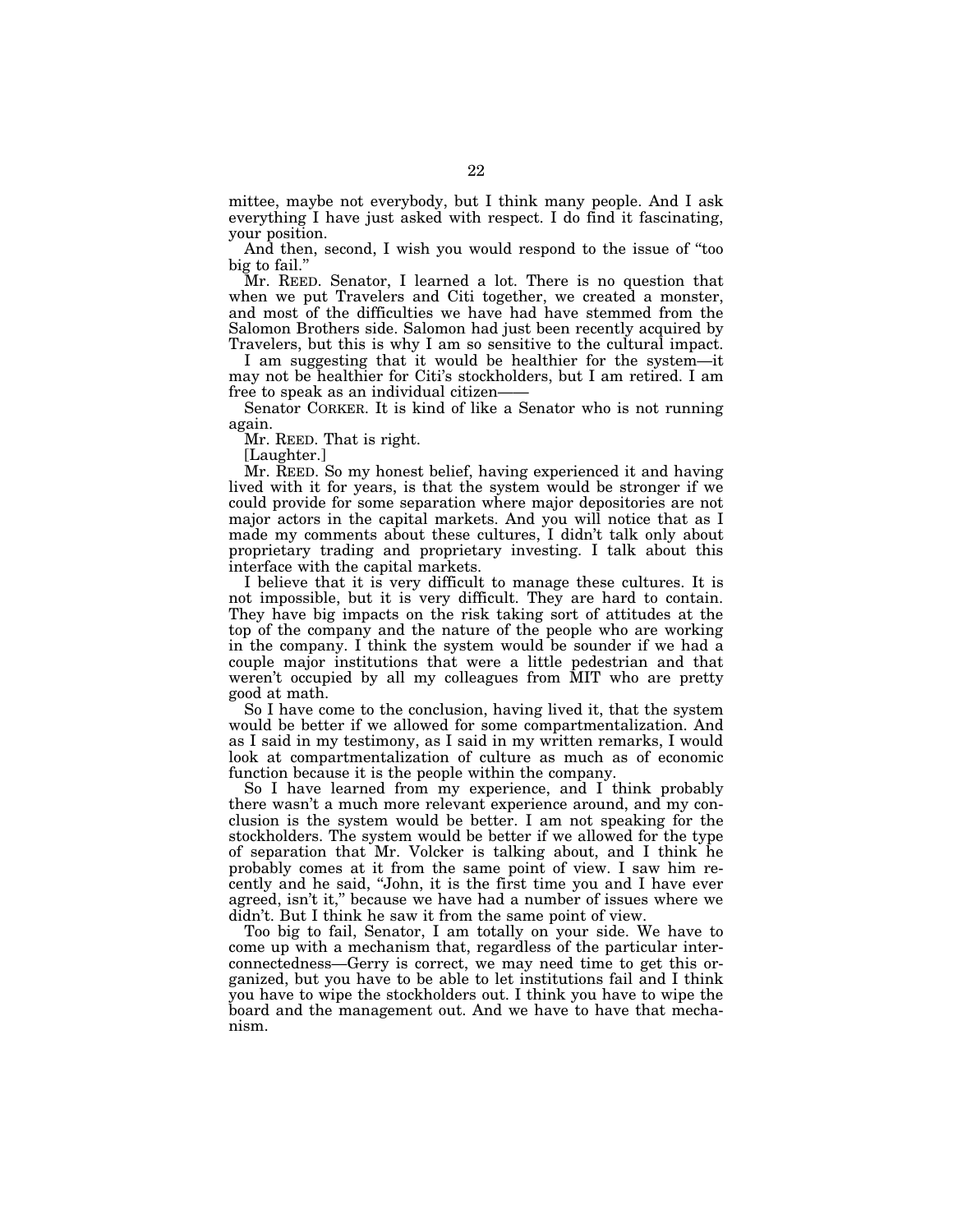And it is true that Citi, in its current structure, would be very difficult to unwind, and the global issue would come up right away. And this global issue is real. There is no question. I forget the name of the British institution that failed in Singapore—Barings failed in Singapore. The Bank of England could not control the unwinding of this because the Singaporian authorities got into the middle of it and you had this cross-legal jurisdiction problem.

So I do think Professor Johnson is correct in that regard, but I am on your side totally that we must come up with an architecture that allows us to say any person that gets in big trouble must be permitted to fail, and the bias has to be in that direction.

The question, Senator, why did we save Long-Term Capital? It was alone. It could have been allowed to fail. But the instinct of regulators is to organize a rescue mission. And so I think you need a structure that sort of dampens that instinct.

Senator CORKER. I would love to hear from everybody, and I don't want to be rude to my colleagues by asking another question, but I do hope in another setting we can, on the phone or by e-mail, talk more about the interconnectedness Professor Scott and many of you have brought up. I thank each of you for your testimony and I do hope we figure out a way to deal with the interconnectedness in a way that, through legislation or some other mechanism, regulation, that allows big companies to fail.

I just want to say, it seems like every crisis we have had since I have been alive, and I am 57, has centered on real estate—just about—and somehow or another we still don't talk about that and we talk about all these other things, but that is a subject for another day.

Thank you, Mr. Chairman. Thank you for your testimony.

Chairman DODD. Thank you, and let me just say again, I said at the outset in my remarks, having now just chaired this Committee in my third year, since January of 2007, the tremendous talent on this Committee. This is a hard subject matter and all of you have spent your lives involved in this. None of us claim to have lifetime experiences in all of these matters, but we have had tremendous contributions from Bob Corker and Mark Warner, Jack Reed, so many people on this Committee, delving into the various aspects of this, and it is hard work. It is difficult work.

It is arcane work, in many ways, and we are all very sensitive to the notion that every good idea has an unintended consequence and trying to think through all the ripple effects of what you are suggesting. At one level, it can seem like the best idea in the world. And as you delve into it—I said the other day on these matters, I kind of regret we are not back 5 or 6 years ago when we knew a lot less about all of this than we have learned. It was easier when you knew less in terms of the answers for things. So I thank the Senator from Tennessee. He has been tremendously valuable on this Committee, along with others.

Senator Reed.

Senator REED. Thank you, Mr. Chairman.

Mr. Reed, I have been struck by what you have learned. I think we have learned something, too, and I think we have to carry it into the formulation of new regulations. First, we can't assume regulatory capacity adequate to the complexity of the financial mar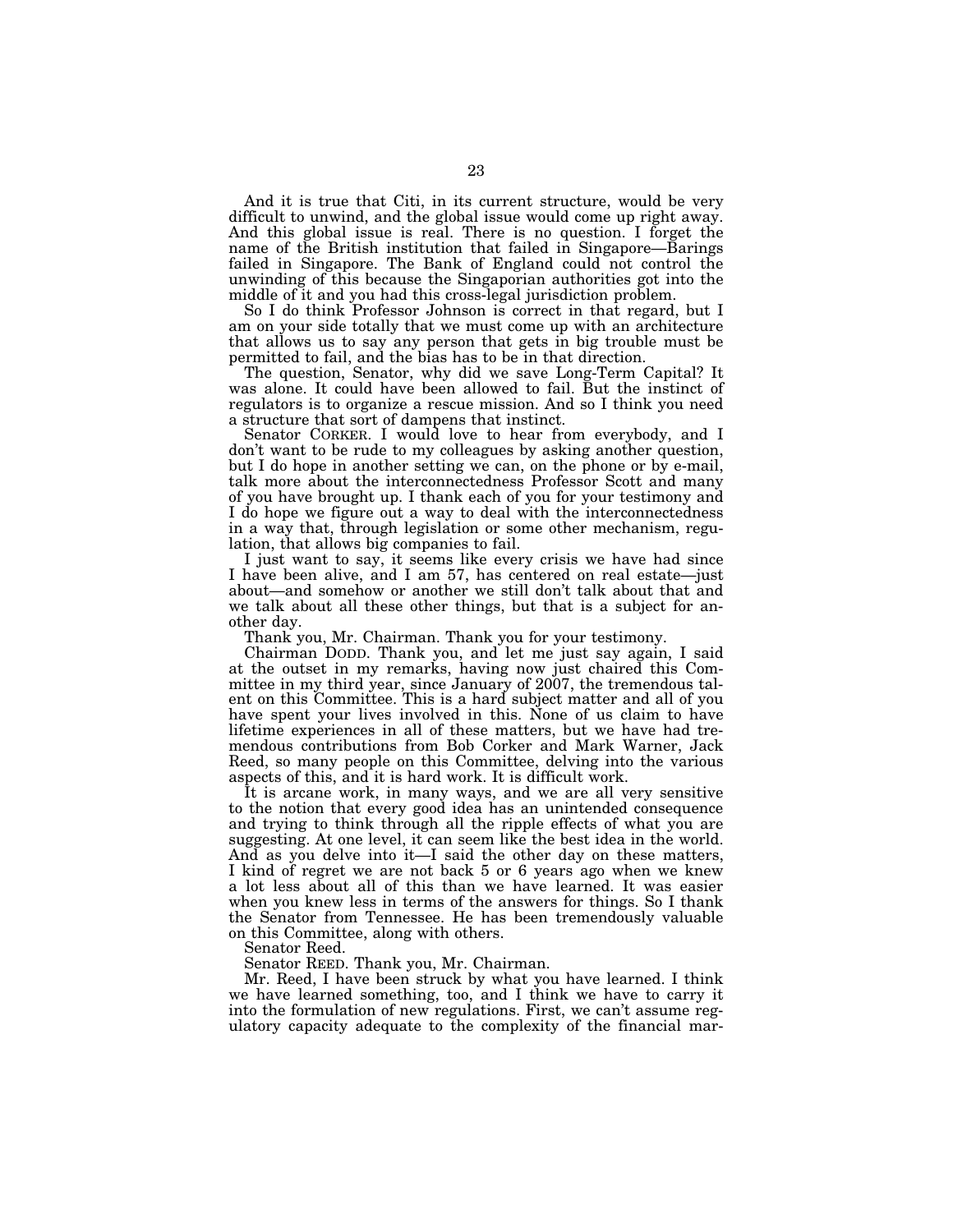kets. That is a function of funding and appropriations. It is a function of ideology. It is a function of personalities. But many of the discussions that we have heard, I think assume that, and I think that is an assumption that we have to question.

The other aspect of this is managerial capacity, as you point out in your comments on culture. This would have been a different world if there had been different individuals at different institutions, but they were there. And I think also, too, in terms of who rises to the top of these complex institutions is a function not sometimes of who they are but what they do and how much money they make for the company. So I sense all of that.

I think in that regard Chairman Volcker has raised the right sort of issue, but I think perhaps we have sort of taken the wrong path and we are now talking about proprietary trading and how to define it, *et cetera.* I think your approach is much more, I think, on target, which is what do we want? We want financial institutions, commercial banks, who focus on serving customers, who are businesses, consumers, basically, and we want them to be their core competency, *et cetera.* 

So one way to look at this is to say rather than you can't do proprietary trading, is that if your core business is just a fraction of what you do, then why should we allow you to get to the discount window? Why should we include you in Section 13(3)? That is not our policy. Our policy is to support a vigorous commercial banking system. What about that approach, Mr. Reed?

Mr. REED. Senator, I agree with you. I think what we are striving is to have a healthy commercial banking sector. I think it is very important that there be a Goldman Sachs in the world and so forth and so on, and no one is suggesting that these activities be prohibited, simply that they not be in these big depository institutions.

Commercial banks used to focus on customers and basically provide working capital finance. And if you needed to get into exotic instruments and so forth, the commercial banks didn't do that.

I think the recent crisis through which we are stumbling would have been much different had there been three or four large depository institutions that weren't in the center of it. I think one reason why JPMorgan Chase was able to play a positive role is that they did not have in the core of their business these kind of activities. They had some problem activities in terms of sourcing mortgages from third parties and so forth, but they played a positive role. The Bank of America, which absorbed Merrill Lynch, had the capacity because they didn't have these kind of problems. I think it served the country well to have some of these institutions that were not tainted by these kind of activities.

But I don't think the solution is to now say we will let everybody do everything. I think we want our big depository institutions to focus on serving their customers, providing working capital, finance, deposits, consumer, and so forth.

Mr. REED. Mr. Johnson.<br>Mr. JOHNSON. If I could just add to that, Goldman Sachs in 1997 was about a \$200 billion bank in terms of assets. It was about \$270 billion in today's money. It peaked at about \$1.1 trillion. Now, I completely agree with Mr. Reed that having risk takers and risk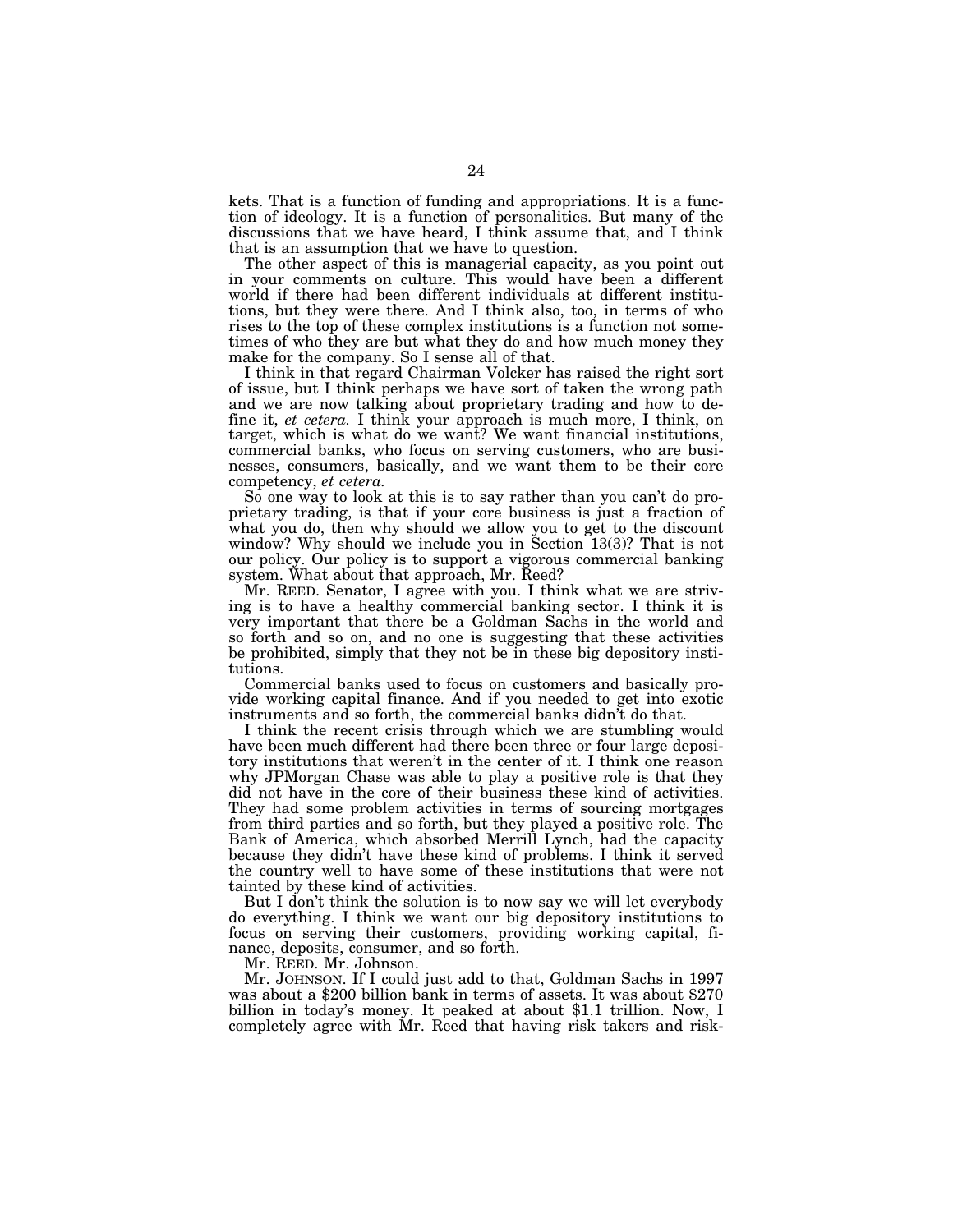taking institutions in our economy is useful. I am a professor of entrepreneurship at MIT. I am completely supporting that. But if you let these risky enterprises become big relative to the system, when a crisis comes, even if you have a relatively stable core—and I do fully endorse what Mr. Reed is calling for here—you have this rather stable core and you have got very big other parts of the financial system that fail or are in danger of failing, then you let them into the discount window, which is what we did in September of 2008. So the size of these risk-taking parts matters, even if we are able to achieve a stable base, which is what Mr. Reed is rightly arguing for.

Mr. REED. Mr. Corrigan, I think you need to have a chance. You should turn on your microphone, because we want to hear this.

Mr. CORRIGAN. Today, the balance sheet side at Goldman Sachs is something in roughly \$800 million-plus or something like that, so it has contracted in size relative to what it was a few years ago. But I would also observe that at least half, and perhaps more than half of the growth in Goldman Sachs over the past 10 or 12 years has been international, not in the United States but around the world, and I think that is an important factor, as well.

But I really want to focus on these comments about discount windows and discount rates. I completely agree with what John Reed said a few minutes ago about discount window and discount rates. And as I am sure your staffs will note, in my statement——

Senator REED. I noted it directly.

Mr. CORRIGAN. ——I had two things to say about discount window. One was that as the Fed winds down its heavy crisis intervention, in my judgment, we should go back to the old-days regime of the discount window, and under that old regime, even if you were a bank holding company, the bank itself had access to the discount window, but under the old rules, the bank could not take funds that it got through the discount window and cross-stream them to nonbank affiliates or to the holding company. Once we get this crisis behind us, that is what we should go back to.

In addition to that, in my statement, I was very clear in saying that going forward, we need to modify the so-called "13(3) rules" as they apply to the extreme emergency situations using the discount window, and what I personally have in mind is something along the lines of what I think is in the House bill, and I think, Senator Dodd, I think you have been contemplating this, as well, is that at a minimum, to use 13(3) under any set of circumstances, the Federal Reserve would have to get the consent of the Treasury.

So I am not by a long shot even close to a point of view about the discount window that is anything other than extremely conservative, both for so-called ''regular use'' of the discount window and emergency use. I think that, again, the traditional roles that said a bank in a bank holding company has access to the discount window, that is where we should get back to.

Senator REED. My time has expired, but I just raise the question—I think like Senator Corker, this will be an ongoing dialogue, but the crisis that we saw last year, getting the permission of the Secretary of Treasury to use 13(3) would not be too hard, because I would suspect he was begging the Federal Reserve to use 13(3). So we have to—and that, I think, is the ultimate. When we talk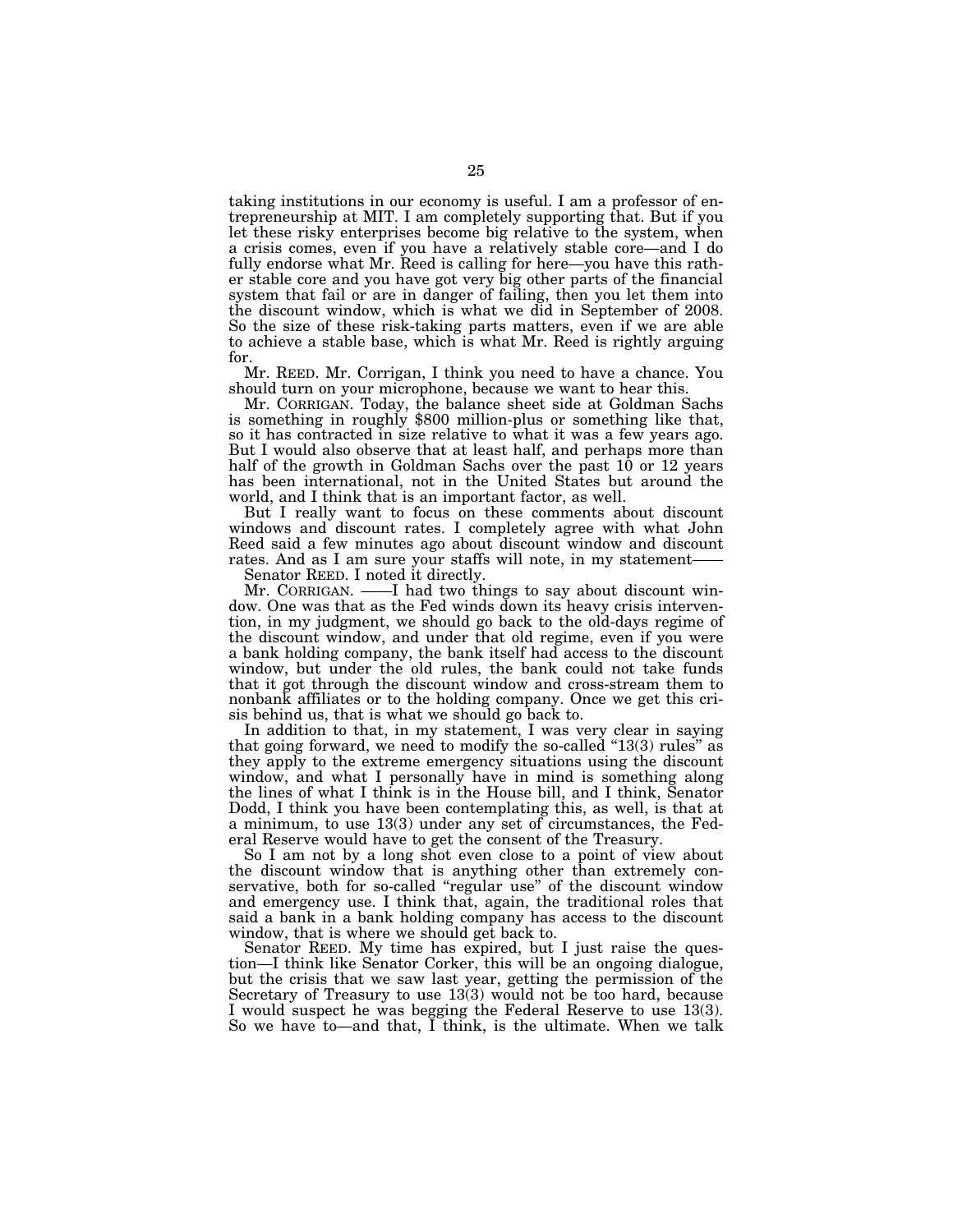about "too big to fail," we are basically saying there are some institutions that don't get 13(3). I mean, that is when you cut it to the core.

Mr. CORRIGAN. I agree with you on that, too, Senator Reed, but if I could, I would like to go back to this interconnectedness question and ''too big to fail'' and resolution authority, because I am convinced, absolutely convinced, that we have to get this resolution authority right. And in my statement, for example, I have laid out a bill of particulars that take the form of prerequisites that have to be in place for every large integrated financial intermediary that would make it possible for resolution authority to work the right way. Every one of these particulars deals in very specific terms with interconnectedness.

I don't want to sound like—but I think that over the years, I probably have thought more about interconnectedness and the plumbing of the financial system, as I like to call it, than most everybody. But I think it is urgently important that the regulators, working with the major institutions, have to focus on these prerequisites, because I will tell you that in my judgment, if we don't get that right, we will not be able to close down ''too big to fail.''

Senator REED. My time has expired. I thank my colleagues for indulging.

Chairman DODD. Thank you, Jack.

Senator Merkley.

Senator MERKLEY. Thank you very much, Mr. Chair, and thank you all for testifying today on these issues that are so important to our future economic health.

Mr. Reed, you noted the question as to why do we rescue Long-Term Capital Management, and you noted that it stood alone, and I think you said, but there is an instinct in the system to save a major player. I want to turn back to that example to pursue that a little bit further.

This was at the end of the 1990s and there were a lot of investments by major financial houses in Russian derivatives. If I recall right, Long-Term Capital Management, had it gone under, it would have been selling at fire sale prices. Many of these investments, which I believe we also had a number of large financial houses deeply invested in, including, I believe, Goldman and JPMorgan both had positions that were at risk, and so these other entities came together to help bail out Long-Term Capital Management to avoid at that point interconnections that were driven by market considerations. That is, one piece of the interconnectedness, if one firm fails and has to sell at fire sale prices, it drives down everybody else's asset portfolios. That is another form of interconnectedness or risk in the system.

So could those of you who were involved in this or who have studied it share just a little bit more about the lessons to be learned from that setting, that form of risk, how that can be addressed? And it also certainly came up in mortgage-backed securities, the potential for them to be sold, and so forth.

Mr. REED. Well, Senator, I think you are absolutely correct as to what drove the rescue, that people felt that it was easier to rescue than to allow it to go broke. But this is why people are going to be very reluctant ever to say we are going to allow a given com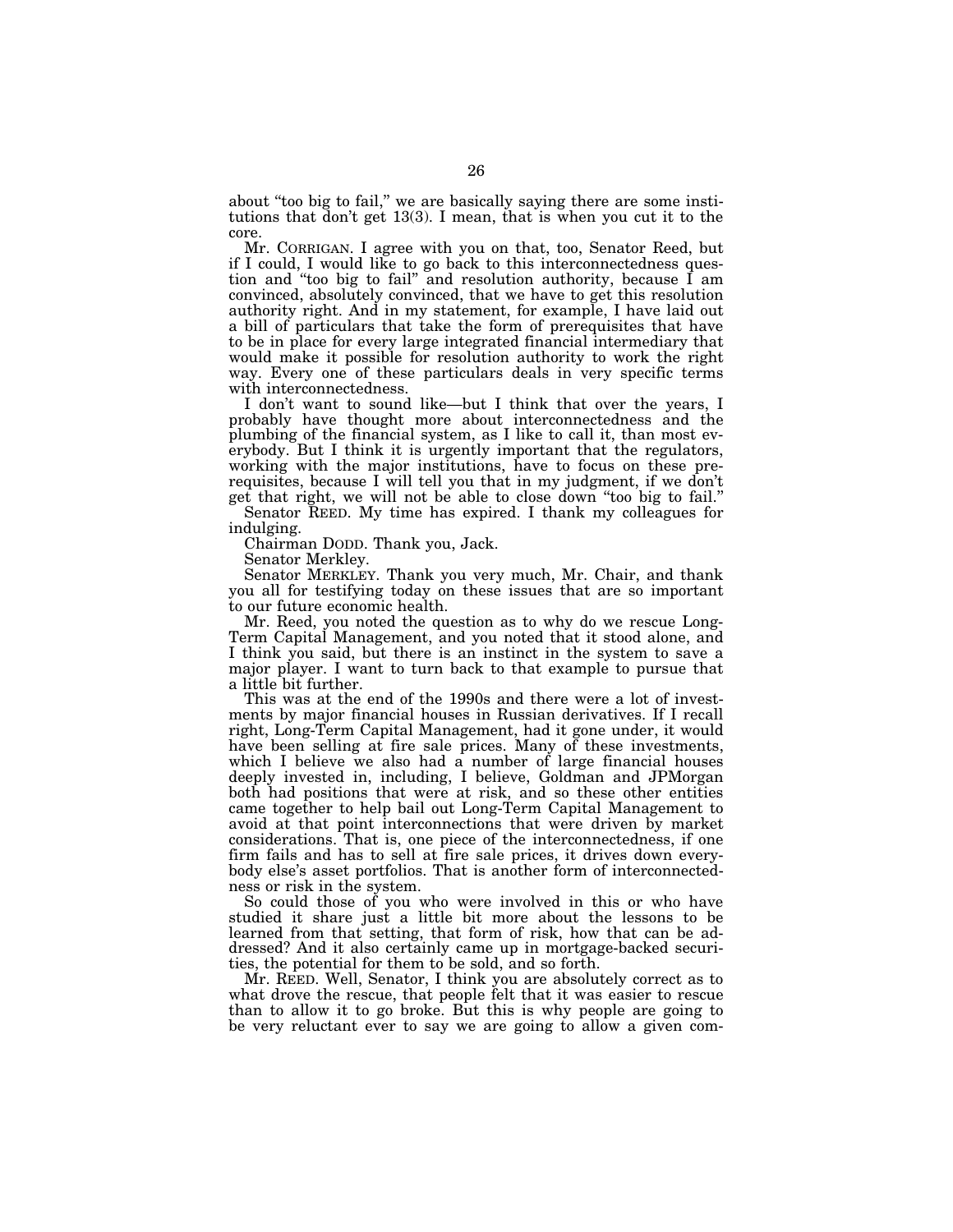pany to basically go bankrupt, because there is this level of interconnectedness.

The lesson we should have derived from that is we didn't have enough capital. There wasn't enough capital in the system to take the risks that were there. And we didn't learn that. Had we learned that with Long-Term——

Senator MERKLEY. Are you speaking of the issue of leverage? I remember at one point-

Mr. REED. There was a tremendous amount of leverage.

Senator MERKLEY. ——101 or something like that.

Senator REED. Yes, it was tremendous leverage, and what we should have learned was that there wasn't enough capital to absorb the risks that were in the system, and therefore, when the risks manifest themselves, the human reaction is, let us gang together and we will see if we can take this together. Well, we had a situation there that was a one-institution version of what later happened to all of us and where basically the taxpayer had to step in because there wasn't enough capital in the private sector to cover the risks that were manifesting themselves in this crisis we have gone through.

And so my question about Long-Term Capital was there was the anatomy of the problem that we are today wrestling with. It was alone that sat there. It was tremendously interconnected. As you say, it had counterparty lines. It had all sorts of assets which conceivably would have been liquidated at very distressed prices and so forth, which would have impacted the market. And yet as a system, we sort of ganged together, papered it over, and went on having learned nothing.

Mr. ZUBROW. Senator?

Senator MERKLEY. Yes, Mr. Zubrow?

Mr. ZUBROW. Senator, if I could just add one point, which is that I also think that that is an example of how we allowed fundamental regulatory arbitrage to lead to a very difficult situation. And obviously, Long-Term Capital was outside of the regulatory regime. It wasn't subject to the same capital requirements or oversight as other institutions. And so I think that one of the lessons that we learned from that is that all firms that are systemically important need to come under the same umbrella of regulation, the same capital regimes, and the same oversight of regulators and not allow the form of ownership or the type of business they are in to allow those institutions to escape that type of comprehensive regulation.

I would just comment that I, frankly, was somewhat surprised in Secretary Wolin's testimony last week, or on Tuesday, that he suggested that we could sort of allow certain institutions to be able to escape the regulatory situation if they were to divest their banks, and I think that it is very important that in that situation, all organizations that are systemically important be treated the same.

Senator MERKLEY. I will ask both of you to be brief, because I am down to less than a minute. Mr. Scott.

Mr. SCOTT. I think addressing Long-Term Capital Management, the first issue is protecting the institution from failing, capital. But then we come to, well, maybe we will not succeed at that, it is fail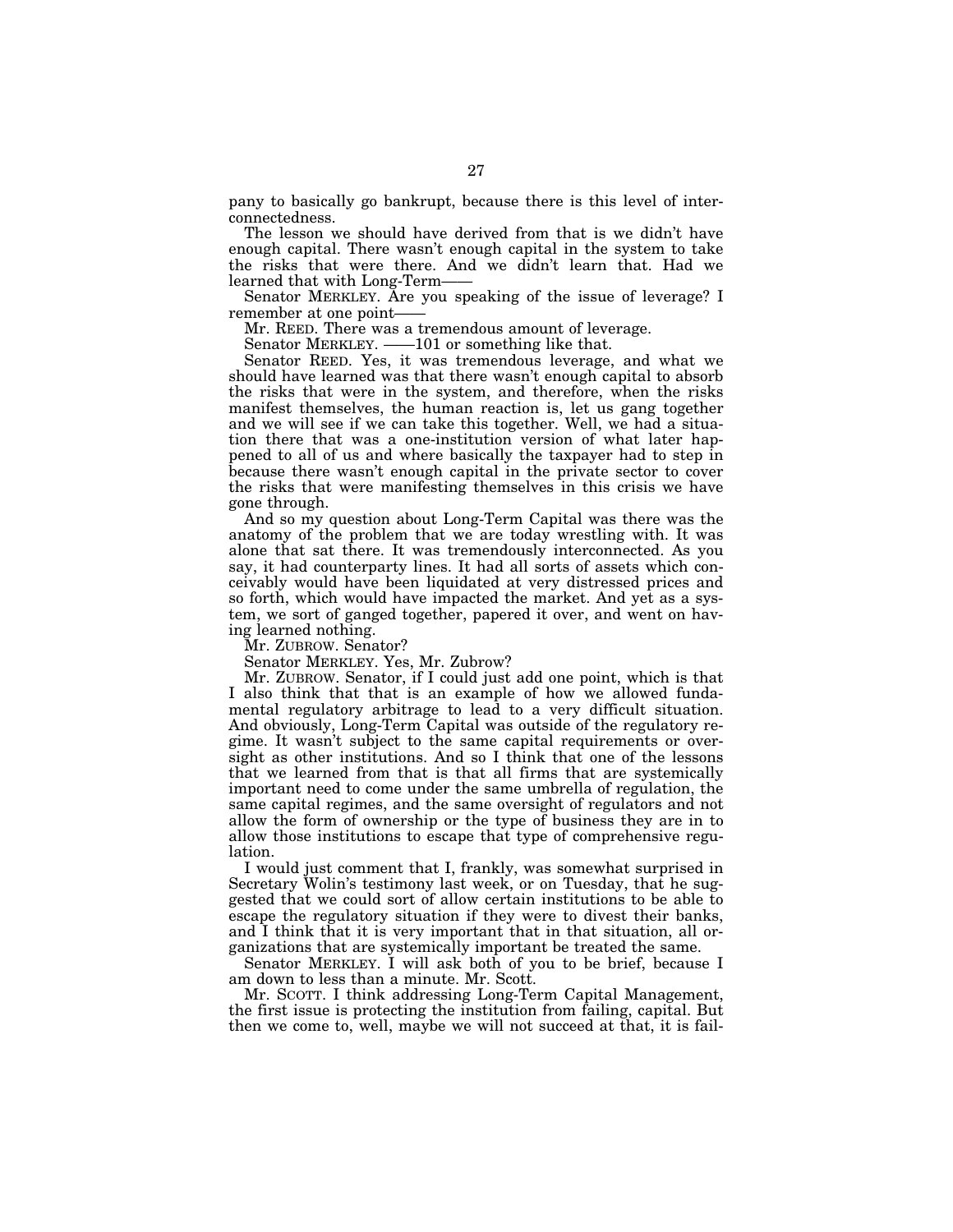ing. Now we have to deal with interconnectedness. We have done all we can, it wasn't enough.

If you look at the present world of interconnectedness, it is not about equity. Equity is not an interconnectedness problem. I do not think it is about debt. I do not think that we are worried particularly from an interconnected point of view who is holding the bank debt. We may have other issues about that. It is really counterparty. It is really derivatives, in my view. And the answer to this is clearinghouses.

If you go back to the years when Mr. Corrigan was serving very adequately in the Federal Reserve Bank of New York, his major concern was the payment system, and particularly the clearinghouse interbank payment system, because if there was a default, you would have a systematic chain reaction of failures.

What did we do about that? Well, we managed to figure out a way that that thing could function without causing that problem. It now settles continuously. You do not have end of the day large net positions that could endanger the system if there is a settlement failure.

So we have to address the same problem now in the context of derivatives. And I think that needs to be the focus here, because that is, in my view, the interconnectedness problem today.

Senator MERKLEY. I am over my time. Shall I allow Mr. Johnson to respond, as well?

Chairman DODD. Sure.

Mr. JOHNSON. I am afraid we haven't learned the lesson of LTCM, which is the capital that needs to be held with regard to derivative positions is still far too low. And that is where the regulatory arbitrage exists and it is still engaged in on a massive basis every day by the firms represented on this panel. We have not learned that lesson.

In my written testimony, we have a very specific proposal about how you can change those capital requirements. But I think it is going to be hard to do because you are going to be fought every inch of the way by the people who make a lot of money on this regulatory arbitrage.

Senator MERKLEY. Thank you.

Chairman DODD. Senator Menendez.

Senator MENENDEZ. Thank you, Mr. Chairman. Let me thank all of our witnesses.

As I approach this issue, I look at it as how do we strike the right balance, the appropriate regulations at the end of the day to make sure we don't have another taxpayer bailout, and at the same time the opportunity to make sure that growth can take place in our country.

But I have to be honest with you. I was reading through the written testimonies and I get a sense that while we take—it is like a Texas two-step. We claim the veneer of saying that we understand and need reform. And then we have so many caveats to it that we, in essence, undermine the very essence of reform. And that just—that dog simply is not going to hunt because if, in fact, we have what we had in the past, we are destined to relive it again.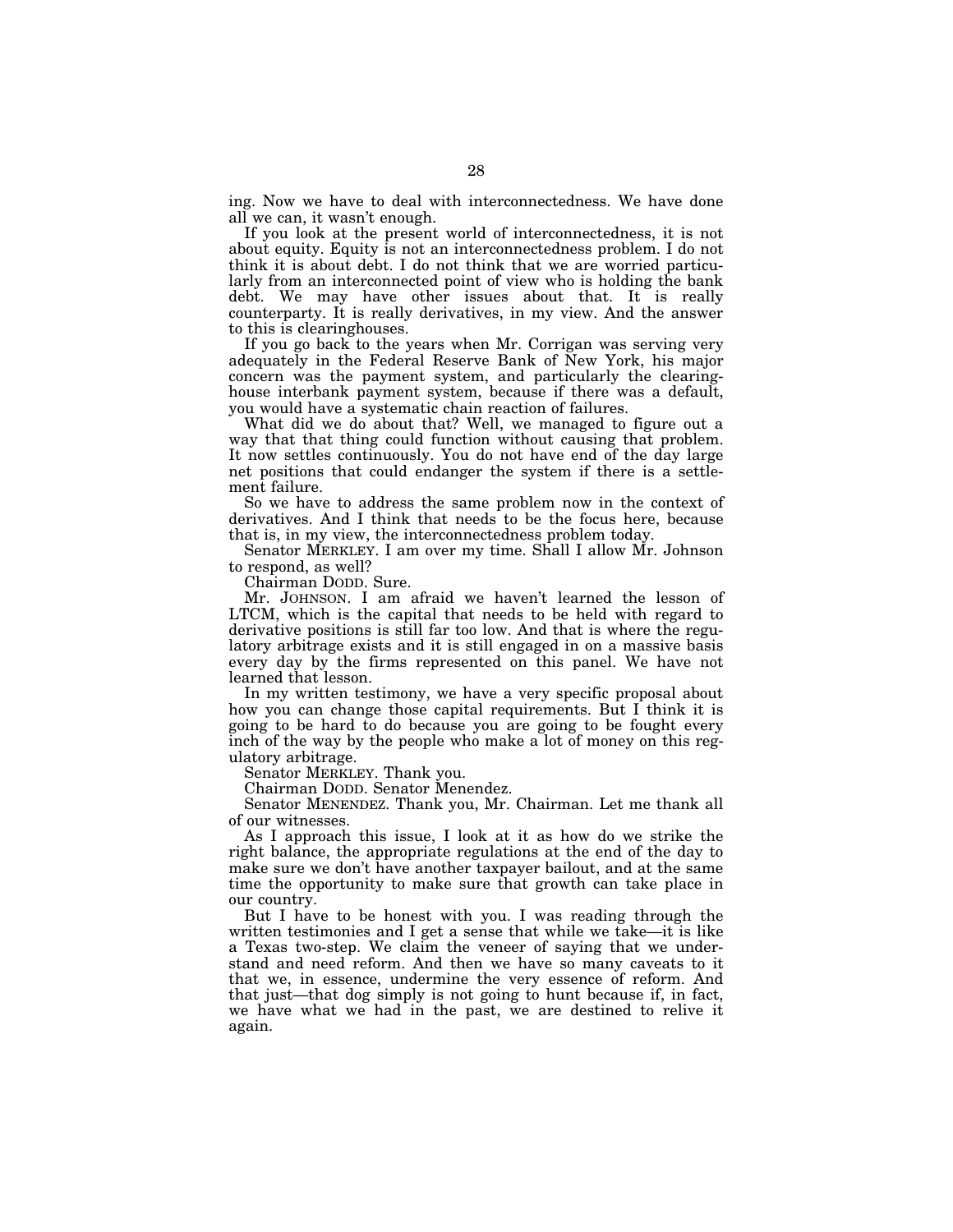And I hope the financial institutions, those that are here and others, understand that because they would be far better served in helping us strike the right balance on the pendulum than going ahead and just fighting us tooth and nail.

I have got to be honest with you, when I walk the streets of New Jersey, the average person comes up to me and says you know what? When I make a mistake, I have to pay for my mistake. And when they—meaning some of our financial institutions—make a mistake, I also have to pay for their mistake. Something is wrong with that, Senator.

And so I think sometimes my friends on the street have a disconnect with average Americans in this country, and it is a dangerous disconnect. It is a dangerous disconnect. I think everybody would be better served in honestly moving forward on this.

Let me ask you, Mr. Corrigan, I read your written statement and, you know, on page 10 you say that there is no question that the drive to shrink the size and activities of large and complex financial institutions is understandably driven by the political and public outrage about the use of taxpayer money to bail out institutions that were deemed too big to fail. And then you go on to say that because of that, observers believe that the easiest way to solve the problem is some combination of shrinking the size of these institutions and restricting their activities.

But it is really more than the public and political outrage. You are not dismissing the fact that there is a need to actually do something here?

Mr. CORRIGAN. Of course not, Senator.

Senator MENENDEZ. If you would put your microphone on, I would appreciate it.

Mr. CORRIGAN. I am sorry. Of course not, Senator.

Senator MENENDEZ. The statement seems sort of like dismissive, in my mind.

Mr. CORRIGAN. Then I did not do a very good job of drafting the statement, because if you look at the second section of that statement, it talks in very concrete detail of what I call the essential financial reform agenda going forward, and it is a line-by-line recitation of the things that I think must be done to get ourselves ahead of the curve for the next problem.

I talk, for example, about the need for substantial increases in both capital and liquidity, the need to look at capital and liquidity as a singular integrated discipline. I talk about the enhancements we need to the financial infrastructure. I talk about the improvements we need in supervision and regulation.

So again, if that is the interpretation, Senator, that you are drawing, I did not do a very good job of drafting that statement.

Senator MENENDEZ. Well, let me ask you, do you believe that there is any disconnect between entities like Goldman Sachs and the public at large?

Mr. CORRIGAN. Unfortunately, I would have to agree that there is.

Senator MENENDEZ. You know, I think part of that disconnect, when I look at that Goldman has set aside an astronomical sum of \$16.2 billion in compensation for 2009, that is 50 percent more than in 2008, and that is happening in a year in which the finan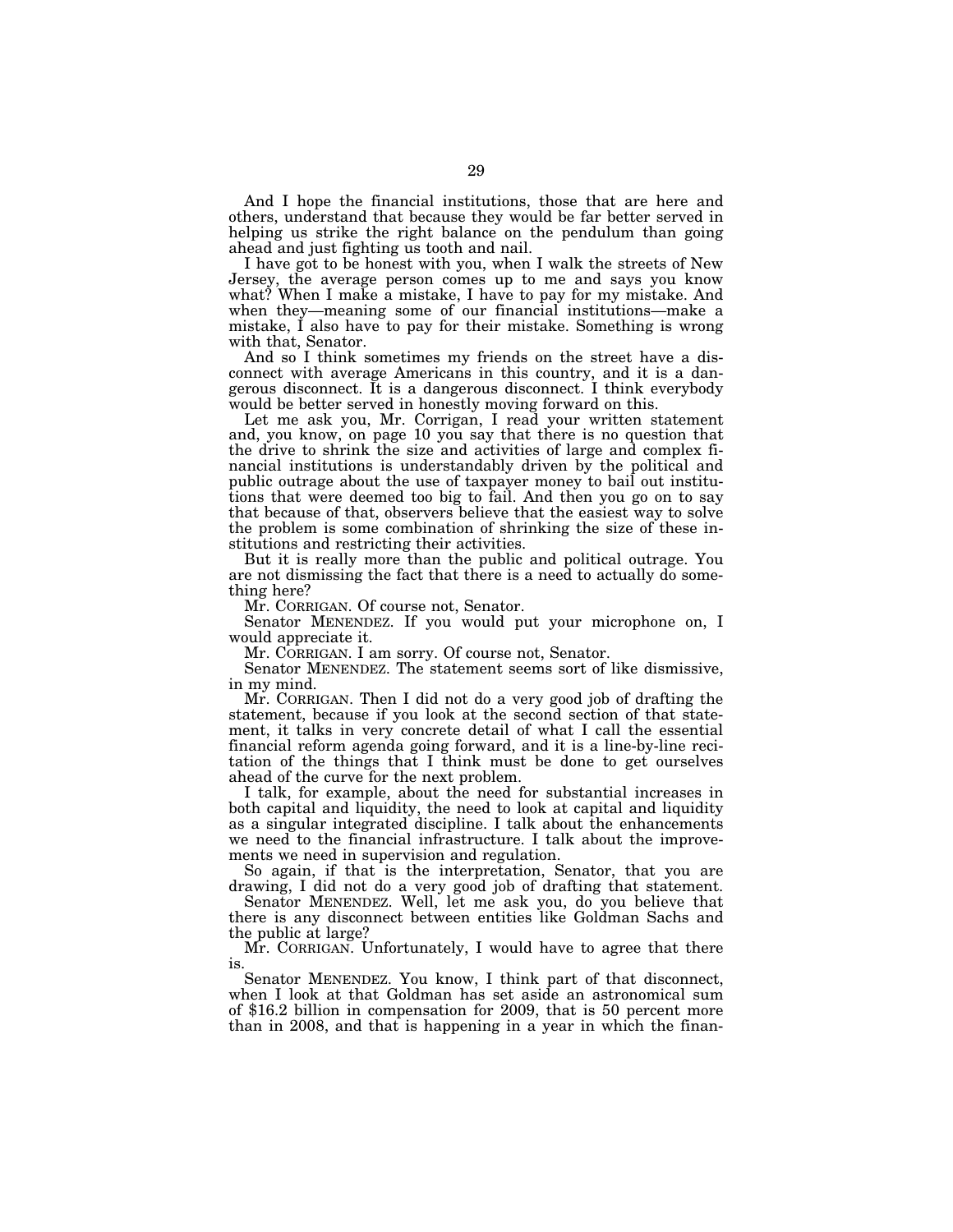cial system nearly collapsed and Goldman Sachs received at least \$24 billion in taxpayer assistance, including \$14 billion from the bailout of AIG.

And so I look at that and I look at that in the juxtaposition of what Goldman is trying to do, which I think is laudable, but definitely underfunded in terms of your small business project, where you are basically going to put out maybe \$500 million, which is about 3 percent of the amount Goldman has allotted to compensation about 2 percent of the amount Goldman has received in taxpayer assistance, and I say, how is that being responsive to these times? Sixteen-billion dollars in compensation, \$500 million to lend to small businesses.

Mr. CORRIGAN. Well, let me respond to that on two levels. First of all, as I said before, I do agree with you that there, unfortunately, is a disconnect here. But having said that, I would just make a couple of observations.

First of all, I do think it is entirely accurate to say that the compensation framework at Goldman Sachs as it was amended further this year, I think is consistent to both the letter and the spirit of the various G-20 and other official guidelines on compensation. Now, that doesn't change the facts of the arithmetic, but I think that is a factually accurate statement.

With regard to your comment on our small business initiative, I guess, again, I would make two or three observations. First of all, if that initiative turns out to be as successful as the earlier initiative we did on 10,000 women, it will be quite successful.

Second, as that program begins to get legs, which is hopefully quite soon, I, for example, look forward personally myself, as being one of the mentors that will work with small business and small business leaders in the New York metropolitan area, and I am not suggesting you can put a price tag on that, but there will be hundreds, I suspect thousands of officials at Goldman Sachs that will be doing that as part of their personal contribution to the thing.

And the last point I would make, Senator, is that in the general area of providing financial support to medium-sized businesses and to some extent small businesses, Goldman, as you know, essentially is a wholesale firm. But the fact of the matter is that we are in the process of stepping up our programs and one of our business units aimed at both debt and equity support for small and mediumsized companies. We are in the process also of putting into place in the Goldman Sachs Bank, which is quite small, another program that is specifically targeted and directed at small and mediumsized businesses.

So it is not as if I think we are perfect. We are not. But I think we are sensitive to the very issues that you have raised.

Senator MENENDEZ. Mr. Chairman, if I just may, one last minute-

Chairman DODD. [Nodding head.]

Senator MENENDEZ. You know, I appreciate what you are saying, but the numbers belie it and this is my concern. The 22 banks that received the greatest amount of TARP funding have dropped their small business lending portfolio by \$10 billion over the past 6 months. So as I said, your goal at Goldman is desirable, but you are significantly, in my view, underfunding it, especially when I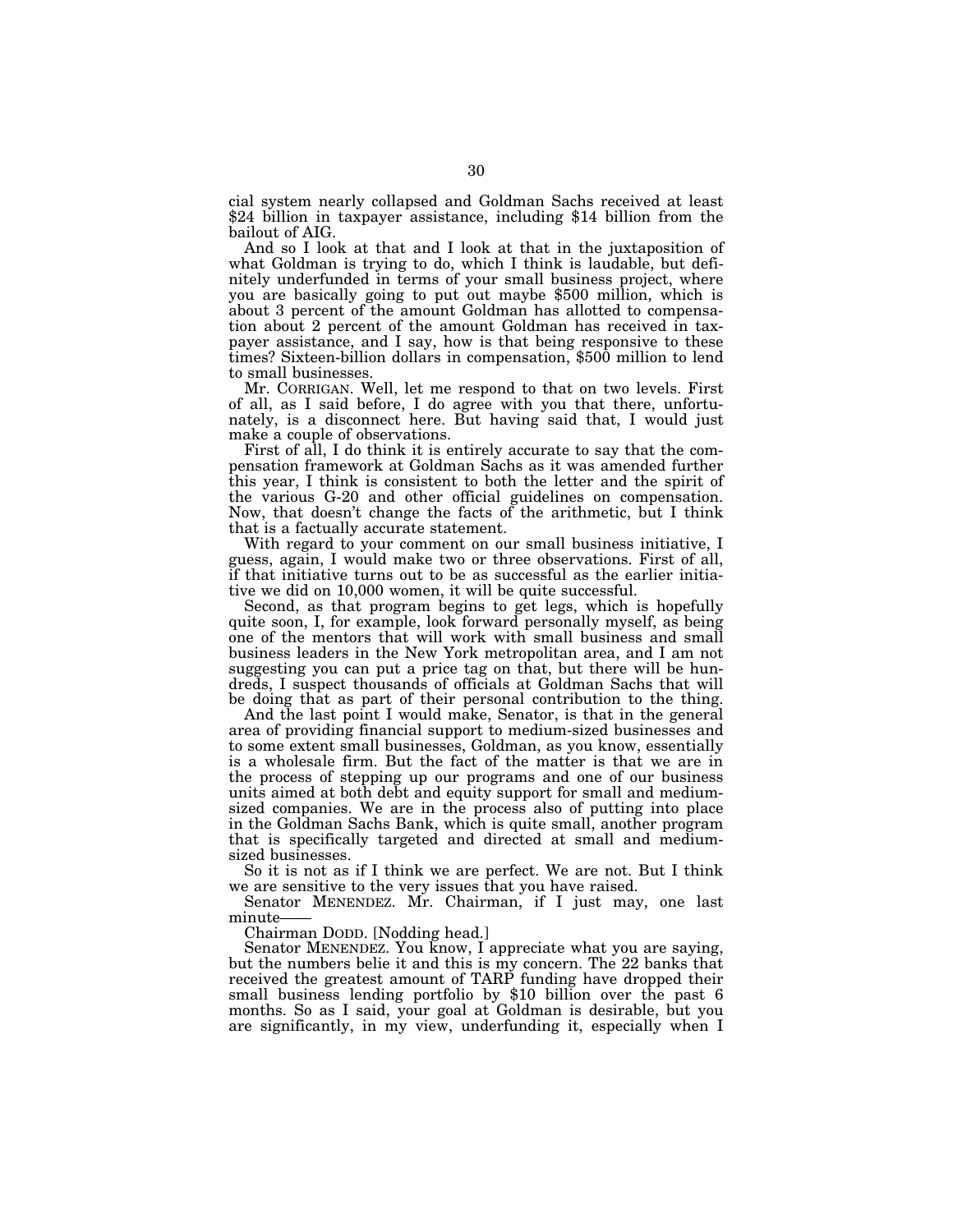look at the amount of money that is going to compensation. It is, like, 3 percent of that amount.

And last, you know, this disconnect—I know people don't want to hear about it, but for a while, it just seems to me that the industry would be best served—the *Times of London* reported that your CEO is likely to receive even more money this year than his record \$68 million a year. Is that true?

Mr. CORRIGAN. That is nonsense.

Senator MENENDEZ. OK.

Mr. CORRIGAN. Total and absolute nonsense.

Senator MENENDEZ. I am glad to hear that, because that is the type of challenge—I mean, \$68 million, I am happy for——

Mr. CORRIGAN. Trust me, it is not going to be that.

Senator MENENDEZ. ——to be able to get \$68 million, but at the end of the day, if we see that type of reported increases-

Mr. CORRIGAN. It is not going to happen.

Senator MENENDEZ. ——it just makes it very difficult——

Mr. CORRIGAN. It is not going to happen.

Senator MENENDEZ. ——for people on Main Street to continue to understand why their taxpayer dollars should continue to fund institutions that, one, don't get it; two, fight financial reform; and three, ultimately have them holding the bag. And we need to change that if we want to strike the right balance here.

Thank you, Mr. Chairman.

Mr. CORRIGAN. Senator, please. Personally, I have a great deal of sympathy for everything you have just said.

Chairman DODD. Very good. As I said earlier, we have a vote that will be occurring shortly, so I am going to ask a couple of quick questions, then I will turn to Senator Shelby and Senator Corker. We will stay on as long as we can before we have to leave for the vote. I am not bringing people back.

Let me ask you to respond to—other Members to respond to what Professor Scott said earlier, and Senator Corker began that conversation, as well, and it is the interconnectedness issue, John, because I think we have wrestled with that in our conversations, as well. We clearly want—and there is a growing, I think almost unanimous consensus here, although I hesitate to say that until we actually get to the bill itself—but a consensus about the ''too big to fail'' notion. And I think, again, you have all expressed your views on it, as well.

Having said that, and in getting from Point A to Point B, where, again, the interconnectedness issue is not an irrelevant issue in today's economy and probably going to be a growing one in the global economic sense. So to what extent—what is the impact of that, potentially, on institutions' behavior? If we write in this matter here, what is likely to occur if we write this in a way that does make this about as, to use the word euthanasia that Paul Volcker used here, what are the implications of that for you?

You have all agreed with this, but what if what Professor Scott raised is accurate and, in fact, you face a situation where one institution should fail. No one questions that at all. What they have engaged in is clearly behavior of their own making, their own fault. Shut them down. Put them in receivership. But a lot of these other healthy companies out there, good companies, operating well, but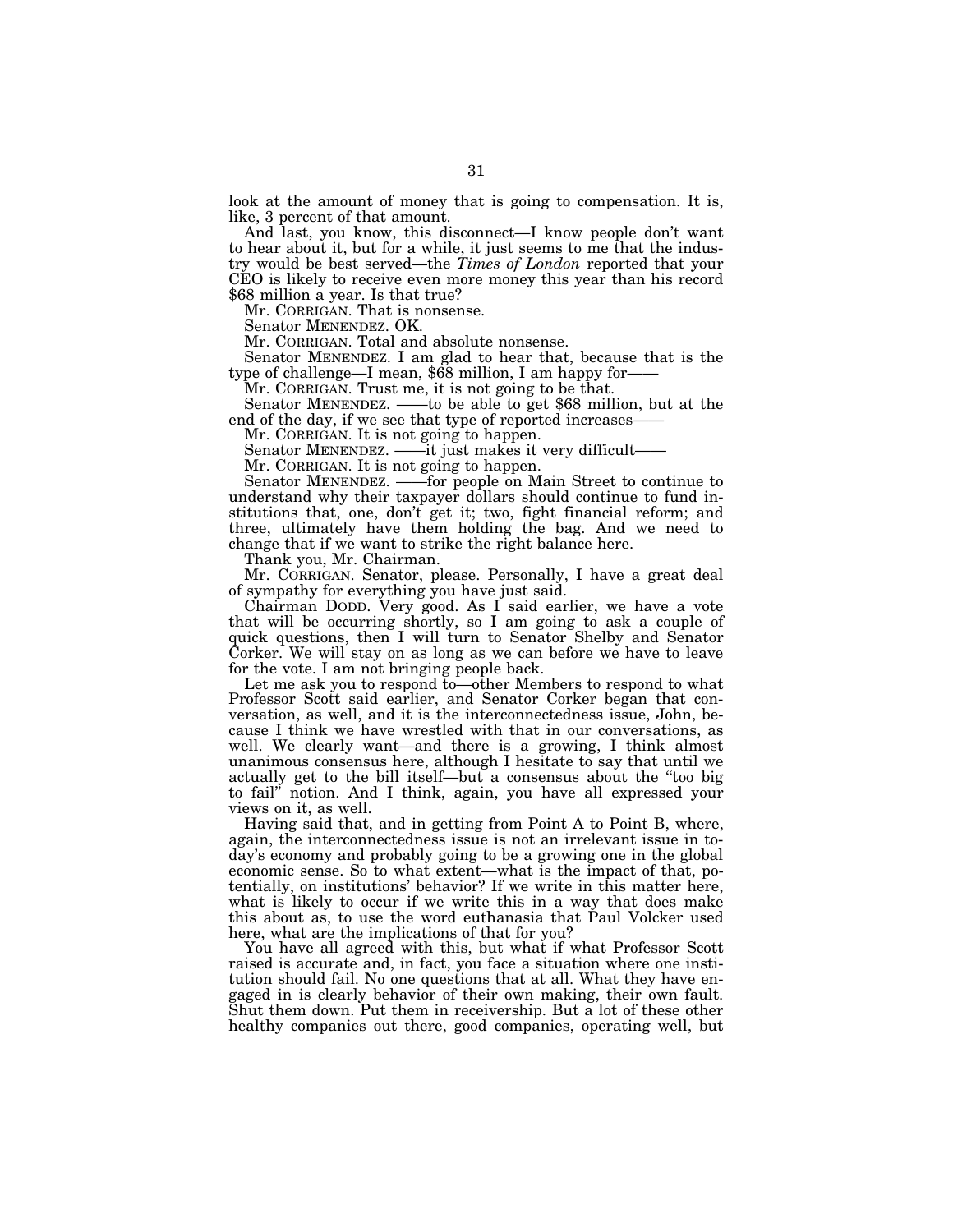are connected with the failure of that institution. Is that a legitimate question Professor Scott raises, and if so, what are going to be the behavior changes that will occur institutionally, particularly in global markets? Gerry.

Mr. CORRIGAN. This is really, Mr. Chairman, the crux of the issue. Let me give you, again, an example or two of the kinds of things we can be doing to make it much easier to deal with interconnectedness when we find ourselves in the very situation that you have described, the next train wreck.

One example: Some institutions, certainly Goldman Sachs is one of them, have gone through—and I know about this because it was another one of my ideas—a very rigorous exercise that I call closeout stress test. It is very complicated. I am not going to bother you with the details. But what it is designed to do is to take hypothetical but very real world situations in which you say, just for the hell of it, let us assume that X and Y hit the tank. What do I do? How do I know what my exposures are? What do I do to manage those exposures? What approaches can I or can I not take in terms of closing out positions?

Now, I have been arguing—and Barry Zubrow can be my witness—I have been arguing for years that one of the basic standards that should apply to all large integrated financial intermediaries is that those institutions should be able in a matter of a couple of hours to put together counterparty exposures across—to particular counterparties across all products, across all locations, across all markets, both gross and net, and to do that within a couple of hours, because that is how you begin to get your arms around interconnectedness.

I, Barry, don't want to get myself too far out on a limb here, but I think I can probably say that the world is not full of institutions that even today can do that. Goldman Sachs can do that, and I suspect JPMorgan can do it, but I am not so sure how far that goes.

So that is, again, a very concrete example of the things that we can and must do to put ourselves in a position to better deal with the interconnectedness. This list of prerequisites that is on the last page of my statement for winding down and closeout is another.

So I am not ready to accept for 1 minute, and I don't think, Hal, you are, either, that we are hostage to a system that is so complicated that we can't deal with it. I just don't buy that. But I also say we have got a hell of a lot of work to do to get to that point.

Chairman DODD. Does anyone else want to comment on this? Mr. Johnson.

Mr. JOHNSON. I think Professor Scott made a very deep point with regard to LTCM, certainly. It is the surprise interconnectedness. Now, maybe we can measure these. Maybe the regulator will catch up, to some degree, with the technology. But you are always going to be surprised in a big crisis.

And then I think it comes down to two things. First, how big is this problem relative to the economy? Take CIT Group, for example, that failed last year. CIT Group had a balance sheet of \$80 billion. There was a big debate, as you know, in Washington about whether they were too big to fail, and it was decided, rightly, despite their interconnections that were known and unknown, that they could fail—and did fail, have essentially failed—without dis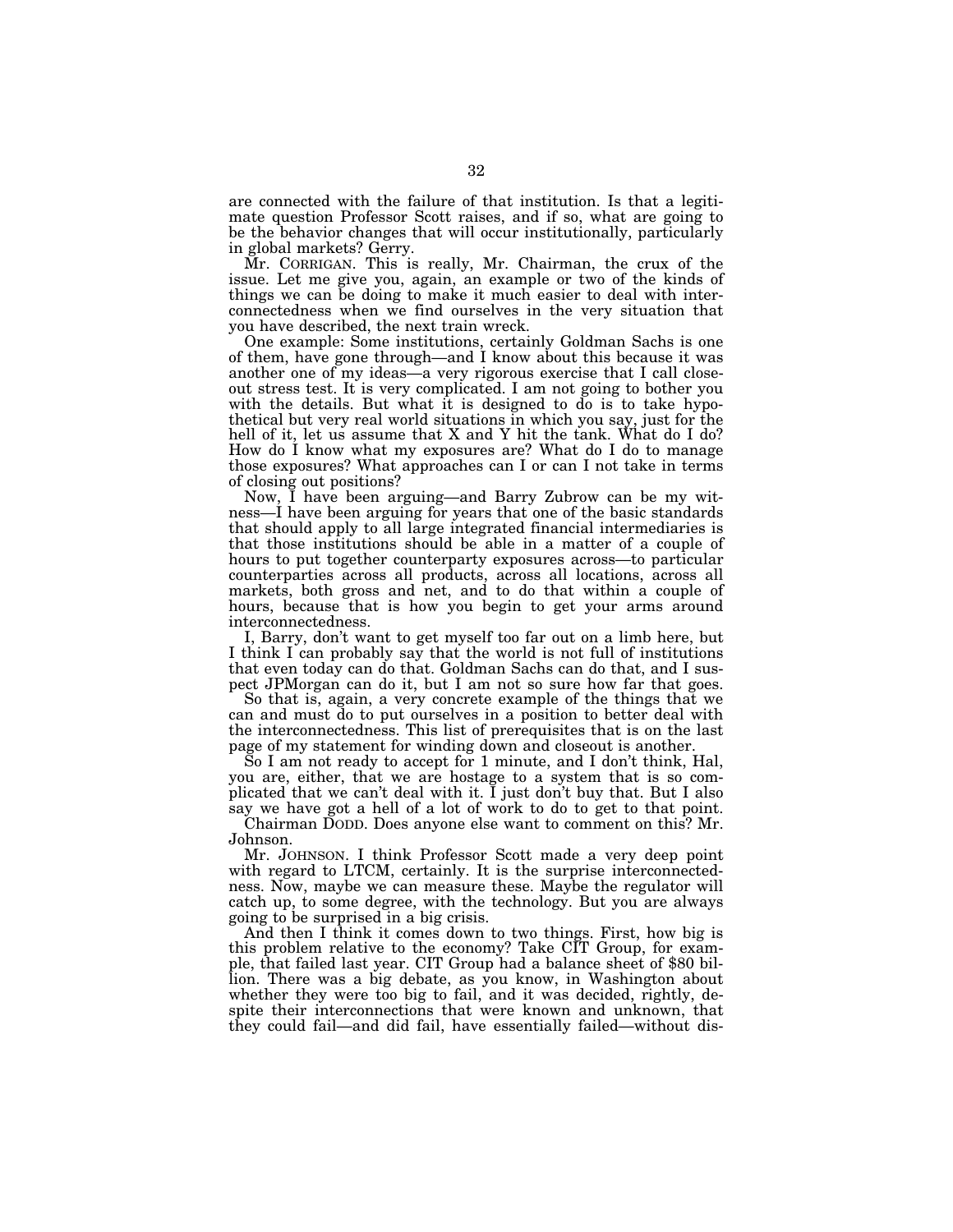rupting the system. That is what we know. That is the biggest financial institution we have let fail and it hasn't had the systemic implications. Eighty-billion, that is what we know.

In addition to the size, it is about capital. It is about capital and derivative positions. I mean, that is the part that we know about, the part that Professor Scott and Mr. Reed have been emphasizing. These derivative positions with low capital requirements are asking for trouble. They are still there and they are not going away in the existing framework.

Chairman DODD. In fact, Barry raised the issue—I think it was he—do you see any deeper threats with banks that are creating over-the-counter derivatives, for instance. That kind of a matter poses some additional—when you start getting specific about the kind of proprietary trading that can occur, then you do begin to see some potential here for a larger question. Do you agree with that?

Mr. SCOTT. Well, I think a lot of the derivatives business is client-based, and so—and hedged—so I am not sure it is a problem. But I think Mr. Corrigan has raised a very good point. As part of our arsenal of weapons against interconnectedness, perhaps there should be a requirement that every large or important financial institution stress test itself, supervised by the regulators, so that they could survive a failure of their major counterparties. This would be basically what Goldman Sachs is doing. I think this is something that every financial institution should do and the regulators should require it.

Chairman DODD. Yes, go ahead, quickly.

Mr. JOHNSON. I have to ask the question, if Goldman Sachs is the gold standard of stress testing, why did they need to be rescued by being converted into a bank holding company in September of 2008? I don't understand. That is a disconnection.

Mr. CORRIGAN. That is a gross overstatement.

Mr. JOHNSON. Well, I am not sure if you had a chance to look at Mr. Paulson's book yet. I don't think he regards it as an overstatement.

Mr. CORRIGAN. Well, I mean, clearly, and Goldman Sachs and Morgan Stanley were made bank holding companies at the height of the crisis, and I think that turned out to be a very good thing. As I say in my statement—I was very clear about this—that we do benefit unquestionably from the intensity of the Federal Reserve's consolidated supervision of Goldman Sachs. But I don't think it follows from any or all of that that the mere fact—the mere fact of making Goldman Sachs a bank holding company constituted a bailout of Goldman Sachs. That is kind of pushing it.

Chairman DODD. Let me turn to Senator Shelby.

Senator SHELBY. A few observations. Professor Scott, on the Volcker Rule, in your judgment, the spirit of the Volcker Rule, I think, is a good idea. It is how you implement it and under what circumstances, how you do it, who would do it. Do regulators at the present time have the power to deal with that, or would we need to give the regulators some specific power outside of what they have, whoever winds up as the regulator—it might not be the Fed—and so forth. Do you have any documents?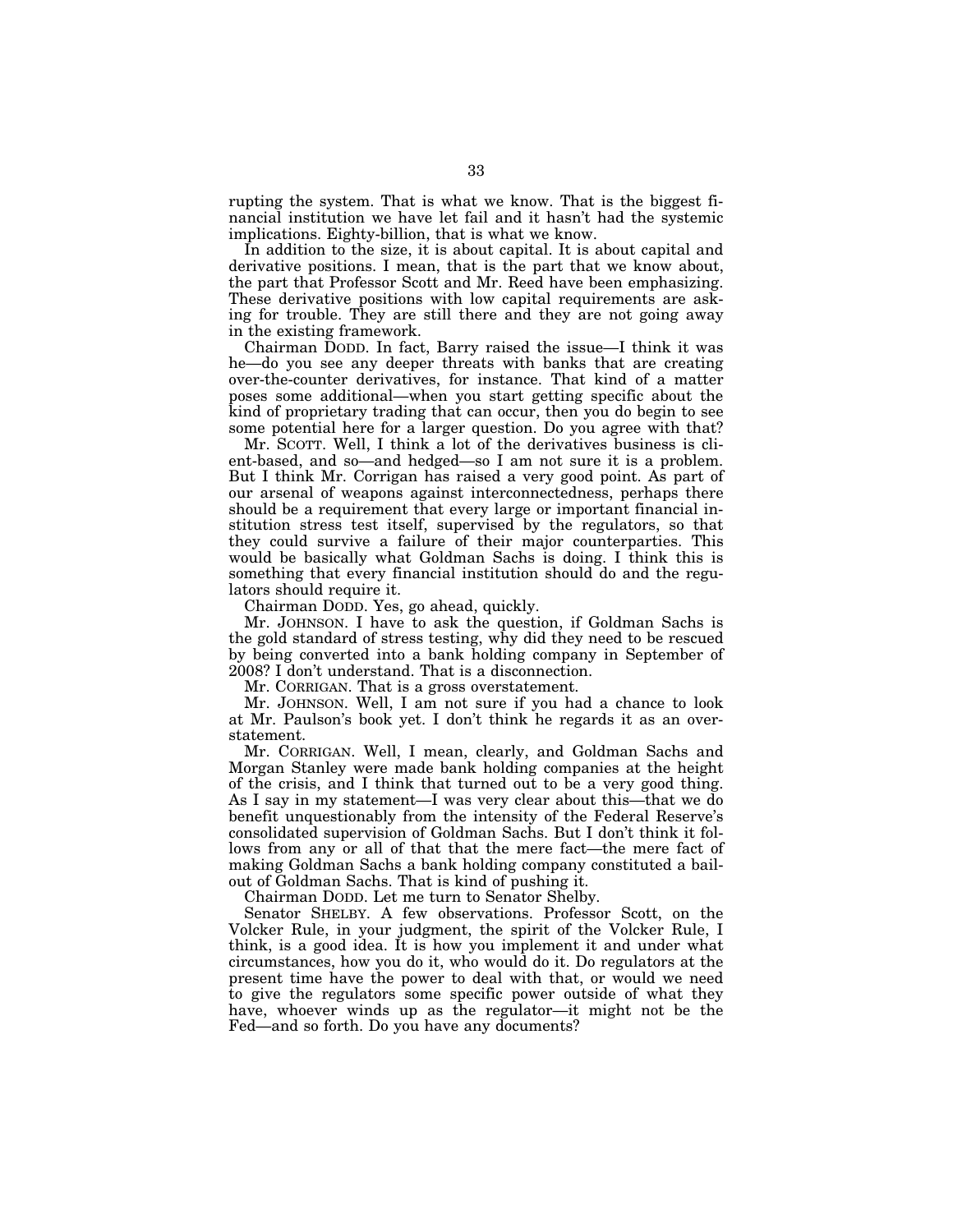Mr. SCOTT. I think they have the power as part of their general safety and soundness responsibility, and examining institutions, if they find-

Senator SHELBY. But they have got to have the will, haven't they? They have got to have the will.

Mr. SCOTT. Well, that is another question. You know, if I look at the Kanjorski Amendment, for instance, which is basically saying I want to give you this power, OK, to deal with large risks if banks are taking them, it is duplicating-

Senator SHELBY. They already have it, don't they?<br>Mr. SCOTT. ——what powers are already there. B

-what powers are already there. But it is kind of underlining. Maybe there is a value to that, of just underlining the importance that the Congress sees in exercising that responsibility. But in terms of legally, yes, I think they have the power.

Senator SHELBY. And what about what Senator Dodd and Senator Corker have raised, and you have, too, on the panel, the problem of interconnectedness? That is in ''too big to fail.''

Mr. SCOTT. That is the absolute-

Senator SHELBY. Can the regulator deal with that now under the safety and soundness, in your judgment?

Mr. SCOTT. Yes. I think if a regulator believed today that an institution that they were supervising were not able to survive the failure of their significant counterparties, they could do something about it. Now, that being said, the ability to understand that-

Senator SHELBY. That is right.

Mr. SCOTT. ——that is hard.

Senator SHELBY. Professor Johnson.

Mr. JOHNSON. I think that the evidence is very clear, that even the FDIC, which is actually pretty good, arguably even world class, at taking over relatively small- and medium-sized banks, even they come in too late. If the FDIC were doing its job properly, we would never need any taxpayer money. They would always come in while there was still enough capital left——

Senator SHELBY. Prevent it, in other words?

Mr. JOHNSON. Absolutely. Preventive action doesn't take place, even for the relatively less political ones. In terms of the point about the power and the caps here, let me remind you that under the Riegle-Neal Act, there is a cap on the size of our largest banks. That cap was waived every time the big banks asked for it. So JPMorgan Chase, Wells Fargo, and Bank of America all exceed the cap in that law, just because they asked for it. They were allowed to become bigger. So it is the same thing that would happen with all these other-

Senator SHELBY. And who waived it? The regulator. And who was the regulator? The Federal Reserve, right?

Mr. JOHNSON. Absolutely.

Senator SHELBY. OK. Now, as we wrestle with this, we all know, and you know because you spend your life in this as either a professor or consultant or a banker, it is very complex, and as Senator Dodd said, there always—when we raise a question, then it begets another one to deal with. But do you know—do any of you know of any institution, financial institution, that has been well capitalized—we talked about capital here earlier—well capitalized, well managed, Mr. Reed, and well regulated that has failed? Do you?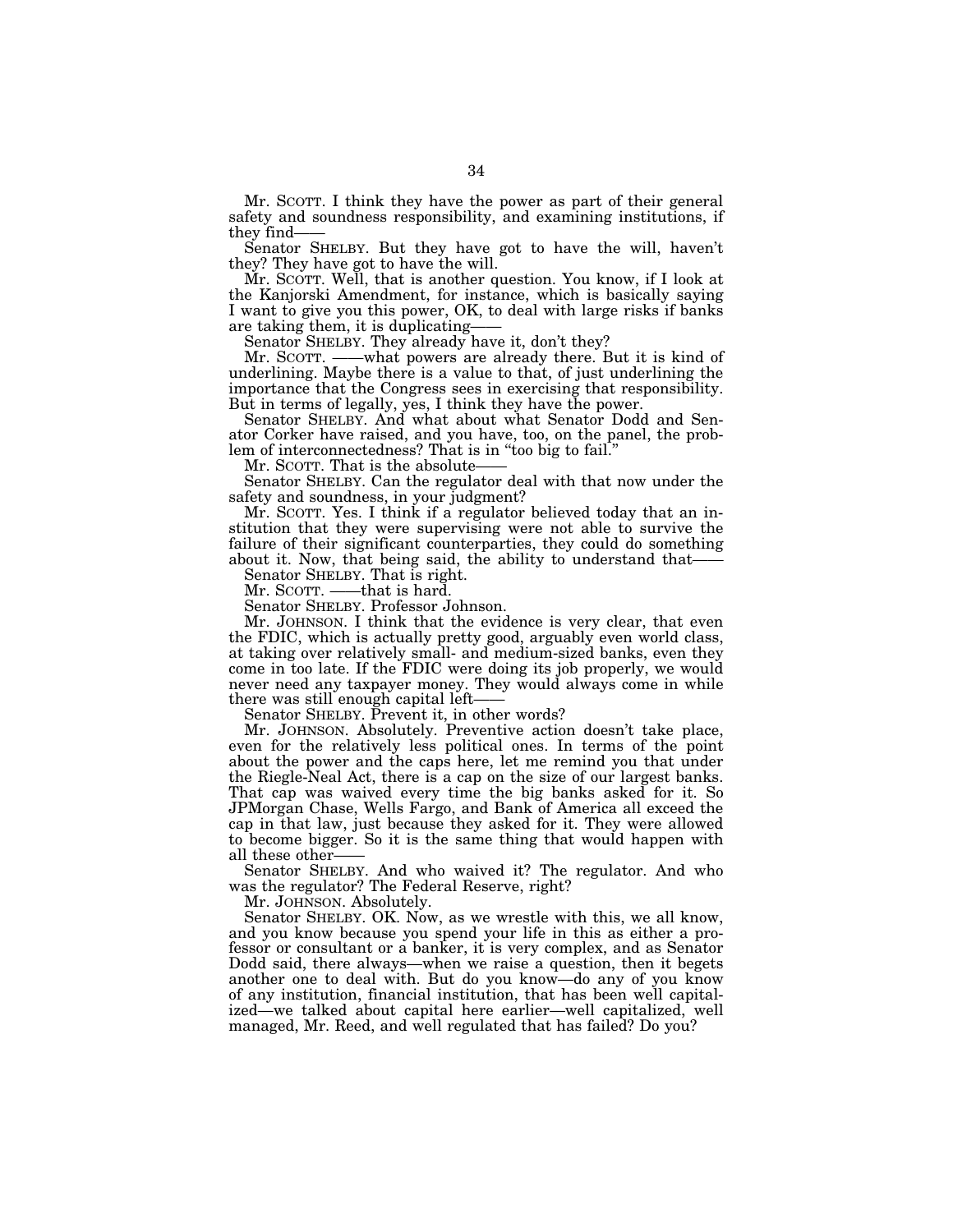[Witnesses shaking heads.]

Senator SHELBY. I don't, either.

Thank you, Mr. Chairman.

Chairman DODD. Jack.

Senator REED. Well, thank you very much.

This issue of regulatory capacity, I think is important. Professor Scott, if someone called you up and said, the Fed is threatening me, shutting me down because they think my counterparties are unreliable, could you come up with some legal arguments why the Fed couldn't do that? Is it so clear they have that authority?

Mr. SCOTT. No, I would not say they could shut you down, but what I think they could do is tell you to change your business to get rid of that problem.

Senator REED. Are there any examples where the Fed has actually gone in and told people to change their business?

Mr. SCOTT. That happens every day to banks across the United States.

Senator REED. But apparently it didn't happen with respect to some critical issues.

Mr. Reed, you look like you want to say something. Do you have some experience with this?

Mr. REED. I am just smiling because you are absolutely correct. It didn't happen with—I don't think there are many examples where regulatory structures have been able to anticipate these kind of problems. You know, it didn't happen in Germany, which has a very different structure. It didn't happen in England, which has a quite different structure. And it didn't happen in this country.

Senator REED. I want to get to an issue that we have been spending some time on, and that is derivatives. One argument that end users are making is that this would deny them sort of a great financial benefit which would cause them to retract in many different ways. But, Mr. Reed, you ran a major financial institution which presumably did derivatives, end user derivatives?

Mr. REED. Yes, sir.

Senator REED. Did you, when your people were selling these, did you reserve the margin that you needed to cover the risk and did the ultimate end user pay for that margin, or——

Mr. REED. Yes. No, I mean, we put caps on the size of the business within the total company. You know, you run these businesses with caps, and this is why I think this argument that you don't know what you are doing just doesn't make any sense. If a trading room has a certain limit to take to have open positions, you know what those limits are. So we did have a derivative function and it was global. In other words, we operated in the derivative markets around the world. But we had limits with regard to positions. We had limits with regard to counterparties. And you run the business so, hopefully, it can't produce a massive problem for the institution.

Senator REED. This is a very lucrative business with banks, and at least one could argue that in either a clearing platform or a trading situation, that this would be much more cost effective for end users. But there seems to be this willingness to pay significantly for these credit default swaps, these over-the-counter devices. What is your sense on that, if I-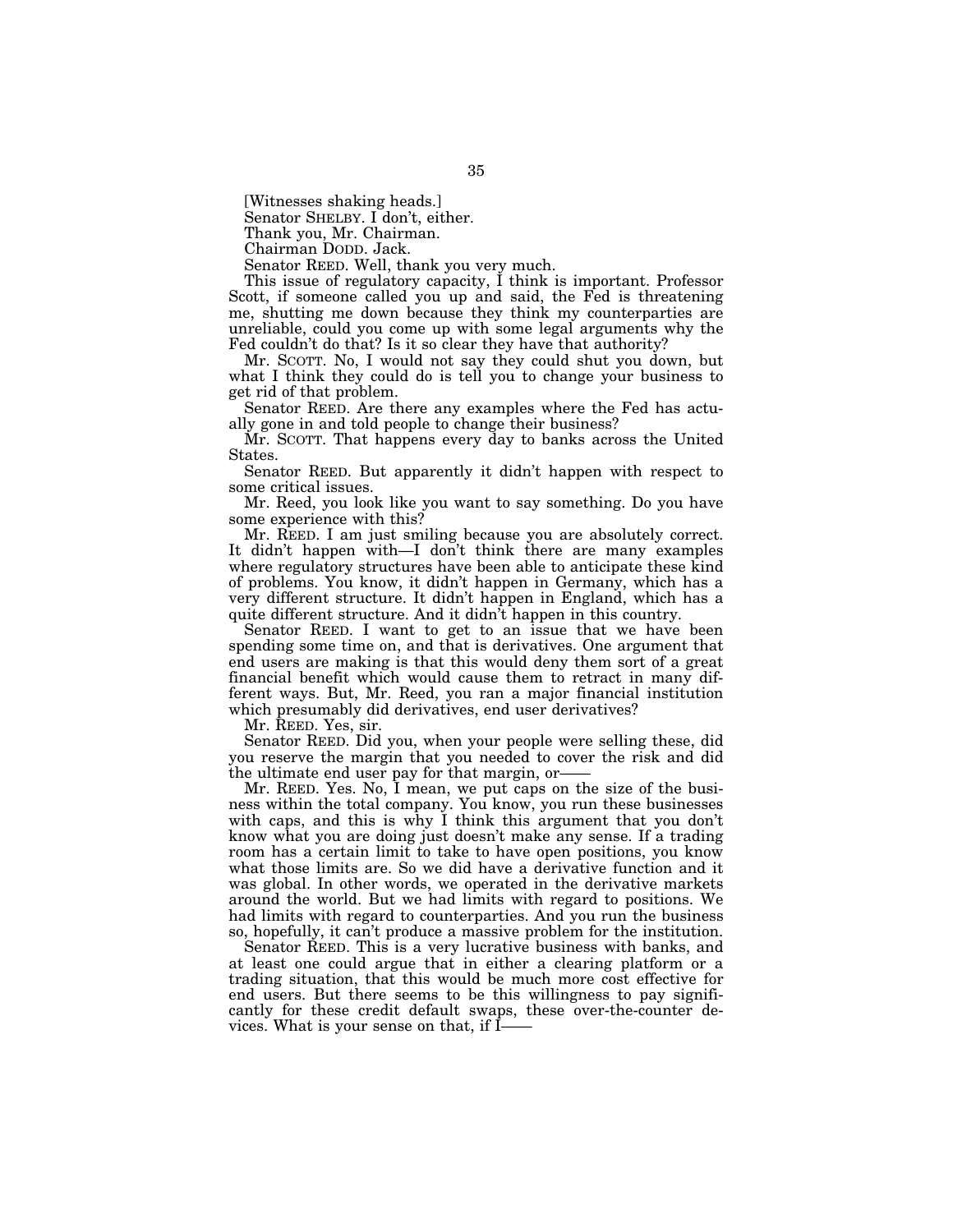Mr. REED. Well, I think what happened is that they didn't attract much capital and so it appeared that you were able to significantly augment your earnings. I mean, what happened is the banks were basically using capital both for their customer business and for their trading businesses and they were doubling up on it. Obviously, this causes your return on capital to go way up.

I mean, the Deutsche Bank is a wonderful example. They announced publicly that they were going to get their return on capital up to 20 percent. Anybody who has done business in Germany knows that sort of a natural rate in the German market is maybe 7 or 8 percent. The only way they were able to do that was to build a significant trading and proprietary investing business on top of their banking business, and they did, in fact, achieve that result. They also ducked the great bulk of the problems that we are today confronting. They never did get any form of government assistance in Europe or elsewhere. So it can be done.

But the point is, the attractiveness of this kind of activity is that it hasn't brought capital with it and therefore you are basically doubling up and you are able to earn better returns for your stockholders.

Senator REED. Mr. Johnson.

Mr. JOHNSON. Senator, we also have to remember that the ''too big to fail'' is a form of implicit subsidy from the taxpayer, which lowers the cost of funding for these derivative transactions. So one reason the massive banks were able to dominate this market is because they are viewed by the credit markets themselves as too big to fail. That gives them an unfair advantage that enables them to scale up and create even more risk for the taxpayer.

The Bank of England financial stability people are calling this entire structure a ''doom loop'' because it is a repeated cycle of boom, bust, bailout, and we are just running through this again.

Senator REED. We have talked about interrelatedness, and I think that is a theme that everyone agrees to. But, Mr. Johnson, in terms of derivative trading, to what extent is that a key factor in this interrelatedness? I know there is no magic one thing, but it strikes me, given the notional size of derivative trading, given the fact that it inherently is staking your future to somebody else's future, would be one of the key drivers in some of these interrelated issues we have.

Mr. JOHNSON. Absolutely, Senator. So Mr. Corrigan said a little while ago that the total balance sheet of Goldman Sachs right now is about \$800 billion. But what is the balance sheet if you take into account derivative positions? That depends on risk models that they run that they report to other people. Perhaps the regulator has some independent ability to assess that. Perhaps the market has some ability to see through what they are doing. I actually don't think that they do.

So derivatives are very important because that is the complexity and it is where a lot of the interconnectedness today is manifested in problems that will always be there, and it is where a great deal of problems occur whenever there is a crisis. We just don't know what is the true balance sheet, what are the true risks, what is the true capital of these financial institutions without relying on their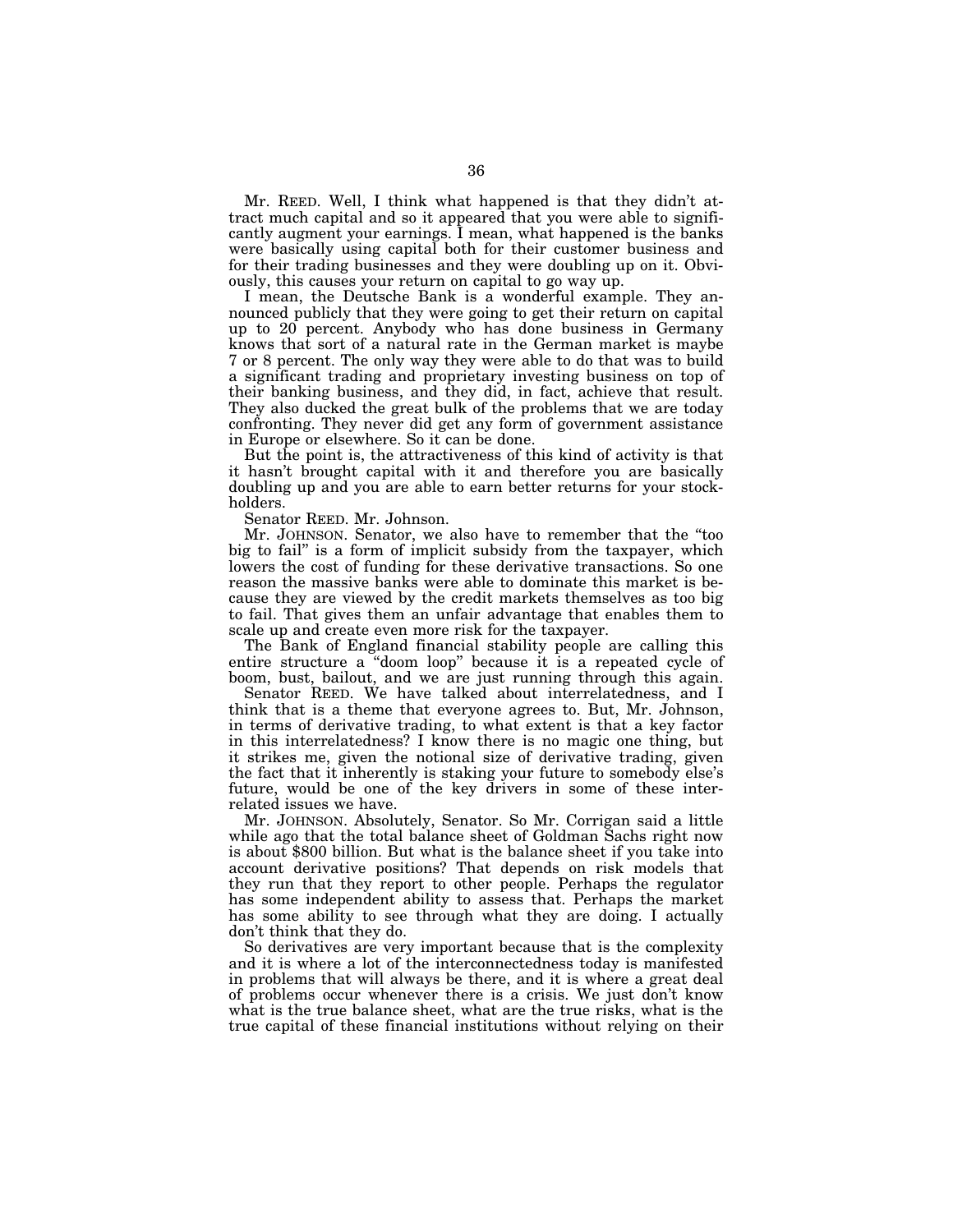own risk models, and those risk models failed dramatically and repeatedly in the run-up to September of 2008.

And with respect to Mr. Corrigan and the idea that Goldman Sachs was not saved by becoming a bank holding company, what would have happened to Goldman Sachs if it had not become a bank holding company, particularly based on its derivative exposure and what had happened in and around AIG?

Senator REED. You should turn on your microphone, Mr. Corrigan, because we want to hear you.

Mr. CORRIGAN. This is getting a little frustrating. In terms of derivatives, first of all, as a general matter, and I will come to Goldman Sachs in a minute, the fact of the matter is that over the past few years, there have been substantial improvements made in the entire infrastructure surrounding the way derivatives are traded, the practices for margining, the practices for collateral, the practices for closeout, and we are now, as you know, in the first stages of getting most derivatives through so-called ''CCPs,'' central clearing counterparty things, that clearly is a potentially huge reduction in systemic risk associated with derivatives activities in general. And that effort is still ongoing. I personally am very involved with that effort and Goldman Sachs certainly is one of the most enthusiastic supporters of all of those initiatives.

Now, on the risk profile questions, as I think everyone knows, balance sheets are an imperfect indicator of financial profiles in general. But it is also true that in all of the risk metrics that organizations like Goldman Sachs and others use these days, in terms of all forms of stress tests and other contingent-type analyses that are done daily. All aspects of exposures, gross and net, margined, unmargined, *et cetera,* are taken into account in a context in which risk models in and of themselves are only one metric that is used in this process. And there are literally dozens of other metrics that are used to try to take account of the fact that risk models by their very nature are backward-looking, and as a result, are inherently flawed. We all know that and we try in the best ways that we can to take account of that in terms of how we think about risk.

In addition to that, all of the stress tests and other things that are done in risk mitigation efforts are done and are looked at by the authorities, not just in the United States but around the world.

So again, I am not Pollyanna-ish. I think I understand the risks associated with derivatives and most other things that you think about as well as anybody else. I spend a substantial part of my time trying to build and help the industry build better mousetraps to be able to deal with risk and risk mitigation.

So again, I am sure I make mistakes. I am sure I don't get it right every time. But I also am sure that I have had as much experience over what is now 43 or 44 years in dealing with these questions and these issues on both sides of the street.

Senator REED. No, we appreciate that, Mr. Corrigan. Your leadership of the Federal Reserve Bank of New York was a great contribution.

Mr. CORRIGAN. Thank you.

Senator REED. I have this feeling, though, in terms of regulation that there is a 27-year-old——

Mr. CORRIGAN. There is.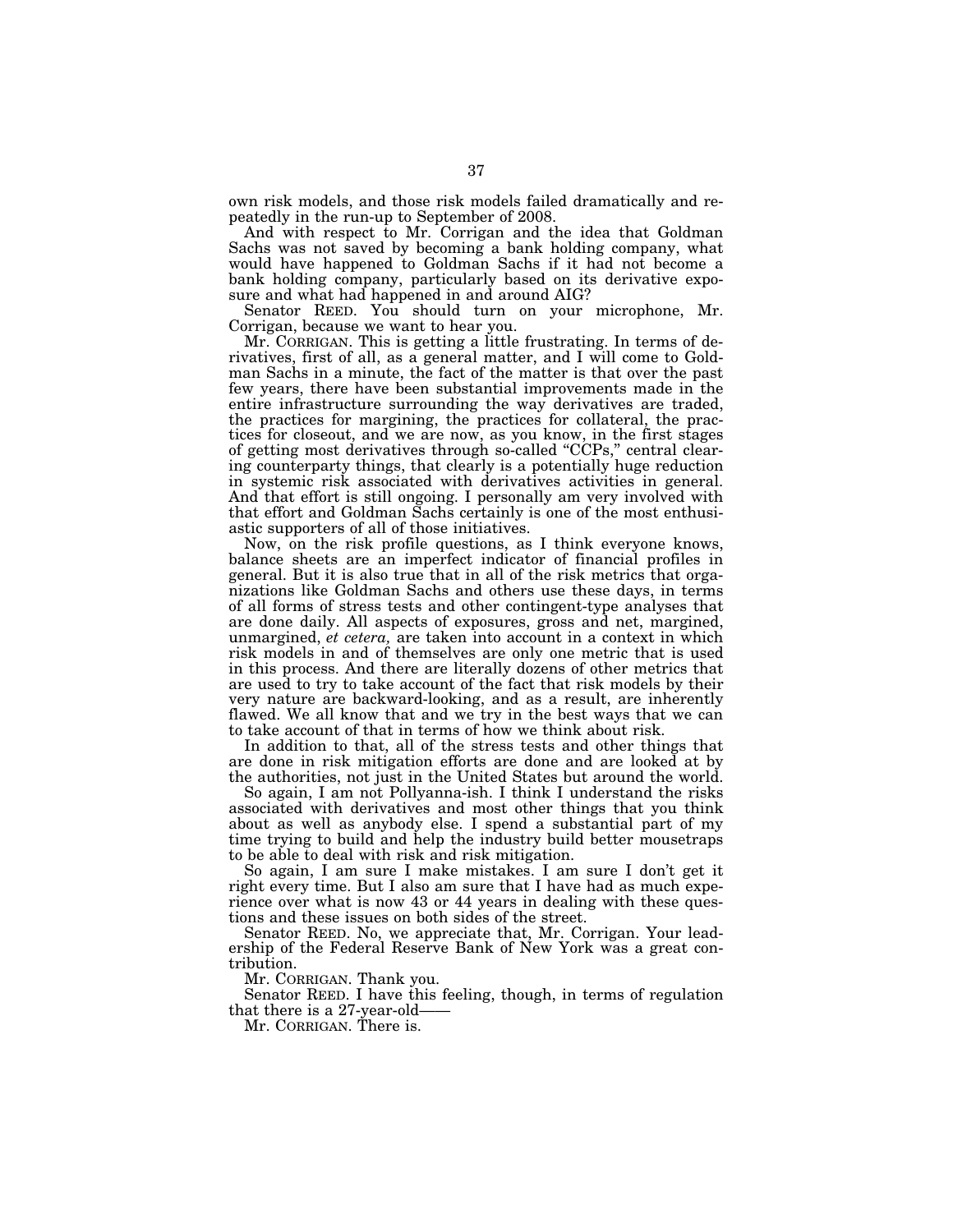Senator REED. ——across the table from you talking about why your risk models are wrong, and I think you win that conversation every time, and that is one of the problems we have in terms of——

Mr. CORRIGAN. I agree with that, Senator.

Chairman DODD. Jack added to the age. I said they were 22 yesterday.

[Laughter.]

Senator REED. They spent some time in the Army.

Chairman DODD. There you go. That is a good thing to do.

Senator Merkley, I am going to let you know we have got a couple of minutes left before the vote closes out, so why don't you go ahead and finish up.

Senator MERKLEY. I have the same microphone problem. There we go.

Mr. Corrigan, you seemed a little sensitive when it was suggested that Goldman Sachs was bailed out, if I caught your reaction right there. So to the-

Mr. CORRIGAN. Let me just, if I could, be very clear on this. I was reacting more to the specific language that was used. Look, there is no question—none whatsoever—that when you look at the totality of the steps that were taken by central banks and governments, particularly in 2008, that Goldman Sachs was the beneficiary of this. There is no doubt whatsoever about that, as well as everybody else. I mean, that is what those extraordinary measures were all about.

So again, I am not suggesting for 1 minute that Goldman Sachs was not a beneficiary of these initiatives. It was, clearly.

Chairman DODD. Let me—Senator, we have a minute left on the vote on the floor. I will leave the record open, but I am afraid we are going to have to leave ourselves or else we will miss a vote, so we are going to have to terminate the hearing. I apologize.

Senator MERKLEY. Thank you all very much.

Chairman DODD. And let me thank all of you very, very much. We could literally go on all day. You have been tremendously valuable, your testimony. We would like to follow up with you on some of these ideas and suggestions as we are trying to draft this legislation. I think we need further conversation.

Gerry, we thank you for your long testimony you submitted. It is very valuable to have that, as well, as part of the record.

John Reed, good to see you again, as well.

Hal, we love having you back here.

Barry, you are always welcome at the Committee.

And Professor Johnson, thank you for your presence here today, as well.

The Committee will stand adjourned.

[Whereupon, at 12:48 p.m., the hearing was adjourned.]

[Prepared statements supplied for the record follow:]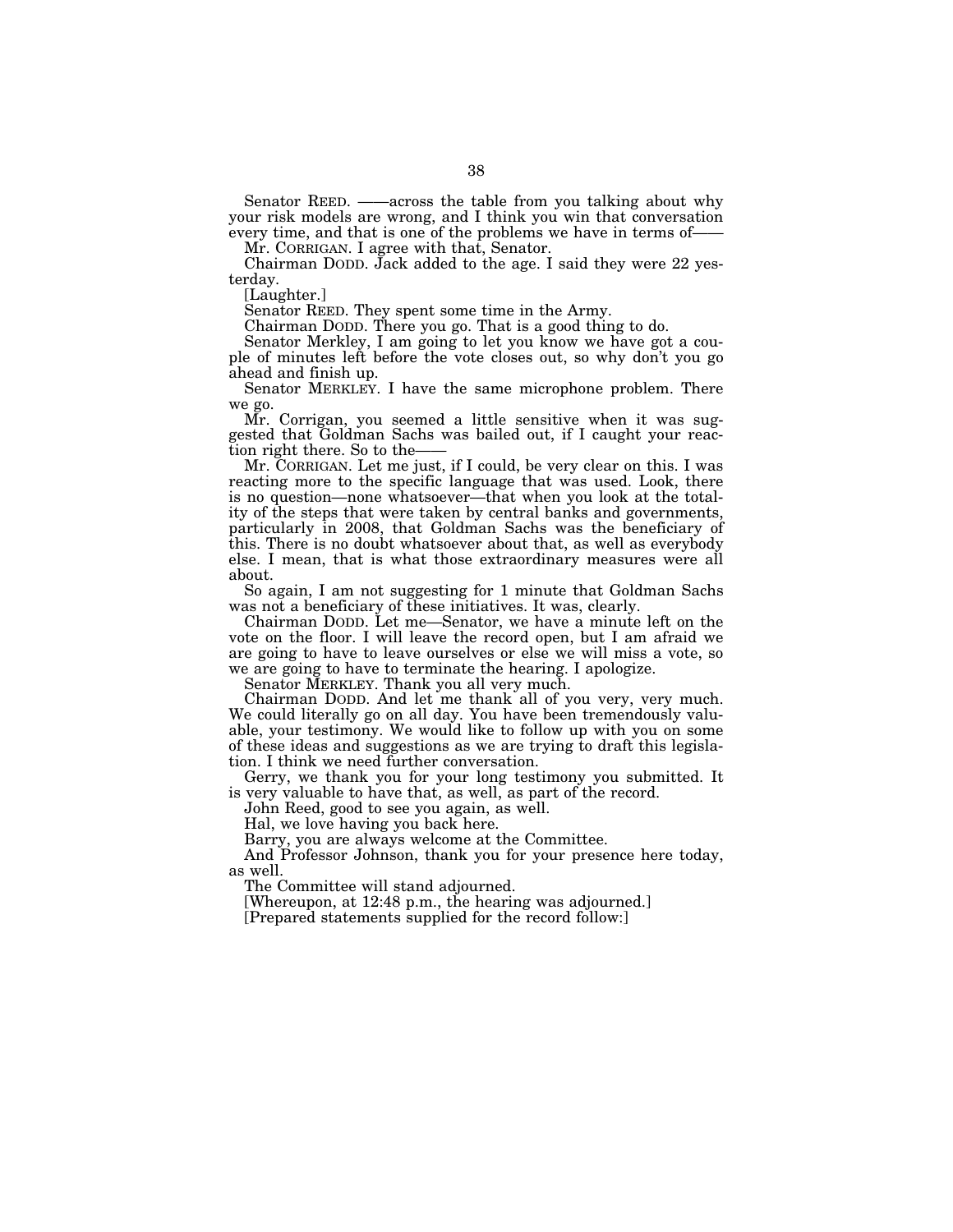Thank you Mr. Chairman.

On Tuesday, we heard from Paul Volcker, Chairman of the President's Economic Recovery Advisory Board, and from Treasury Deputy Secretary Wolin, about the Administration's most recent regulatory reform proposals.

I remain willing to consider any proposal that will strengthen our regulatory framework and help our economy.

Before we do so, however, we must understand the objectives of any proposal, and how those objectives are to be met.

The newest proposals are the so-called "Volcker Rule" to ban proprietary trading and hedge fund activities from firms with insured depositories, as well as limits on a bank's share of market liabilities.

The stated objective of the Administration's newest proposals is to enhance the safety of the banking system. I certainly agree with that.

Unfortunately, the manner in which the Administration's proposals will accomplish that objective remains elusive.

With respect to placing limitations on the proprietary trading activities of banks, Chairman Volcker and Mr. Wolin seem conflicted on how regulators could, in practice, distinguish proprietary trades from trades made by banks to help fulfill customer needs.

Chairman Volcker said that regulators should not be given the discretion to place restrictions on proprietary trading. Yet, when pressed for details on how the regulations would be implemented, Mr. Wolin stated: ''Like an awful lot of banking law and a lot of the proposals, lots will be left to the regulators to implement in a very detailed way.

When I asked about size limits, and how regulators would define "excessive growth,'' Chairman Volcker paraphrased the late Justice Potter Stewart: ''You know it when you see it.''

Mr. Wolin failed to provide any more clarity when he said: ''We do not have the details of that fully nailed down.''

As I stated on Tuesday, the manner in which the President introduced these new ideas is not conducive to developing thoughtful, comprehensive reform legislation.

Chairman Dodd and I have made meaningful progress in our discussions on regulatory reform. It is my hope that we will continue to do so.

Our overarching goal must remain eliminating taxpayer bailouts while establishing the strongest, most competitive, and economically efficient regulatory structure possible.

Achieving this goal will involve consolidating our financial regulators, modernizing derivatives regulation, and strengthening consumer protection without undermining the safety and soundness of our financial institutions. In my view, these goals are not negotiable.

We have a unique opportunity to make significant and necessary changes on a bipartisan basis. Whether we seize this opportunity remains to be seen.

Thank you Mr. Chairman.

# **PREPARED STATEMENT OF E. GERALD CORRIGAN**

MANAGING DIRECTOR, GOLDMAN, SACHS AND CO.

FEBRUARY 4, 2010

## **Introduction**

Chairman Dodd, Ranking Minority Member Shelby, and Members of the Committee, I am thankful for this opportunity to share with you my views on the urgently needed financial reform process in the wake of the financial crisis. As the Committee knows, in my earlier career at the Fed and in my current second career in the private sector, public policy issues relating to the quest for greater financial stability have been a subject of continuing interest to me.

The views I will express today on financial reform are very much driven by what I consider to be in the best interest of long-term financial stability. Having said that, I cannot deny that there are instances in which my thinking about specific issues has been influenced by my tenure as an employee of Goldman Sachs and by what I have seen transpire during that period. To cite one clear example, in a sharp departure with my earlier thinking, I now recognize the value and importance of the so-called ''fair value'' or mark-to-market accounting.

At the center of the great debate about financial reform is the universal agreement that the ''Too Big to Fail'' problem must be forcefully resolved in order to pro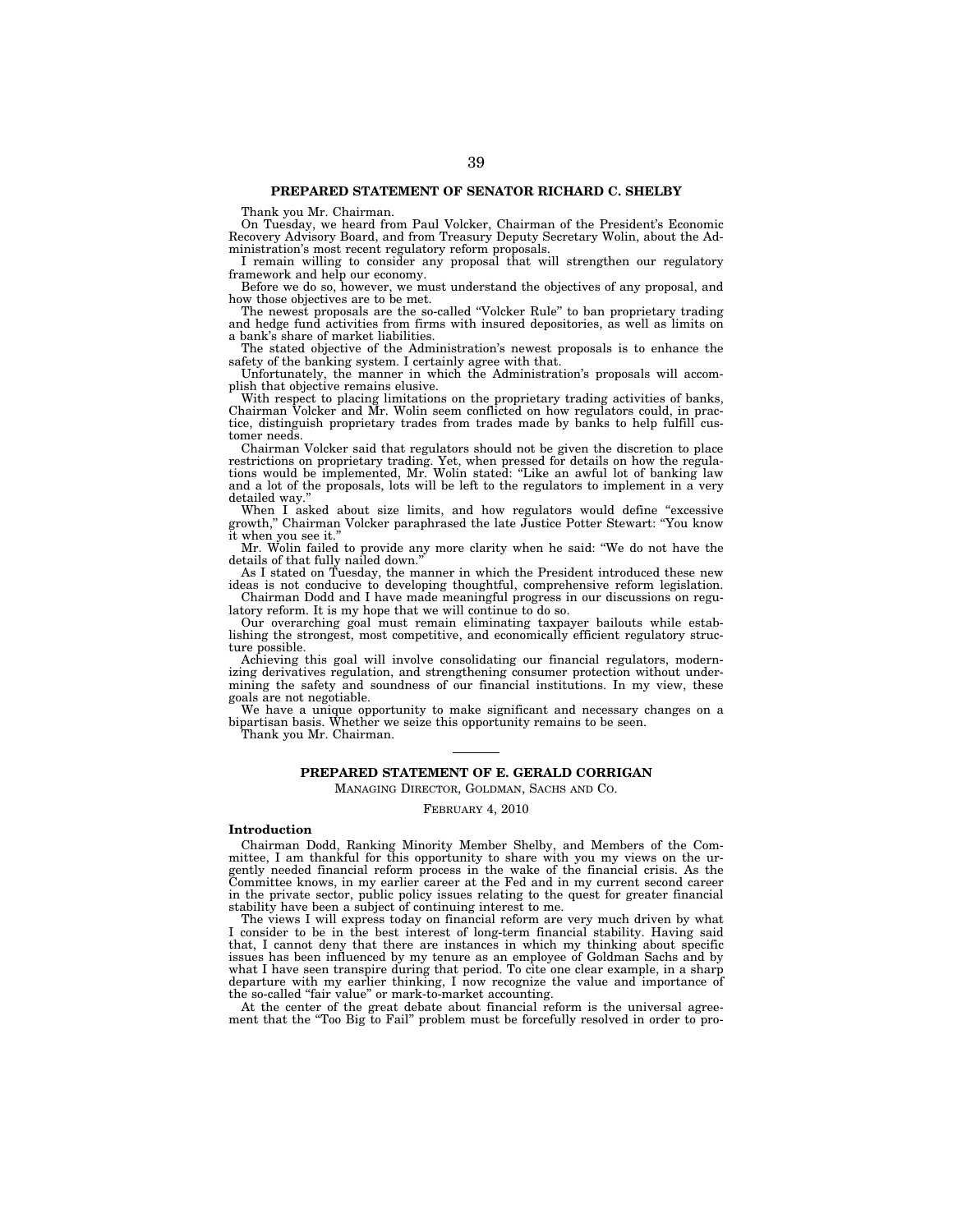vide comfort that future problems with failures of large and complex financial institutions will not be ''bailed out'' with tax payer money. Achieving that goal will not be easy but it is not impossible.

- My formal statement contains four sections as follows:
- Section I: The Financial Reform Agenda
- Section II: Alternative Financial Structures in Perspective
- Section III: The Merits of Alternative Financial Structures
- Section IV: The Challenges Associated With Enhanced Resolution Authority

#### **Section I: The Financial Reform Agenda**

In looking to the future, almost everyone who has seriously studied the causes of the crisis agrees that certain basic reforms are a must. In summary form, those basic reforms include the following:

- 1. The creation of a so-called ''systemic regulator.'' Among other things, the mission of the systemic regulator would include oversight of all systemically im-portant institutions and, importantly, looking beyond individual institutions in order to better anticipate potential sources of economic and financial contagion risk including emerging asset price bubbles. Anticipating future sources of contagion is difficult but not impossible.
- 2. Higher and more rigorous capital and liquidity standards that recognize the compelling reality that managing and supervising capital adequacy and liquidity adequacy must be viewed as a single discipline.
- 3. Substantial enhancement in risk monitoring and risk management and more systematic prudential oversight of these activities.
- 4. The increased reliance by institutions and their supervisors on (1) stress tests; (2) so-called ''reverse'' stress tests; and (3) rigorous scenario analysis of truly extreme contingencies.
- 5. Efforts to intensify the never ending task of strengthening the infrastructure of the global financial system.
- 6. The creation of a flexible and effective framework for the timely and orderly wind-down of failing large and complex financial institutions (the Enhanced Resolution Authority discussed in Section IV).
- 7. Substantially enhanced cross-border cooperation and coordination on a wide range of issues from accounting policy and practice to more uniform prudential standards to better coordinated macroeconomic policies.

I believe that these measures—coupled with others that are in the House Bill such as tightening up the administration of Section 13 (3) of the Federal Reserve Act—will, over time, reduce the probability of future financial crises and materially help to limit or contain the damage caused by crises. Having said that, I want to underscore three key points: First; the execution challenges associated with this reform agenda are enormous. Second; the reforms are a ''package deal'' such that if we fail to achieve any one of these measures the prospects for success in the others will be compromised. Third; if we are successful in implementing the agenda over a reasonable period of time the case for wholesale restructuring of the financial system would hardly be compelling.

#### **Section II: Alternative Financial Structures in Perspective**

At the risk of considerable oversimplification, there are three somewhat overlapping suggestions on the table that are calling for a major restructuring of the core of the financial system both domestically and internationally. The more extreme of the three is the so-called ''Narrow Bank Model'' which, in effect, suggests that ''banks'' should essentially take deposits and make loans. The second approach would limit the scope of activities in banks and in companies that own banks but would allow nonbank affiliates of bank holding companies to conduct certain other financial activities including the underwriting of debt and equity securities while sharply curtailing or prohibiting banks and bank holding companies from engaging in ''proprietary'' trading and operating or sponsoring hedge funds and private equity funds.

The third approach is the view that subject to a comprehensive and rigorous family of reforms as outlined in Section I, most large integrated financial institutions would be allowed to maintain much of their current configuration while being subject to much more demanding consolidated supervision.

To many, the frame of reference surrounding the debate on these alternatives seems to be very much a matter of black and white. If we were starting with a clean slate, that might be the case. Unfortunately, we are not starting with a clean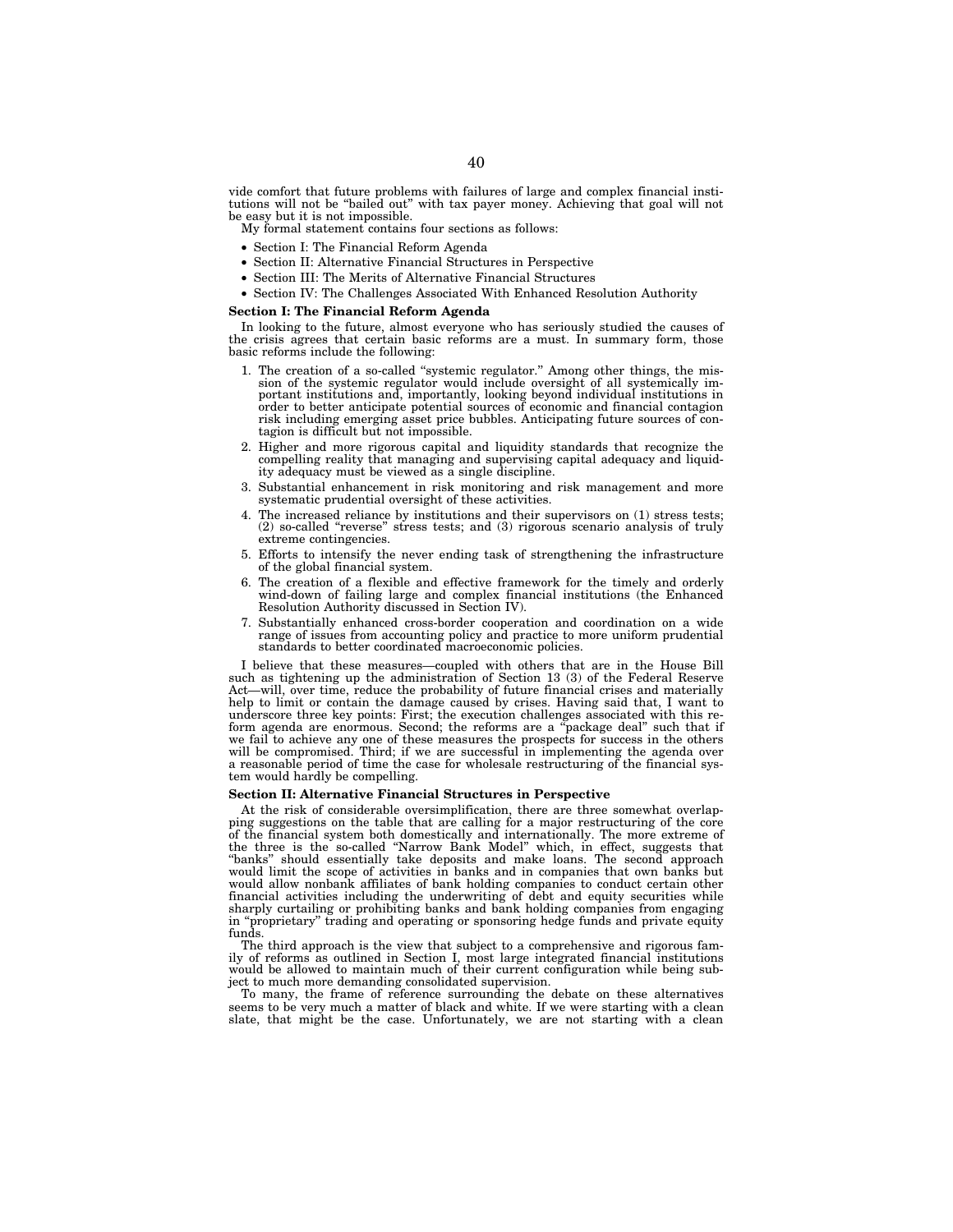slate—far from it. Therefore, allow me to briefly focus on a few observations that in my judgment—frame the perspective to be considered in shaping the debate on alternative financial structures.

First; I have always believed that banks (whether stand alone or part of a Bank Holding Company) are special. Among other things, that is one of the reasons I agreed to take on the role of nonexecutive chairman of the Goldman Sachs Bank when Goldman became a Bank Holding Company in the fall of 2008.

Second; under existing law and regulation there are now in place rigorous restrictions as to the activities that may be conducted in a bank that is part of a Bank Holding Company and even more rigorous standards limiting transactions that can occur between the bank, its holding company and its nonbank affiliates. Also, under precrisis rules regarding the administration of the discount window, access to the discount window applied only to the bank and such access did not extend, either directly or indirectly, to the Holding Company or the Bank's nonbank affiliates. As the Fed winds down its crisis driven extraordinary interventions, I believe we should return to the precrisis rules regarding access to the discount window so long as Section 13 (3) lending remains a possibility in extreme circumstances.

Third; under existing law and regulation, the Federal Reserve, as the consolidated prudential supervisor of all U.S. Bank and Financial Services Holding Companies, already has broad discretionary authority to remove officers and directors, cut or eliminate dividends, shrink the balance sheet, *etc.* The Bill passed by the House in December would further strengthen this authority and extend it to systemically important financial institutions even if they do not own or control a bank.

While on the subject of consolidated supervision, allow me to say a few words about the experience of Goldman Sachs since the Fed (working with other regulators) became its consolidated supervisor 16 months ago. First, and most importantly, I would describe that relationship as open, highly constructive, and very de-manding. The Fed has now completed comprehensive full scale examinations of the Bank and the Group and reported the results of such examinations to both the Boards of the Group and the Bank. In addition, a large number of targeted exams and so-called ''discovery reviews'' have been completed or are in progress. In the case of major forward-looking supervisory initiatives on the part of the Fed in collaboration with other supervisory bodies—both domestic and international—I personally have actively participated in all such discussions. Finally, and to put a little color on this subject, on more than a few occasions my high-level associates at Goldman Sachs have said to me something along the following lines: ''these guys (referring to the supervisors) ask damn good questions.''

Fourth; given all that we have been through over the past 2 years, many observers are raising the perfectly natural question of whether society really needs large and complex financial institutions. Whatever else can be said about such large and complex financial institutions, financial services is one of the few sectors of the economy that make a consistent positive contribution to the U.S. balance of payments.

Balance of payment issues aside, I strongly believe that well managed and supervised large integrated financial institutions play a constructive and necessary role in the financial intermediation process which is central to the public policy goals of economic growth, rising standards of living and job creation.

While the business models of the relatively small number of large and complex financial institutions in the U.S. and abroad differ somewhat from one to another, as a broad generalization most are engaged to varying degrees in (1) traditional commercial banking; (2) securities underwriting; (3) a range of trading activities including at least some elements of ''proprietary'' trading; (4) financial advisory services; (5) asset management services including the management of so-called ''alternative'' investments; (6) private banking; and (7) elements of principal investing.

All of these large integrated financial groups are indeed large with balance sheets ranging from the high hundreds of billions to \$2.0 trillion or so. Among other things, it is their size that allows these institutions to meet the financing needs of large corporations—to say nothing of the financing needs of sovereign governments. The fact that so many of these large corporations operate on a global scale is one of the reasons why almost all large financial intermediaries also have a global footprint. As an entirely practical matter, it is very difficult to imagine how the vast financing needs of corporations and governments could be met on anything like today's terms and conditions absent the ability and willingness of these large intermediaries to place at risk very substantial amounts of their own capital in serving these companies and governments. One of the best examples of this phenomenon is the role large intermediaries have played in the recent past in raising badly needed capital for the financial sector itself.

For example, over the past 2 years banking institutions in the U.S. and abroad have raised more than one-half trillion dollars in fresh private capital and the cap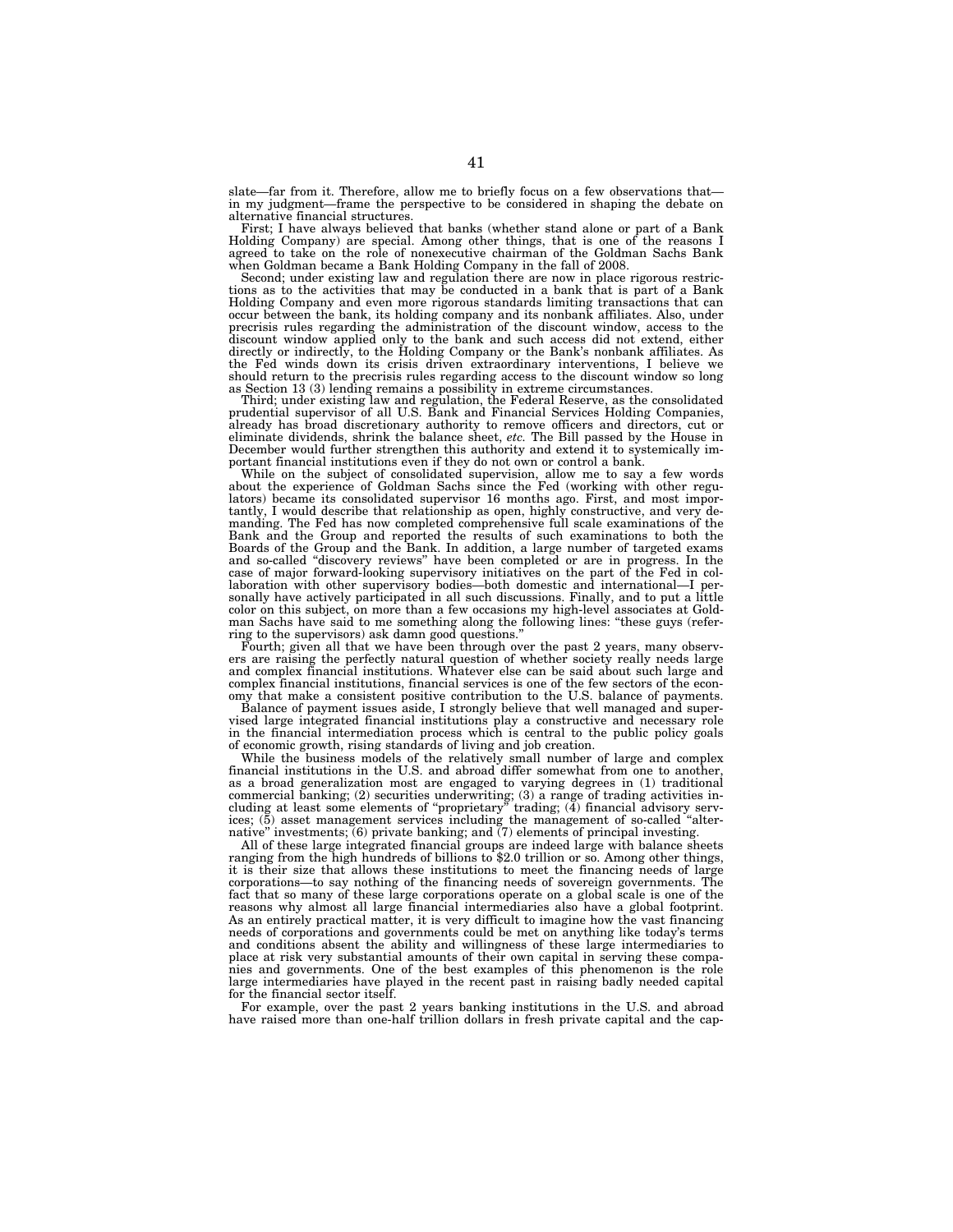ital raising meter is still running. While there were some private placements, the overwhelming majority of such capital was raised in the capital markets and the associated underwriting, operational and reputational risks associated with such capital raising, were absorbed by various combinations of the small number of large integrated financial groups. Moreover, many of these transactions took the form of rights offerings which involve extended intervals of time between pricing and final settlement thus elevating underwriting risks. The ability and willingness of these large integrated financial groups to assume these risks depends crucially on large numbers of experienced investment bankers and highly skilled equity market specialists who are able to judge the tone and depth of the markets in helping clients shape the size, structure, and pricing for such transactions.

More broadly, to a greater or lesser degree, most of these large integrated financial groups also act as day-to-day market makers across a broad range of financial instruments ranging from Treasury securities to OTC derivatives. The daily volume of such market activities is staggering and can be measured in hundreds of thousands—if not millions—of transactions. As market makers, these institutions stand ready to purchase or sell financial instruments in response to their institutional (and sometimes governmental) clients and counterparties. As such, market-making transactions—by their very nature—entail substantial capital commitments and risk-taking by the market maker. However, the capital that is provided in the market-making process is the primary source of the liquidity that is essential to the efficiency and price discovery traits of financial markets. Moreover, in today's financial environment, market makers are often approached by clients to enter into transactions that have notional amounts that are measured in hundreds of millions, if not billions, of dollars. Since transactions of these sizes cannot be quickly laid off or hedged, the market makers providing these services to institutional clients must have world-class risk management systems and robust amounts of capital and liquidity. Thus, only large and well capitalized institutions have the resources, the expertise and the very expensive technological and operating systems to manage these market-making activities. Having said that, it is also true that some of these activities are, indeed, high risk in nature. Thus, the case for greater managerial focus, heightened supervisory oversight and still larger capital and liquidity cushions for certain activities are all part of the postcrisis reform agenda.

Fifth; in terms of both competition and regulatory arbitrage there is a critical international component to the outcome of the debate on alternative financial market structure in the U.S. That is, if the United States adopted a materially different and more restrictive statutory framework for banking and finance than, for example, Europe, the outcome could easily work to the competitive disadvantage of U.S. institutions. Similarly, such an outcome would, inevitably, introduce new pressures in the area of financial protectionism which, given the existing threats on the trade protection front, is one of the last things our country and the world need. Finally, if there are material international differences in financial structure and the ''rules of the road'' governing banking and finance, it is inevitable that one way or another, clever people, aided by highly sophisticated technology, will find ways to game the system.

To summarize, even before approaching the very complex issue surrounding the pros and cons of alternative financial structures and effectively resolving the ''Too Big to Fail'' problem, we must recognize that even modest financial restructurings that would directly affect only a small number of institutions worldwide raise many questions about the laws of unintended consequences especially in the context of the larger agenda for reform discussed in Section I.

#### **Section III: The Merits of Alternative Financial Structures**

There is no question that the drive to shrink the size and activities of large and complex financial institutions is understandably driven by the political and public outrage about the use of tax payer money to "bail out" institutions that were deemed to be ''Too Big to Fail.'' Given that reality, it follows that many observers believe that the easiest way to solve the problem is via some combination of shrinking the size of these institutions, and/or restricting their activities in ways that will curtail risk and mitigate the conflicts of interest.

Having said that, it is also true that while financial excesses were unquestionably one of the causes of the crisis, shortcomings in public policy were important contributing factors. Similarly, not all ''banks'' that received direct tax payer support were large and complex institutions. Moreover, the largest single source of write-downs and losses in financial institutions—complex or not—occurred in traditional lending activities not trading activities. Regrettably, these lending driven losses and writedowns were magnified by certain classes of securitization especially very complex and highly leveraged instruments. Finally, it is also undeniable that all classes of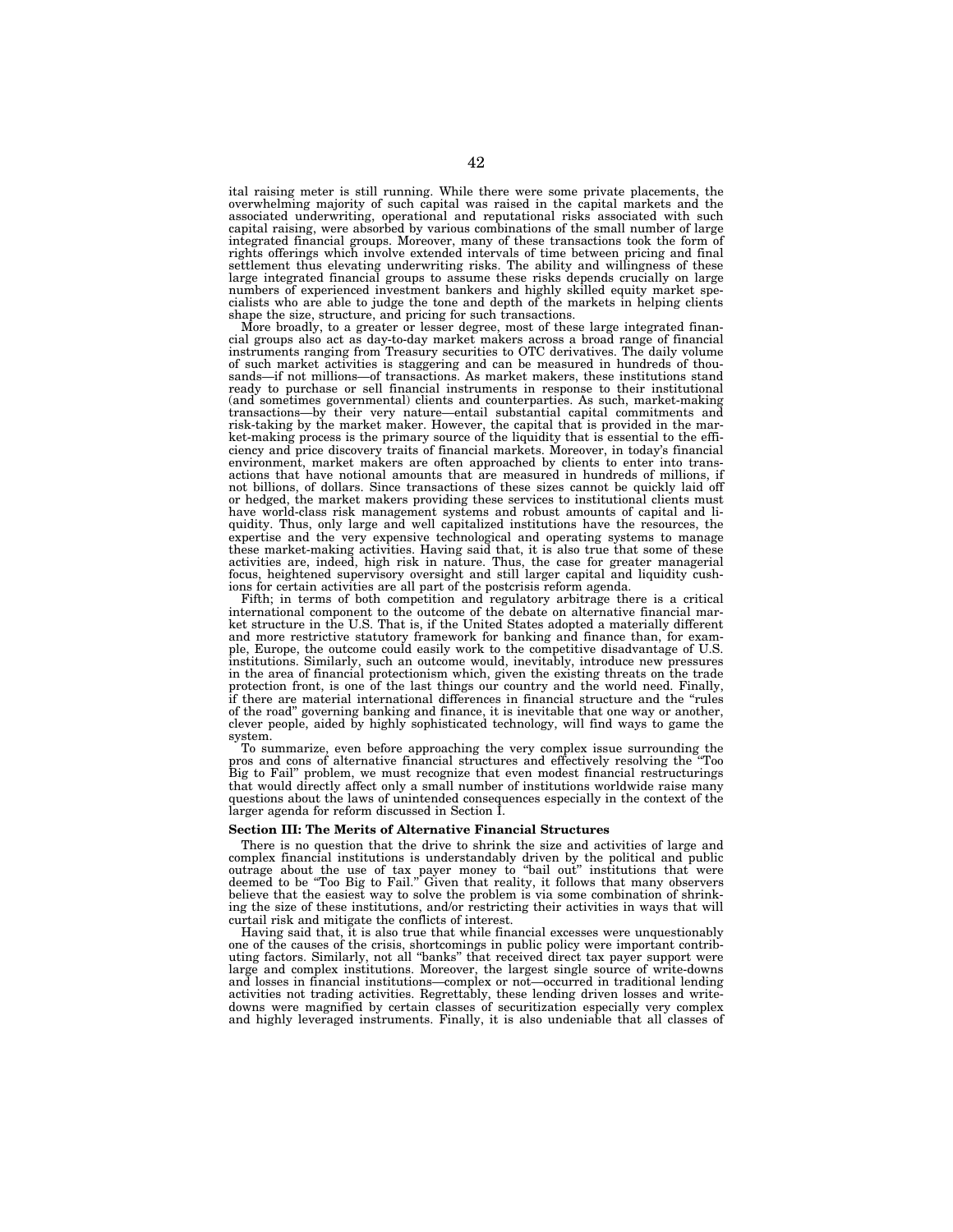financial institutions—big banks, small banks, investment banks (including Goldman Sachs) and so-called ''near banks''—to say nothing of businesses small and large—benefited substantially from the large scale extraordinary measures taken by governments and central banks to cushion the economic and financial fallout of the crisis.

The most radical of the restructuring suggestions is the so-called "narrow bank" which would essentially take deposits and make loans. As I see it, and with the exception of community banks, this approach is a nonstarter given the long history of credit problems over the business and credit cycle. In other words restricting diversification of risk and revenues is hardly a recipe for stability.

A less extreme, but still transformational structural change has been suggested by Chairman Volcker and endorsed by President Obama. While the broad intent of the Volcker approach is quite clear there are a number of open definitional and important technical details that are yet to be clarified. One area of particular importance relates to the definition of proprietary trading and, in particular, the distinction between ''prop'' trading and market making. As I see it, client-driven market making and the hedging and risk management activities growing out of such market making are natural activities of banks and Bank Holding Companies. As such, these activities are subject to official supervision, including on site inspections, capital and liquidity standards and various forms of risk related stress tests.

The Volcker plan would also prohibit ''banks'' and Bank and Financial Services Holding Companies from owning or sponsoring hedge funds and private equity funds. I believe that the financial risks associated with such ownership or sponsorship can be effectively managed and limited by means short of outright prohibition although bank owners or sponsors of such funds should not be permitted to inject fresh capital into an existing fund without regulatory approval.

More generally, it should be noted that hedge funds and private equity funds are providing both equity and debt financing to small and medium sized businesses in such vital areas as alternative energy and technology ventures. Given the long term benefits of these activities, I also believe there is something to be said for the proposition that, subject to appropriate safeguards, regulated Bank Holding Company presence in the hedge fund and private equity fund space can help to better promote best industry practice.

I am also mindful of the conflict of interest issue raised by Chairman Volcker. There is nothing new about potential conflicts in banking and finance. However, it cannot be denied that in the world of contemporary finance—with all of its complexities and applied technology—managing potential conflicts has become much more challenging. Reflecting that fact of life, so-called ''Chinese Walls'' segregating some business units from others is a necessary, but not sufficient, condition for managing potential conflicts. That is why at Goldman Sachs (and other large integrated intermediaries) conflict management policies and procedures are constantly evolving and improving.

Goldman Sachs has established numerous committees and processes to help mitigate potential conflicts. We have a high level Firmwide Business Practices Committee which focuses on operational and reputational risk, including conflict management. We have a dedicated and independent high level worldwide Conflict Management team. We have a Firmwide Risk Committee which focuses on financial risk. The Firm's independent Legal and Compliance divisions, both of which have centralized teams of experts and high level officials who are embedded, but still independent, within all of the revenue producing business units, contribute to conflicts management. All of these committees and business areas are headed by senior officers who sit on the Management Committee. Side by side we have a Suitability Committee and a New Products Committee. In addition, our Capital Committee and Commitments Committee as well as all Division Heads share in the responsibility of helping to manage conflicts and reputational risk.

# **Section IV: The Challenges Associated With Enhanced Resolution Authority**

There is little doubt that a well designed and well executed framework of Enhanced Resolution Authority can address the Too Big to Fail problem and the related Moral Hazard problem. However, it is also true that a poorly designed and poorly executed approach to Enhanced Resolution Authority could produce renewed uncertainty and instability. Indeed, under the very best of circumstances, the timely and orderly wind-down of any systemically important financial institution—especially one with an international footprint—is an extraordinarily complex task. That is why, at least to the best of my recollection, we have never experienced such an orderly wind-down anywhere in the world. In other words, even if we successfully implement all of the reforms outlined in Section I of this statement, that success by itself, will not ensure that Enhanced Resolution Authority can achieve its desired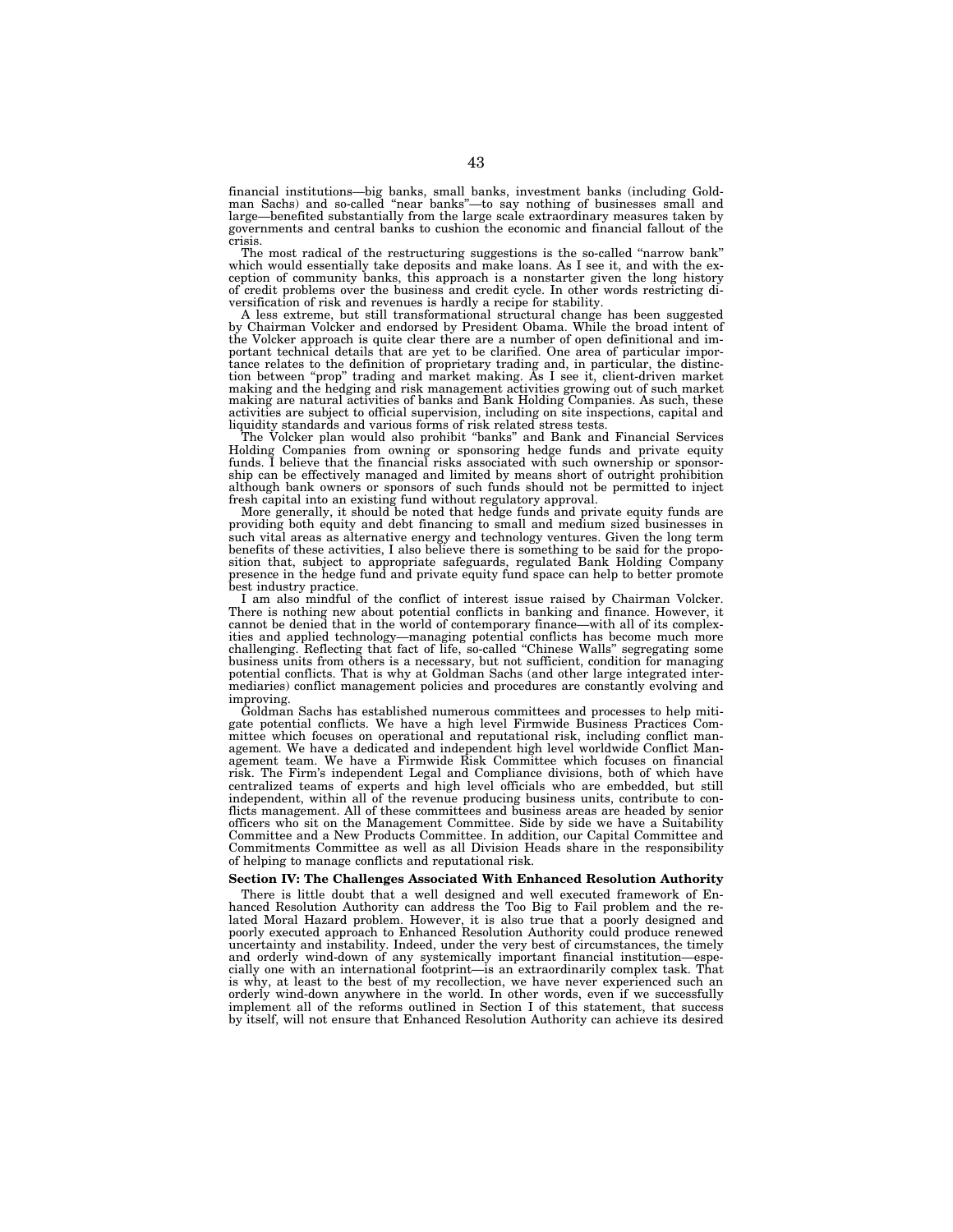effects. Thus, great care must be used in the design of the approach to law and regulation for a system of Enhanced Resolution Authority.

I, of course, have no monopoly on thoughts on how to best approach this task. On the other hand, as someone who has devoted much of my career to improving what I like to call the plumbing of the financial system I do have some suggestions as to (1) certain principles that I believe should guide the effort and (2) certain prerequisites that should be in place to guide the execution of a timely and orderly wind-down or merger of a failing systemically important financial institution.

#### *Guiding Principles*

First; the authorizing legislation and regulations must not be so rigid as to tie the hands of the governmental bodies that will administer those laws and regulations because it is literally impossible to anticipate the future circumstances in which the authorities will be required to act.

Second; in my judgment, the authority and responsibility to carry out Enhanced Resolution Authority in a given situation should be vested in governmental bodies that have sufficient experience with the type of institution being resolved.

Third; Enhanced Resolution Authority should be administered using the ongoing approach which probably means the troubled institution would be placed into temporary conservatorship or a similar vehicle allowing that institution to continue to perform and meet its contractual obligations for a limited period of time.

As a precondition for conservatorship, one or more of the Executive Officers and the Board of the institution would be removed. The ongoing approach has many benefits including (1) preserving the value of assets that might be sold at a later date; (2) minimizing the dangerous and panic prone process of simultaneous close out by all counterparties and the need of such counterparties to then replace their side of many of the closed-out positions; and (3) reducing, but by no means eliminating, the very difficult and destabilizing cross-border events that could otherwise occur as witnessed in the Lehman episode. However, the ongoing approach is not without its problems, one of which is the sensitive question of how well an institution in conservatorship for a limited period of time can fund itself.

Fourth: to the maximum extent possible, the rights of creditors and the sanctity of existing contractual rights and obligations need to be respected. Indeed, if the exercise of Enhanced Resolution Authority is seen to arbitrarily violate creditor rights or override existing contractual agreements between the troubled institution and its clients, its creditors, and its counterparties, the goal of orderly wind-down could easily be compromised and the resultant precedent could become a destabilizing source of ongoing uncertainty.

Finally; the orderly wind-down of any large institution—particularly such an institution having a global footprint—is a highly complex endeavor that will take patience, skill and effective communication and collaboration with creditors, counterparties and other interested parties. Shrinking a balance sheet or selling distinct businesses or classes of assets or liabilities may prove relatively simple but the winding down of trading positions, hedges, positions in financial "utilities" such as payments, clearance and settlement systems is quite another matter.

## *Prerequisites for Success:*

First; as a part of the reform of supervisory policy and practice, supervisory authorities responsible for systemically important institutions must work to insure that ''prompt corrective action'' becomes a reality not merely a slogan.

Second; the official community must work with individual systemically important institutions to ensure that all such institutions have—or are developing—the systems and procedures to provide the following information in a timely fashion.

- Comprehensive data on all exposures to all major counterparties and estimates of all such exposures of counterparties to the failing institution
- Valuations consistent with prevailing market conditions that are available across a substantially complete range of the firm's asset classes (including derivative and securities positions)
- Accurate and comprehensive information on a firm's liquidity and the profiles of its assets and liabilities
- Fully integrated, comprehensive risk management frameworks capable of assessing the market, credit, and liquidity risks associated with the troubled institution
- Legal agreements and transaction documents that are available in an organized, accessible form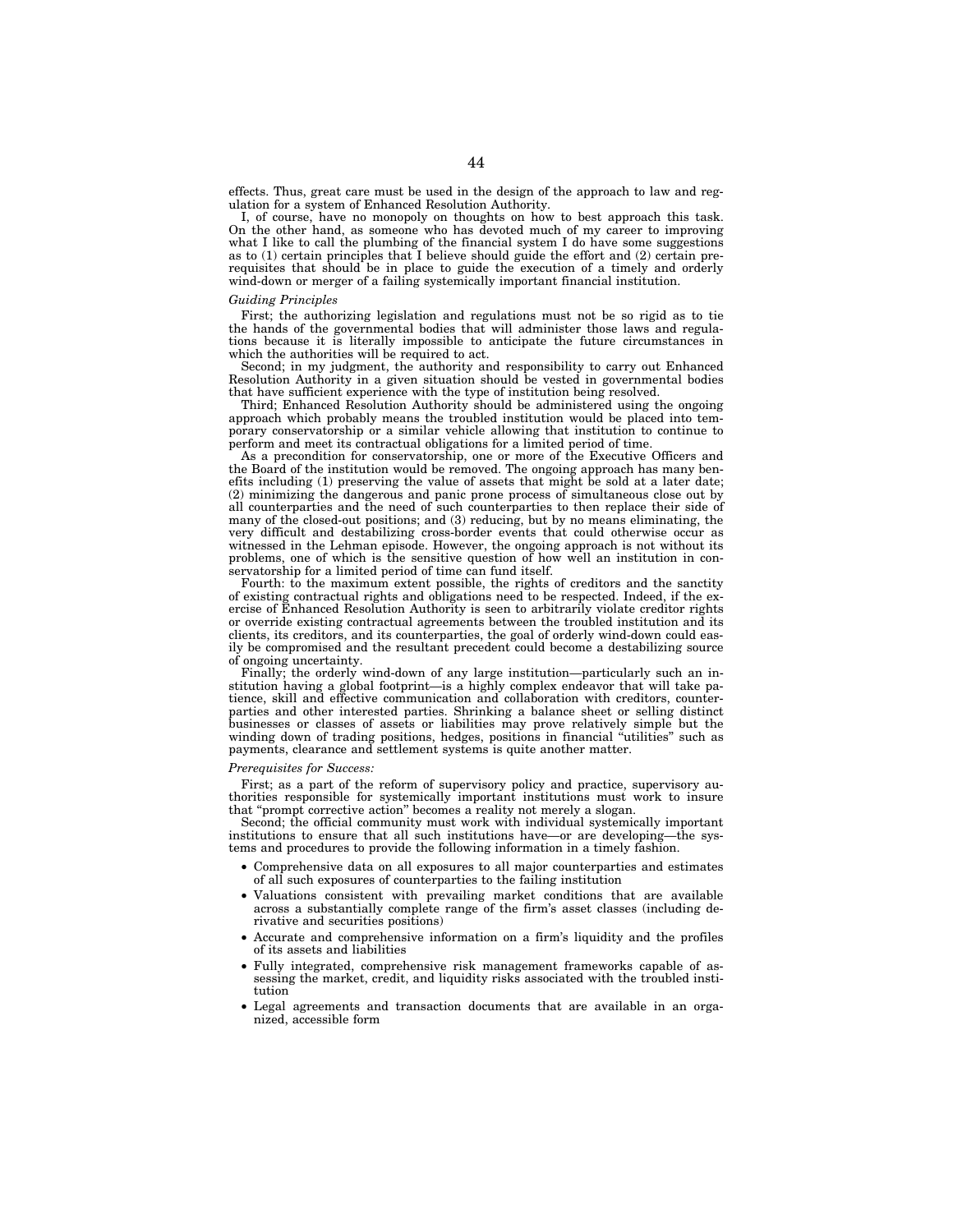• Comprehensive information on the firm's positions with exchanges, clearing houses, custodians and other institutions that make up the financial system's infrastructure

I am under no illusion that these guiding principles and prerequisites are anything close to the last word in seeking assurances that Enhanced Resolution Authority can deliver on the promise of a stability driven solution to the ''Too Big to Fail'' problem. On the other hand, I very much hope these suggestions will help to stimu-late discussion and debate on this critically important subject.

#### **PREPARED STATEMENT OF SIMON JOHNSON**

RONALD KURTZ PROFESSOR OF ENTREPRENEURSHIP, MIT SLOAN SCHOOL OF MANAGEMENT; AND

SENIOR FELLOW, PETERSON INSTITUTE FOR INTERNATIONAL ECONOMICS; AND COFOUNDER OF BASELINESCENARIO.COM

FEBRUARY 4, 2010

### **A. General Principles 1**

1) The broad principles behind the so-called ''Volcker Rules'' are sound. As articulated by President Obama at his press conference on January 21, the priority should be to limit the size of our largest banks and to reduce substantially the risks that can be taken by any financial entity that is backed, implicitly or explicitly, by the Federal Government.

2) Perceptions that certain financial institutions were ''too big to fail'' played a role in encouraging reckless risk-taking in the run-up to the financial crisis that broke in September 2008. Once the crisis broke, the Government took dramatic and unprecedented steps to save individual banks and nonbanks that were large relative to the financial system; at the same time, relatively small banks, hedge funds, and private equity and other investment funds were either intervened by the FDIC (for banks with guaranteed deposits) or just allowed to go out of business (including through bankruptcy).

3) Looking forward, we face a major and undeniable problem with the ''too big to fail'' institutions that became more powerful (in economic and political terms) as a result of the 2008–09 crisis and now dominate our financial system. Implementing the principles behind the Volcker Rules should be a top priority.

4) As a result of the crisis and various Government rescue efforts, the largest 6 banks in our economy now have total assets in excess of 63 percent of GDP (based on the latest available data; details of the calculation and related information are available in ''13 Bankers''). This is a significant increase from even 2006, when the same banks' assets were around 55 percent of GDP, and a complete transformation compared with the situation in the U.S. just 15 years ago—when the 6 largest

banks had combined assets of only around 17 percent of GDP. 5) The credit markets are convinced that the biggest banks in the United States are so important to the real economy that, if any individual bank got into trouble, it would be rescued in such a way that creditors would be fully protected. As a result, the implied probability of default on debt issued by these mega-banks is very as reflected, for example, in their current credit default swap spreads.

6) The consequent low cost of credit for mega-banks—significantly below what is paid by smaller banks that can fail (*i.e.,* banks that can realistically be taken over through a FDIC intervention)—constitutes a form of unfair subsidy that enables the biggest banks to become even larger. Without a size cap on individual bank size, we will move toward the highly dangerous situation that prevails in some parts of Western Europe—where individual banks hold assets worth more (at least on paper, during a boom) than their home country's GDP.

7) Just to take one example, the Royal Bank of Scotland (RBS) had assets—at their peak—worth roughly 125 percent of U.K. GDP. The mismanagement and effective collapse of RBS poses severe risks to the U.K. economy, and the rescue will cost the taxpayer dearly. Iceland is widely ridiculed for allowing banks to build up assets (and liabilities) worth between 11 and 13 times GDP, but the biggest four banks in the U.K. had bank assets worth over 3 times GDP (and total bank assets were

<sup>&</sup>lt;sup>1</sup> This testimony draws on joint work with James Kwak, including "13 Bankers" (forthcoming, March 2010) and "The Quiet Coup" (*The Atlantic*, April, 2009), and Peter Boone, particularly "The Next Financial Crisis: It's C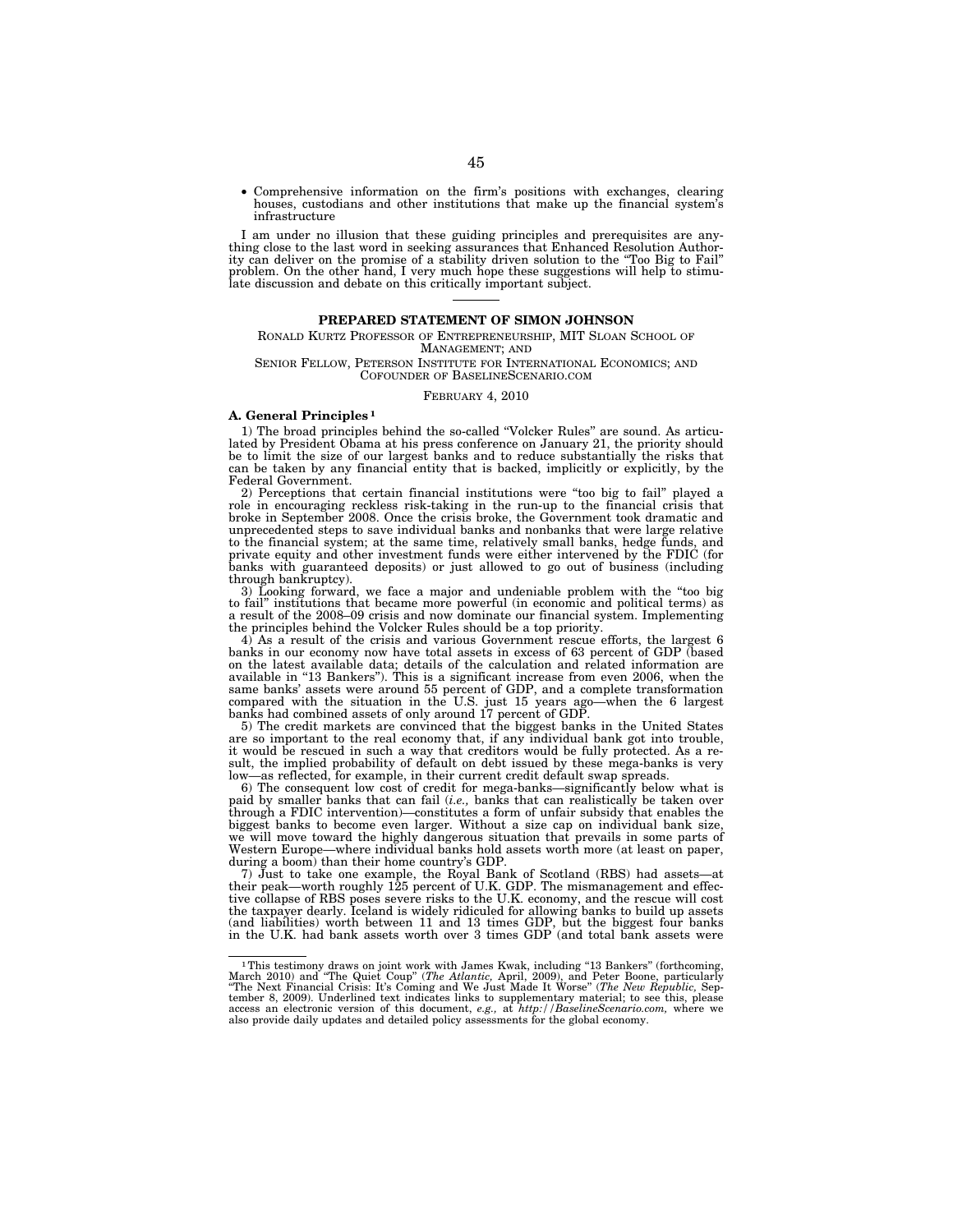substantially higher, by some estimates as much as 6 times GDP)—and the two largest banks in Switzerland held assets that were worth over 8 times GDP. When there is an implicit Government subsidy to bank size and growing global opportunities to export (subsidized) financial services, market forces do not limit how large banks and nonbank financial institutions can become relative to the domestic economy. In fact, as financial globalization continues, we should expect the largest U.S. banks—left unchecked—to become even bigger in dollar terms and relative to the

size of our economy. 8) At the same time, under the current interpretation of our financial rules, a bank such as Goldman Sachs now has full access to the Fed's discount window (as a bank holding company)—yet also retains the ability to make risky investments of all kinds anywhere in the world (as it did when it was an investment bank, before September 2008). In a very real sense, the U.S. Government is now backing the world's largest speculative investment funds—without any effective oversight mechanisms.

9) Under the framework now in place, we are set up for another round of the boom-bailout-bust cycle that the head of financial stability at the Bank of England now terms a ''doom loop.'' The likely consequences range from terrible, in terms of pushing up our net Government debt by another 40 percentage points of GDP (or more), as we struggle again to prevent recession from becoming depression, to catastrophic—if we fail to prevent a Second Great Depression.

10) In this context, reining in the size of our largest banks is not only an appealing proposition, it is also compelling. There is no evidence for economies of scale in banking over \$100 billion of total assets (measured in today's dollars). As a result, the growth of our largest banks since the early 1990s has been entirely without so-cial benefits. At the same time, the crisis of 2008–09 manifestly demonstrates the very real social costs: the revised data will likely show more than 8 million net jobs lost since December 2007—due to more than a decade of reckless risk-taking involv-

ing large financial institutions. 11) The Riegle-Neal Interstate Banking and Branching Efficiency Act of 1994 specified a size cap for banks: No single bank may hold more than 10 percent of total retail deposits. This cap was not related to antitrust concerns as 10 percent of a national market is too low to imply pricing power. Rather this was a sensible macroprudential preventive measure—don't put all your eggs in one basket. Unfor-tunately, since 1994 two limitations of Riegle-Neal have become clear, (1) the growth of big banks was not fueled by retail deposits but rather by various forms of ''wholesale'' financing, and (2) the cap was not enforced by lax regulators, so that Bank of America, JPMorgan Chase, and Wells Fargo all received waivers in recent years.

12) While the U.S. financial system has a long tradition of functioning well with a relatively large number of banks and other intermediaries, in recent years it has become transformed into a highly concentrated system for key products. The big four have half of the market for mortgages and two-thirds of the market for credit cards. Five banks have over 95 percent of the market for over-the-counter derivatives. Three U.S. banks have over 40 percent of the global market for stock underwriting. This degree of market power is dangerous in many ways.

13) These large banks are widely perceived—including by their own management, their creditors, and Government officials—as too big to fail. The executives who run these banks obviously have an obligation to make money for their shareholders. The best way to do this is to take risks that pay off when times are good and that result in bailouts—creating huge costs for taxpayers and all citizens—when times are bad. 2

14) This incentive system distorts market outcomes, encourages reckless risk-taking, and will lead to serious trouble. While reducing bank size is not a panacea and should be combined with other key measures that are not yet on the table—including a big increase in capital requirements—finding ways to effectively reduce and then limit the size of our largest banks is a necessary condition for a safer financial system.

#### **B. Assessment of Bank Size**

1) The counterargument is that big banks provide benefits to the economy that cannot be provided by smaller banks. There are also claims that the global competitiveness of U.S. corporations requires American banks be at least as big as the banks in any other country. Another argument is that large financial institutions enjoy significant economies of scale and scope that make them more efficient, help-

<sup>2</sup>For more analytical analysis and relevant data on this point, *see* ''Banking on the State'', by Andrew Haldane and Piergiorgio Alessandri, *BIS Review* 139/2009.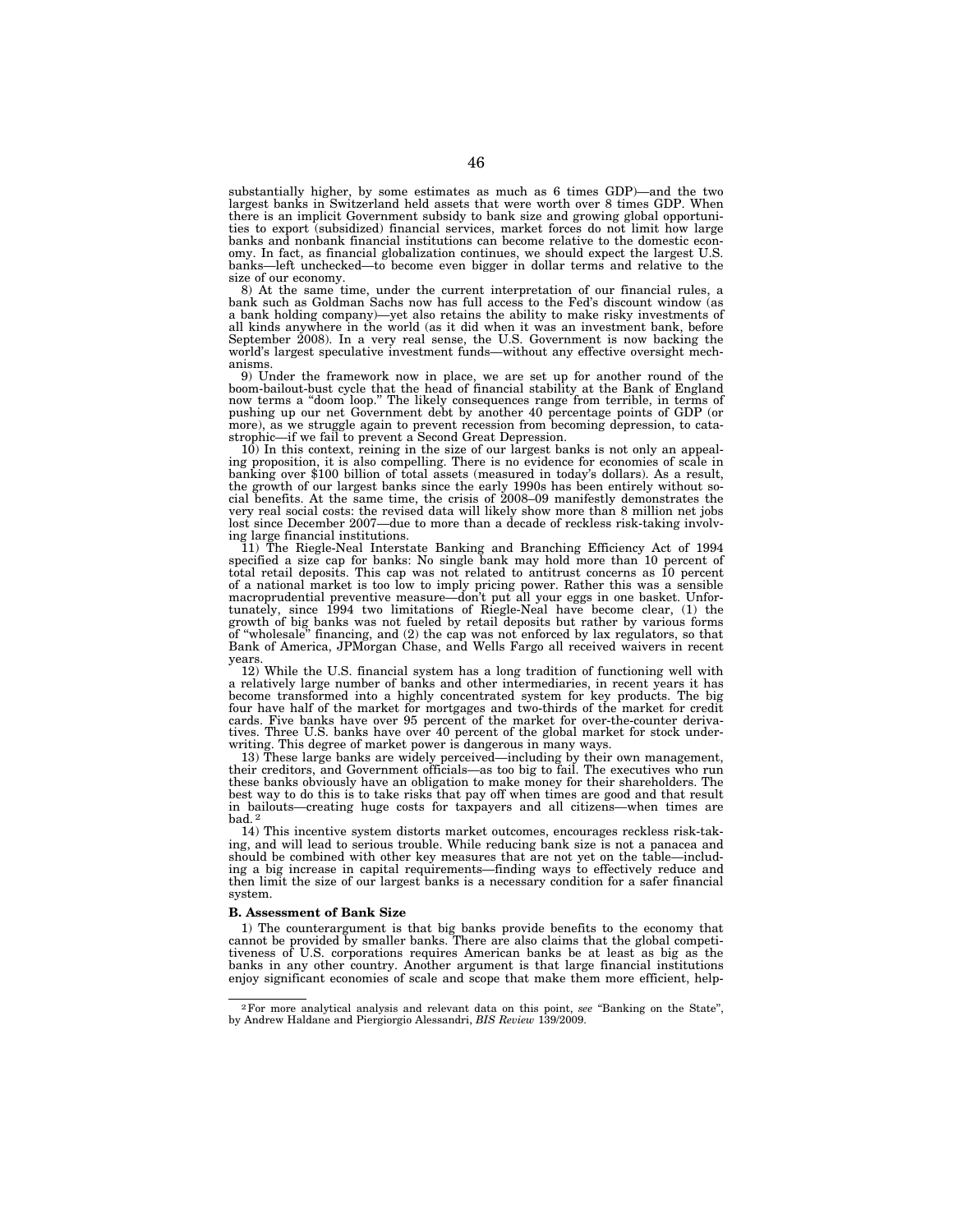ing the economy as a whole. Finally, it is argued global banks are necessary to provide liquidity to far-flung capital markets, making them more efficient and benefiting companies that raise money in those markets.

There is weak or no hard empirical evidence supporting any of these claims. 3) Multinational corporations do have large, global financing needs, but there are currently no banks that can supply those needs alone; instead, corporations rely on syndicates of banks for major offerings of equity or debt. And even if there were a bank large enough to meet all of a large corporation's financial needs, it would not make sense for any nonfinancial corporation to restrict itself to a single source of financial services. It is much preferable to select banks based on their expertise in particular markets or geographies.

4) In addition, U.S. corporations already benefit from competition between U.S. and foreign banks, which can provide identical financial products; there is no reason to believe that the global competitiveness of our nonfinancial sector depends on our having the world's largest banks.

5) There is also very little evidence that large banks gain economies of scale be-

a. Economies of scale vanish at some point below \$10 billion in assets. <sup>3</sup>

b. The 2007 Geneva Report on ''International Financial Stability'', coauthored by former Federal Reserve vice chair Roger Ferguson, found that the unprecedented consolidation in the financial sector over the previous decade had led to no significant efficiency gains, no economies of scale beyond a low threshold, and no evident economies of scope. 4

c. Since large banks exhibit constant returns to scale (they are no more or less efficient as they grow larger), and we know that large banks enjoy a subsidy due to being too big to fail, ''offsetting diseconomies must exist in the operation of large institutions''—that is, without the ''too big to fail'' subsidy, large banks would actually be less efficient than midsize banks. 5

d. There is evidence for increased productivity in U.S. banking over time, but this is due to improved use of information technology—not increasing size or scope. 6

6) Large banks do dominate customized (over-the-counter) derivatives. But this is primarily because of the implicit taxpayer subsidy they receive—again, because they are regarded as too big to fail, their cost of funds is lower and this gives them an unfair advantage in the marketplace. There is no sense in which this market share is the outcome of free and fair competition.

7) The fact that ''end-users'' of derivatives share in the implicit Government subsidy should not encourage the continuation of ''too big to fail'' arrangements. This is a huge and dangerous form of support for private interests at the expense of the taxpayer and—because of the apparent downside risks—of everyone who can lose a job or see their wealth evaporate in the face of an economic collapse.

8) There are no proven social benefits to having banks larger than \$100 billion in total assets. Vague claims regarding the social value of big banks are not backed up by data or reliable estimates. This should be weighed against the very obvious costs of having banks that are too big to fail.

#### **C. Actions Needed**

1) While the general principles behind the Volcker Rules make sense and there is no case for keeping our largest banks anywhere near their current size, the specific proposals outlined so far by the Administration are less persuasive.

<sup>&</sup>lt;sup>3</sup> Dean Amel, Colleen Barnes, Fabio Panetta, and Carmelo Salleo, "Consolidation and Efficiency in the Financial Sector: A Review of the International Evidence", *Journal of Banking and Finance* 28 (2004): 2493–2519. See or profitability as a result of bank mergers, and these findings are robust both within and across<br>studies and over time." See also Allen N. Berger and David B. Humphrey, "Bank Scale Econo-<br>mies, Mergers, Concentration, an *94/9425.pdf.* <sup>4</sup> Roger W. Ferguson, Jr., Philipp Hartmann, Fabio Panetta, and Richard Portes, *International* 

Financial Stability (London: Centre for Economic Policy Research, 2007), 93–94.<br><sup>5</sup> Edward J. Kane, "Extracting Nontransparent Safety Net Subsidies by Strategically Expanding and Contracting a Financial Institution's Acco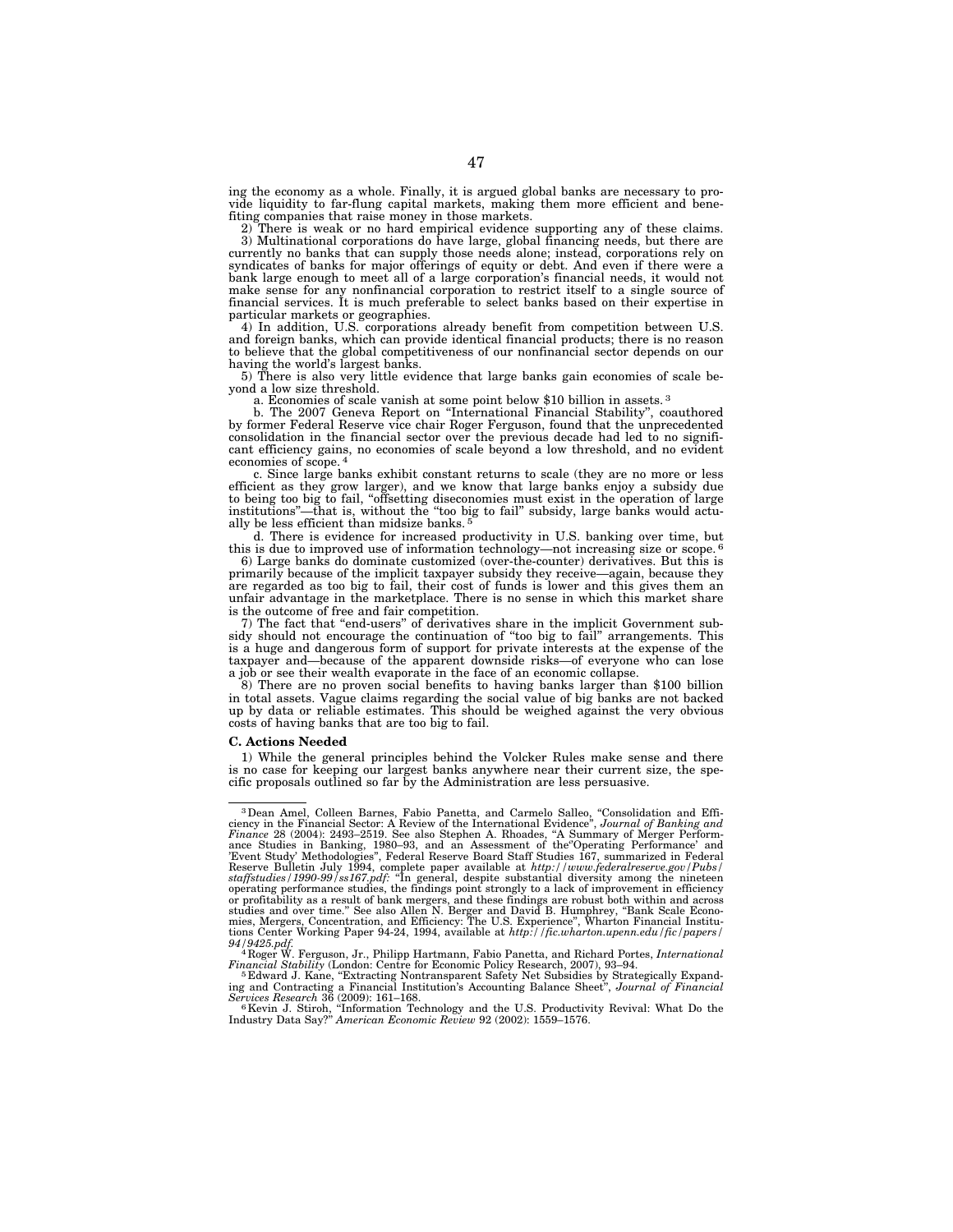2) Capping the size of our largest banks at their current level today does not make much sense. It is highly unlikely that, after 30 years of excessive financial deregulation, the worst crisis since the Great Depression, and an extremely generous bailout that we found ourselves with the "right" size for big banks.

3) Furthermore, limiting the size of individual banks relative to total nominal liabilities of the financial system does not make sense, as this would not be ''bubble proof''. For example, if housing prices were to increase ten-fold, the nominal assets and liabilities of the financial system would presumably also increase markedly relative to GDP. When the bubble bursts, it is the size of individual banks relative to GDP that is the more robust indicator of the damage caused when that bank fails hence the degree to which it will be regarded as too big to fail.

4) Also, splitting proprietary trading from integrated investment-commercial banks would do little to reduce their overall size. The ''too big to fail'' banks would find ways to take similar sized risks, in the sense that their upside during a boom would still be big and the downside in a bust would have dramatic negative effects on the economy—and force the Government into some sort of rescue to prevent further damage.

5) The most straightforward and appealing application of the Volcker Principles is: Do not allow financial institutions to be too big to fail; put a size cap on existing large banks relative to GDP, forcing these entities to find sensible ways to break themselves up over a period of 3 years. 6) CIT Group was not too big to fail in summer 2009; it then had around \$80 bil-

lion in total assets. Goldman Sachs was too big to fail in fall 2008, with assets over \$1 trillion. If Goldman Sachs were to break itself up into 10 or more independent companies, this would substantially increase the likelihood that one or more could fail without damaging the financial system. It would also greatly improve the incentives of Goldman management, from a social perspective, encouraging them to be much more careful.

7) Addressing bank size is not a panacea. In addition, capital requirements need to be strengthened dramatically, back to the 20–25 percent level that was common before 1913, *i.e.,* before the creation of the Federal Reserve, when the Government effectively had no ability to bail out major banks. Capital needs to be risk-weighted, but in a broad manner that is not amenable to gaming (*i.e.,* quite different from Basel II and related approaches).

8) Such strengthening and simplifying of capital requirements would go substan-tially beyond what the Obama administration has proposed and what regulators around the world currently have in mind. In November 2009, Morgan Stanley analysts predicted that new regulations would result in Tier 1 capital ratios of 7–11 percent for large banks—*i.e.,* below the amount of capital that Lehman had immediately before it failed.<sup>7</sup>

9) The capital requirements for derivative positions also need to be simplified and strengthened substantially. For this purpose derivative holdings need to be converted according to the ''maximum loss'' principle, *i.e.,* banks should calculate their total exposure as they would for a plain vanilla nonderivative position; they should then hold the same amount of capital as they would for this nonderivative equivalent. For example, if a bank sells protection on a bond as a derivative transaction, the maximum loss is the face value of the bond so insured. The capital requirement should be the same as when the bank simply holds that bond.

10) A strengthened and streamlined bankruptcy procedure for nonbank financial institutions makes sense. This will help wind up smaller entities more efficiently.

11) But improving the functioning of bankruptcy does not make ''too big to fail'' go away. When they are on the brink of failing, ''too big to fail'' banks are ''saved'' from an ordinary bankruptcy procedure because creditors and counterparties would be cut off from their money for months, which is exactly what causes broader economic damage. You can threaten all financial institutions with bankruptcy, but that threat is not credible for the biggest banks and nonbanks in our economy today. And if the Government did decide to make an example of a big bank and push it into bankruptcy, the result would likely be the kind of chaos—and bailouts—that followed the failure of Lehman in September 2008.

12) A resolution authority as sought by the Obama administration could help under some circumstances but is far from a magic bullet in the global world of modern finance. Some of the most severe complications of the Lehman bankruptcy occurred not in the United States, but in other countries, each of which has its own laws for dealing with a failing financial institution. These laws are often mutually inconsistent and no progress is likely toward an integrated global framework for

<sup>7</sup> Research Report, Morgan Stanley, ''Banking—Large and Midcap Banks: Bid for Growth Caps Capital Ask'', November 17, 2009.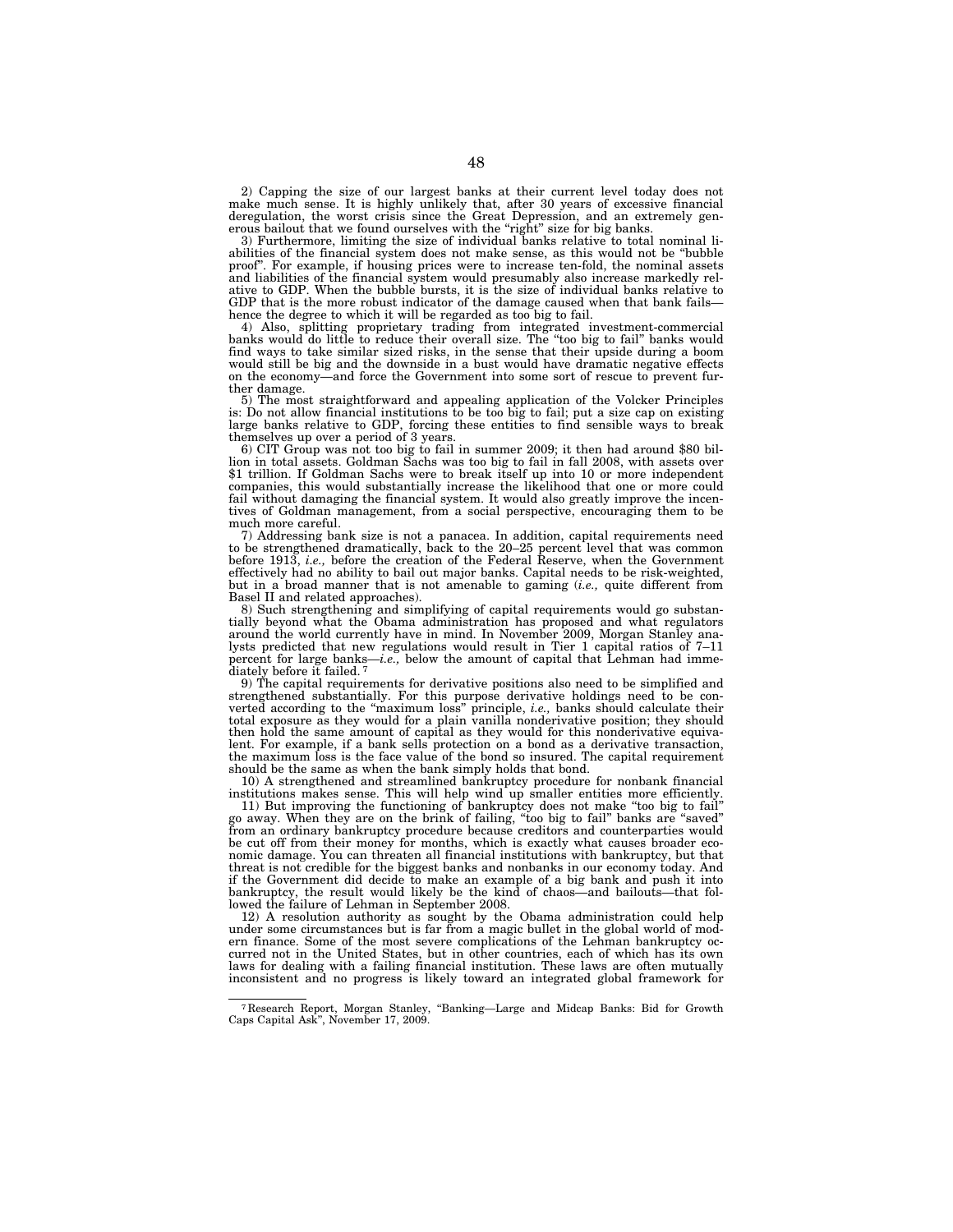dealing with failing cross-border banks. When a bank with assets in different countries fails, it is in each country's immediate interest to have the strictest rules on freezing assets to pay off domestic creditors (and, in some jurisdictions, to protect local workers). No other G-20 country, for example, is likely to cede to the United States the right to run a resolution process for banking activities that are located outside the U.S.

13) More broadly, solutions that depend on smarter, better regulatory supervision and corrective action ignore the political constraints on regulation and the political power of today's large banks. The idea that we can simply regulate huge banks more effectively assumes that regulators will have the incentive to do so, despite everything we know about regulatory capture and political constraints on regulation. It assumes that regulators will be able to identify the excess risks that banks are taking, overcome the banks' arguments that they have appropriate safety mechanisms in place, resist political pressure (from the Administration and Congress) to leave the banks alone for the sake of the economy, and impose controversial corrective measures that will be too complicated to defend in public. And, of course, it assumes that important regulatory agencies will not fall into the hands of people like Alan Greenspan, who believed that Government regulation was rendered largely unnecessary by the free market.

14) The ''rely on better regulation'' approach also assumes that political officials, up to and including the president, will have the backbone to crack down on large banks in the heat of a crisis, while the banks and the Administration's political opponents make accusations about socialism and the abuse of power. FDIC interventions (*i.e.,* taking over and closing down banks) currently do not face this challenge because the banks involved are small and have little political power; the same cannot be said of JPMorgan Chase or Goldman Sachs.

15) There are no perfect solutions to the problem we now face: a handful of banks and other financial institutions that are too big to fail. The Volcker Principles are sound—we should reduce the size of our largest banks and ensure that banks with implicit (and explicit) Government subsidies are not allowed to engage in risky undercapitalized activities.

16) However, the proposed details in the Volcker Rules do not go far enough. We should put a hard size cap, as a percent of GDP, on our largest banks. A fair heuristic would be to return our biggest banks to where they were, relative to GDP, in the early 1990s—the financial system, while never perfect, functioned fine at that time and our banks were internationally competitive, and there is no evidence that our nonfinancial companies were constrained by lack of external funding. (More details on this proposal are available in "13 Bankers".)

17) Much stronger capital requirements will reduce the chance that any individual financial institution fails. But financial failure is a characteristic of modern market economies that cannot be legislated out of existence. When banks and nonbank financial institutions fail, there is far less damage and much less danger if they are small.

# **PREPARED STATEMENT OF JOHN REED**

### RETIRED CHAIRMAN, CITIGROUP

#### FEBRUARY 4, 2010

It is probably too early to fully assess the nature and causes of our recent financial meltdown but the conversation about potential remedies is well underway. Given that fact, a few thoughts could be useful.

First, some "framing."

One, the crisis was clearly ''man made,'' this was not the result of long standing and cumulative imbalances.

Second, there seems to have been a key failure that none of us anticipated, namely, individual institutions which are thought to take steps and exercise judgments to ensure their self-preservation turned out ''not to have'' or been incapable of so doing. (This clearly means that in designing a robust system, we cannot count on that capacity.)

Third, a financial system cannot be permitted to impact the real economy to the extent that it has.

Fourth, while much has been made of the low interest rate environment that accompanied the build up to the crisis, one would not design a financial system that could not function in such an environment.

Second, some casual factors that are worth noting.

One, a dominant business philosophy focusing on ''shareholder value''.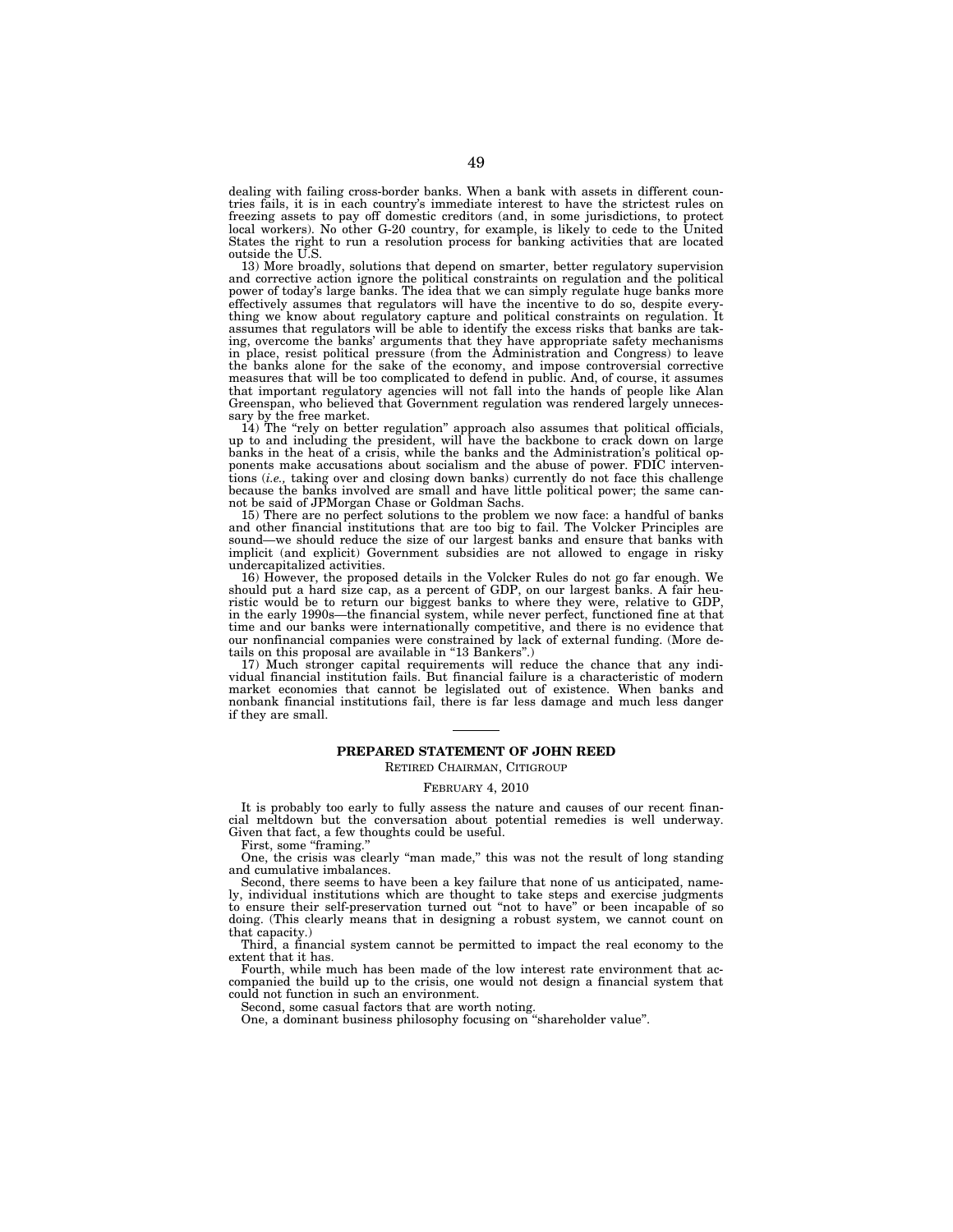Two, almost frenetic activity in the creation and distribution of securitized products and derivatives. These turned out to be flawed as credits but further were not fully distributed to ''knowledgeable investors'' but to an incredible extent were inventoried on the balance sheet of ''intermediaries'' (*e.g.,* Merrill Lynch, Citi).

Third, the absolute failure of the rating agencies in the performance of their only mission.

Fourth, the failure of supervision,

- In allowing the decapitalization of the sector.
- In ignoring the implications of ''low doc, no doc'' lending.
- In ignoring the levels of counterparty risk.
- In ''missing'' the fact that credit default swaps were insurance products, requiring reserves and oversight.

Fifth, the failure of policy in pushing the mortgage market through Freddie Mac and Fannie Mae to an uneconomic extent.

Third, if the aim is to create rules and limits, which on the one hand would significantly reduce the likelihood of a repeat of our recent experience, and on the other would support a healthy and creative industry, what would the rules and limits be?

First, capital should be significantly increased, maybe doubled. (I personally think the concept of Risk Adjusted Capital is flawed.)

Second, the funding structure (liquidity) of each institution should be the subject of annual review (not just ''point in time'', averages and extremes over the year) and assessment by regulators and boards.

Third, the industry should be compartmentalized so as to limit the propagation of failures and also to preserve cultural boundaries.

Fourth, to the extent possible, traded products should flow through Exchanges. Fifth, there is a good reason to create a Consumer Protection Agency with a clear and separate mandate.

#### **PREPARED STATEMENT OF HAL S. SCOTT**

NOMURA PROFESSOR OF INTERNATIONAL FINANCIAL SYSTEMS AT HARVARD LAW SCHOOL; AND

DIRECTOR OF THE COMMITTEE ON CAPITAL MARKETS REGULATION

#### FEBRUARY 4, 2010

Thank you, Chairman Dodd, Ranking Member Shelby, and Members of the Com-mittee for permitting me to testify before you on the implications of the Volcker Rules for Financial Stability (Volcker Rules), as well as President Obama's proposed size limitations on banks. I am testifying today in my own capacity and do not purport to represent the views of the Committee on Capital Markets Regulation.

Let me preface my testimony by stressing the urgent need for broad regulatory reform in light of the financial crisis on matters ranging from the structure of our regulatory system, to the reduction of systemic risk in the derivatives market, to improving resolution procedures for insolvent financial companies, to increasing consumer protection, and to revamping the GSEs. The Committee on Capital Markets Regulation dealt with these issues in its May 2009 Report titled ''The Global Finan-cial Crisis: A Plan for Regulatory Reform''. 1 These issues were also fully laid out in the Treasury Department's June 2009 proposal on financial regulatory reform, 2 and have been vigorously debated in public meetings, the press, and Congressional hearings for months. These efforts have so far culminated in the Wall Street Reform and Consumer Protection Act (H.R. 4173) as well as in Senator Dodd's thoughtful Discussion Draft. And I applaud the ongoing efforts of this Committee to reach bipartisan consensus on these issues. In my judgment, we should not hold up these important reforms while we debate activity and size limitations. The Volcker Rules would limit the ability of banks 3 to own, invest in, or sponsor

a hedge fund or private equity fund, or to engage in ''proprietary trading.'' The size

<sup>&</sup>lt;sup>1</sup>This report contains 57 recommendations for making the U.S. financial regulatory structure more integrated, more effective and more protective of investors. Comm. on Capital Mkts. Reg., The Global Financial Crisis: A Plan For Regulatory Reform (May 2009).

The Global Financial Crisis: A Plan For Regulatory Reform (May 2009).<br><sup>2</sup>U.S. Dep't of the Treasury, Financial Regulatory Reform, A New Foundation: Rebuilding Financial Supervision And Regulation (June 2009) [hereinafter

aries.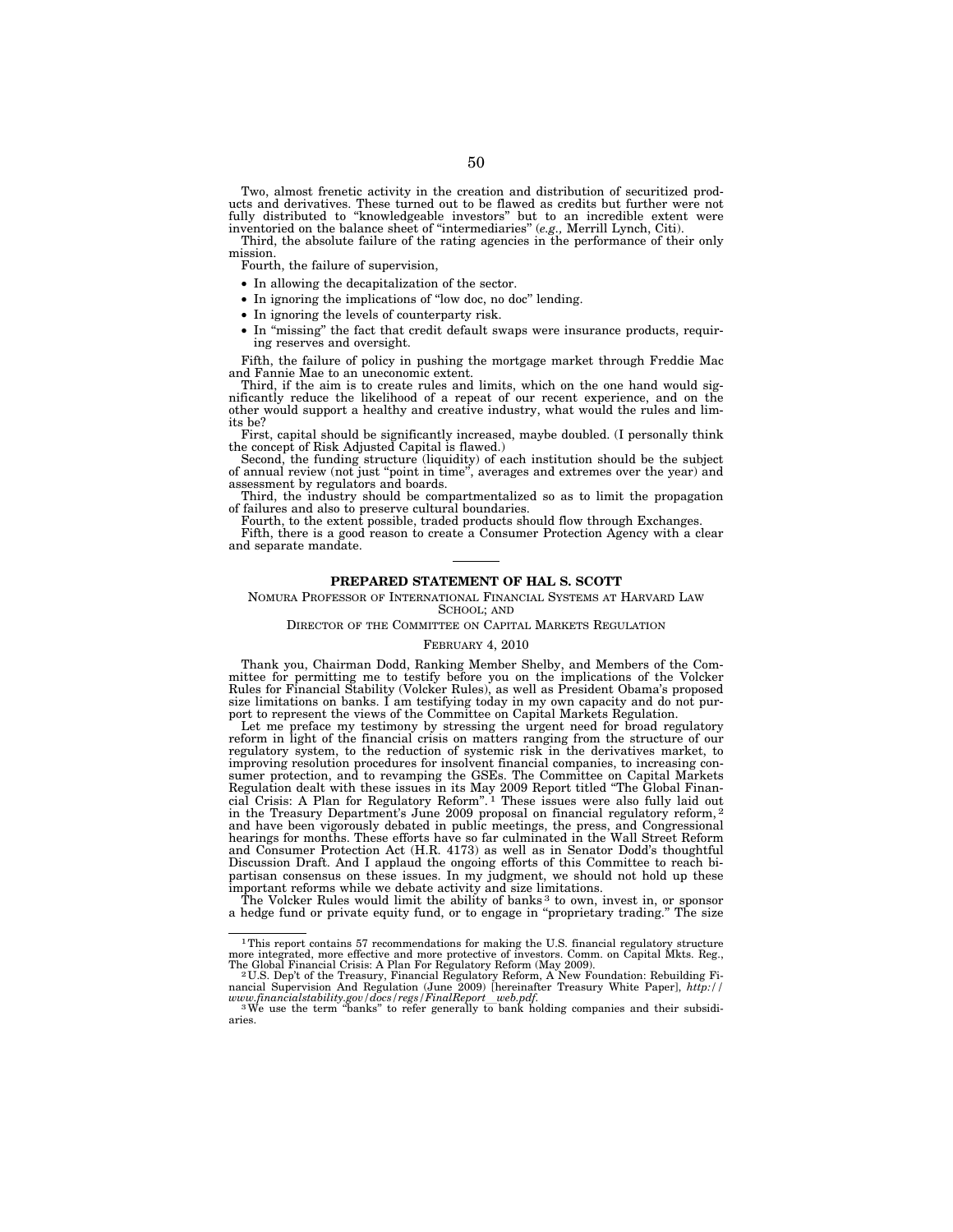limitation would limit the market share of all financial institution liabilities beyond the current 10 percent market share cap applied to bank deposits.

At the outset, it is important to focus on the stated objective of these new proposals—to reduce bank risk so as to minimize the necessity of public rescue of banks that are ''Too Big to Fail.'' There is no question that we need to address the ''Too Big to Fail'' issue. We need to understand whether the conventional wisdom—that we cannot let large financial institutions fail, in the sense of imposing a full measure of losses on the private sector, whether they be equity or unsecured debt holders or counterparties—is actually true. The concern rests on an assumption that we cannot permit certain large and interconnected financial institutions to fail because such failure would trigger a chain reaction of other financial institution failures, with disruption to the entire economy.

In the notable \$85 billion Federal bailout of AIG, however, some question whether the asserted prospect of severe counterparty losses actually existed. Goldman Sachs, one of AIG's major counterparties, has stated that it had adequate cash collateral to survive an AIG default. 4 We need to be careful that ''Too Big to Fail'' does not become a self-fulfilling prophecy.

Clearly, the absolute size of an institution is not the predicate for systemic risk; it is rather the size of its debt, its derivatives positions, and the scope and complexity of many other financial relationships running between the firm, other institutions, and the wider financial system. As Senator Schumer's example at Tuesday's hearing illustrates, 50 small but highly correlated hedge funds might combine to create systemic risk. In short, the proper focus is on a bank's interconnectedness with other financial institutions, and we have only a primitive understanding of the nature and extent of these connections. To the extent interconnectedness is a problem, the most fundamental way to attack it is to reduce the interconnections so that we can allow institutions to fail safely. This will also require that Federal regulators be given enhanced resolution authority, as set forth in H.R. 4173 and Senator Dodd's Discussion Draft. 5 And as Secretary Geithner recently acknowledged, ''the Bankruptcy Code is not an effective tool for resolving the failure of a global financial services firm in times of severe economic stress."<sup>6</sup>

To address our ''Too Big to Fail Problem,'' we need to modernize financial regula-tion to address the problems of today, not of the past.

Let me now turn in more depth to the Volcker Rules.

# **I. Proposed Restrictions on the Scope of Bank Operations**

# *A. Proprietary Trading and ''Too Big to Fail''*

The Volcker Rules would prohibit banks and bank holding companies from engag-ing in proprietary trading ''unrelated to serving customers for [their] own profit,'' as well as from investing in or sponsoring hedge fund and private equity fund oper-ations. 7 Given that Mr. Volcker is the Chairman of the Trustees as well as the Chairman of the Steering Committee of the Group of 30 (G-30), it is worth noting<br>that the Volcker Rules are significantly more aggressive than the G-30's recent pro-<br>posal to merely limit proprietary trading by "strict cap ments.

The objective embodied in the Volcker Rules is to restrict banks that are ''Too Big to Fail'' from participating in nontraditional risky investment activity, thus minimizing the chance they might fail and have to be rescued to avoid endangering un-insured depositors or the FDIC insurance fund. This might have been the concern in the past but it misses the mark today. The reason for the rescues during the cri-sis, such as AIG, or the TARP injections to forestall failures, was not to protect depositors of banks or the FDIC insurance fund. The reason was rather to avoid a chain reaction of failures set off by interconnectedness. Furthermore, this need for rescue does not depend on what activity gives rise to the potential bank failure. We will have to rescue banks whose failure will endanger other banks even if these fail-

<sup>4</sup>Transcript of F3Q09 Earnings Call (David Viniar, Chief Fin. Officer, Goldman Sachs Group,

Inc.) (Oct. 15, 2009).<br>「H.R. 4173, 111th Cong. Subtitle G (2009); Restoring American Financial Stability Act, 111th<br>Cong. Title II (2009) (mark by the Chairman of the S. Comm. on Banking, Housing and Urban

Affairs).<br>" Systemic Regulation, Prudential Matters, Resolution Authority and Securitization: Hearing<br>Before the H. Comm. On Financial Services, 111th Cong. 2 (2009) (written testimony of Timothy

F. Geithner).<br><sup>7</sup> Tress Release, The White House, Remarks by the President on Financial Reform (Jan. 21,<br>2010), available at *http://www.whitehouse.gov/the-press-office/remarks-president-financial-re-*

*form.* 8Group of 30, Financial Reform: A Framework for Financial Stability 8 (Jan. 15, 2009), *http://www.group30.org/pubs/recommendations.pdf.*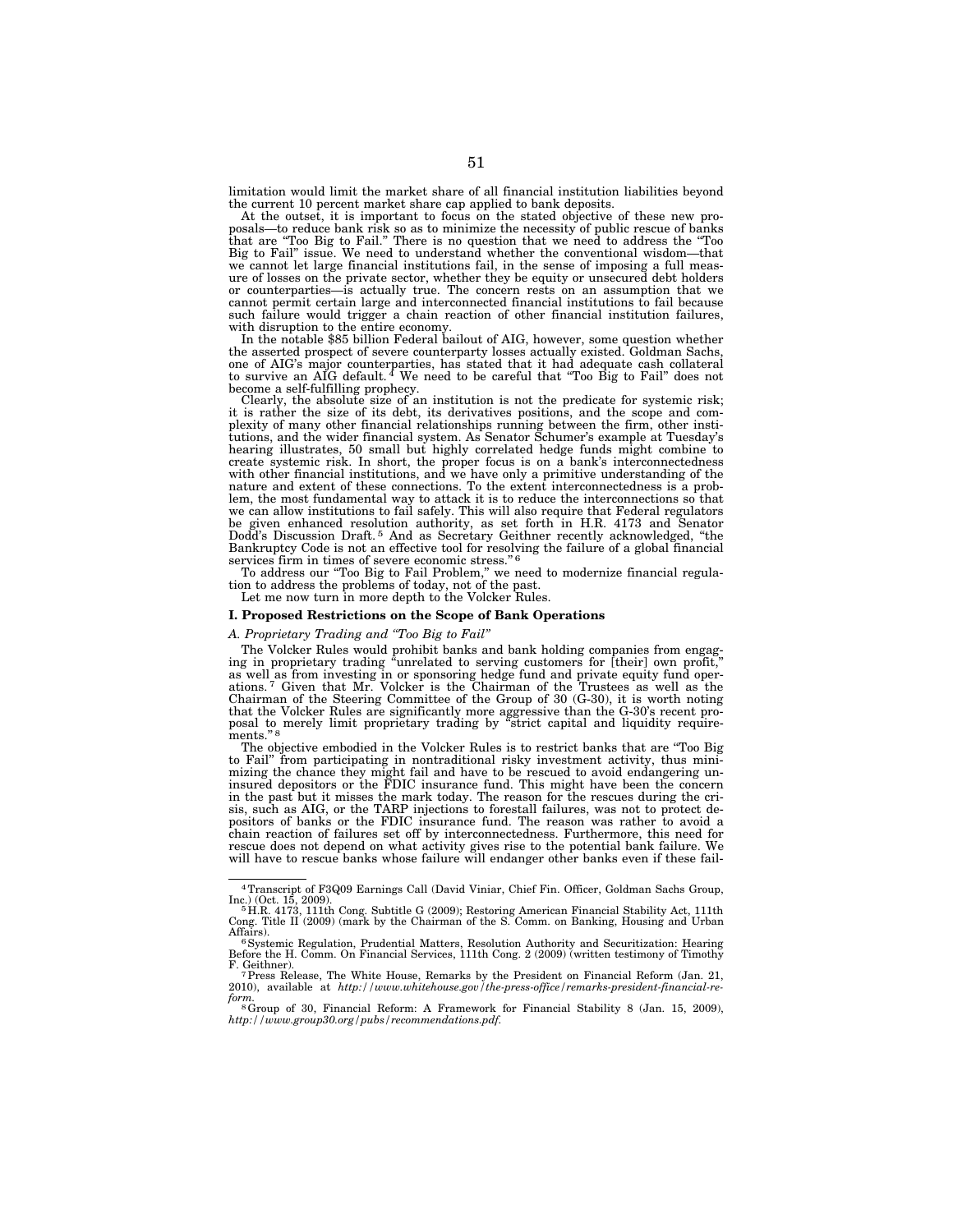ing banks are engaging in traditional activities. Mr. Volcker seems to imply that it is acceptable to rescue banks engaging in traditional activities. I disagree. Quite frankly, I do not think a taxpayer would feel better about rescuing a bank that made risky loans than he would rescuing a bank that engaged in less traditional risky activity.

As a solution to the problem of ''Too Big to Fail,'' the Volcker Rules are over-inclusive because not all banks, and not even all large banks, pose chain-reaction risks to the financial system. The Rules are also potentially under-inclusive, because many interconnected financial institutions which do pose systemic risks are not deposit-taking banks. Goldman Sachs—which is the only U.S. bank with significant revenue exposure to proprietary trading 9—could avoid falling under the Volcker Rules by divesting itself of its small deposit-taking operations, which account for only 5.19 percent of its liabilities. 10 Similarly, Morgan Stanley would lose only 8.70 percent of its liability base by giving up bank holding company status. 11 None of the most prominent failures of the financial crisis—Fannie Mae, Freddie Mac, AIG, Bear Stearns, or Lehman Brothers—were deposit-taking banks.

Furthermore, major U.S. banks that do have high levels of deposits relative to total liabilities derive only a marginal fraction of their revenues from walled off proprietary trading activities, if ''proprietary trading'' is understood as trading activity carried out on internal trading desks purely for a bank's own account. Wells Fargo and Bank of America, two of the largest deposit-funded banks, report deposits accounting for approximately 72 percent and 49 percent of their total liabilities, respectively, but are both estimated to earn less than 1 percent of revenues from proprietary trading. 12 These data show that U.S. banks with significant deposit bases assume little to no balance sheet risk from proprietary trading. Riskier institutions that do have exposure, if forced to choose between proprietary trading and deposits, may opt to ''de-bank.'' But because banks are highly regulated entities, regulators are in a good position to respond to bank failures. By encouraging banks to take themselves off the regulatory radar, the Volcker Rules could actually increase systemic risk. The regulatory and supervisory system is much better able to deal with controlling the risky activity of regulated banks than of unregulated investment banks, insurance companies, hedge funds, or commercial companies with large financial operations. The migration of risky bank activities to other large firms that may be ''Too Big to Fail'' would compound, rather than reduce, the systemic risk problem. The Administration's earlier proposals envision some level of regulation of systemically important institutions other than banks, but such regulation will be much less comprehensive than it is for banks.

The original proposal was somewhat ambiguous as to the level of the banking organization at which the Rules would apply. Unless the Rules limit the activities of bank holding companies and all holding company subsidiaries, banks could evade the restrictions by shifting hedge fund or private equity investments and proprietary trading activities to nonbank subsidiaries. This would, perhaps, protect bank depositors, but it would not solve the need to rescue bank holding companies to avoid the chain-reaction-of-failures problem. Because proprietary trading, hedge fund, and private equity investments could pose the same threat to other financial institutions because of connectedness, regardless of whether they occur in a bank or its holding company, the Volcker Rules only make sense if they apply to bank holding companies and all of their subsidiaries (including banks and nonbanks).

#### *B. What Is Proprietary Trading?*

Mr. Volcker is confident that he as well as bankers know proprietary trading when they see it. Yet it is notable that neither Mr. Volcker nor the Treasury Department has presented a workable definition of this term. The suggestion that it

<sup>&</sup>lt;sup>9</sup>Goldman's management has stated that proprietary trading accounts for 10 percent of its total revenues. Transcript of F4Q09 Earnings Call (David Viniar, Chief Fin. Officer, Goldman Scalis Sachs Group, Inc.) (Jan. 21, 2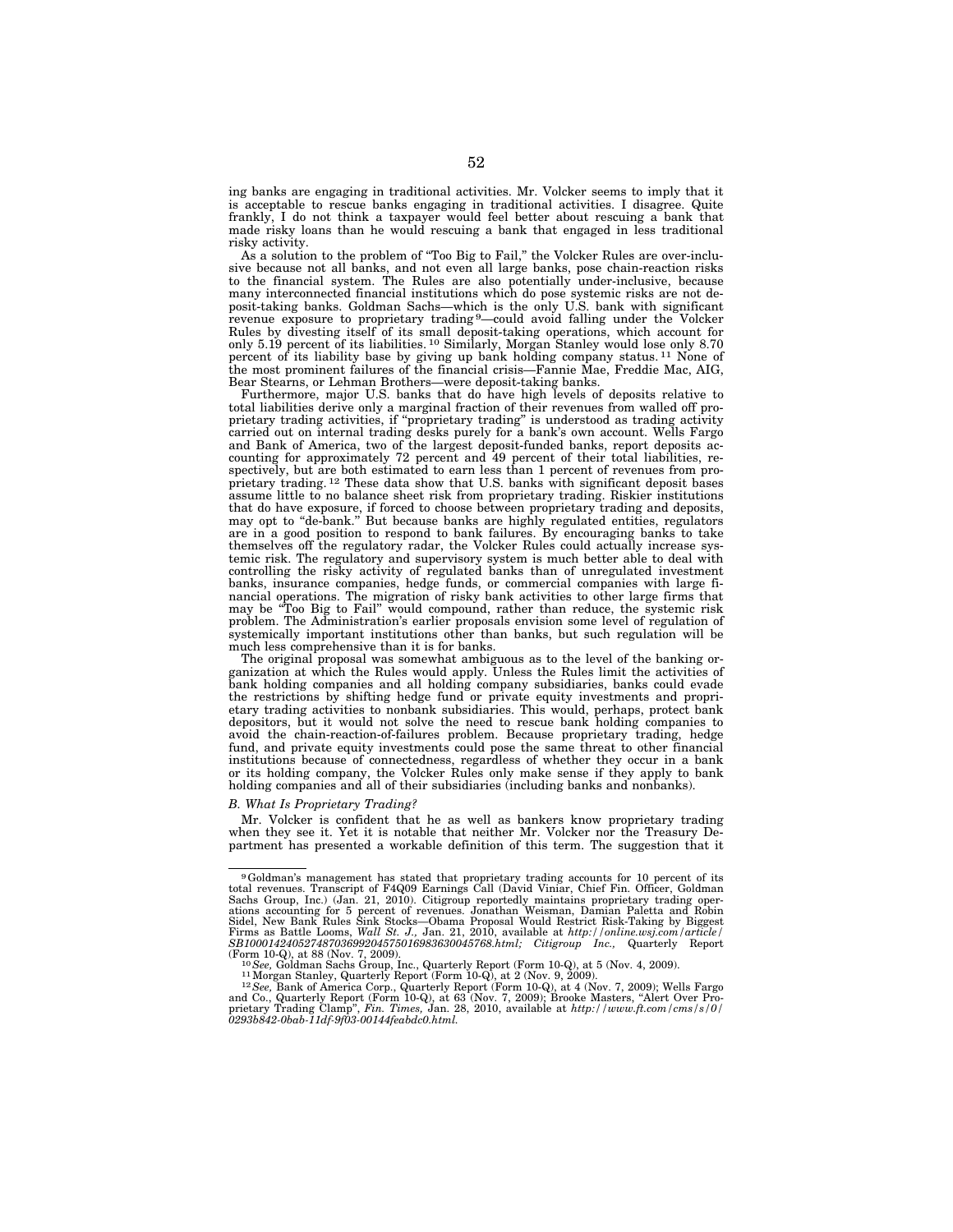can be measured by a pattern of large gains and losses is unclear. Hedges or positions taken for customers can exhibit the same pattern.

Defining ''proprietary trading'' presents tremendous difficulties. Too narrow a definition, limited to discrete internal hedge fund and private equity activity undertaken by banks for their own accounts, is unlikely to lead to material reduction of risk, since these activities account for only a small fraction of most banks' operations. Defining proprietary trading too broadly, meanwhile, might seriously impair the basic function of modern banks as market-makers in Government and nongovernment securities, and as securitizers of consumer debt. Neither of these options is very attractive.

*1. Proprietary Trading as ''Internal Hedge Funds'' Is Insignificant to Banks.*— Strictly construed, proprietary trading ''unrelated to serving customers'' encompasses any trading activity carried out on internal trading desks for a bank's own account, but not on behalf of clients. 13 Writing in the *New York Times* on Sunday, Mr. Volcker echoed this definition, identifying proprietary trading as "the search [for] speculative profit rather than in response to customer need."<sup>14</sup> Generally speaking, there are at least two reasons why this narrow definition of the activity is unlikely to reduce systemic risk. First, in absolute terms, the scale of such internal, noncustomer, proprietary trading is too negligible to drastically impact banks that engage in it. As outlined above, most U.S. banks, with the exception of Goldman Sachs, report minimal proprietary trading activity so defined.

Second, proprietary trading through internal hedge funds and other non-customer-related trading desks was not the source of the damaging losses that fatally impaired many of the banks at the center of the financial crisis. According to one Wall Street analyst's estimate, of the approximately \$1.67 trillion of cumulative credit losses reported by U.S. banks, losses taken on trading activities and derivatives accounted for less than \$33 billion, or 2 percent, of this total. 15 And as Bernstein Research notes in a recently published analysis, a construction of the Volcker Rules confined exclusively to internal hedge fund activity would not, for example, have reached the significant mortgage positions and unsecuritized loans held by Lehman Brothers that plummeted in value as liquidity drained from the market during the crisis. These positions, while proprietary, were not trading positions assumed by an internal trading desk for Lehman's own account. <sup>16</sup> Instead, they were accumulated as part of Lehman's mortgage-underwriting and securitization busi-

nesses. *2. Loan and Securitization Losses Were at the Heart of the Financial Crisis.*—The losses at the center of the financial crisis mainly resulted from the credit, lending, and securitization functions of U.S. banks. To date, the vast majority of overall credit losses—approximately 80 percent—have been linked to lending and securitization operations. 17 Goldman Sachs estimates that approximately \$577 billion, or 34 percent, of cumulative losses were incurred by banks on direct real-estate-related lending, including mortgages, commercial real-estate loans, and construction lending. An additional \$338 billion of losses on non-real-estate loans accounted for 20 percent of cumulative losses. A further \$519 billion, or 31 percent, represented losses on in-direct real-estate-backed securitizations, including RMBS, CMBS, and CDOs. The loss experiences of smaller regional banks, where poor-quality mortgage and construction loans drove the largest failures, confirm the centrality of credit and lend-ing to bank losses. For example, option ARMs represented 65 percent of total loans at Downey Savings, 59 percent at BankUnited, 29 percent at Indymac, and 22 per-cent at Washington Mutual. Construction loans accounted for 88 percent of Corus Bank's loan book. <sup>18</sup> At regional U.S. banks, just as at the national and global levels, under-priced credit risk embedded in loans and securitized debt, and not speculative internal hedge funds, generated the lion's share of the losses that led to financial collapse.

To be clear, portfolios of securitized debt instruments held on- and off-balance sheet by banks were responsible for roughly one-third of total credit losses. Broadening the definition of ''proprietary trading'' to restrict banks from holding securitized debt instruments might address one of the central risks banks were ex-

 $^{13}$  Bernstein Research, Quick Take—Thoughts About Proposed Trading Constraints and Investment Prohibitions 1 (Jan. 22, 2010).

vestment Prohibitions 1 (Jan. 22, 2010).<br><sup>14</sup> Paul Volcker, "Op-Ed, How To Reform Our Financial System", *N.Y. Times*, Jan. 31, 2010,<br>available at *http://www.nytimes.com/2010/01/31/opinion/31volcker.html?hp*. (This articl

 $^{15}$ Goldman Sachs Group, Inc., Goldman Investment Research, United States: Banks 6 (Nov. 30, 2009).

<sup>30, 2009). 16</sup> Bernstein Research, *supra* note 13, at 1. 17Goldman Sachs Group, Inc., *supra* note 15. 18 *Id.* at 7.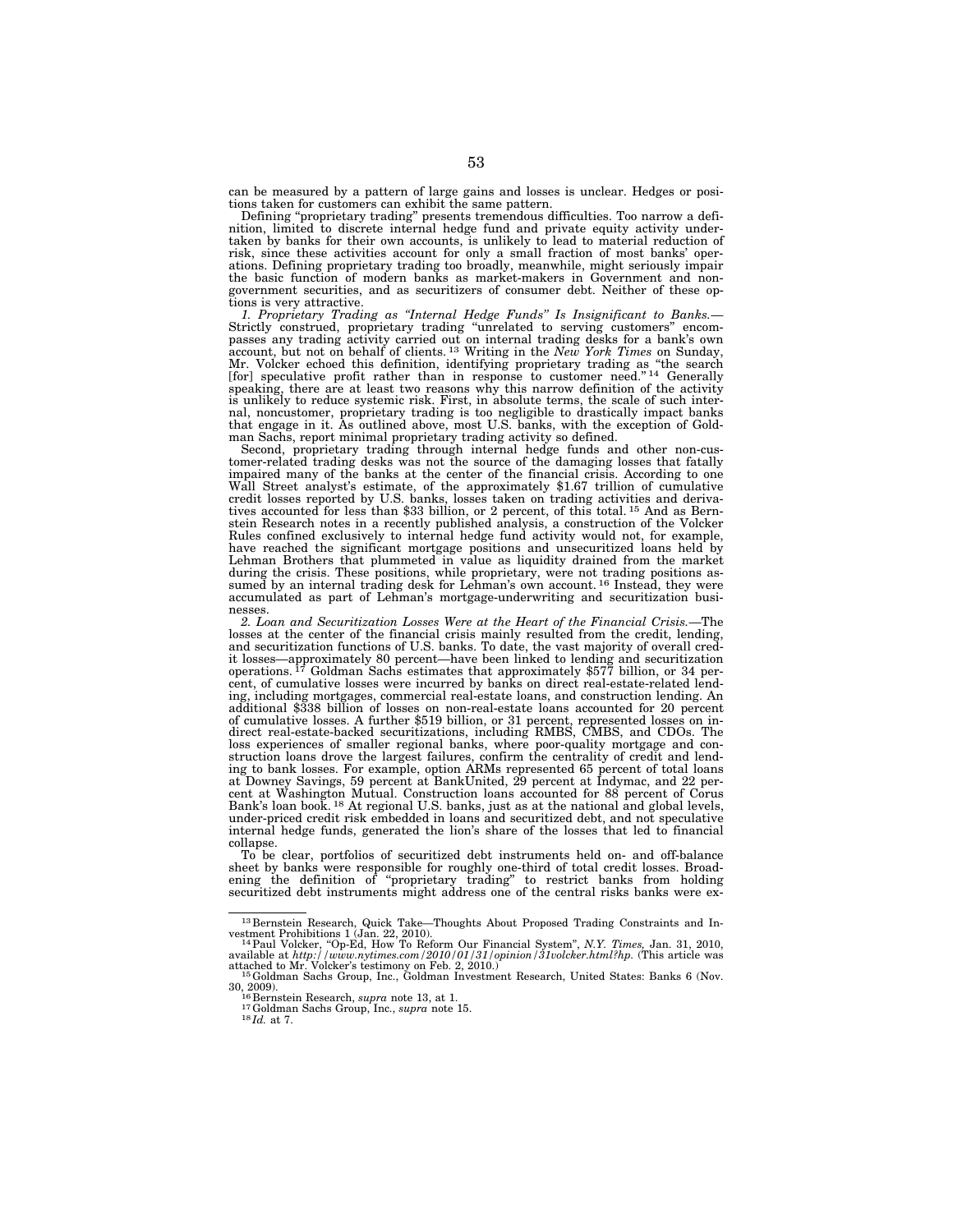posed to in the financial crisis. But do we really want to prevent banks from investing in securitized debt altogether? The question is complicated by the fact that owning securitized assets typically serves several purposes for banks, including making markets in securitized assets and assuring clients that the banks that structured their deals will have "skin in the game," particularly by holding junior tranches of securitized debt.<sup>19</sup> Indeed, recently adopted legislation in the European Union requires banks to retain a 5 percent interest in securitizations. 20 While it was also true that banks held securitized debt for speculative reasons, it would be difficult to separate such positions from those needed to engage in the securitization business. A blanket rule preventing banks from holding securitized debt might interfere with the revival of our already moribund securitized debt markets, <sup>21</sup> since it would deprive banks of an important way of signaling the quality of issuances. Because restoring these markets is crucial to fueling new lending and economic growth <sup>22</sup>-Mr. Volcker himself, in his opinion piece, cited the ''large challenge in rebuilding an efficient, competitive private mortgage market, *an area in which commercial bank participation is needed*" 23—regulators must bear this risk in mind when implementing reforms.

*3. Market-Making in Securities Is a Core Function of Banks.*—In its most expansive formulation, proprietary trading could include any activity that places principal at risk, including the longstanding role that banks have played in modern capital markets as market-makers in U.S. Government, agency, and nongovernment securities. A rule which restricts the scope of this function by classifying market-making as a form of proprietary trading would reduce liquidity and increase borrowing costs throughout a wide range of securities markets, including the market for GSE and U.S. Treasury securities. This activity cannot easily be performed by other institutions—it requires the large balance sheets of banks.

According to Federal Reserve data cumulating securities ownership across all bank securities portfolios (including held-to-maturity, available for sale, and trading), over 60 percent of the securities held by banks are agency MBS and Treas-uries. 24 Forced reductions in this inventory under the Volcker Rules would drain liquidity from important Government funding markets and entail higher borrowing costs for the U.S. Government and its sponsored entities, negatively impacting eco-<br>nomic recovery.<sup>25</sup> Mr. Volcker likewise recognizes what he has called the "essential intermediating function" banks serve in meeting the "need for reliable sources of credit for businesses, individuals, and governments." 26 And Glass-Steagall itself recognized the linkage between liquidity in Government debt markets and proprietary trading by banks in Government securities, providing for an exception authorizing banks to deal in, underwrite, and purchase for their own account securities issued

 $^{21}$ Data from the Securities Industry and Financial Markets Association show that there were approximately \$146 billion of asset backed securities issued in the U.S. in 2009, as compared to about \$754 billion when issuance of asset backed securities was at its peak in 2006. See, Sec.<br>Indus. and Fin. Mkt. Ass'n, U.S. ABS Issuance, http://www.sifma.org/uploadedFiles/Research/<br>Statistics/SIFMA\_USABSIssuance.p

*www.imf.org/external/pubs/ft/gfsr/2009/02/index.htm.*<br><sup>23</sup> Volcker, *supra* note 14 (emphasis added). <sup>24</sup>Fed. Res. Bd., Assets and Liabilities of Commercial Banks in the United States (Jan. 29,

2010), http://www.federalreserve.gov/releases/h8/current/h8.pdf.<br><sup>25</sup>These portfolio breakdowns illustrate how banks manage cash through treasury operations<br>on an ongoing basis by investing it in U.S. Treasuries, GSE secu funds may be an exercise in futility. 26 Volcker, *supra* note 14 (emphasis added).

<sup>&</sup>lt;sup>19</sup>Morgan Stanley, Annual Report (Form 10-K), at 54 (Jan. 29, 2008) (for a discussion of these different roles of VIEs/SPVs in owning securitized assets).<br><sup>20</sup> Regulations in the European Union permit "credit institution of revolving exposures, retains of the originator's interest no less than 5 percent of the nominal<br>value of the securitized exposures; (c) retains randomly selected exposures, equivalent to less<br>than 5 percent of the secur securitized in the securitization, provided that the number of potentially securitized exposures is no less than 100 at origination; or (d) retains the first loss tranche, and if necessary, other tranches having the same or more severe risk profile than those transferred or sold to investors and not maturing any earlier than those transferred or sold to investors, so that retention<br>equals in total no less than 5 percent of the nominal value of the securitized exposures. Euro-<br>pean Parliament and Council Direct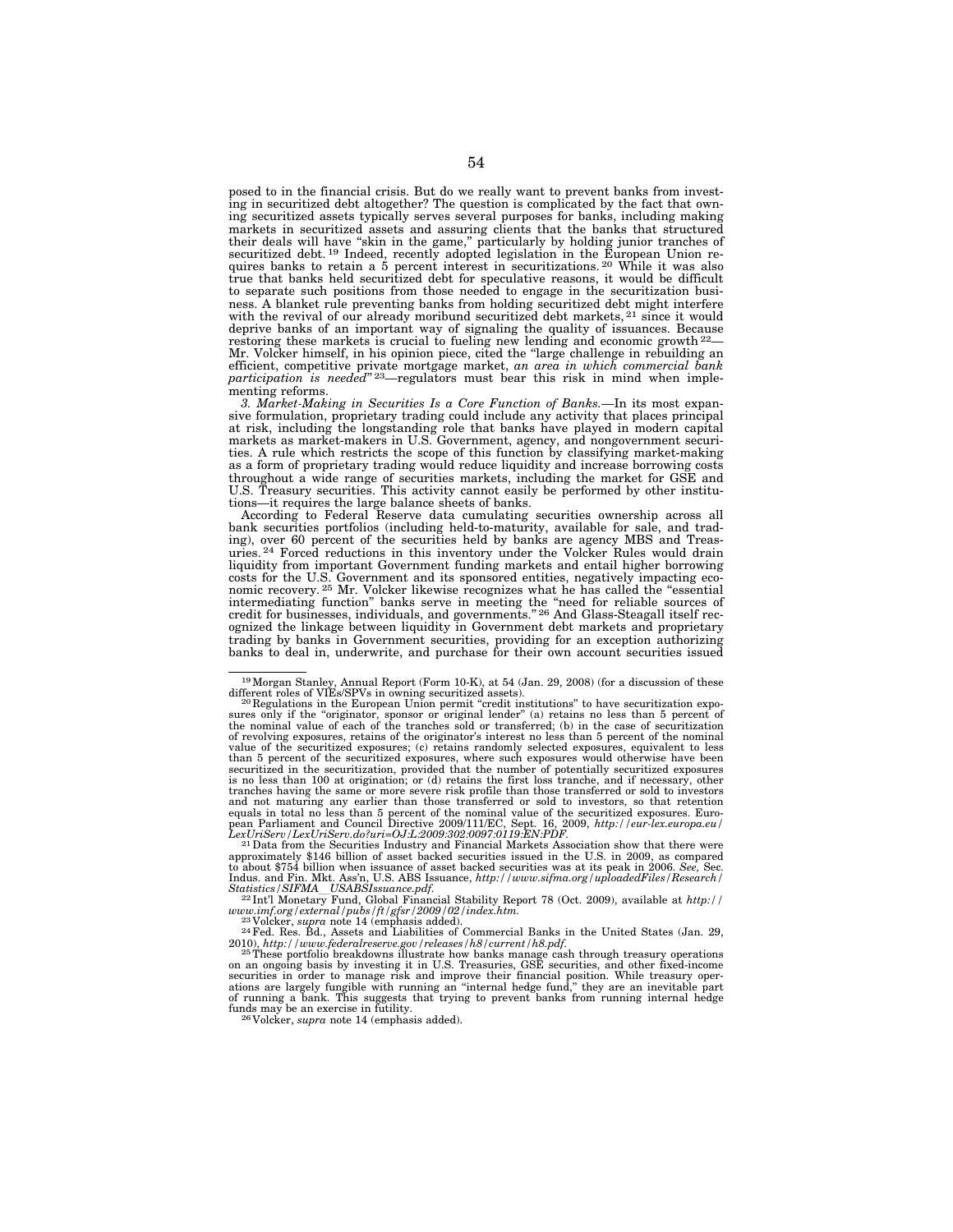by the U.S. Government.<sup>27</sup> So the area which comprises the largest portion of bank trading, U.S. Government securities, would have to be preserved.

*4. Proprietary Trading Is a Source of Diversification for Banks.*—Portfolio diversification reduces risk. All else being equal, more concentrated portfolios are more volatile than portfolios containing an array of uncorrelated earnings streams, even when parts of the uncorrelated income are volatile. As the breakdowns discussed earlier illustrate, a substantial portion of bank losses sustained in the 2007–2008 financial crisis emanated from highly concentrated exposures to direct real-estate loans. And past financial crises, like the sovereign debt and thrift crises of the 1980s and the Asian crises of the 1990s, also involved lending operations. Proprietary trading (excluding securitization, as discussed earlier), which barely contributed to losses in these earlier periods, is a source of diversification that may help to mitigate, not aggravate, the risk profile of U.S. banks in the future. During the financial crisis, firms with significant proprietary trading operations like Goldman Sachs, or those that ran complex, interconnected books of business, including Goldman, Morgan Stanley, and JPMorgan, survived. Indeed, this diversification helped protect them in the crisis. By contrast, firms that concentrated their exposures in real-estate, like Lehman, or isolated these exposures in large, undercapitalized, off-balance sheet silos either did not survive, or needed Government capital injections to keep them afloat.

#### *C. Limitations on Private Equity and Hedge Fund Investing by Banks*

The Volcker Rules, in addition to limiting proprietary trading activity, would also restrict banks from owning, investing in, or sponsoring private equity funds (including venture capital funds whose activity is crucial to small business) and hedge funds.

Worldwide, banks and investment banks account for \$115 billion, or 12 percent, of the \$1.1 trillion of investment by limited partners including coinvestments in private equity funds involved in corporate finance and buyouts.<sup>28</sup> Indeed, banks are a larger source of capital as private equity limited partners than endowments or sovereign wealth funds. 29 Historically, banks have also represented an important source of direct proprietary involvement in private equity as general partners, raising an estimated \$80 billion in committed capital from investors over the past 5 years. 30 Mandating the exit of banks from involvement in these activities could force the withdrawal of a substantial fraction of the private equity industry's available investment capital. This would deal a disruptive blow to the recovery of the private equity industry on the heels of serious setbacks in terms of both fundraising and transaction activity which the industry sustained from 2007 to 2008. U.S. and global private equity fundraising activity remains at or below 2004 levels, with less than \$10 billion raised by U.S. funds in Q4 2009 as compared to an excess of \$100 billion raised in the same period in 2007. 31 Nonetheless, private equity is still an important financing source for the U.S. economy, providing needed investment to undercapitalized or recapitalizing U.S. industries, including the financial sector. In Q4 2009, as investment activity began to recover, private equity funds invested \$8 billion in U.S. buyouts (executing \$48 billion in M and A transaction volume). 32 At a moment when private equity activity is starting to rebound, rules that would force a withdrawal or reconfiguration of significant capital in the industry could chill investment in U.S. industry.

These prospective costs to the economy might be acceptable if they were offset by a commensurate reduction in bank balance sheet risk. But while bank investment is an important source of capital to private equity, it is not a meaningful proportion of bank assets. 33 As of September 30, 2009, investment in private equity accounted for less than 3 percent of the aggregate reported trading and/or ''other'' assets of the six largest U.S. banks. As a percentage of total bank assets, private equity in-

<sup>&</sup>lt;sup>27</sup> 12 U.S.C. §24 (Seventh) provides that "[t]he limitations and restrictions herein contained as to dealing in, underwriting, and purchasing for its own account, investment securities shall not apply to obligations of the United States, or general obligations of any State or of any polit-

ical subdivision thereof."<br><sup>28</sup> Private Equity and Banks 1, Jan. 22, 2010; see also Press Release,<br>Preqin, Effects of Obama's Proposal on Alternatives Industry Significant (Jan. 22, 2010), *http:*//<br>*www.preqin.com/docs/pr* 

natives.pdf.<br>
<sup>29</sup> Private Equity Council, *supra* note 28, at 1.<br>
<sup>30</sup>Id.<br>
<sup>31</sup> Private Equity Council, 2009 Year End Update 5-6, Jan. 4, 2010.<br>
<sup>32</sup>Id. at 2.<br>
<sup>32</sup>Id. at 2.<br>
U.S. bank. Bernstein Research, *supra* note 1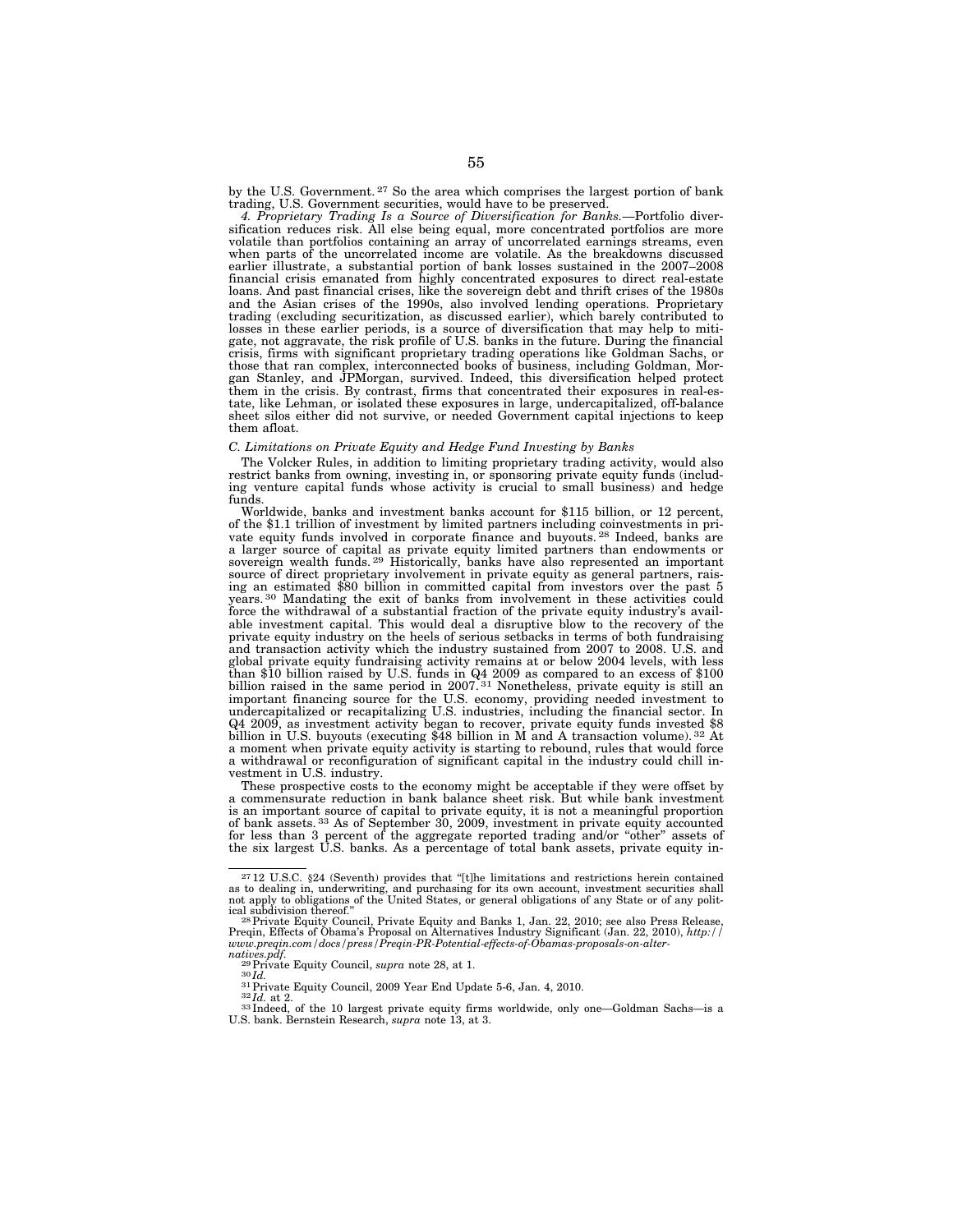vestments accounted for less than 1 percent of the total consolidated balance sheet of Bank of America, JPMorgan, Wells Fargo, and Citigroup, and less than 2 percent of the total balance sheet assets of Goldman Sachs and Morgan Stanley. 34 While relatively little bank capital is at risk in the private equity business, private equity nevertheless represents an important source of advisory, syndication, and under-writing revenues for banks which sponsor private equity funds. 35 Mandating the spin-off or closure of these funds would not improve the composition of bank balance sheets or the profile of bank riskiness, but would terminate a lucrative source of earnings at a time when banks are focused on recapitalizing.

Proprietary Investment in Private Equity as a Percentage of Trading and Other Assets (Q3 2009)36 (\$ millions)

|           | Proprietary Invest-<br>ment in Private Eq-<br>uitv             | Trading and Other<br><b>Assets</b>                                        | PF Investment %<br>of Trading and<br>Other Assets |
|-----------|----------------------------------------------------------------|---------------------------------------------------------------------------|---------------------------------------------------|
| Citigroup | \$13,500<br>\$12,480<br>\$8,500<br>\$6,836<br>\$2.771<br>\$359 | \$280,000<br>\$381,000<br>\$340,000<br>\$351,000<br>\$98,827<br>\$118,000 | 4.8%<br>3.3%<br>2.5%<br>1.9%<br>2.8%<br>0.3%      |
| Total     | \$44.446                                                       | \$1.568.827                                                               | 28%                                               |

Although we have not been able to gather much data regarding bank exposure to the hedge fund industry, <sup>37</sup> the information we do have suggests that eliminating these activities will not significantly reduce bank risk profiles either. Analysis by Preqin shows that banks directly invest only \$10 billion (or 0.9 percent) of the total capital invested by U.S. investors in hedge funds.<sup>38</sup> In addition, banks have fundof-funds units that are responsible for channeling \$180 billion (or 16 percent) of all U.S. capital flowing to hedge funds. 39 It is unclear what percentage of this \$180 billion represents banks' own capital. But even on the implausible assumption that all of \$180 billion comes from banks, it likely represents a negligible portion of bank risk. 40 It is far more likely that a significant portion of the \$180 billion is money that banks are managing on behalf of clients. Managing client funds (apart from the use of seed money) generally does not place bank capital at risk, and therefore does not implicate the underlying rationale of the Volcker Rules. 41

In his written testimony, Deputy Secretary Wolin seemed to refer to Bear Stearns when he wrote that "[m]ajor firms saw their hedge funds and proprietary trading operations suffer large losses in the financial crisis. Some of these firms 'bailed out' their troubled hedge funds, depleting the firm's capital at precisely the moment it was most needed.'' 42 Although Bear Stearns later pledged \$3.2 billion to bailout Bear Stearns High-Grade Structured Credit Fund and Bear Stearns High-Grade Structured Enhanced Leverage Fund, Bear's original principal exposure was only \$40 million. Clearly, Bear's real exposure, on a reputational basis, exceeded its in-

such contributions should be preserved through *de minimus* carveouts.<br><sup>42</sup> Prohibiting Certain High-Risk Investment Activities by Banks and Bank Holding Compa-<br>nies: Hearing Before the S. Comm. on Banking, Housing and Urb Wolin Testimony].

<sup>&</sup>lt;sup>34</sup> Private Equity Council, *supra* note 28, at 1–8.<br><sup>35</sup> Bernstein Research, *supra* note 13, at 3.<br><sup>36</sup> Private Equity Council, *supra* note 28.<br><sup>36</sup> Private Equity Council, *supra* note 28.<br><sup>36</sup> This is a distinct top that are for a bank's own account. Here, the focus is investments banks make directly, as lim-ited or general partners, or indirectly, through funds of funds products, to hedge funds established as distinct legal entities. Some such hedge funds are managed by third-parties, while others are managed by bank affiliates.<br><sup>38</sup> Preqin, *supra* note 28.

ers are managed by bank affiliates.<br>
<sup>38</sup> Preqin, *supra* note 28.<br>
<sup>39</sup> Id.<br>
<sup>40</sup>To provide a very rough sense of scale, as of September 2009, Goldman Sachs and<br>
<sup>40</sup>To provide a very rough sense of scale, as of Septembe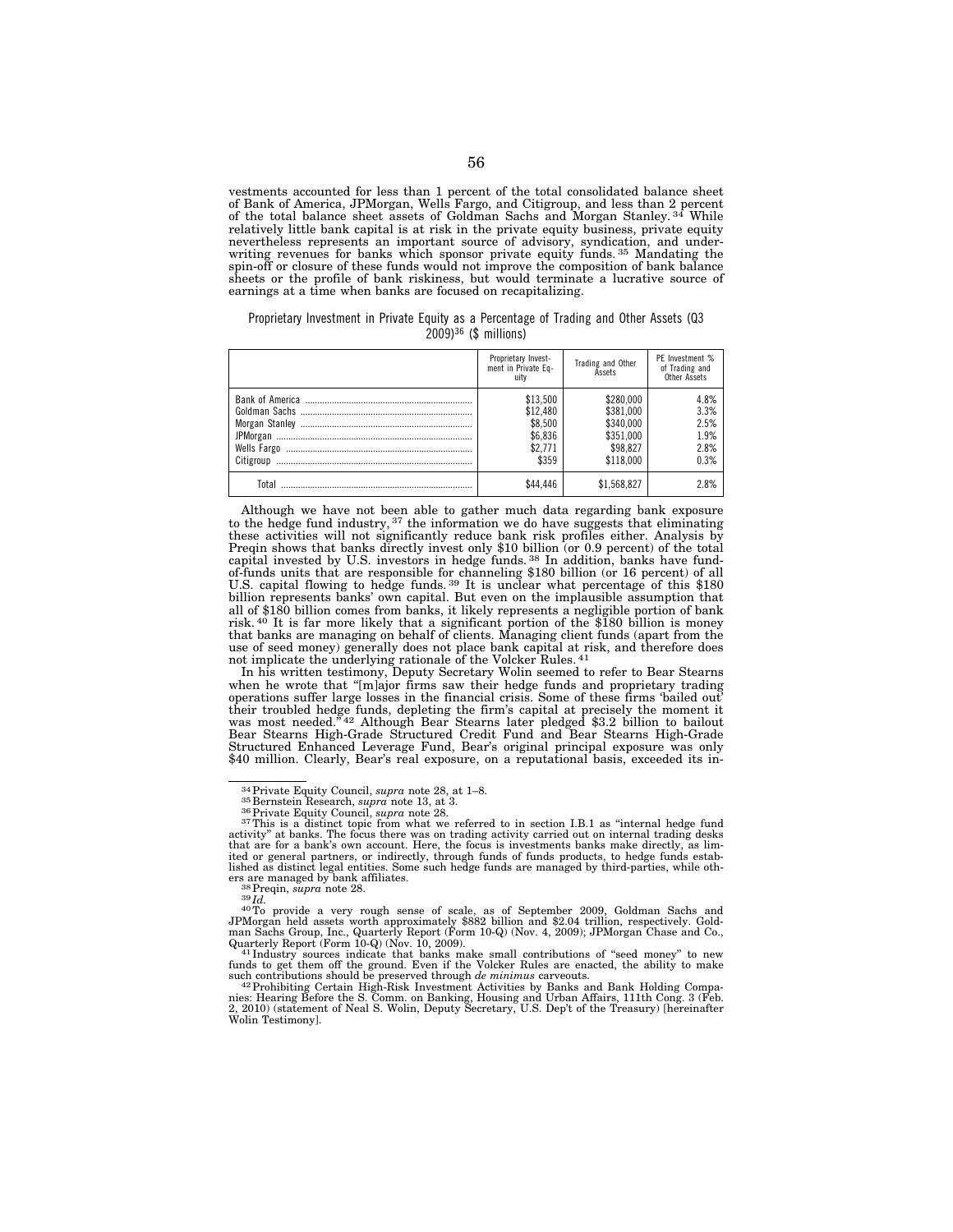vestment. The same was true for many banks' SIVs and conduits. This problem is best addressed by FASB's new consolidation accounting rules, FAS 166 and 167, 43 which effectively require banks to hold capital against these exposures. There is no need to ban these sponsorships entirely.

As the above analysis suggests, bank involvement with private equity and hedge funds can benefit bank customers in significant ways. Banks that sponsor or invest in private equity funds and hedge funds are better positioned to serve their global clients, who increasingly look to banks for ''one-stop shopping'' in financial products and services. Given the dramatic rise in assets under management in the private equity and hedge fund industry, <sup>44</sup> it is fair to infer that clients are particularly interested in these offerings. In addition, to the extent that banks are permitted to continue managing funds or fund-of-funds, allowing them to invest their own money alongside customers' is an important way to align interests.

Taking a more skeptical view of the implications for customers of bank involvement in proprietary trading as well as private equity funds and hedge funds, Mr. Volcker recently argued that these activities ''present virtually insolvable conflicts of interest with customer relationships, conflicts that simply cannot be escaped by an elaboration of so-called 'Chinese walls' between different divisions of an institution."<sup>45</sup> Mr. Volcker elaborated on this point in his testimony before the Committee:

I want to note the strong conflicts of interest inherent in the participation of commercial banking organizations in proprietary or private investment activity. That is especially evident for banks conducting substantial investment management activities, in which they are acting explicitly or implicitly in a fiduciary capacity. When the bank itself is a ''customer'', *i.e.,* it is trading for its own account, it will almost inevitably find itself, consciously or inadvertently, acting at cross purposes to the interests of an unrelated commercial customer of a bank. "Inside" hedge funds and equity funds with outside partners may generate generous fees for the bank without the test of market pricing, and those same ''inside'' funds may be favored over outside competition in placing funds for clients. More generally, proprietary trading activity should not be able to profit from knowledge of customer trades. 46

If there is a sound justification for the Volcker Rules, it is that they would limit systemic risk, not that they would prevent conflicts of interest. Moreover, the issue of conflicts of interest was considered and rejected during the repeal of Glass-Steagall. If Mr. Volcker's contention were correct, it would be equally applicable to a much wider range of bank activities than proprietary trading and investment in hedge funds and private equity. It would extend to bank involvement in the underwriting of securities, for example, where the argument has long been made that a banker underwriting a faltering securities offering would encourage clients to invest in the securities.  $47$  Given that there is no proposal to limit bank underwriting, or other securities services that raise potential conflicts, 48 it is unclear why conflict of interest concerns justify restricting bank investments.

<sup>43</sup>Fin. Accounting Standards Bd., Statement of Financial Accounting Standard 166, Accounting for Transfers of Financial Assets, an Amendment of FASB Statement No. 140 and Fin. Ac-counting Standards Bd., Statement of Financial Accounting Standards No. 167, Amendments to FASB Interpretation No. 46(R). 44Private Equity Council, *supra* note 31, at 1–8; *Hedge Funds* 2009 (Int'l Fin. Serv. London

Research), Apr. 2009, *http://www.thehedgefundjournal.com/research/ifsl/cbs-hedge-funds-2009-*<br>2-*pdf.*<br><sup>45</sup> Volcker, *supra* note 14.

<sup>2.</sup> pdf.<br><sup>46</sup> Volcker, *supra* note 14.<br><sup>46</sup> Prohibiting Certain High-Risk Investment Activities by Banks and Bank Holding Compa-<br>nies: Hearing Before the S. Comm. on Banking, Housing and Urban Affairs, 111th Cong. (Feb. 2, 2010) (statement of Paul A. Volcker, Chairman, President's Economic Recovery Advisory

Board) [hereinafter Volcker Testimony].<br><sup>47</sup> Joseph Michael Heppt, "An Alternative to Throwing Stones: A Proposal for the Reform of Glass-Steagall", 52 *Brook. L. Rev.* 281, 289 (1986).

Glass-Steagall", 52 Brook. L. Rev. 281, 289 (1986).<br><sup>48</sup> In, *Investment Company Institute v. Camp*, 401 U.S. 617 (1971), the Supreme Court dis-<br>cussed several additional conflicts that arise when commercial banking and se are combined. These include that banks involved in securities activities would: (a) lose the confidence of the public if their securities affiliates experienced business difficulties; (b) fail to act<br>as "impartial sources of credit," giving preference to their securities affiliates or to borrowers<br>that use securities who use their securities services; (d) become unable to act as disinterested advisors to their com-mercial banking clients; and (e) divert talent and resources to their securities businesses.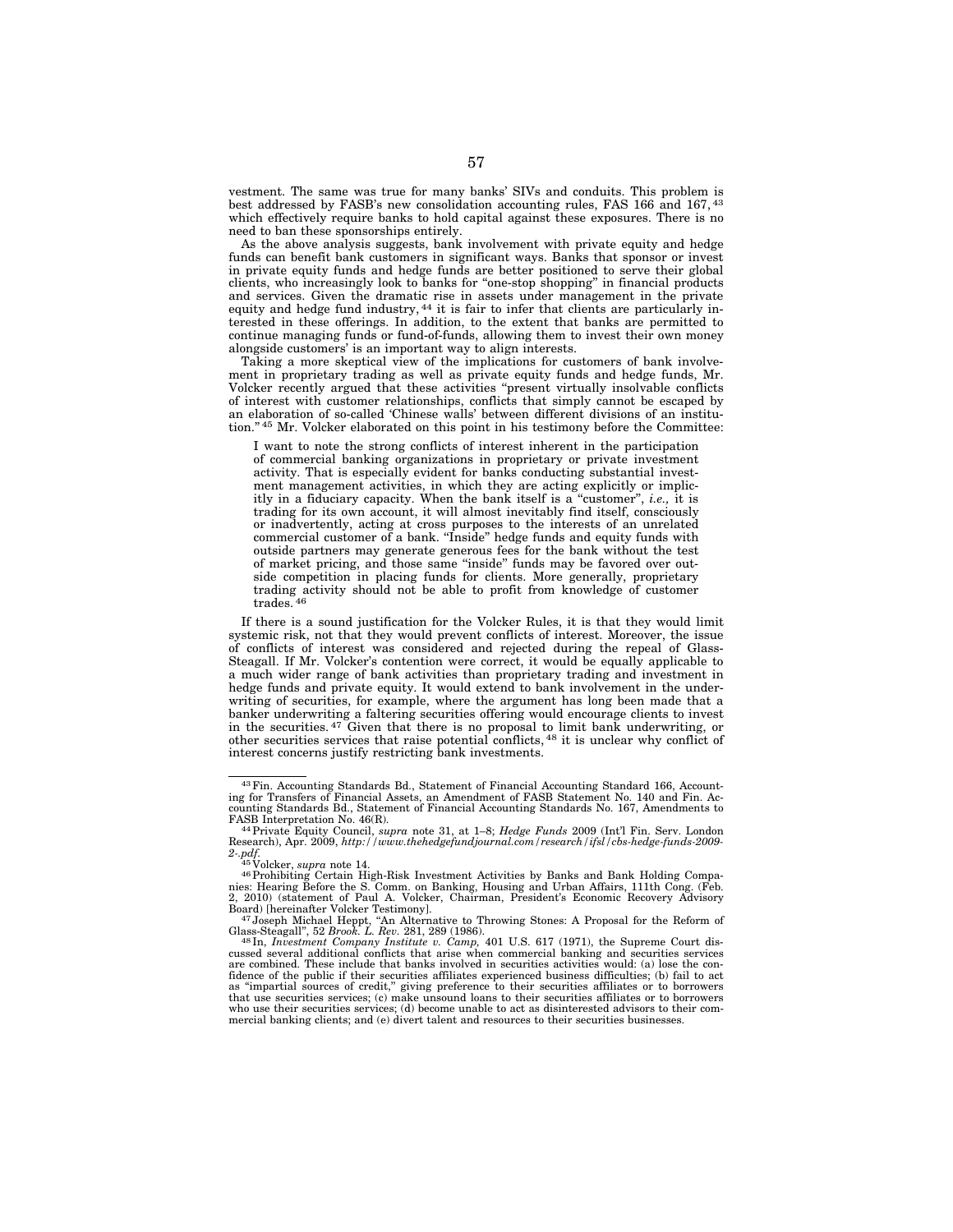#### **II. Proposed Restrictions on the Size of Banks and other Financial Institutions**

#### *A. Proposed Limitations on the Size of Banks*

The actual operation of the size limitations is even less clear than the meaning of the Volcker Rules on bank activity. The Administration has referred to ''limits on the excessive growth of the market share of liabilities at the largest firms, to supplement existing caps on the market share of deposits."<sup>49</sup> This appears to mean that the size limit would apply to banks' market share of nondeposit liabilities.

Deputy Secretary Wolin's recent testimony that the "size limit should not require existing firms to divest operations,'' but will instead ''serve as a constraint on future excessive consolidation among our major financial firms,'' would appear to be addressed to market concentration and antitrust concerns since they carry the striking implication that no firm is currently ''Too Big to Fail.'' 50 If market concentration is the concern, we need to understand why existing antitrust law is not up to the task of dealing with this problem, while if systemic risk is the issue, it is puzzling why the size caps should apply only to firms that grow by acquisition. Presumably we should be concerned about the size (or the interconnectedness) of firms, whether the result of acquisition, organic growth, or otherwise.

To the extent systemic risk is the issue, the central questions are: (a) whether larger banks are more or less likely to fail than smaller banks; (b) whether the failure of large banks generates higher levels of systemic risk; and (c) whether the Administration's proposal to cap each banks' market share of liabilities is a plausible remedy for the problem.

If larger banks are riskier than smaller ones, the differences are likely to be relatively minor.<sup>51</sup> Studies have found that large banks hold more diversified portfolios and are engaged in a wider range of business, and that such diversification serves as a source of strength.<sup>52</sup> Scholars have also found that size promotes stability since it is easier for large banks to obtain funding in the capital markets.<sup>53</sup> On the other hand, larger banks tend to use size advantages to make riskier loans, conduct more off-balance sheet activities, and maintain more aggressive leverage ratios. 54 As banks grow larger, they may take on additional risk by becoming reliant on noninterest income and nondeposit funding. 55 On net, this combination of considerations may roughly balance out.

Turning to the second question, the surprising fact is that we do not know whether larger institutions pose greater systemic risk and, if so, whether that increase is significant. As discussed above, this question requires more data and discussion. The issue is whether larger banks are more interconnected in such a way that their failure would set off a chain reaction of failures. This should not be accepted on faith.

To the extent that systemic risk does increase with "size," it is unclear that broadbrush restrictions on nondeposit liabilities are the solution. First, the focus on liabilities ignores the fact that a bank's riskiness is determined in large part by the assets it holds. Some of the most prominent victims of the financial crisis failed because of the interactions between different parts of their balance sheets (*e.g.,* funding risky assets with overnight loans). Second, a bank could comply with the general liability restrictions while maintaining risky assets. The Volcker Rules would not limit the ability of banks to make risky loans. Thus, the somewhat smaller bank, faced with Volcker Rules and size caps, may shift its activity to overall higher levels of risk in search of return. As Raghuram Rajan, Professor of Finance at the University of Chicago and author of a prescient paper anticipating the financial crisis, 56 recently wrote:

<sup>&</sup>lt;sup>49</sup>The White House, *supra* note 7.<br><sup>50</sup>Wolin Testimony, *supra* note 42, at 4.<br><sup>51</sup> Rebecca Demsetz and Philip Strahan, "Historical Patterns and Recent Changes in the Rela-<br><sup>51</sup> Rebecca Demsetz and Philip Strahan, "Histo tionship Between Bank Holding Company Size and Risk", 1 *Econ. Pol. Rev.* 13 (July 1995); see also Rebecca Demsetz and Philip Strahan, "Diversification, Size, and Risk at Bank Holding Companies", 29 J. Money, Credit, and

Holding Companies'', 29 *J. Money, Credit, and Banking* 300 (1997). 53 Jith Jayaratne and Donald P. Morgan, ''Capital Market Frictions and Deposit Constraints

at Banks", 32 *J. Money, Credit, and Banking 7*4 (2000).<br><sup>54</sup> *See, e.g., Demsetz and Strahan, supra note 52, at 312.*<br><sup>55</sup> Asli Demirguc-Kunt and Harry Huizinga, "Bank Activity and Funding Strategies: The Im-

pact on Risk and Return" 29 (European Banking Center Discussion Paper No. 2009-01, 2009).<br><sup>56</sup>*See,* Raghuram G. Rajan, Fed. Res. Brd. of K.C., "Has Financial Development Made The<br>World Riskier?" (2005), *http://www.kc.frb*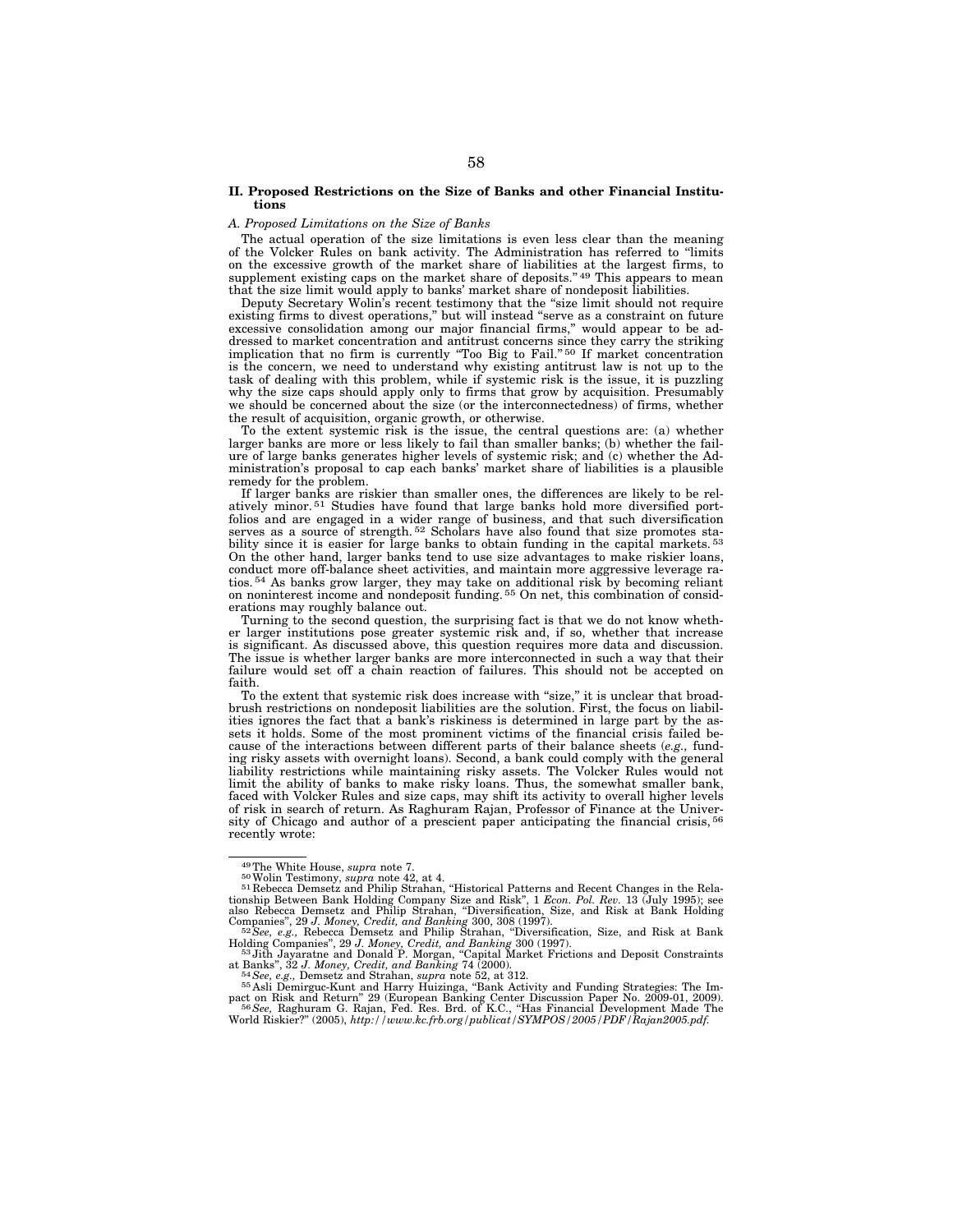Crude asset size limits, for example, would probably ensure a lot of financial activity is hidden from the regulator, only to come back to light (and to the balance sheets) at the worst of times. There are many legal ways to mask size. Banks can offer guarantees to assets placed in off-balance sheet vehicles, much like the conduits of the recent crisis. If, instead, capital is the measure, then we will be pushing banks to economize on it as much as possible, hardly a recipe for safety. 57

Finally, we should consider if overall size limitations are preferable to an approach targeted at individual institutions. It appears that, at most, only six banking institutions would be impacted. Assuming, for example, that a 10 percent of domestic wholesale funding market share ceiling is imposed on U.S. banks—analogous to the deposit market share limits already in place—Bank of America, Citigroup, Goldman Sachs, JPMorgan Chase, and Morgan Stanley are the only institutions that appear to approach this ceiling level.<sup>58</sup> If a higher ceiling than 10 percent wholesale funding market share is imposed, it is possible that only the very largest domestic users of wholesale funding—Bank of America and JPMorgan Chase, the only two institutions with wholesale funding market shares significantly greater than  $10$  percent—would be impacted. We note that beyond these six institutions, the U.S. bank wholesale funding market is highly fragmented; no other institution has more than a 3 percent market share. Given that the size limitations might affect only a handful of banks, a better policy would be to address issues at those banks individually through better and more intense supervision.

We must also take into account that size limitations on our biggest banks will negatively affect their global competitiveness.<sup>59</sup> Size limitations could cause U.S. banks to lose the business of their largest and most important customers, who will prefer to work with banks that have the capacity to address their global needs. Larger banks and their customers also benefit from the economies of size and scope that exist when banks are large enough to offer a wider range of products, such as lending and derivatives. One study by an economist at the New York Federal Reserve found that bank productivity grew more than 0.4 percent per year during the<br>bank merger wave of the early 1990s, <sup>60</sup> while Charles Calomiris of Columbia Business School suggests that the increasing size of banks has lowered underwriting costs associated with accessing public equity markets by as much as 20 percent.  $61$ As it is, as of the end of 2008, the United States only had two of the 10 largest banks in the world, Bank of America (6th) and JPMorgan Chase (9th). 62 The world's five biggest banks are BNP Paribas (France), Royal Bank of Scotland (U.K.), Barclays (U.K.), Deutsche Bank (Germany), and HSBC (U.K.).

In this connection, it is worth recalling that a major motivation for the decision to repeal Glass-Steagall was the need to increase the competitiveness of U.S. financial institutions. 63 At the time, Senator Proxmire noted that Glass Steagall's ''restrictions inhibit a U.S.-based firm from offering the entire range of financial services to both domestic and foreign customers in the United States."<sup>64</sup> Therefore, many U.S. and foreign financial institutions were choosing to locate offshore, where

<sup>57</sup> Raghuram Rajan, Op-Ed., ''A better way to reduce financial sector risk'', *Fin. Times,* Jan.

<sup>25, 2010.&</sup>lt;br>
<sup>58</sup>This judgment is subject to some measurement error due to the difficulty of determining<br>
<sup>58</sup>This judgment is subject to some measurement error due to the difficulty of determining the precise domicile of particular wholesale funding sources. Apart from defining what types of<br>nondeposit liabilities count as wholesale funding, the specific data issue that arises in deter-<br>mining U.S. wholesale funding ing. While the Federal Reserve reports wholesale funding data for the U.S. banking system as<br>a whole (see, Bd. of Gov. of the Fed. Res., Assets and Liabilities of Commercial Banks in the<br>United States (Jan. 29, 2010), avai  $default.html#fn21$ , individual banks with significant international operations (i.e., the six institutions mentioned above) generally do not disclose what formed and the comparation of the comparation of the comparation of the com market shares for these institutions requires making some estimates about the proportion of wholesale funding that comes from the United States.<br><sup>59</sup>Charles Calomiris, Op-Ed., "In the World of Banks, Bigger Can Be Better"

<sup>19, 2009. 60</sup>Kevin J. Stiroh, ''How did bank holding companies prosper in the 1990s?'', 24 *J. Banking* 

*and Fin.* 1703 (Nov. 2000).<br><sup>61</sup> Calomiris, *supra* note 59.<br><sup>62</sup> Data from Capital IQ as reported in Damian Paletta and Alessandra Galloni, Europe, U.S.

<sup>&</sup>lt;sup>61</sup> Calomiris, *supra* note 59.<br>
<sup>62</sup> Data from Capital IQ as reported in Damian Paletta and Alessandra Galloni, Europe, U.S.<br>
Spar on Cure for Banks, *Wall St. J.*, Sept. 23, 2009, available at *http://online.wsj.com/art* 

*SB125366282157932323.html.* <sup>63</sup> Comm. on Capital Mkts. Reg., *supra* note 1. 64 134 Cong. Rec. S3,382 (1988) (statement of Sen. Proxmire).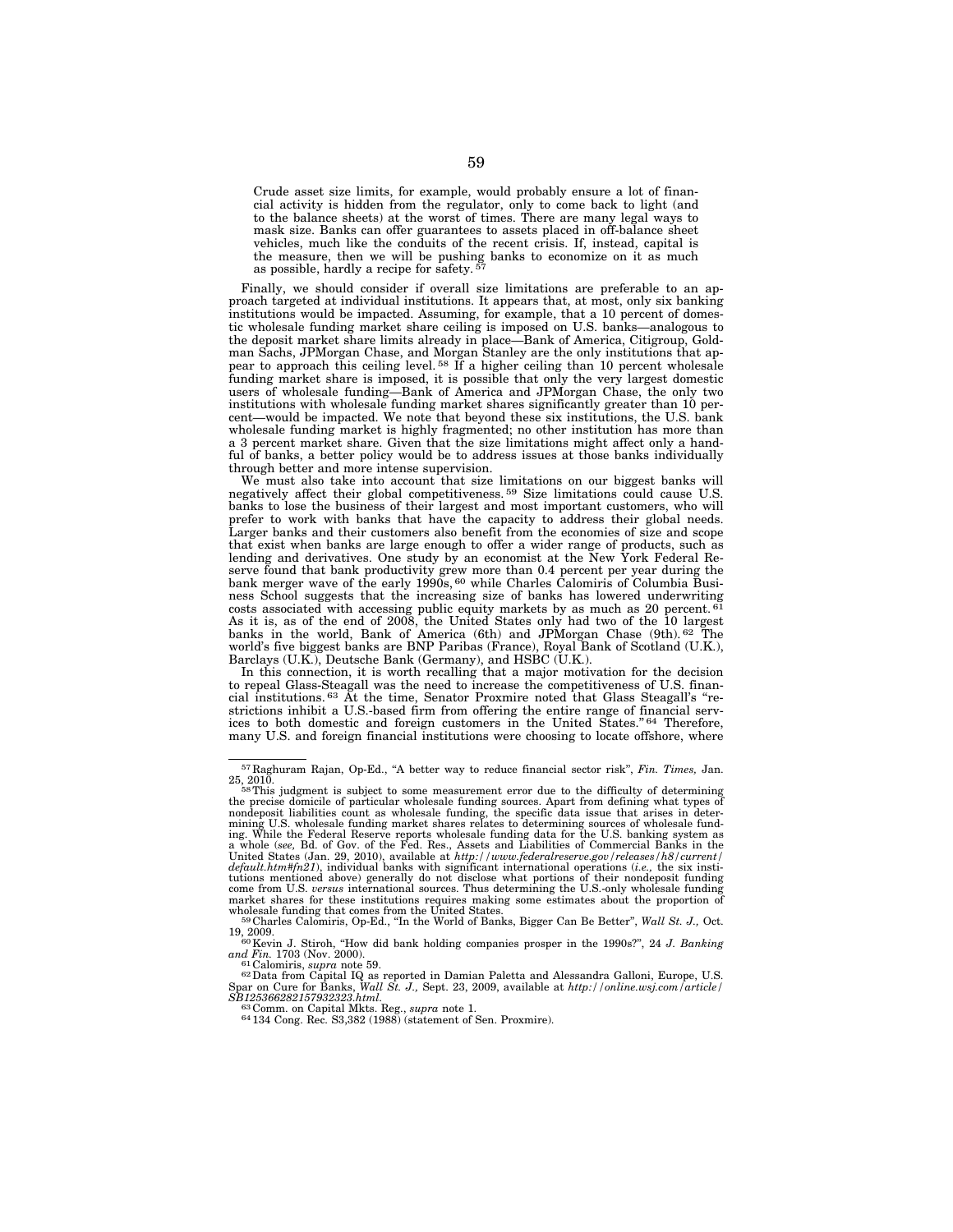they could provide such products to foreign clients. 65 Furthermore, although U.S. banks had expertise as underwriters through offshore activity, they could not achieve the economies of scale attainable through underwriting domestically. 66 Any limitation on U.S. bank activities that did not extend to foreign banks would be damaging to their future profitability.

# *B. Proposed Limitations on the Size of Other Financial Institutions*

To the extent that the proposed rules regarding nondeposit liability market share addresses financial institutions other than bank holding companies, it is important to consider the potential impact on four additional groups. First, there are a number of U.S. wholesale-funded lending businesses—most notably credit card lenders and nonbank commercial lenders—that are not typically grouped with banks in regulatory discussions. Many of the largest of these lending businesses are subsidiaries of bank holding companies. Of those that are not bank holding company subsidiaries, although some are large within the context of their narrowly defined business segments (credit carding lending, *etc.*), even the largest have modestly sized wholesale funding bases compared to the largest bank holding companies. In credit cards, for example, American Express and Capital One Financial (the largest pure-play card lenders by wholesale liabilities) have only 3 percent and 1 percent wholesale<br>funding market shares, respectively.<sup>67</sup> Similarly, GMAC and CIT, the largest whole-<br>sale-funded commercial lending businesses have only 4. proposed wholesale funding limits are not yet available, it is hard to imagine that the market share ceiling would be set low enough to impact even the largest of these lenders.

Second, a number of U.S. insurance companies also have sizable balance sheets, with ostensibly sizable nondeposit liability bases. Although these large liability bases may seem to place insurers within the purview of the proposed liability size restrictions, the size caps are unlikely to apply to these institutions for two reasons: (1) insurers in general simply do not rely heavily on wholesale funding as part of their business models—the majority of the large funding bases of these institutions consists of expected future benefits or actuarial estimates of unpaid claims (classic insurance "float" funding that appears to fall outside the definition of the funding targets)<sup>69</sup> and (2) as the last crisis has shown, the riskiest insurance institutions, like AIG, suffered primarily from underwriting risk—much of which was opaquely held in off-balance sheet vehicles—not from funding risk *per se.* 

Third, there are money market mutual funds that as of the week ended January 27, had assets totaling \$3.218 trillion.<sup>70</sup> The five largest money market fund families managed roughly 15 percent (Fidelity), 11 percent (JPMorgan), 8 percent (Fed-<br>erated), 7 percent (Blackrock) and 6 percent (Dreyfus) of this amount. <sup>71</sup> Since even the largest money market fund family does not have a dominant share of the market, and there are numerous fund families with substantial levels of assets under management, the case for capping the size of money market mutual funds based purely on market concentration of liabilities appears weak.

Fourth, though GSEs are not bank holding companies, the largest GSEs use sufficient wholesale funding to make them worth discussing here. Freddie Mac and Fannie Mae each have roughly \$800 billion in wholesale funding, an amount that dwarfs the domestic wholesale funding requirements of all bank holding companies, except that of Bank of America whose wholesale funding is slightly over \$1 tril-lion. 72 Given these very large nondeposit liability requirements—together these two

<sup>65</sup> *Id.* at S3,385 and S3,382. 66 *Id.* at S3,382. 67*See,* American Express, Financial Supplements (Q4 2009) and Capital One, Financial Sup-

plements (Q4 2009).<br>
<sup>68</sup> See, GMAC, Quarterly Report (Form 10-Q) (Nov. 4, 2009) and CIT, Quarterly Report (Form<br>
<sup>68</sup> See, GMAC, Quarterly Report (Form 10-Q) (Nov. 4, 2009) and CIT, Quarterly Report (Form<br>
<sup>69</sup> As exampl

*www.ici.org/research/stats/mmf/mm*l*01*l*28*l*10.* <sup>71</sup> Crane Data, Largest Money Fund Managers, Dec. 21, 2009, available at *http://* 

www.cranedata.us.<br><sup>72</sup>See, Freddie Mac, Quarterly Report (Form 10-Q) (Nov. 6, 2009); Fannie Mae, Quarterly Report (Form 10-Q) (Nov. 5, 2009); Bank of America Corp., Quarterly Report (Form 10-Q), at 4<br>(Nov. 7, 2009).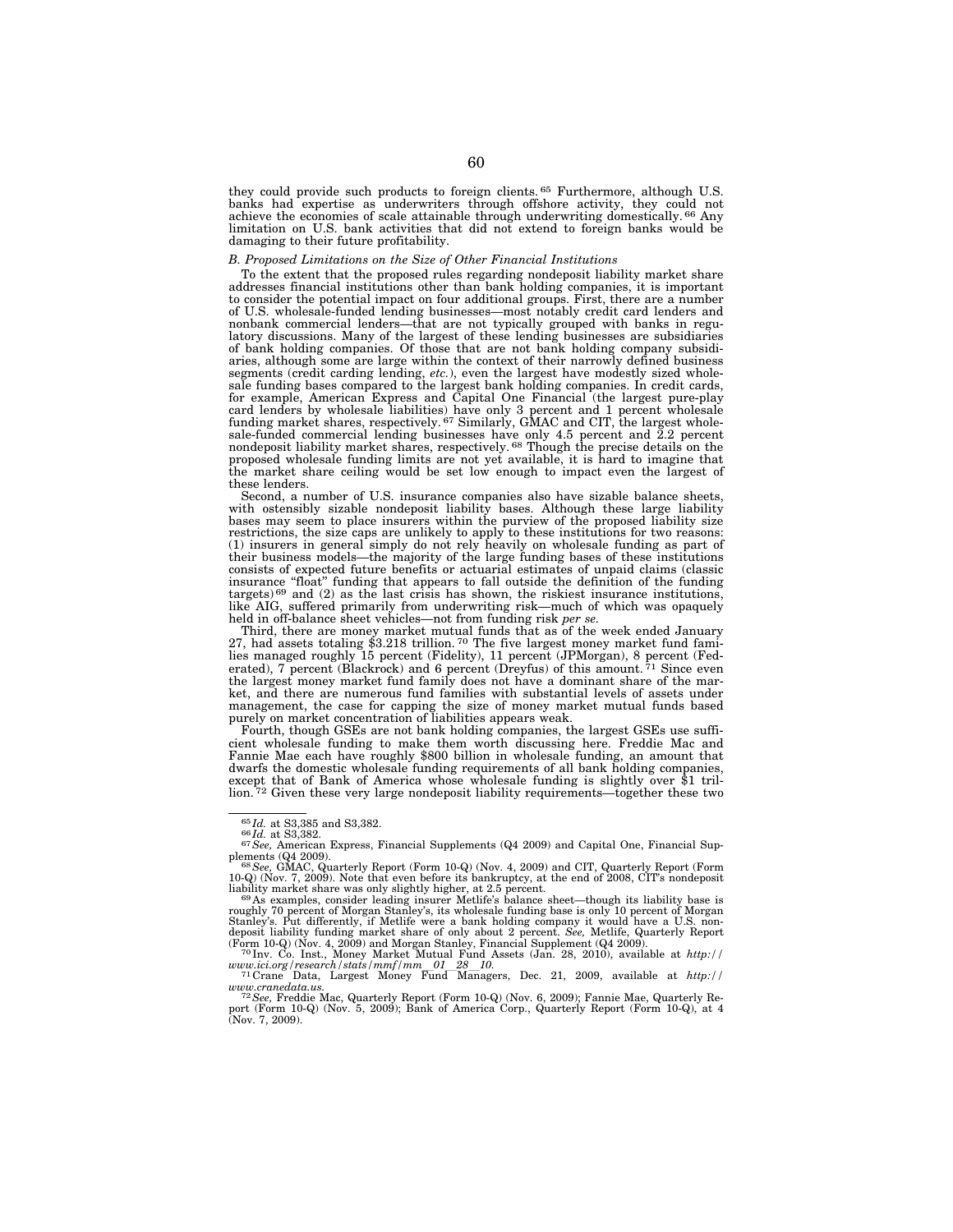GSEs use more wholesale funding than half of the entire U.S. bank holding company total—excluding them from any new size restrictions would seem highly inconsistent with the treatment of banks.

In concluding the discussion of liability size restrictions, it is important to keep in mind that regardless of the liability size of any bank or nonbank financial institution, the proposed rules fail to address the more fundamental issue that nondeposit liability market share is not a good proxy for an institution's broader systemic risk. Even if a commercial lender or an insurer does not rely on systemically large amounts of wholesale funding, the interconnectedness of these and similar institutions could ultimately make them ''Too Big to Fail.'' Any set of new regulations designed to reduce systemic risk must focus not just on the size of institutions' wholesale liabilities, but also on institutions' connections with the broader financial system.

#### **III. There Has Been a Lack of International Coordination in the Newest Proposals**

Up to this point, the Obama administration wisely and appropriately has been careful to coordinate its regulatory reform recommendations with international efforts. In the Treasury White Paper, the Administration stressed the importance of international coordination stating, ''The United States is playing a strong leadership role in efforts to coordinate international financial policy through the  $\tilde{G}$ -20, the Financial Stability Board, and the Basel Committee on Banking Supervision. We will use our leadership position in the international community to promote initiatives compatible with . . . [U.S.] domestic regulatory reforms."<sup>73</sup> Regrettably, this has not been the case with the Volcker Rules or size limitations.

Based on the initial reaction from international financial and regulatory bodies, we are far from reaching consensus on this issue. Speaking at the Davos economic summit, Dominique Strauss-Kahn—head of the International Monetary Fund highlighted the lack of international cooperation behind President Obama's proposed banking reforms saying, ''The question of coordinating the financial reform is key and I'm afraid we're not going in that direction."<sup>74</sup> The Financial Stability Board says that the proposals are ''amongst the range of options and approaches under consideration'' and that a ''mix of approaches will be necessary to address the ['Too Big to Fail'] problem,"<sup>75</sup> hardly an endorsement. And earlier this week, the Deputy Director-General of the European Commission's internal market and services division, David Wright, said he was surprised the U.S. had taken a radical line on the structure of banking without first consulting European leaders—especially in light of U.S. discontent last year when the European Commission took the lead on securitization and credit rating agency reforms.<sup>76</sup> Wright added that it might be difficult to find the right definition of ''proprietary trading'' to satisfy the Obama administration's goals without inflicting unintended consequences on the industry, emphasizing that Europe traditionally prefers to reform processes rather than change bank structure. 77

National leaders have also emphasized the need for a coordinated approach. French President Nicolas Sarkozy stressed that all regulation concerning banks should be dealt with at an international level, coordinated by the G-20. 78 Sarkozy called the current crisis a "crisis of globalization itself," urging broad coordination of regulation and accounting rules.<sup>79</sup> In Germany, the Finance Ministry merely referred to the President's proposals as "helpful suggestions," with Chancellor Angela Merkel stating that her Government will offer its own proposal to prevent  $\ddot{G}$ -20 banks from getting too big or interconnected. 80

As Mr. Volcker asserted in his testimony before this Committee on Tuesday:

<sup>&</sup>lt;sup>73</sup> Treasury White Paper, *supra* note 2, at 80.<br><sup>74</sup> Simon Carswell, "IMF Head Calls for Financial Reform", *Irish Times,* Jan. 30, 2010, available at *http://www.irishtimes.com/newspaper/breaking/2010/0130/breaking13.htm.* 75Press Release, Fin. Stability Bd., ''FSB Welcomes U.S. Proposals for Reducing Moral Haz-

ard Risks" (Jan. 22, 2010), http://www.financialstabilityboard.org/press/pr\_\_100122.pdf.<br><sup>76</sup> Joel Clark, "EC Says Obama Prop Trading Plans Would Be 'Difficult' to Implement", *Risk*<br>Magazine, Feb. 1, 2010, available

*obama-prop-trading-plans-difficult-implement.* <sup>77</sup> *Id.* 78Katrin Benhold, At Davos, Sarkozy Calls for Global Finance Rules, *N.Y. Times,* Jan. 27,

<sup>2010,</sup> available at *http://www.nytimes.com/2010/01/28/business/global/28davos.html.* <sup>79</sup> *Id.* <sup>80</sup> Andrea Thomas, 2nd Update: Germany: Need International Review of Obama Plan, *Wall* 

*St. J.,* Jan. 22, 2010, available at *http://online.wsj.com/article/BT-CO-20100122705666.html?mod=WSJ-World-MIDDLEHeadlinesEurope.*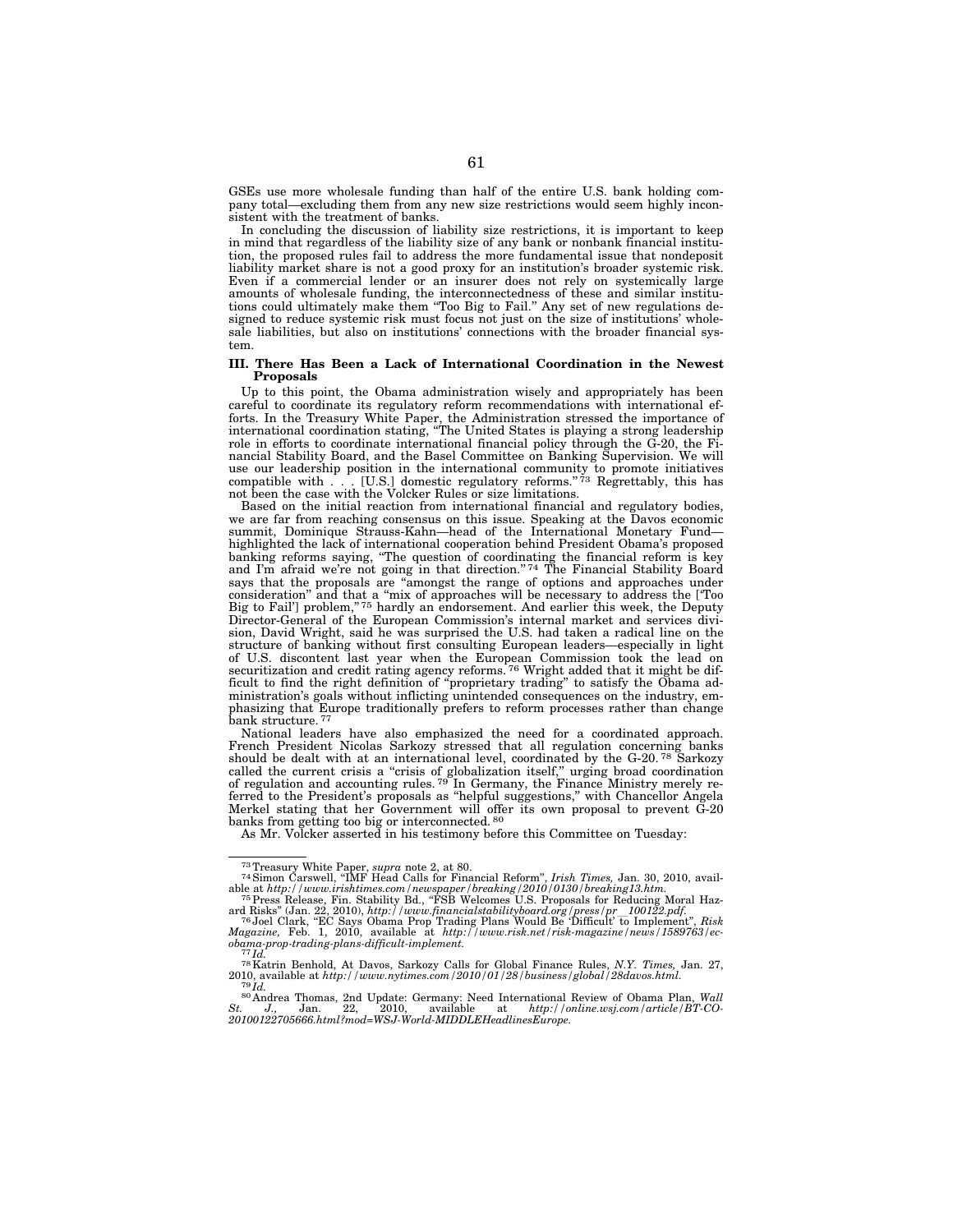A strong international consensus on the proposed approach would be appropriate, particularly across those few nations hosting large multinational banks and active financial markets. The needed consensus remains to be tested. However, judging from what we know and read about the attitude of a number of responsible officials and commentators, I believe there are substantial grounds to anticipate success as the approach is fully understood. 81

In his appearance before the Committee, Mr. Volcker added that London was the other financial center whose acceptance of the Volcker Rules would be critical. Yet<br>Prime Minister Gordon Brown of the United Kingdom, while wel tion, stated the U.K. should consider similar rules only if there is an international agreement. 82 The U.K.'s Chancellor of the Exchequer, Alistair Darling, expressed concerns that separating banks does not solve the problem posed by interconnectivity.<sup>83</sup> To the extent there is a solution, he noted that "everything we do has to be a global solution otherwise we will get arbitrage."<sup>84</sup> Such comments are anything but an endorsement.

#### **IV. The Perlmutter-Miller and Kanjorski Amendments Suggest a Preferable Approach**

If Congress were to conclude that bank activities and the size of financial compa-nies were a problem, the Perlmutter-Miller and the Kanjorski Amendments to the

House Bill are better solutions than the Volcker Rules and size limitations. The Perlmutter-Miller Amendment would allow the Federal Reserve Board (Board) to prohibit a systemically important financial holding company that is subject to stricter prudential supervision from engaging in all proprietary trading activities when the Board finds that trading activities threaten the safety and soundness of such company or of the U.S. financial system. 85 The Amendment defines 'proprietary trading" broadly, as "trading of stocks, bonds, options, commodities, derivatives, or other financial instruments with the company's own money and for the company's own account."<sup>86</sup> However, the Board has the flexibility to ban certain forms of proprietary trading at a company without putting pany's proprietary trading activities. Instead, the Board can exempt proprietary trading activities that are "ancillary to other operations of the company" and do not pose a threat to the company or U.S. financial stabilit or managing risk or other purposes permitted by the Board.<sup>87</sup> While it would be preferable to extend this exemption to market making in a broader range of securities, allowing the Board to address proprietary trading at individual institutions and to distinguish between different trading activities is a better approach than the Volcker Rules.

If the Perlmutter-Miller Amendment is a better way of addressing proprietary trading, the Kanjorski Amendment is a better solution to the broader problem of all activities and size. 88 The Kanjorski Amendment would allow a new Financial Services Oversight Council to require ''mitigatory actions'' whenever an individual firm that has been subject to stricter prudential supervision is deemed to pose a "grave threat to the financial stability or economy of the United States."<sup>89</sup> The Amendment anticipates that such a threat could arise from a wide range of sources—including the amount and nature of a company's financial assets and liabilities, off-balance sheet exposures, reliance on leverage, interconnectedness with other firms, the company's importance as a source of credit for households and busi-<br>nesses and the scope of its activities.<sup>90</sup> It considers a wide range of remedies: requiring the institutions to terminate one or more of its activities; restricting its ability to offer financial products; and requiring the firm to sell, divest or otherwise

<sup>81</sup> Volcker Testimony, *supra* note 46. 82Terence Roth and Laurence Norman, Europe Divided of U.S. Bank Proposal, Seeks global Pact, *Wall St. J.,* Jan. 22, 2010, available at *http://online.wsj.com/article/* 

*SB10001424052748704509704575018622712047044.html?mod=WSJ-Markets-LEFTTopNews.* 83Philip Aldrick, Alistair Darling Dismisses Obama's Plan to Break Up Banks as Ineffective, *Telegraph,* Jan. 28, 2010, available at *http://www.telegraph.co.uk/finance/newsbysector/ banksandfinance/7093796/Alistair-Darling-dismisses-Obama-plan-to-break-up-banks-as-ineffec-*

*tive.html.*<br>
<sup>84</sup> *Id.* <sup>85</sup> H.R. 4173, 111th Cong. §1117(a) (2009).<br>
<sup>86</sup> *Id.* §1117(e).<br>
<sup>87</sup>*Id.* §1117(b).<br>
88 *Id.* §1105.<br>
89 *Id.* §1105(a).<br>
90 *Id.* §1105(c).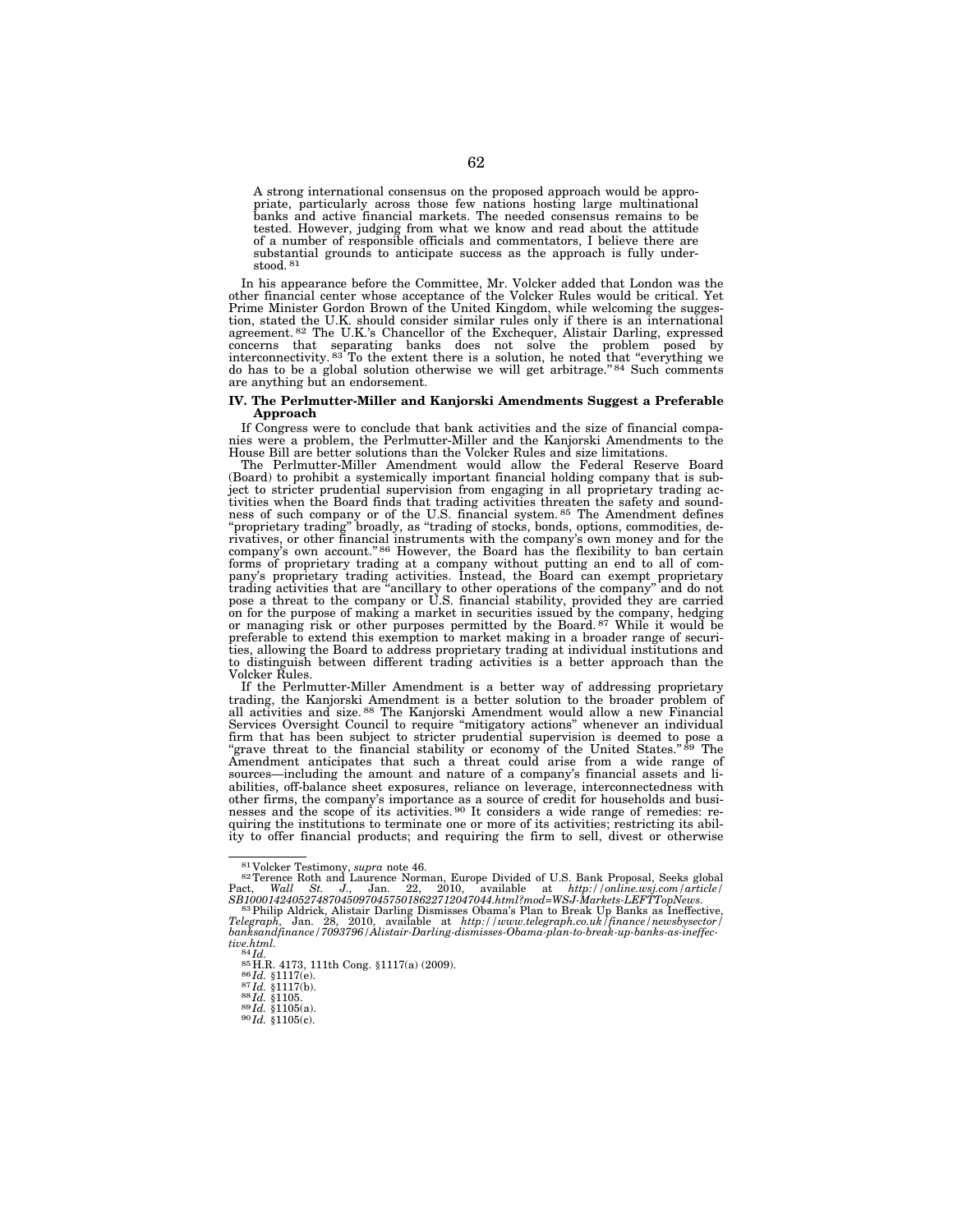transfer business units, branches, assets or off balance sheet items. 91 Firms that are subject to mitigatory actions have the right to a hearing 92 and can seek judicial review if such actions are imposed on an arbitrary or capricious basis. <sup>93</sup>

I am not endorsing these amendments but do believe they are preferable to the Volcker Rules and size limitations.

Thank you and I look forward to your questions.

# **PREPARED STATEMENT OF BARRY L. ZUBROW**

# CHIEF RISK OFFICER AND EXECUTIVE VICE PRESIDENT, JPMORGAN CHASE AND CO.

# FEBRUARY 4, 2010

Good morning Chairman Dodd, Ranking Member Shelby, Members of the Com-mittee. My name is Barry Zubrow, and I am the Chief Risk Officer and Executive Vice President of JPMorgan Chase and Co. Thank you for the opportunity to appear before the Committee today to discuss the Administration's recent proposals to limit the size and scope of activities of financial firms.

While the history of the financial crisis has yet to be written conclusively, we know enough about the causes—poor underwriting, too much leverage, weak risk management, excessive reliance on short-term funding, and regulatory gaps—to recognize that we need substantial reform and modernization of the regulatory structure for financial firms. Our current framework was patched together over many decades; when it was tested, we saw its flaws all too clearly.

We at JPMorgan Chase strongly support your efforts to craft and pass meaningful regulatory reform legislation that will provide clear, consistent rules for our industry. It is our view that the markets and the economy reflect continued uncertainty about the regulatory environment. I believe that economic recovery would be fostered by passage of a bill that charts a course for strong, responsible economic lead-ership from U.S. financial institutions. However, the details matter a great deal, and a bill that creates uncertainty or undermines the competitiveness of the U.S. financial sector will not serve our shared goal of a strong, stable economy.

At a minimum, reform should establish a systemic regulator responsible for monitoring risk across our financial system. Let me be clear that responsibility for a company's actions rests solely with the company's management. However, had a systemic regulator been in place and closely watching the mortgage industry, it might have identified the unregulated pieces of the mortgage industr of failure. It might also have been in a position to recognize the one-sided credit derivative exposures of AIG and the monoline insurers. While it may be unrealistic to believe that a systemic regulator could prevent future problems entirely, such a regulator may be able to mitigate the consequences of some failures and prevent them from collectively becoming catastrophic.

As we at JPMorgan Chase have stated repeatedly, no firm—including our own should be too big to fail. The goal is to regulate financial firms so they don't fail; but when they run into trouble, all firms should be allowed to fail, regardless of their size or interconnections to other firms.

To ensure that this can happen—especially in times of crisis—regulators need enhanced resolution authority to wind down failing firms in a controlled way that does not put taxpayers or the broader economy at risk. Such authority can be an effective mechanism that makes it absolutely clear that there is no financial safety net for managements or shareholders.

Under such a system, a failed bank's shareholders should lose their investments; unsecured creditors should be at risk and, if necessary, wiped out. A regulator should be able to terminate management and boards and liquidate assets. who benefited from mismanaging risks or taking on inappropriate risk should feel the pain. Other aspects of the regulatory system also need to be strengthened—including consumer protection, capital standards and the oversight of the OTC derivatives market—but I emphasize systemic risk regulation and resolution authority specifically because they provide a useful framework for consideration of the most recent proposals from the Administration.

#### **Restrictions on Proprietary Trading and Bank Ownership of Private Equity and Hedge Funds**

Two weeks ago, the Administration proposed new restrictions on financial firms.<br>The first would prohibit banks from "owning, investing in or sponsoring a hedge

<sup>91</sup> *Id.* §1105(d)(1). 92 *Id.* §1105(e)(1). 93 *Id.* §1105(h).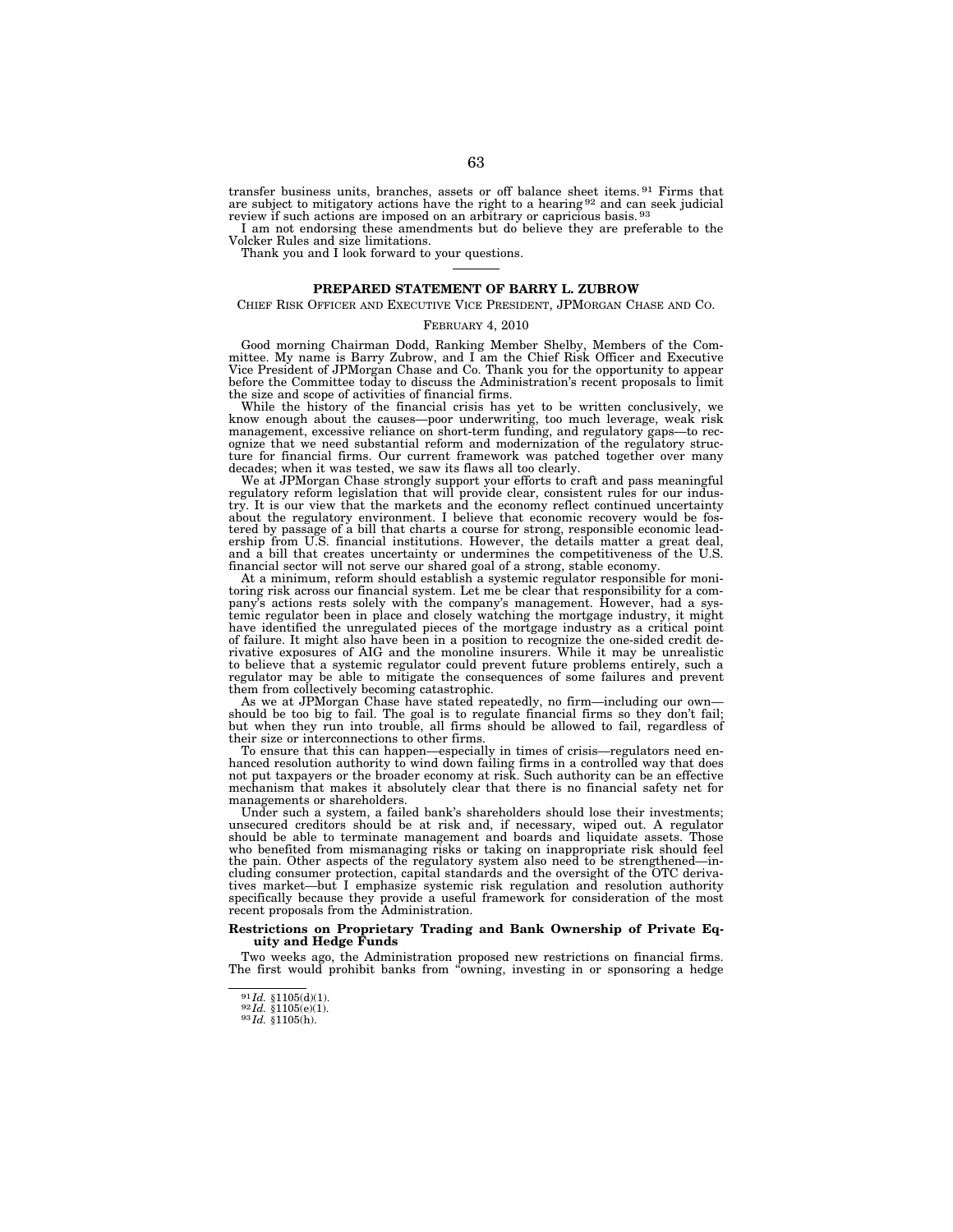fund or a private equity fund, or proprietary trading operations'' that are not related to serving customers. The new proposals are a divergence from the hard work being done by legislators, central banks and regulators around the world to address the root causes of the financial crisis and establish robust mechanisms to properly regulate systemically important financial institutions.

While there may be valid reasons to examine these activities, there should be no misunderstanding: the activities the Administration proposes to restrict did not cause the financial crisis. In no case were bank-held deposits threatened by any of these activities. Indeed, in many cases, those activities diversified financial institutions' revenue streams and served as a source of stability. The firms that failed did so largely as a result of traditional lending and real estate-related activities. The failures of Wachovia, Washington Mutual, Countrywide, and IndyMac were due to defaulting subprime mortgages. Bear Stearns, Lehman, and Merrill Lynch were all damaged by their excessive exposure to real estate credit risk.

Further, regulators currently have the authority to ensure that risks are adequately managed in the areas the Administration proposes to restrict. Regulators and capital standards-setting bodies are empowered, and must utilize those powers, to ensure that financial companies of all types are appropriately capitalized at the holding company level (as we are at JPMorgan Chase).

While bank holding companies may engage in proprietary trading and own hedge funds or private equity firms, comprehensive rules are in place that severely restrict the extent to which insured deposits may finance these activities. And regulators have the authority to examine all of these activities. Indeed, existing U.S. rules require that firms increase the amount of capital they hold as their private equity investments increase as a percentage of capital, effectively restraining their private equity portfolios.

While regulators have the tools they need to address these activities in bank holding companies, we need to take the next logical step of extending these authorities to all systemically important firms regardless of their legal structure. If the last 2 years have taught us anything, it is that threats to our financial system can and do originate in nondepository institutions. Thus, any new regulatory framework should reach all systemically important entities—including investment banks whether or not they have insured deposit-based business; all systemically important institutions should be regulated to the same rigorous standard. If we leave outside the scope of rigorous regulation those institutions that are interconnected and integral to the provision of credit, capital and liquidity in our system, we will be right back where we were before this crisis began. We will return to the same regime in which Bear Stearns and Lehman Brothers both failed and other systemically important institutions nearly brought the system to its knees. We cannot have two tiers of regulation for systemically important firms.

As I noted at the outset, it is also very important that we get the details right. Thus far, the Administration has offered few details on what is meant by ''proprietary trading.'' Some traditional bank holding company activities, including real estate and corporate lending, expose these companies to risks that have to be managed by trading desks. Any individual trade, taken in isolation, might appear to be ''proprietary trading,'' but in fact is part of the mosaic of serving clients and properly managing the firm's risks. Restricting activities that could loosely be defined as proprietary trading would reduce the safety and soundness of our banking institutions, raise the cost of capital formation, and restrict the availability of credit for businesses, large and small—with no commensurate benefit in reduced systemic risk.

Similarly, the Administration has yet to define ''ownership or sponsorship'' of hedge fund and private equity activities. Asset managers, including JPMorgan Chase, serve a broad range of clients, including individuals, universities, and pensions, and need to offer these investors a broad range of investment opportunities in all types of asset classes. In each case, investments are designed to meet the specific needs of the client.

Our capital markets rely upon diversified financial firms equipped to meet a wide range of financing needs for companies of all sizes and at all stages of maturity, and the manner in which these firms are provided financing is continually evolving in response to market demand. Codifying strict statutory rules about which firms can participate will distort the market for these services—and result in more and more activities taking place outside the scope of regulatory scrutiny. Rather, Congress should mandate strong capital and liquidity standards, give regulators the authority they need to supervise these firms and activities, and conduct rigorous oversight to ensure accountability.

While we agree that the United States must show leadership in regulating financial firms, if we take an approach that is out of sync with other major countries